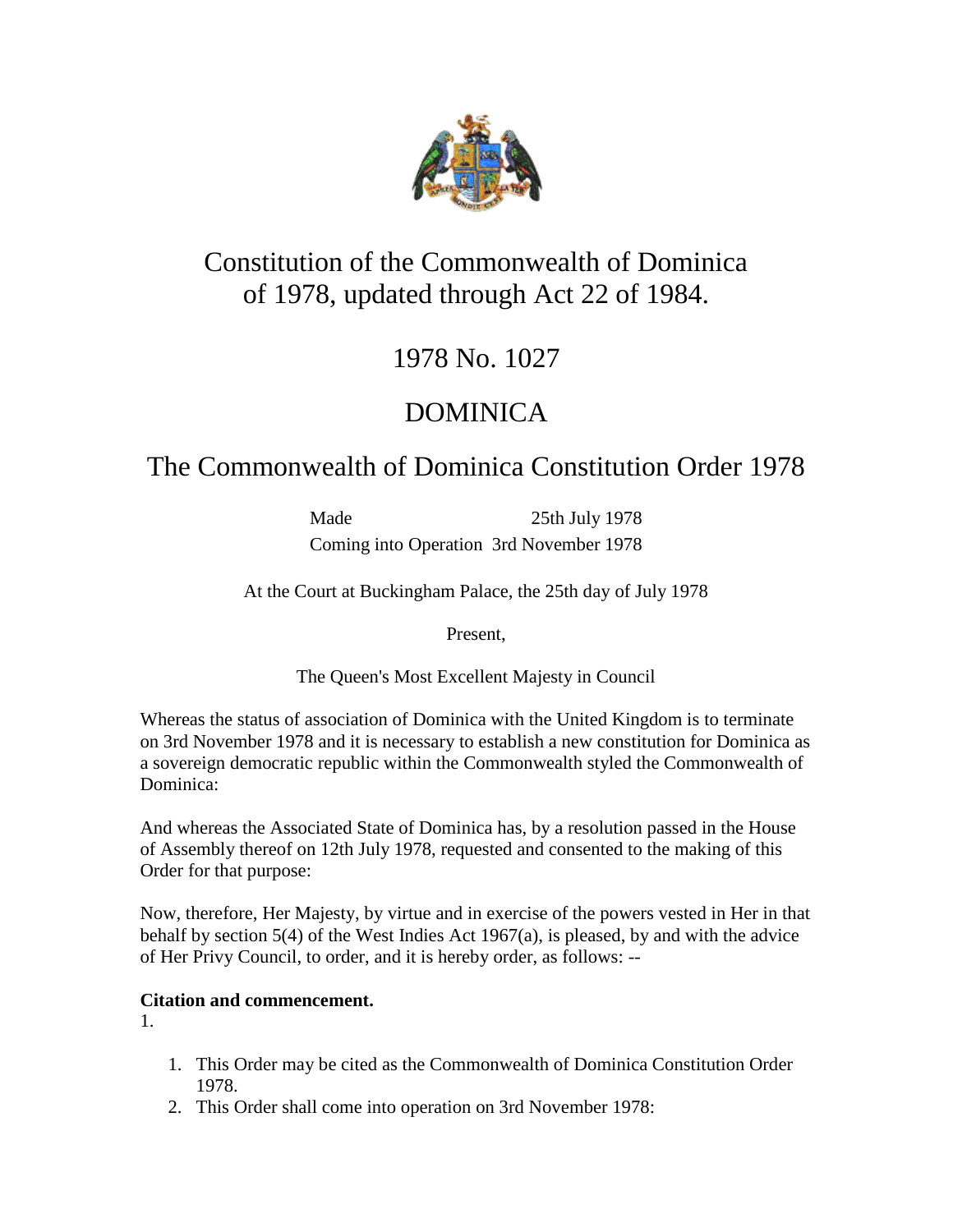Provided that paragraph 3(8) of Schedule 2 shall come into operation forthwith.

#### **Revocations.**

2. The Dominica Constitution Order 1976(b), the Dominica Constitution (Amendment) Order 1971(c) and the Constitution (Ministerial Provisions) (Amendment) Act, 1975(d), which made provision for the constitution of the Associated State of Dominica, are revoked.

## **Establishment of Constitution.**

3. The Constitution of the Commonwealth of Dominica set out in Schedule 1 to this Order shall come into effect in Dominica at the commencement of this Order subject to the transitional provisions set out in Schedule 2 to this Order.

*N. E. Leigh.* Clerk of the Privy Council.

(a) 1967 c. 4. (b) S.I. 1967/226. (c) S.I. 1971/714. (d) Act No. 32 of 1975.

## **[WHEREAS the People of Dominica-](http://dominicacompanies.com/dominica/constitution/contents.html)**

- a. have affirmed that the Commonwealth of Dominica is founded upon principles that acknowledge the supremacy of God, faith in fundamental human rights and freedoms, the position of the family in a society of free men and free institutions, the dignity of the human person, and the equal and inalienable rights with which all members of the human family are endowed by their Creator;
- b. respect the principles of social justice and therefore believe that the operation of the economic system should result in so distributing the material resources of the community as to subserve the common good, that there should be adequate means of livelihood for all, that labour should not be exploited or forced by economic necessity to operate in inhumane conditions but that there should be opportunity for advancement on the basis of recognition of merit, ability and integrity;
- c. have asserted their belief in a democratic society in which persons may, to the extent of their capacity, play some part in the institutions of the national life and thus develop and maintain due respect for lawfully-constituted authority;
- d. recognise that men and institutions remain free only when freedom is founded upon respect for moral and spiritual values and the rule of law;
- e. desire that their Constitution should make provision for ensuring the protection in the Commonwealth of Dominica of fundamental human rights and freedoms;

**NOW, THEREFORE,** the following provisions shall have effect as the Constitution of the Commonwealth of Dominica:

## **CHAPTER 1 PROTECTION OF FUNDAMENTAL RIGHTS AND FREEDOMS**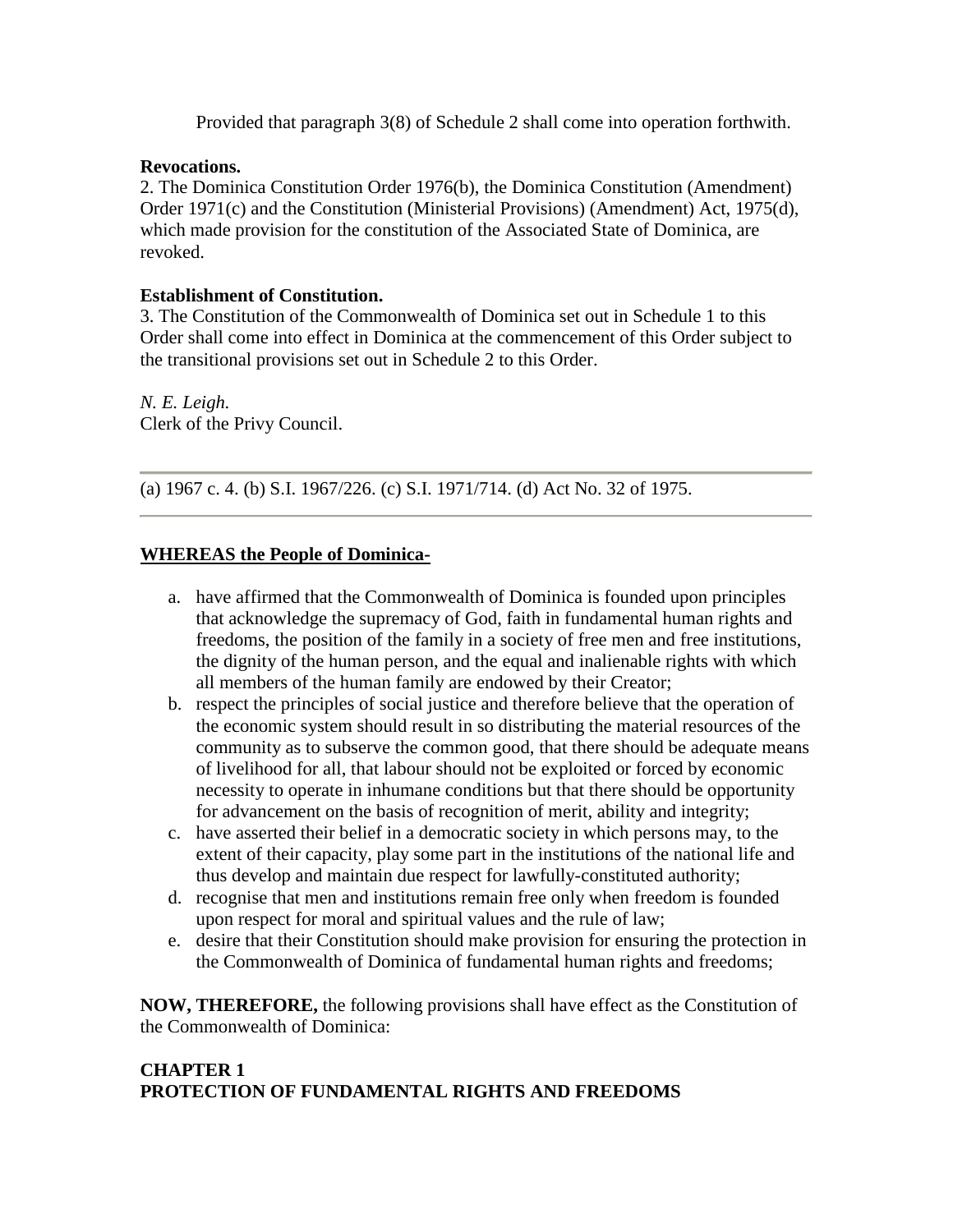## **[Fundamental rights and freedoms.](http://dominicacompanies.com/dominica/constitution/contents.html)**

**1. Whereas** every person in Dominica is entitled to the fundamental rights and freedoms, that is to say, the rights whatever his race, place of origins, political opinions, colour, creed or sex, but subject to respect for the rights and freedoms of others and for the public interest, to each and all of the following, namely-

- a. life, liberty, security of the person and the protection of the law;
- b. freedom of conscience, of expression and of assembly and association; and
- c. protection for the privacy of his home and other property and from deprivation of property without compensation,

the provisions of this Chapter shall have effect for the purpose of affording protection to those rights and freedoms subject to such limitations of that protection as are contained in those provisions, being limitations designed to ensure that the enjoyment of the said rights and freedoms by any person does not prejudice the rights and freedoms of others of the public interest.

## **[Protection of right to life.](http://dominicacompanies.com/dominica/constitution/contents.html)**

- **2.-**
- 1. A person shall not be deprived of his life intentionally save in execution of the sentence of a court in respect of a criminal offence under the law of Dominica of which he has been convicted.
- 2. A person shall not be regarded as having been deprived of his life in contravention of this section if he dies as the result of the use, to such extent and in such circumstances as are permitted by law, of such force as is reasonably justifiable
	- a. for the defence of any person from violence or for the defence of property;
	- b. in order to effect a lawful arrest or to prevent the escape of a person lawfully detained;
	- c. for the purpose of suppressing a riot, insurrection or mutiny; or
	- d. in order to prevent the commission by that person of a criminal offence,

or if he dies as the result of a lawful act of war.

## **[Protection of rights to personal liberty.](http://dominicacompanies.com/dominica/constitution/contents.html)**

- 1. A person shall not be deprived of his personal liberty save as may be authorised by law in any of the following cases, that is to say:
	- a. in consequence of his unfitness to plead to a criminal charge or in execution of the sentence or order of a court, whether established for Dominica or some other country, in respect of a criminal offence of which he has been convicted;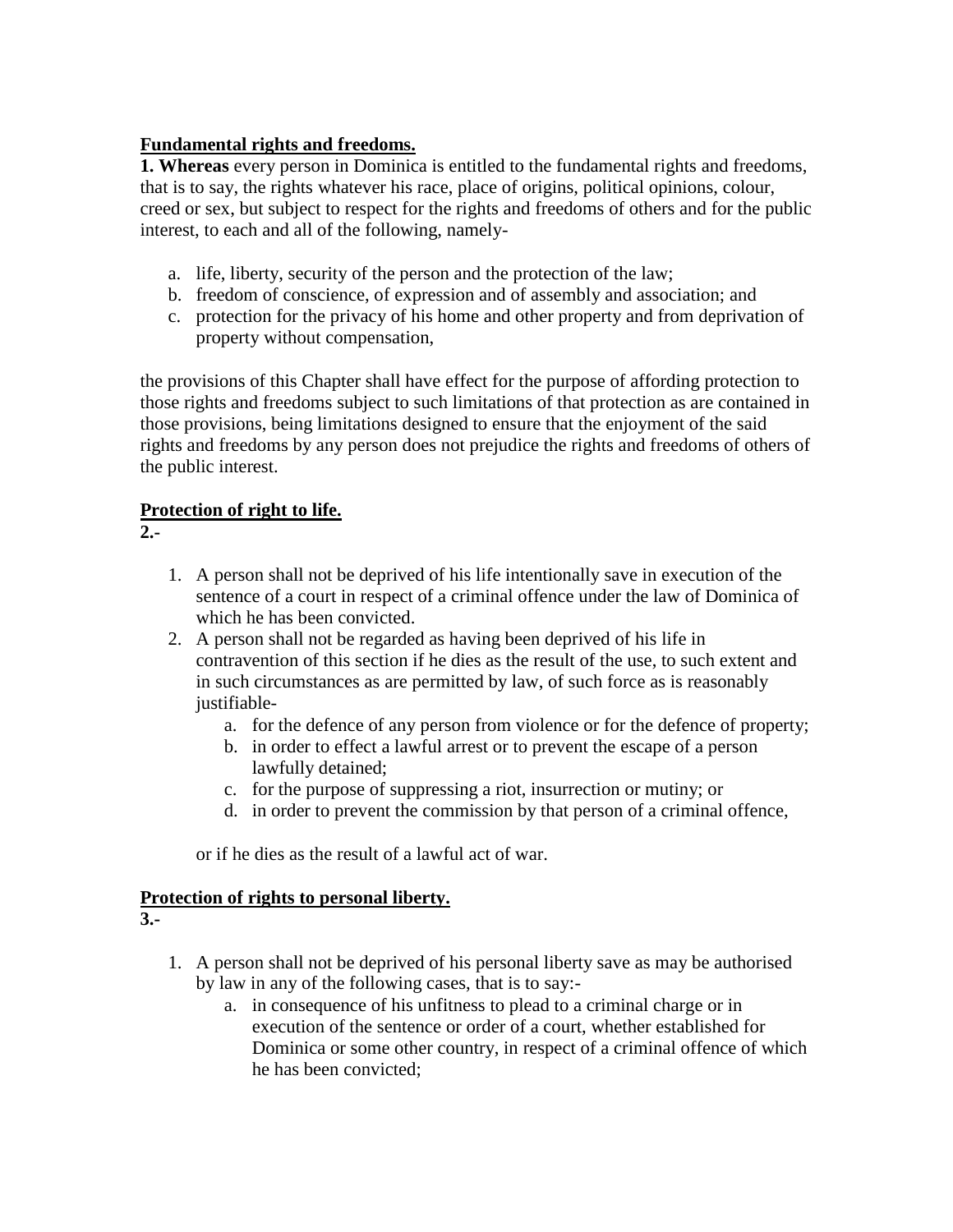- b. in execution of the order of the High Court or the Court of Appeal punishing him for contempt of the High Court or the Court of Appeal or of another court or tribunal;
- c. in execution of the order of a court made to secure the fulfilment of any obligation imposed on him by law;
- d. for the purpose of bringing him before a court in execution of the order of a court;
- e. upon a reasonable suspicion of his having committed, to being about to commit, a criminal offence under the law of Dominica;
- f. under the order of a court or with the consent of his parent or guardian, for his education or welfare during an period ending not later that the date when he attains the age of eighteen years;
- g. for the purpose of preventing the spread of an infectious or contagious disease;
- h. in the case of a person who is, or is reasonably suspected to be, of unsound mind, addicted to drugs or alcohol, or a vagrant, for the purpose of his care or treatment of the protection of the community;
- i. for the purpose of preventing his unlawful entry into Dominica, or for purpose of effecting his expulsion, extradition or other lawful removal from Dominica or for the purpose of restraining him while he is being conveyed through Dominica in the course of his extradition or removal as a convicted prisoner from one country to another; or
- j. to such extent as may be necessary in the execution of a lawful order requiring him to remain in a specified area within Dominica, or prohibiting him from being within such an area, or to such extent as may be reasonably justifiable for the taking of proceedings against him with a view to the making of any such order or relating to such an order after it has been made, or to such extent as may be reasonably justifiable for restraining him during any visit that he is permitted to make to any part of Dominica in which, in consequence of any such order, his presence would otherwise be unlawful.
- 2. Any person who is arrested or detained shall be informed as soon as is reasonably practicable and in any case no later than twenty-four hours after such arrest or detention, in a language that he understands, of the reasons for his arrest or detention.
- 3. Any person who is arrested or detained
	- a. for the purpose of bring him before a court in execution of the order of a court; or
	- b. upon reasonable suspicion of his having committed, or being about to commit, a criminal offence under the law of Dominica,

and who is not released, shall be brought before a court without undue delay and in any case not later than seventy-two hours after such arrest or detention.

4. Where any person is brought before a court in execution of the order of a court in any proceeding or upon suspicion of his having committed or being about to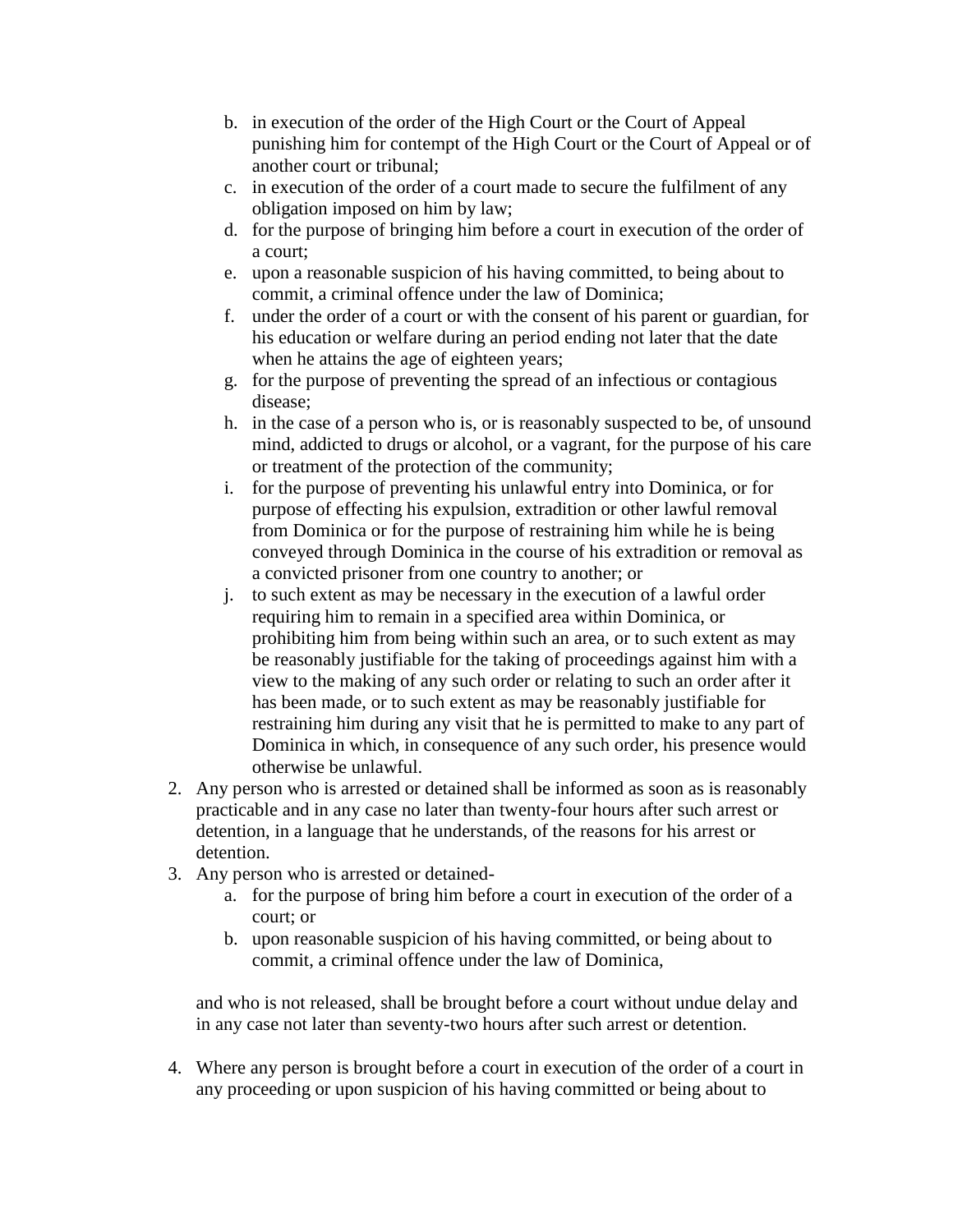commit an offence, he shall not be thereafter further held in custody in connection with those proceedings or that offence save upon the order of a court.

- 5. If any person arrested or detained as mentioned in subsection (3)(b) of this section is not tried within a reasonable time, then, without prejudice to any further proceedings that may be brought against him, conditions, including in particular such conditions as are reasonably necessary to ensure that he appears at a later date for trial or for proceedings preliminary to trial.
- 6. Any person who is unlawfully arrested or detained by any other person shall be entitled to compensation therefor from that other person or from any other person or authority on whose behalf that other person was acting.
- 7. For the purposes of subsection (1(a) of this section a person charged before a court with a criminal offence in respect of whom a special verdict has been returned that he was guilty of the act or omission charged but was insane when he did the act or made the omission shall be regarded as a person who has been convicted of a criminal offence and the detention of a person in consequence of such a verdict shall be regarded as detention in execution in execution of the order of a court.

## **[Protection from slavery and forced labour.](http://dominicacompanies.com/dominica/constitution/contents.html)**

- **4.-**
- 1. No person shall be held in slavery or servitude.
- 2. No person shall be required to perform force labour.
- 3. For the purposes of this section, the expression "forced labour" does not include
	- a. any labour required in consequence of the sentence or order of a court;
	- b. labour required of any person while he is lawfully detained that, though not required in consequence of the sentence or order of a court, is reasonably necessary in the interests of hygiene or for the maintenance of the place at which he is detained;
	- c. any labour of a member of a disciplined force in pursuance of his duties as such or, in the case of a person who has conscientious objections to service as a member of a naval, military or air force, any labour that person is required by law to perform in place of such service;
	- d. any labour required during any period of public emergency or in the event of any other emergency or calamity that threatens the life and well-being of the community, to the extent that the requiring of such labour is reasonably justifiable in the circumstances of any situation arising or existing during that period or as a result of that other emergency or calamity, for the purpose of dealing with that situation.

## **[Protection from inhuman treatment.](http://dominicacompanies.com/dominica/constitution/contents.html)**

**5.**-No person shall be subject to torture or to inhuman or degrading punishment or other treatment.

#### **[Protection from deprivation of property.](http://dominicacompanies.com/dominica/constitution/contents.html) 6.-**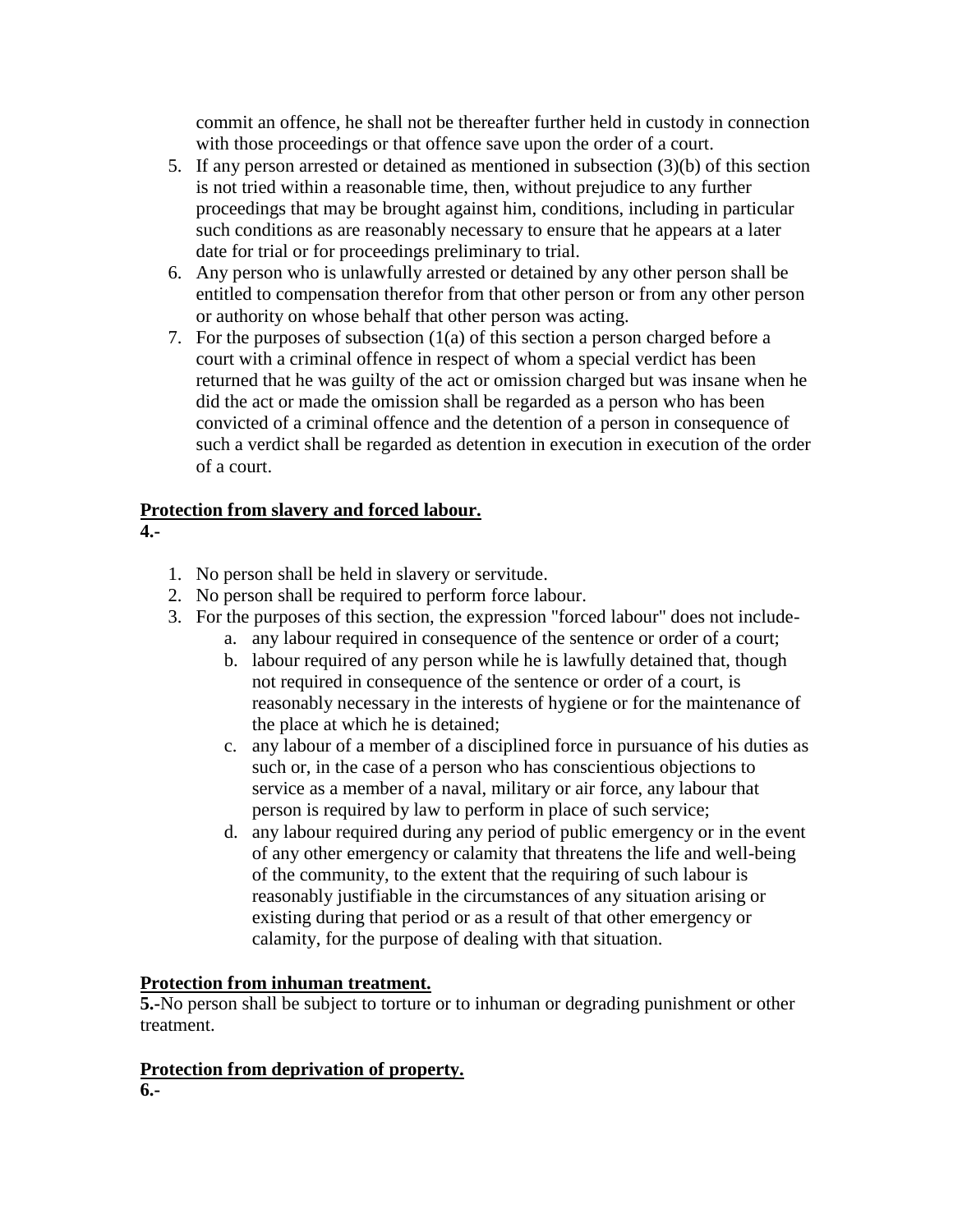- 1. No property of any description shall be compulsorily taken possession of, and no interest in or right over property of any description shall be compulsory acquired, except where provisions is made by a law applicable to that taking of possession or acquisition for the payment, within a reasonable time, of adequate compensation.
- 2. Every person having an interest in or right over property that is compulsorily taken possession of or whose interest in or right over any property is compulsorily acquired shall have a right of direct access to the High Court for
	- a. determining the nature and extent of that interest or right;
	- b. determining whether that taking of possession or acquisition was duly carried out in accordance with a law authorising the taking of possession or acquisition;
	- c. determining what compensation he is entitled to under the law applicable to that taking of possession or acquisition;
	- d. obtaining that compensation:

Provided that if Parliament so provides in relation to any matter referred to in paragraph (a) or (c) of this subsection the right of access shall be by way of appeal (exercisable as of right at the instance of the person having the interest in or right over the property) from a tribunal or authority, other than the High Court, having jurisdiction under any law to determine that matter.

- 3. The Chief Justice may make rules with respect to the practice and procedure of the High Court or, subject to such provision as may have been made in that behalf by Parliament, with respect to the practice and procedure of any other tribunal or authority in relation to the jurisdiction conferred on the High Court by subsection (2) of this section or exercisable by the other tribunal or authority for the purposes of that subsection (including rules with respect to the time within which applications or appeals to the High Court or applications to the other tribunal or authority may be brought).
- 4. No person who is entitled to compensation under this section shall be prevented from remitting, within a reasonable time after he has received any amount of that compensation in the form of a sum of money or, as the case may be, has received any such amount in some other form and has converted any of that amount into a sum of money, the whole of that sum of money (free from any education, charge or tax made or levied in respect of its remission) to any country of his choice outside Dominica.
- 5. Nothing contained in or done under the authority of any law shall be held to be inconsistent with or in contravention of subsection (4) of this section to the extent that the law in question authorises
	- a. the attachment, by order of a court, of any amount of compensation to which a person is entitled in satisfaction of the judgement of a court or pending the determination of civil proceedings to which he is a party; or
	- b. the imposition of reasonable restrictions on the manner in which any sum of money is to be remitted.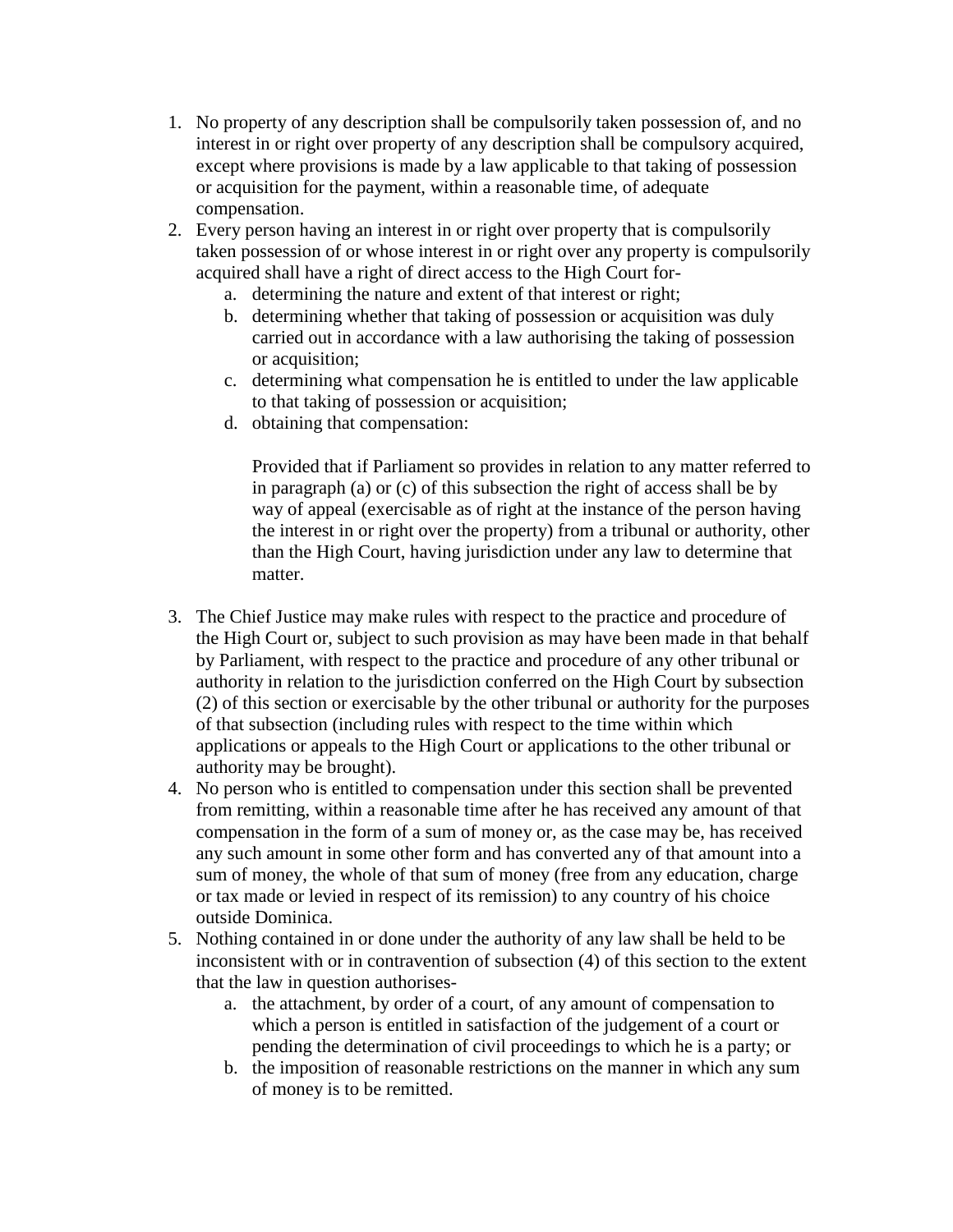- 6. Nothing contained in or done under the authority of any law shall be held to be inconsistent with or in contravention of subsection (1) of this section
	- a. to the extent that the law in question makes provision for the taking of possession or acquisition of any property, interest of right
		- i. in satisfaction of any tax, rate or due;
		- ii. by way of penalty for breach of any law or forfeiture in consequence of breach of any law;
		- iii. as an incident of a lease, tenancy, mortgage, charge, bill of sale, pledge or contract;
		- iv. in the execution of judgements or orders of a court in proceedings for the determination of civil rights or obligations;
		- v. in circumstances where it is reasonably necessary so to do because the property is in a dangerous state or likely to be injurious to the health of human beings, animals or plants;
		- vi. in consequence of any law with respect to the limitation of actions; or
		- vii. for so long only as may be necessary for the purposes of any examination, investigation, trial or inquiry or, in the case of land, for the purposes of the carrying out thereon of work of soil conservation or the conservation of other natural resources or work relating to agricultural development or improvement (being work relating to such development or improvement that the owner or occupier of the land has been required, and has without reasonable excuse refused or failed to carry out).

and except so far as that provision or, as the case may be, the thing done under the authority thereof is shown not to be reasonably justifiable in a democratic society; or

- b. to the extent that the law in question makes provision for the taking of possession or acquisition of any of the following property (including an interest in or right over property), that is to say
	- i. enemy property;
	- ii. property of a deceased person, a person of unsound mind or a person who has not attained the age of eighteen years for the purpose of its administration for the benefit of the persons entitled to the benefit of the persons entitled to the beneficial interest therein;
	- iii. property of a person adjudged bankrupt or a body corporate in liquidation, for the purpose of its administration for the benefit of the creditors of the bankrupt or body corporate and, subject thereto, for the beneficial interest in the property; or
	- iv. property subject to a trust, for the purpose of vesting the property in persons appointed as trustees under the instrument creating the trust or by a court or, by order of a court, for the purpose of giving effect to the trust.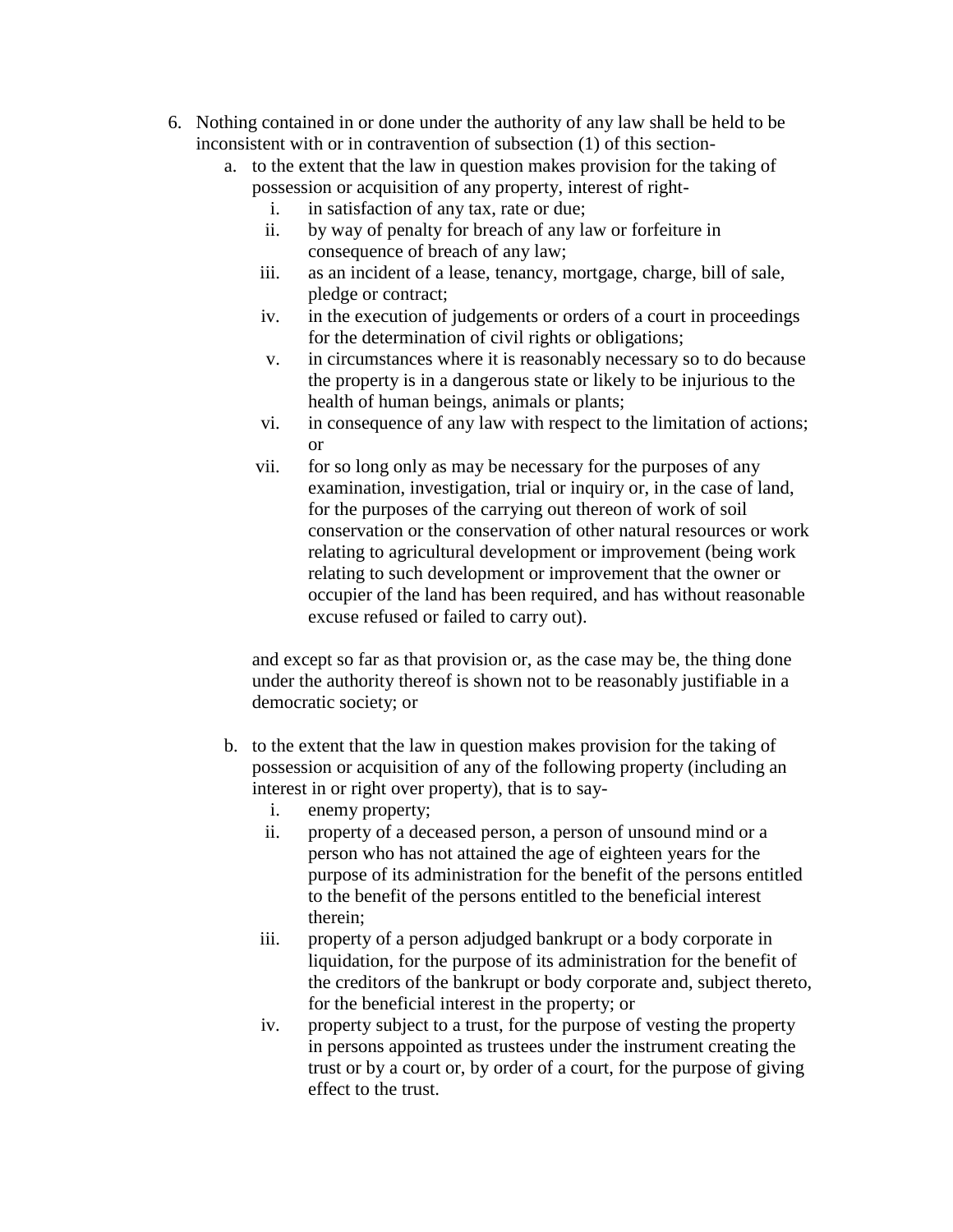- 7. Nothing contained in or done under the authority of any law enacted by Parliament shall be held to be inconsistent with or in contravention of this section to the extent that the law in question makes provision for the compulsory taking of possession of any property, or the compulsory acquisition of any interest in or right over property where that property, interest or right is held by a body corporate established by law for public purposes in which no monies have been investigated other than monies provided by any legislature established for Dominica.
- 8. In this section-

"property" means any land or other thing capable of being owned or held in possession and includes any right relating thereto, whether under a contract, trust or law or otherwise and whether present or future absolute or conditional;

"acquisition" in relation to an interest in or right over property, means transferring that interest or right to another person or extinguishing or curtailing that interest or right.

## **[Protection from arbitrary search or entry](http://dominicacompanies.com/dominica/constitution/contents.html)**

- **7.-**
- 1. Except with his own consent, a person shall not be subject to the search of his person or his property or the entry by others on his premises.
- 2. Nothing contained in or done under the authority of any law shall be held to be inconsistent with or in contravention of this section to the extent that the law in question makes provision
	- a. that is reasonably required in the interest of defence, public safety, public order, public morality, public health, town and country planning, the development and utilisation of mineral resources of the development and utilisation of mineral resources or the development or utilisation of mineral resources or the development or utilisation of any property for a purpose beneficial to the community;
	- b. that is reasonably required for the purpose of protecting the rights or freedoms of other persons;
	- c. that authorities an officer or agent of the Government of Dominica, a local government authority or a body corporate established by law for public purpose to enter on the premises thereon for the purpose of any tax, rate or due or in order to carry out work connected with any property that is lawfully on those premises and that belongs to that Government, authority or body corporate, as the case may be; or
	- d. that authorises, for the purpose of enforcing the judgement or order of a court in any civil proceedings, the search of any person or property by order of a court or entry upon any premises by such order.

and except so far as that provision or, as the case may be, anything done under the authority thereof is shown not to be reasonably justifiable in a democratic society.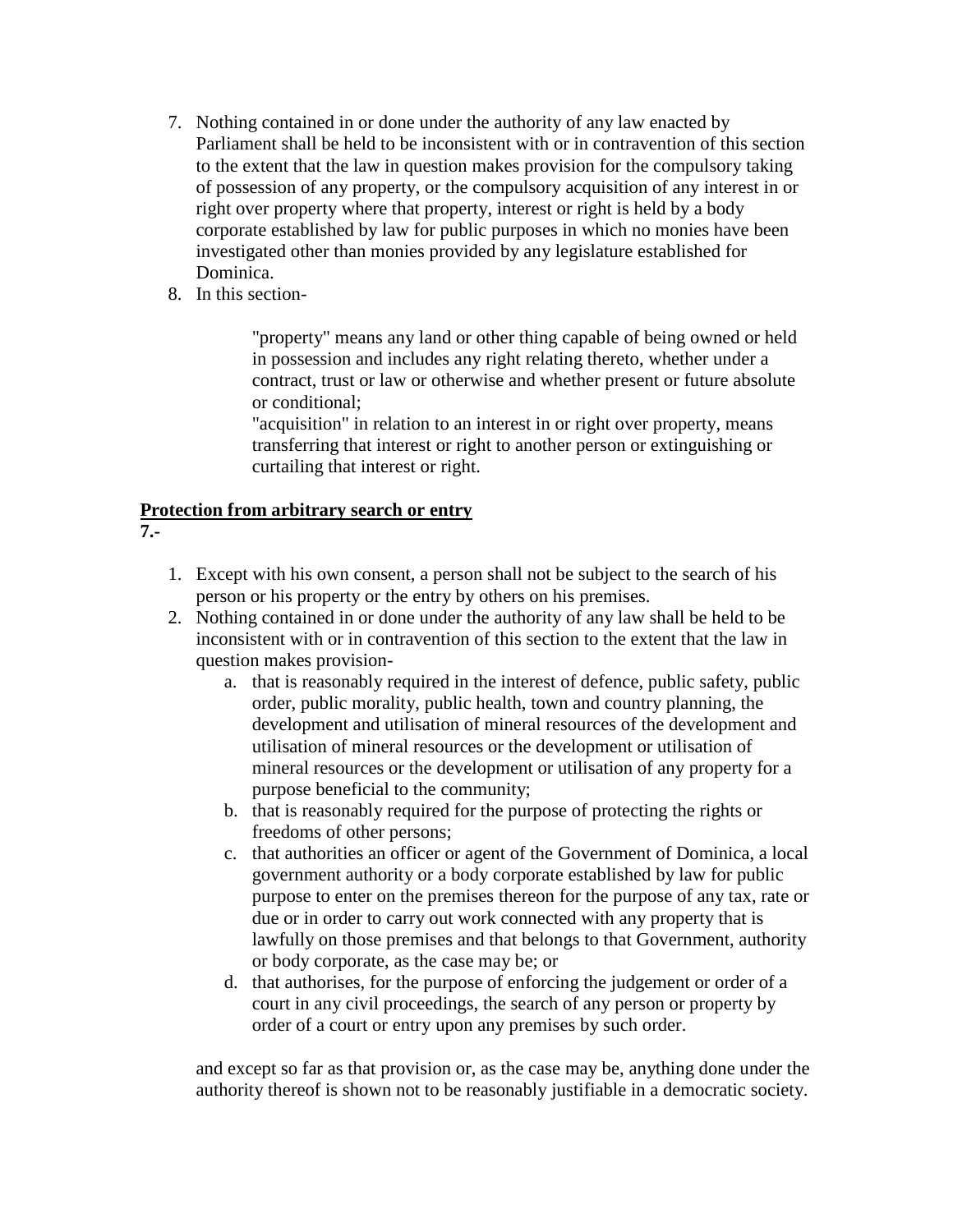#### **[Provided to the protection of law](http://dominicacompanies.com/dominica/constitution/contents.html)**

- **8.-**
- 1. If any person is charged with a criminal offence, then, unless the charge is withdrawn, the case shall be afforded a fair hearing within a reasonable time by an independent and impartial court established by law.
- 2. Every person who is charged with a criminal offence
	- a. shall be presumed to be innocent until he is proved or has pleaded guilty;
	- b. shall be informed as soon as reasonably practicable, in a language that he understands and in detail, of the nature of the offence charged;
	- c. shall be given adequate time and facilities for the preparation of his defence;
	- d. shall be permitted to defend himself before the court in person or, at his own expense, by a legal practitioner of his own choice;
	- e. shall be afforded facilities to examine in person or by his legal representative the witnesses called by the prosecution before the court, and to obtain the attendance and carry out the examination of witnesses to testify on his behalf before the court on the same conditions as those applying to witnesses called by the prosecution; and
	- f. shall be permitted to have without payment the assistance of an interpreter if he cannot understand the language used at the trial.

and the trial shall not take place in his absence unless he so conducts himself as to render the continuance of the proceedings in his presence impracticable and the court has ordered him to be removed and the trial to proceed in his absence:

Provided that the trial may take place in his absence in any case in which it is so provided by law under which, he is entitled to adequate notice of the charge an the date, time and place of the trial and to a reasonable opportunity of appearing before the court.

- 3. When a person is tried for any criminal offence the accused person or any person authorised by him in that behalf shall, if he so requires and subject to payment of such reasonable fee as may be prescribed by law, be given within a reasonable time after judgement a copy for the use of the accused person of any record of the proceedings made by or on behalf of the court.
- 4. No person shall be held to be guilty of a criminal offence on account of any act or omission that did not, at the time it took place, constitute such an offence, and no penalty shall be imposed for any criminal offence that is severer in degree or description than the maximum penalty that might have been imposed for that offence at the time when it was committee.
- 5. A person who shows that he has been tried by a competent court for a criminal offence and either convicted or acquitted shall not again be tried for that offence or for any other criminal offence of which he could have been convicted at the trial for that offence, save upon the order of a superior court in the course of appeal or review proceedings relating to the conviction or acquittal.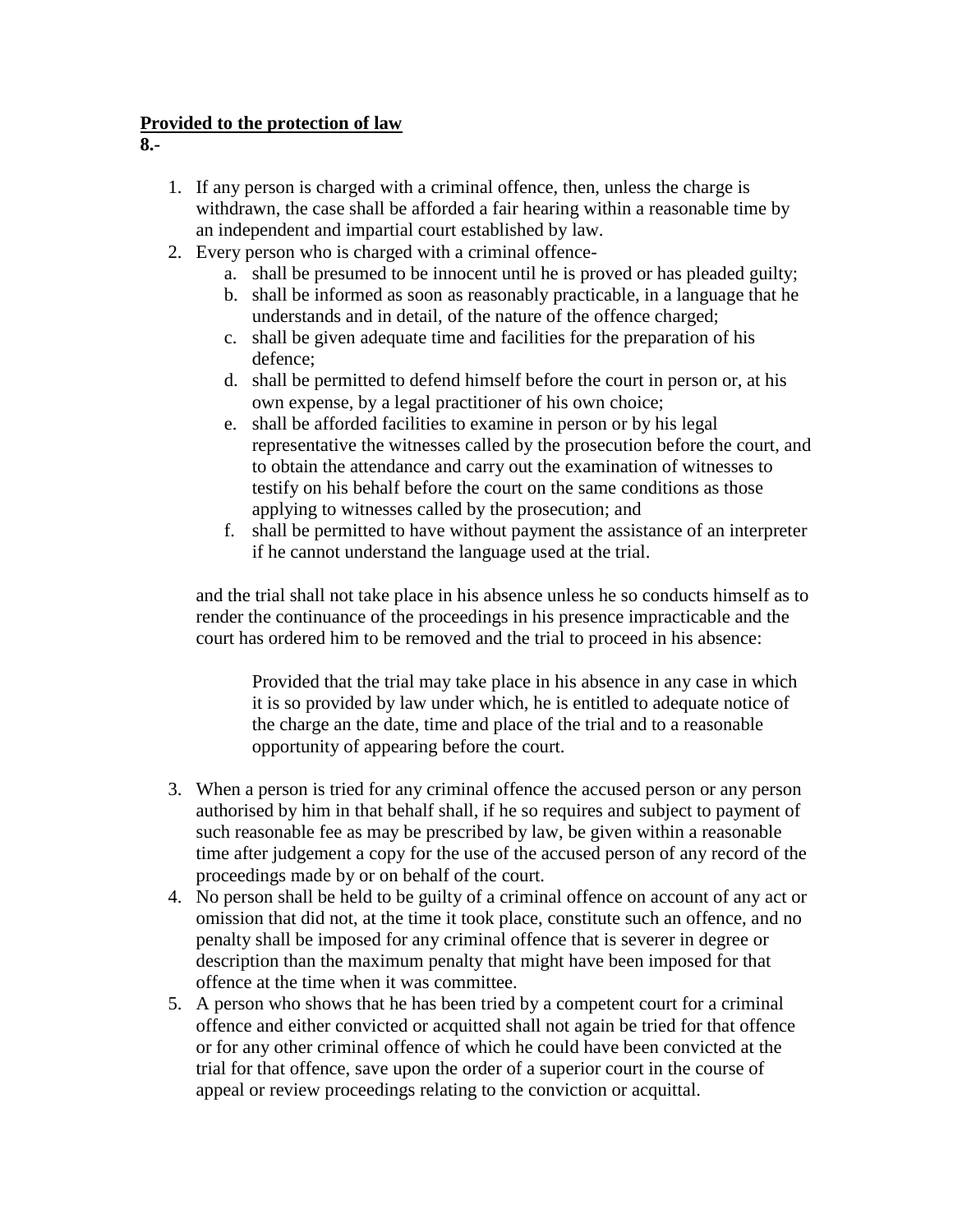- 6. A person shall not be tried for a criminal offence if he has been pardoned for that offence.
- 7. A person who is tried for a criminal offence shall not be compelled to give evidence at the trial;

Provided that nothing in this subsection shall prevent the prosecution or the court from commenting on his failure to give evidence on his own behalf or prevent the court from drawing inferences from any such failure.

- 8. Any court or other authority prescribed by law for the determination of the existence or extent of any civil right or obligation shall be established by law and shall be independent and impartial; and where proceedings for such a determination are instituted by any person before such a court or other authority, the case shall be given a fair hearing within a reasonable time.
- 9. Where the existence or extent of any civil right or obligation has been determined in proceedings in any court or before any other authority any party to those proceeding shall, if he so requires and subject to payment of such reasonable fee as may be prescribed by law, be entitled to obtain within a reasonable time after the judgement or other determination a copy of any record of the proceedings made by or on behalf of the court or other authority.
- 10. Except with the agreement of all the parties thereto, all proceedings of every court and proceedings for the determination of the existence or extent of any civil right or obligation before any other authority, including the announcement of the decision of the court or other authority, shall be held in public.
- 11. Nothing in subsection (10) of this section shall prevent the court or other adjudicating authority from excluding from the proceedings persons other than the parties thereto and the legal practitioner representing them to such extent as the court or other authority
	- a. may by law be empowered to do and may consider necessary or expedient in circumstances where publicity would prejudice the interests of justice or in interlocutory proceedings or in the interests of public morality, the welfare of persons under the age of eighteen years of the protection of the private lives of persons concerned in the proceedings; or
	- b. may by law be empowered or required to do in the interests of defence, public safety or public order.
- 12. Nothing contained in or done under the authority of any law shall be held to be inconsistent with or in contravention of
	- a. subsection  $(2)(a)$  of this section to the extent that the law in question imposes upon any person charged with a criminal offence the burden of proving particular facts;
	- b. subsection  $(2)(e)$  of this section to the extent that the law in question imposes reasonable conditions that must be satisfied if witnesses called to testify on behalf of an accused person are to be paid their expenses out of public funds; or
	- c. subsection (5) of this section to the extent that the law in question authorises a court to try a member of a disciplined force for a criminal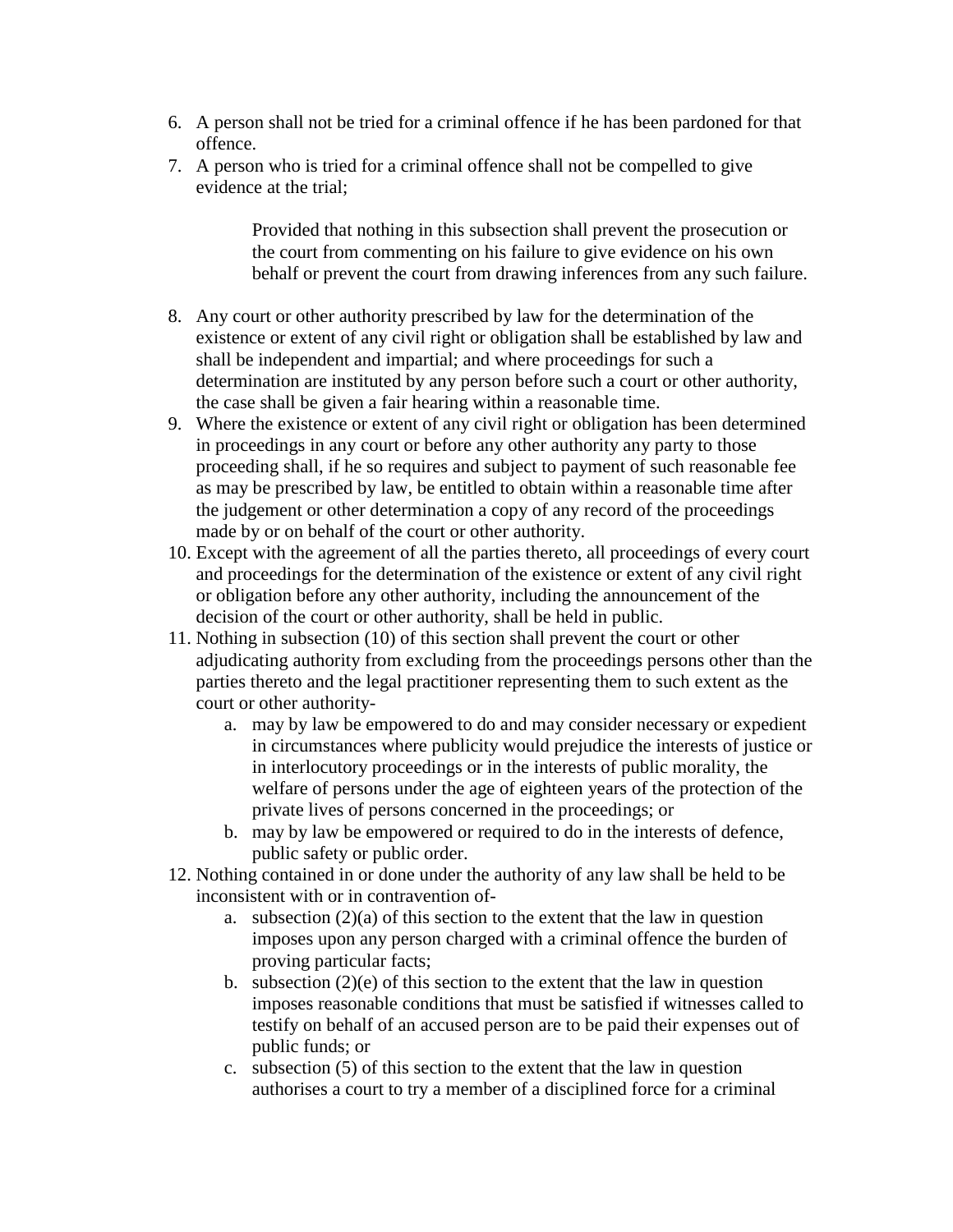offence notwithstanding any trial and conviction or acquittal of that member under the disciplinary law of that force, so, however, that any court so trying such a member and convicting him shall in sentencing him to any punishment take into account any punishment awarded him under that disciplinary law.

- 13. In the case of any person who is held in lawful detention the provisions of subsection (1), paragraphs (d) and (e) of subsection (2) and subsection (3) of this section shall not apply in relation to his trial for a criminal offence under the law regulating the discipline of persons held in such detention.
- 14. In this section "criminal offence" means a criminal offence under the law of Dominica.

#### **[Protection of freedom of conscience.](http://dominicacompanies.com/dominica/constitution/contents.html)**

- **9.-**
- 1. Except with his own consent, a person shall not be hindered in the enjoyment of his freedom of conscience, including freedom of thought and of religion, freedom to change his religion or belief and freedom, either alone or in community with others, and both in public and in private, to manifest and propagate his religion or belief in worship, teaching, practice and observance.
- 2. Except with his own consent (or, if he is a person under the age or eighteen years, the consent of his guardian) a person attending any place of education, detained in any prison or corrective institution or serving in a naval, military or air force shall not be required to receive religious instruction or to take part in or attend any religious ceremony or observance if that instruction ceremony or observance relates to a religion which is not his own.
- 3. Every religious community shall be entitled, at its own expense, to establish and maintain places of education and to manage any place of education which it maintains; and no such community shall be prevented from providing religious instruction for persons of that community in the course of any education provided by that community whether or not it is in receipt of a government subsidy or other form of financial assistance designed to meet in whole or in part the cost of such course of education.
- 4. A person shall not be compelled to take any oath which is contrary to his religion or belief or to take any oath in a manner which is contrary to his religion or belief.
- 5. Nothing contained in or done under the authority of any law shall be held to be inconsistent with or in contravention of this section to the extent that the law in question makes provisions which is reasonably required
	- a. in the interests of defence, public safety, public order, public morality or public health;
	- b. for the purpose of protecting the rights and freedoms of other persons, including the right to observe and practise any religion without the unsolicited intervention of members of any other religion; or
	- c. for the purpose of regulating educational institutions in the interests of the persons who received or may receive instructions in them,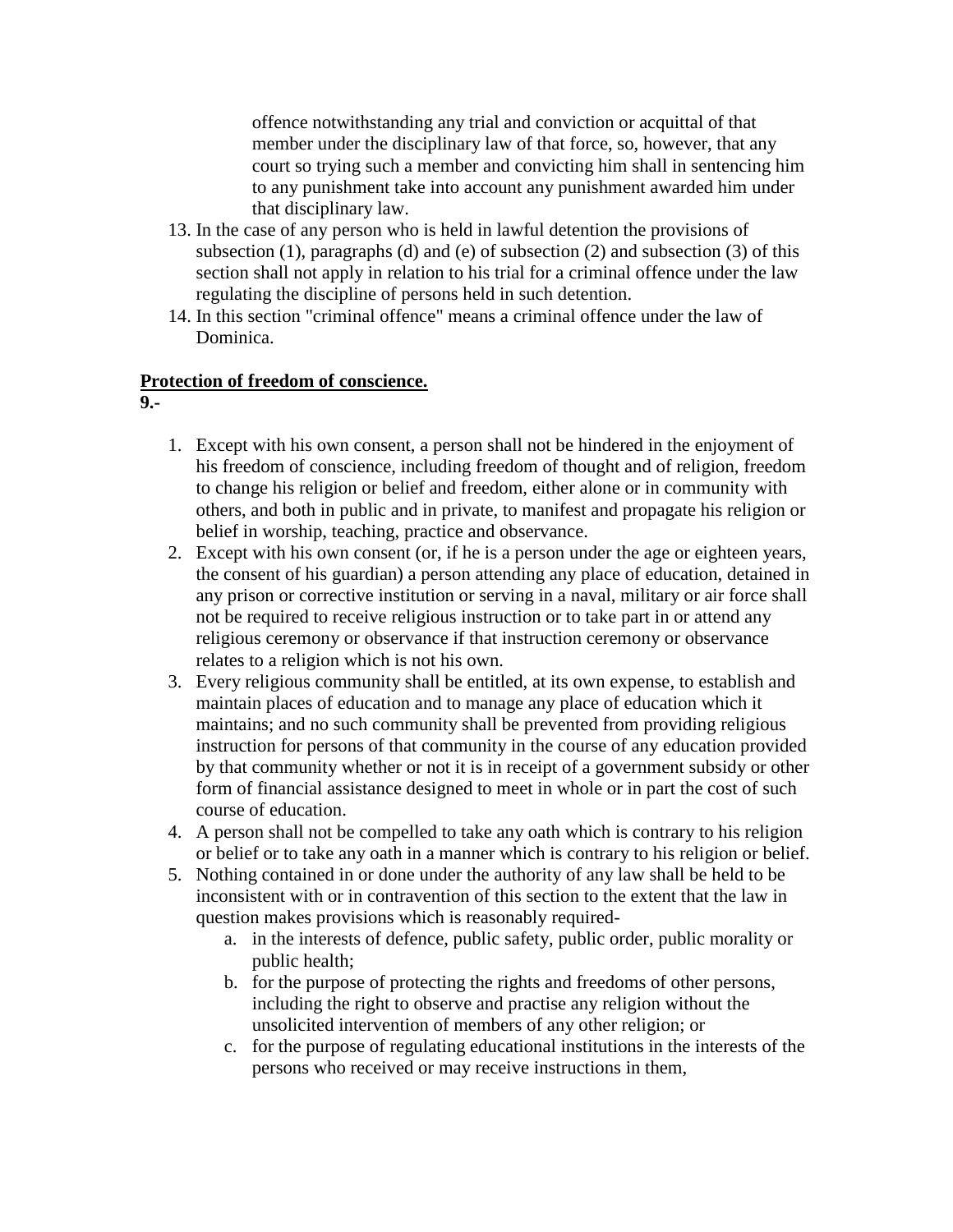and except so far as that provision or, as the case may be, the thing done under the authority thereof is shown not to be reasonably justifiable in a democratic society.

6. References in this section to a religion shall be construed as including references to a religious denomination, and cognate expressions shall be construed accordingly.

## **[Protection of freedom of expression.](http://dominicacompanies.com/dominica/constitution/contents.html)**

### **10.-**

- 1. Except with his own consent, a person shall not be hindered in the enjoyment of his freedom of expression, including freedom to hold opinions without interference, freedom to receive ideas and information without interference freedom to communicate ideas and information without interference (whether the communication be to the public generally or to any person or class of persons) and freedom from interference with his correspondence.
- 2. Nothing contained in or done under the authority of any law shall be held to be inconsistent with or in contravention of this section to the extent that the law in question makes provision
	- a. that is reasonably required in the interests of defence, public safety, public order, public morality or public health;
	- b. that is reasonably required for the purpose of protecting the reputations, rights and freedoms of other persons or the private lives of persons concerned in legal proceedings, preventing the disclosure of information received in confidence, maintaining the authority and independence of the courts or regulating the technical administration or the technical operation of telephony, telegraphy, posts, wireless broadcasting or television; or
	- c. that imposes restrictions upon public officers that are reasonably required for the proper performance of their functions,

and except so far as that provision or, as the case may be, the thing done under the authority thereof is shown not to be reasonably justifiable in a democratic society.

## **[Protection of freedom of assembly and association.](http://dominicacompanies.com/dominica/constitution/contents.html)**

- 1. Except with his own consent, a person shall not be hindered in the enjoyment of his freedom of assembly and association, that is to say, his right to assemble freely and associate with other persons and in particular to form or belong to trade unions or other associations for the protection of his interests.
- 2. Nothing contained in or done under the authority of any law shall be held to be inconsistent with or in contravention of this section to the extent that the law in question makes provision
	- a. that is reasonably required in the interests of defence, public safety, public order, public morality or public health;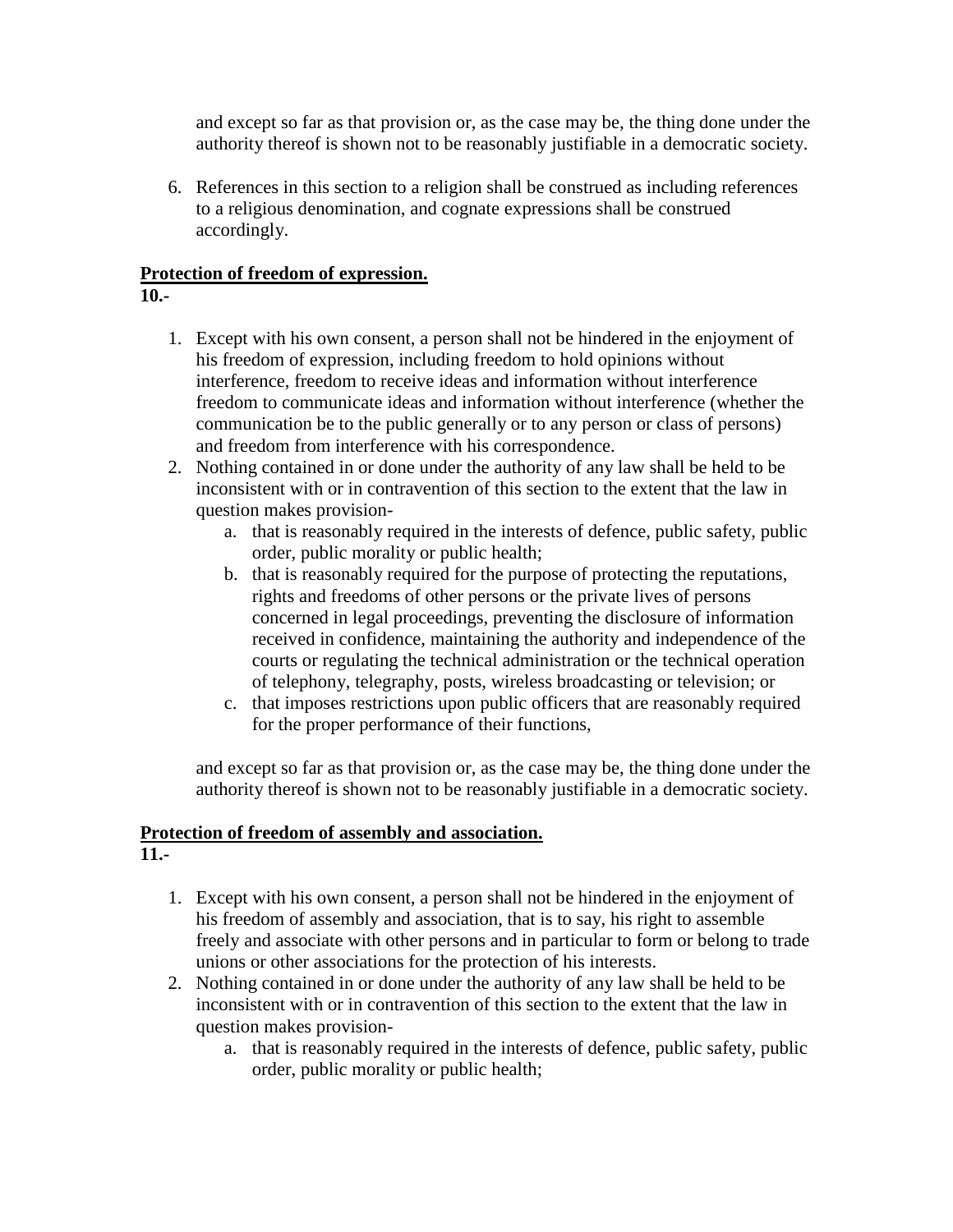- b. that is reasonably required for the purpose of protecting the rights or freedoms of other persons; or
- c. that imposes restrictions upon public officers that are reasonably required for the proper performance of their functions,

and except so far as that provision or, as the case may be, the thing done under the authority thereof is shown not to be reasonably justifiable in a democratic society.

### **[Protection of freedom of movement.](http://dominicacompanies.com/dominica/constitution/contents.html)**

- 1. A person shall not be deprived of his freedom of movement that is to say, the right to move freely throughout Dominica, the right to reside in any part of Dominica, the right to enter Dominica, the right to leave Dominica and immunity from expulsion from Dominica.
- 2. Any restriction on a person's freedom of movement that is involved in his lawful detention shall be held to be inconsistent with or in contravention of this section.
- 3. Nothing contained in or done under the authority of any law shall be held to be inconsistent with or in contravention of this section to the extent that the law in question makes provision
	- a. for the imposition of restriction on the movement or residence within Dominica of any person or on any person's right to leave Dominica that are reasonably required in the interests of defence, public safety or public order;
	- b. for the imposition of restriction on the movement or residence within Dominica or on the right to leave Dominica of persons generally or any class of persons in the interests of defence, public safety, public order, public morality or public health or in respect of the right to leave Dominica, of securing compliance with any international obligation of the Government particulars of which have been laid before the House of Assembly and except so far as that provision or, as the case may be, the thing done under the authority thereof is shown not to be reasonably justifiable in a democratic society;
	- c. for the imposition of restrictions, by order of a court, on the movement or residence within Dominica of any person or on any person's right to leave Dominica either in consequence of his having been found guilty of a criminal offence under the law of Dominica or for the purpose of ensuring that he appears before a court at a later date for trial of such a criminal offence or for proceeding preliminary to trial or for proceedings relating to his extradition or lawful removal from Dominica;
	- d. for the imposition of restriction on the freedom of movement of any person who is not a citizen of Dominica;
	- e. for the imposition of restrictions on the acquisition or use by any person of land or other property in Dominica;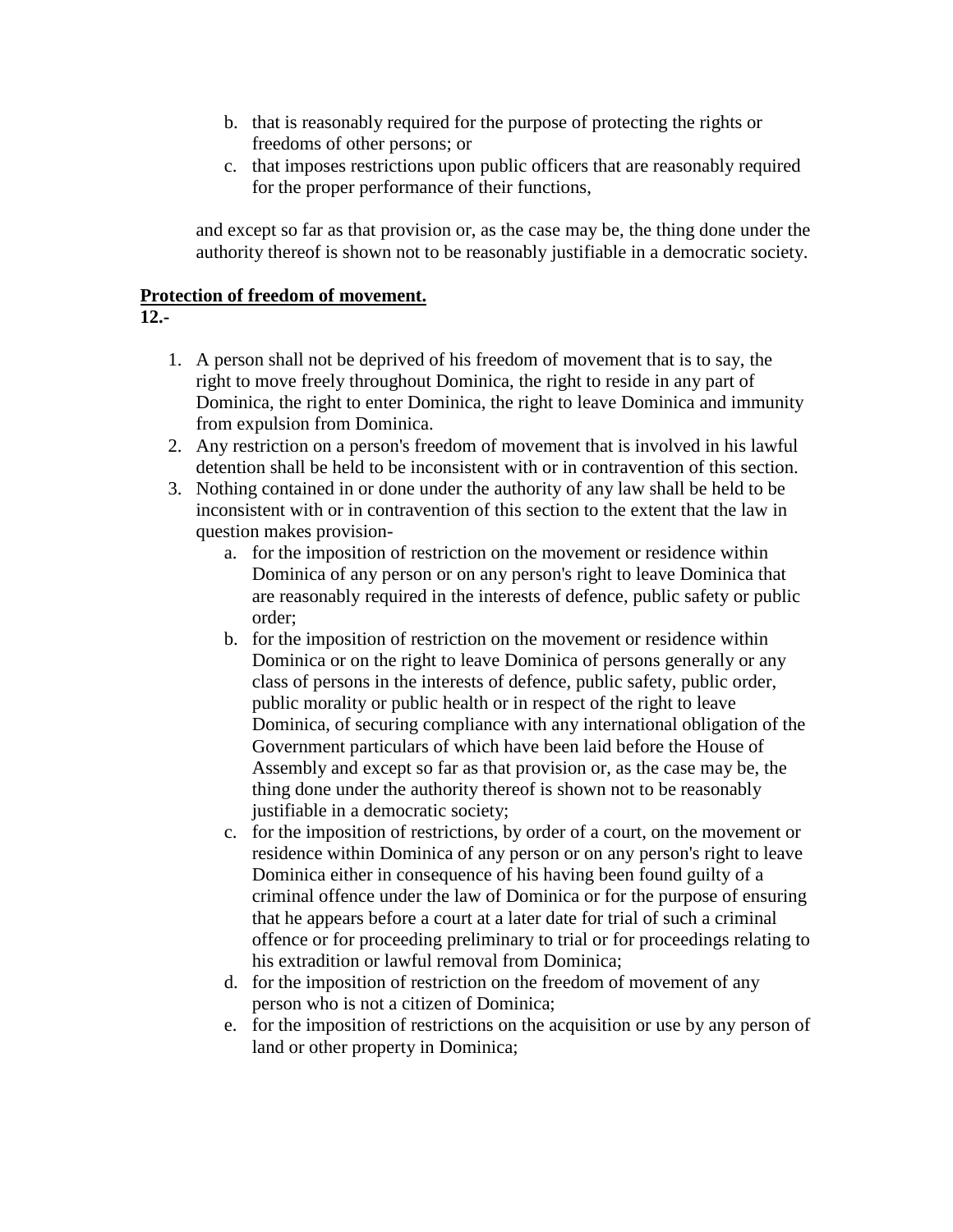- f. for the imposition of restrictions upon the movement or residence within Dominica or on the right to leave Dominica of any public office that are reasonably required for the proper performance of his functions;
- g. for the removal of a person from Dominica to be tried or punished in some other country for a criminal offence under the law of that other country or to undergo imprisonment in some other country in execution of the sentence of a court in respect of a criminal offence under the law of Dominica of which he has been convicted; or
- h. for the imposition of restriction on the right of any person to leave Dominica that are reasonably required in order to secure the fulfilment of any obligations imposed on that person by law and except so far as that provision or as the case may be the thing done under the authority thereof is shown not to be reasonably justifiable in a democratic society.
- 4. If any person whose freedom of movement has been restricted by virtue of such a provision as is referred to in subsection  $(3)(a)$  of this section so requests at any time during the period of that restriction not earlier than twenty-one days after the order was made or three months after he last made such a request, as the case may be, his case shall be reviewed by an independent and impartial tribunal presided over by a person appointed by the Chief Justice from among persons who are legal practitioners.
- 5. On any review by a tribunal in pursuance of subsection (4) of this section of the case of any person whose freedom of movement has been restricted, the tribunal may make recommendations concerning the necessity or expediency of the continuation of that restriction to the authority by whom it was ordered and, unless it is otherwise provided by law, that authority shall be obliged to act in accordance with any such recommendations.

## **[Protection from discrimination on the grounds of race, etc.](http://dominicacompanies.com/dominica/constitution/contents.html) 13.-**

- 1. Subject to the provisions of subsections (4), (5) and (7) of this section, no law shall make any provision that is discriminatory either of itself or in its effect.
- 2. Subject to the provisions of subsections (6), (7) and (8) of this section, no person shall be treated in a discriminatory manner by any person or authority.
- 3. In this section, the expression "discriminatory" means affording different treatment to different persons attributable wholly or mainly to their respective descriptions by sex, race, place of origin, political opinions, colour or creed whereby persons of one such description are subject to disabilities or restrictions to which persons of another such description are not made subject or are accorded privileges or advantages which are not accorded to persons of another such description.
- 4. Subsection (1) of this section shall not apply to any law far as that law makes provision
	- a. for the appropriation of public revenues or other public funds;
	- b. with respect to persons who are not citizens of Dominica;
	- c. for the application, in the case of persons of any such description as is mentioned in subsection (3) of this section (or of persons connected with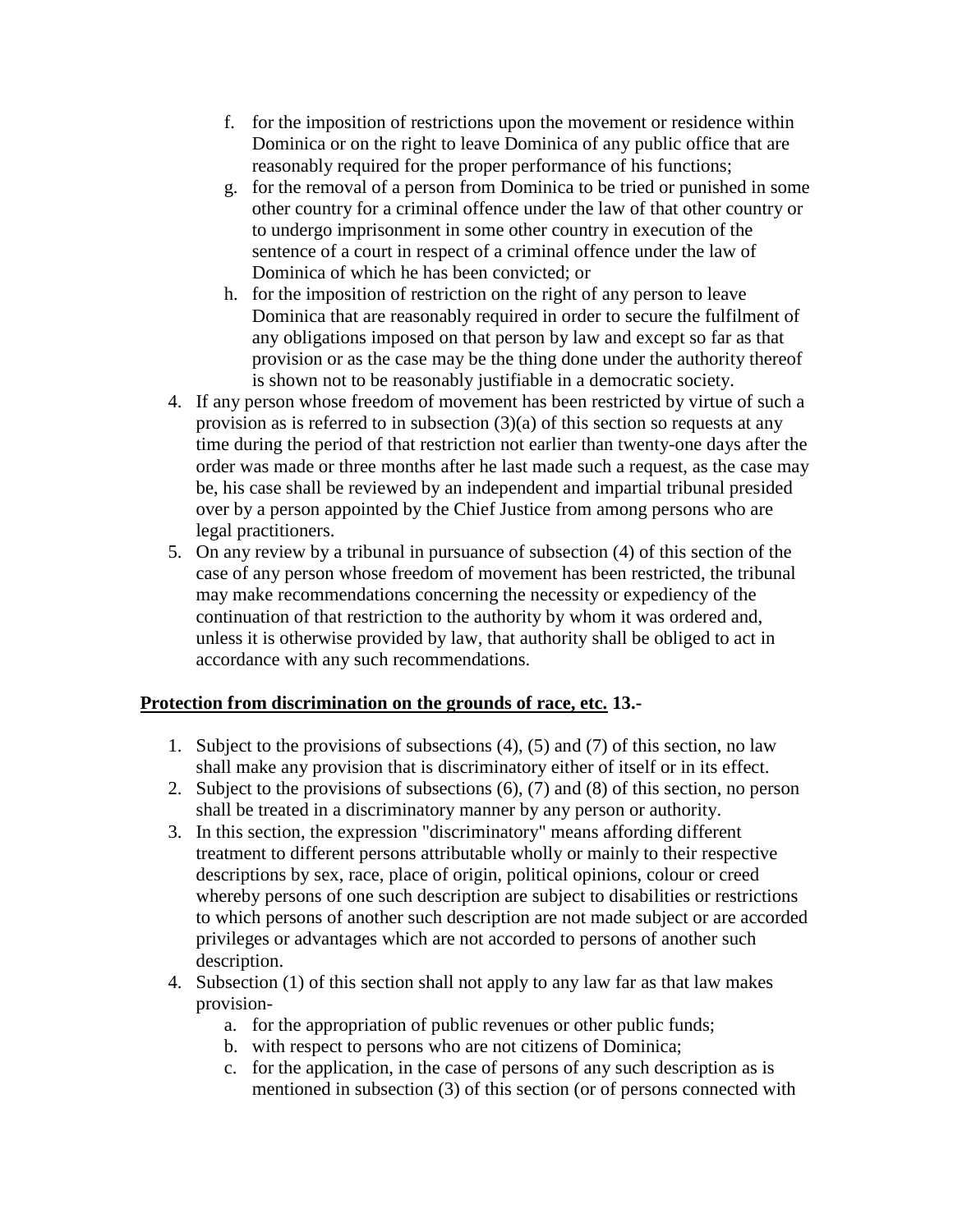such persons) of the law with respect to adoption, marriage, divorce, burial, devolution of property on death or other like matters which is the personal law of persons of that description;

- d. whereby persons of any such description as is mentioned is subsection (3) of this section may be subject to any disability or restriction or may be accorded any privilege or advantage that having regard to its nature and to special circumstances pertaining to those persons or to persons of any other such description, is reasonably justifiable in a democratic society.
- 5. Nothing contained in any law shall be held to be inconsistent with or in contraventions subsection (1) of this section to the extent that it makes provision with respect to standards or qualifications (not being standards or qualifications specifically relation to sex, race, place of origin, political opinions, colour or creed) to be required of any person who is appointed to or to act in any office or employment.
- 6. Subsection (2) of this section shall not apply to anything which is expressly or by necessary implication authorised to be done by any such provision of law as is referred to in subsection (4) or subsection (5) of this section.
- 7. Nothing contained in or Done under the authority of any law shall be held to be inconsistent with or in contravention of this section to the extent that the law in question makes provision whereby persons of nay such description as is mentioned in subsection (3) of this section may be subject to any restriction on the rights and freedoms guaranteed by sections 7, 9, 10, 11 and 12 of this Constitution, being such a restriction as is authorised by section 7(2) section 9(5), section 10(2), section 11(2) or paragraph (a), (b), or (h) of section (12(3), as the case may be.
- 8. Nothing in subsection (2) of this section shall affect any discretion relating to the institution, conduct or discontinuance of civil or criminal proceedings in any court that is vested in any person by or under this Constitution or any other law.

## **[Derogation from s.3 s.13 under emergency powers.](http://dominicacompanies.com/dominica/constitution/contents.html)**

**14.-** Nothing contained in or done under the authority of a law enacted by Parliament shall be held to be inconsistent with or in contravention of section 3 or section 13 of this Constitution to the extent that the law authorised the taking during any period of public emergency of measures that are reasonably justifiable for dealing with the situation that exists in Dominica during that period.

## **[Protection of persons detained under emergency laws.](http://dominicacompanies.com/dominica/constitution/contents.html) 15.-**

- 1. When a person is detained by virtue of any such law as is referred to in section 14 of this Constitution the following provisions shall apply, that is to say:
	- a. he shall, as soon as reasonably practicable and in any case not more than seven days after the commencement of his detention, be furnished with a statement in writing in a language that he understands specifying in detail the grounds upon which he is detained;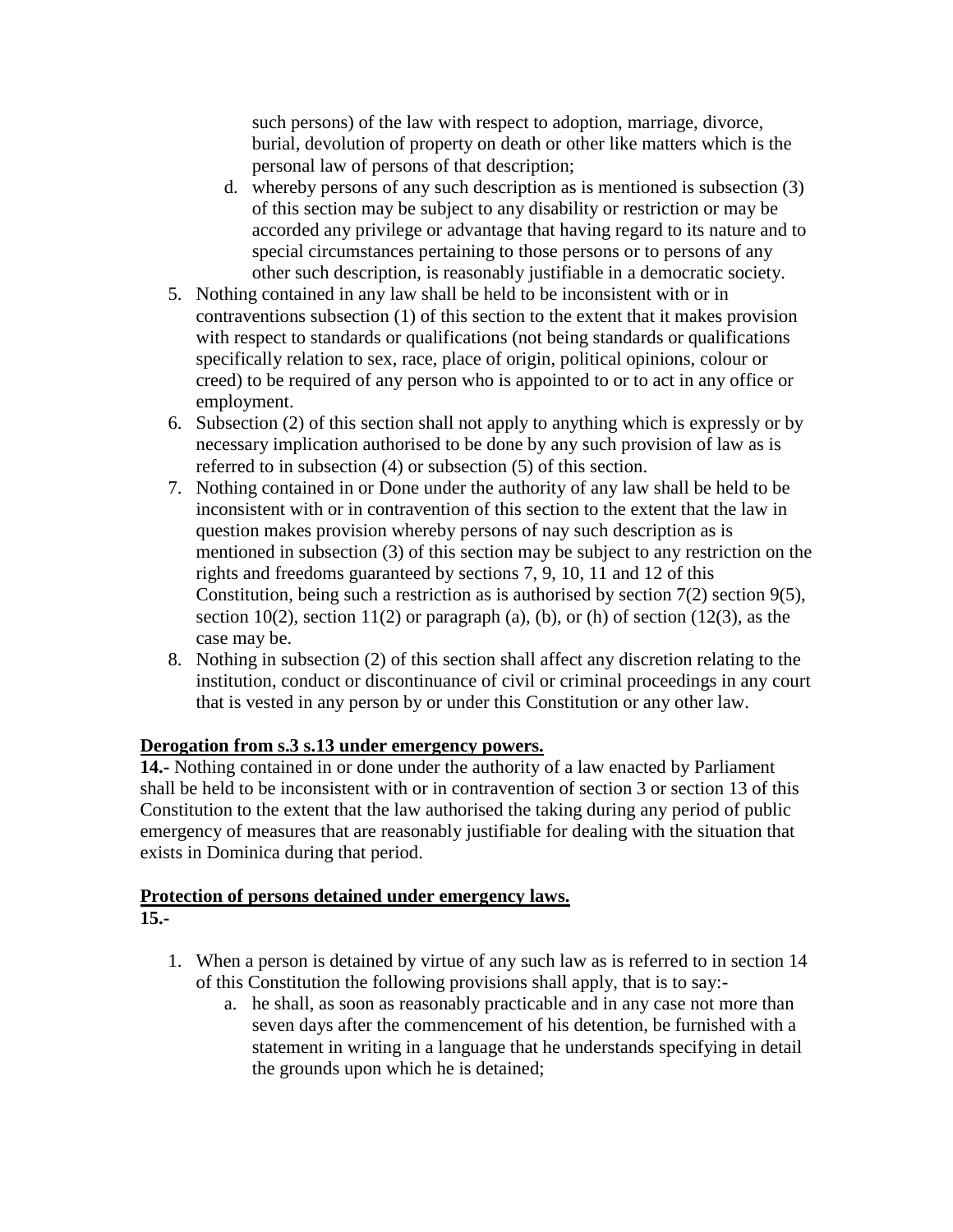- b. not more than fourteen days after the commencement of his detention, a notification shall be published in the Official Gazette stating that he has been detained and giving particulars of the provision of law under which his detention is authorised;
- c. not more than one month after the commencement of his detention and thereafter during his detention at intervals of not more than three months, his case shall be reviewed by an independent and impartial tribunal established by law and presided over by a person appointed by the Chief Justice from among persons who are legal practitioners;
- d. he shall be afforded reasonable facilities to consult a legal practitioner of his own choice who shall be permitted to make representations to the tribunal appointed for the review of the case of the detained person; and
- e. at the hearing of his case by the tribunal appointed for the review of his case he shall be permitted to appear in person or to be represented by a legal practitioner of his own choice.
- 2. On any review by a tribunal in pursuance of this section for the case of a detained person, the tribunal may make recommendations concerning the necessity of continuing his detention to the authority by which it was ordered but, unless it is otherwise provided by law, that authority shall not be obliged to act in accordance with any such recommendations.
- 3. Nothing contained in subsection  $(1)(d)$  or subsection  $(1)(e)$  of this section shall be construed as entitling a person to legal representation at public expense.

## **[Enforcement of protective provisions.](http://dominicacompanies.com/dominica/constitution/contents.html)**

## **16.-**

- 1. If any person alleges that any of the provisions of sections 2 to 15 (inclusive) of this Constitution has been, is being or is likely to be contravened in relation to him (or, in the case for a person who is detained, if any other person alleges such a contravention in relation to the detained person) then, without prejudice to any other action with respect to the same matter which is lawfully available, that person (or that other person) may apply to the High Court for redress.
- 2. The High Court shall have original jurisdiction
	- a. to hear and determine any application made by any person in pursuance of subsection (1) of this section; and
	- b. to determine any question arising in the case of any person which is referred to it in pursuance of subsection (3) of this section,

and may make such declarations and orders, issue such writs and give such directions as it may consider appropriate for the purpose of enforcing or securing the enforcement of any of the provisions of sections 2 to 15 (inclusive) of this Constitution:

Provided that the High Court may decline to exercise its powers under this subsection if it is satisfied that adequate means of redress for the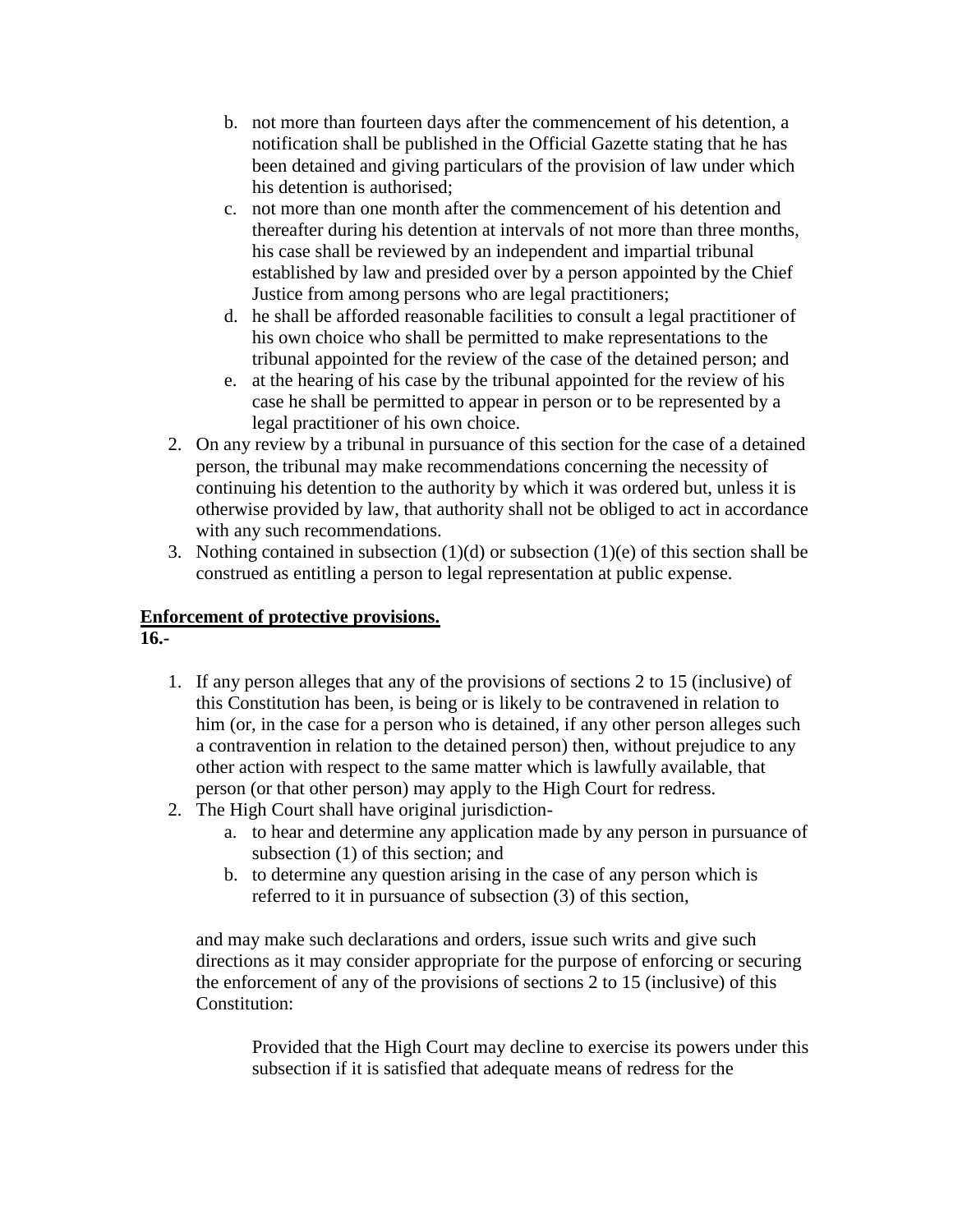contravention alleged are or have been available to the person concerned under any other law.

- 3. If in any proceedings in any court (other than the Court of Appeal or the High Court or a court-martial) any question arises as to the contravention of the provisions of sections 2 to 15 (inclusive) of this Constitution, the person presiding in that court may, and shall if any party to the proceedings so requests, refer the question if it is merely frivolous or vexatious.
- 4. Where any question is referred to the High Court in pursuance of subsection (3) of this section, the High Court shall give its decision upon the question and the court in which the question arose shall dispose of the case in accordance with that decision or, if that decision if the subject of an appeal to the Court of Appeal or to the Judicial Committee, in accordance with the decision of the Court of Appeal or as the case may be, of the Judicial Committee.
- 5. The High Court shall have such powers in addition to those conferred by this section as may be conferred upon it by Parliament for the purpose of enabling it more effectively to exercise the jurisdiction conferred upon it by this section.
- 6. The Chief Justice may make rules with respect to the practice and procedure of the High Court in relation to the jurisdiction and powers conferred on it by or under this section (including rules with respect to the time within which applications may be brought and references shall be made to the High Court).

## **[Interpretation and savings.](http://dominicacompanies.com/dominica/constitution/contents.html)**

**17.-**

1. In this Chapter, unless the context otherwise requires-

"contravention" in relation to any requirement, includes a failure to comply with that requirement, and cognate expressions shall be construed accordingly;

"court" means any court of law having jurisdiction in Dominica other than a court established by a disciplinary law, and includes the Judicial Committee and in section 2 and 4 of this Constitution a court established by a disciplinary law;

"disciplinary law" means a law regulating the discipline of any disciplined force;

"disciplined force" means-

- a. a naval, military or air force;
- b. the Police Force;
- c. a prison service; or
- d. any such other force or service as amy be prescribed by Parliament.

"legal practitioner" means a person entitled to be in or to enter Dominica and entitled to practice as a barrister in Dominica or, except in relation to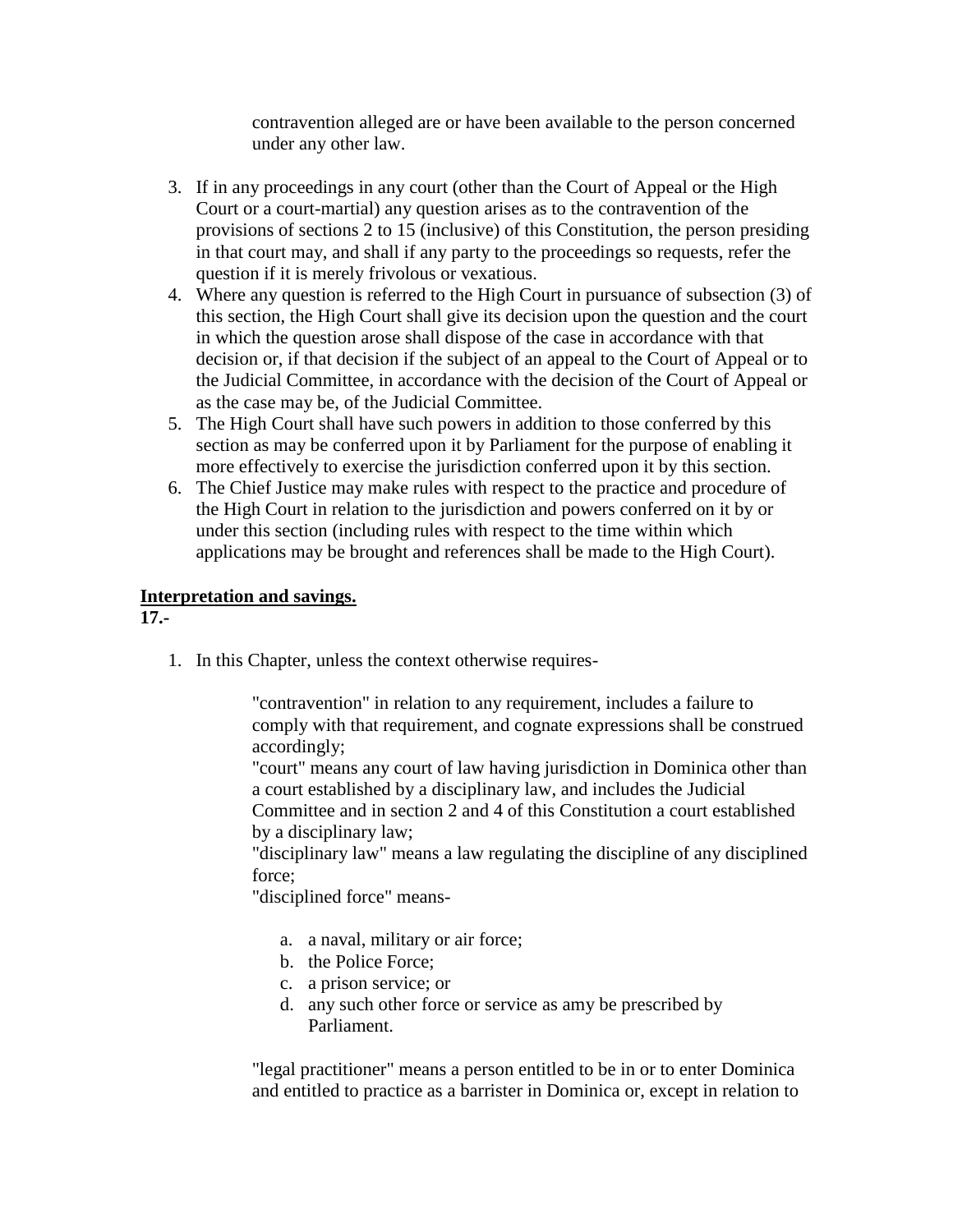proceedings before a court in which a solicitor has nor right of audience, entitled to practise as a solicitor in Dominica;

"member"" in relation to a discipline force, includes any person who, under the law regulating the discipline of that force, is subject to that discipline.

- 2. In this Chapter "period of public emergency" means any period during which
	- a. Dominica is engaged in any war; or
	- b. there is in force a proclamation by the president declaring that a state of public emergency exists; or
	- c. there is in force a resolution of the House supported by the votes of not less than two thirds of all the members of the House declaring that democratic institutions in Dominica are threatened by subversion.
- 3. A proclamation made by the President shall not be effective for the purposes of subsection (2) of this section unless it is declared therein that the President is satisfied
	- a. that a public emergency has arisen as a result of the imminence of a state of war between Dominica and a foreign state or as a result of the occurrence of any earthquake, hurricane, flood, fire, outbreak of pestilence, outbreak of infectious disease or other calamity whether similar to the foregoing or not; or
	- b. that action has been taken or is immediately threatened by any person of such a nature and on so extensive a scale as to be likely to endanger the public safety or to deprive the community, or any substantial portion of the community, of supplies or services essential to life.
- 4. A proclamation made by the President for the purposes of this section
	- a. shall, unless previously revoked, remain in force for twenty-one days or for such longer period, not exceeding six months, as the House may determine by a resolution supported by the votes of a majority of all the members of the House;
	- b. may be extended from time to time by a resolution of the House passed in like manner as is prescribed in paragraph (a) of this subsection for further periods, not exceeding in respect of each such extension a period of six months; and
	- c. may be revoked at any time by a resolution supported by the votes of a majority of all the members of the House of Assembly.
- 5. A resolution passed by the House for the purposes of subsection (2) of this section may be revoked at any time by a resolution of the House supported by the votes of a majority of all the members thereof.
- 6. In relation to any person who is a member of a disciplined force of Dominica, nothing contained in or done under the authority of the disciplinary law of that force shall be held to be inconsistent with or in contravention of any of the provisions of this Chapter other than sections 2, 4 and 5 of this Constitution.
- 7. In relation to any person who is a member of a disciplined force of a country other than Dominica that is lawfully present in Dominica, nothing contained in or done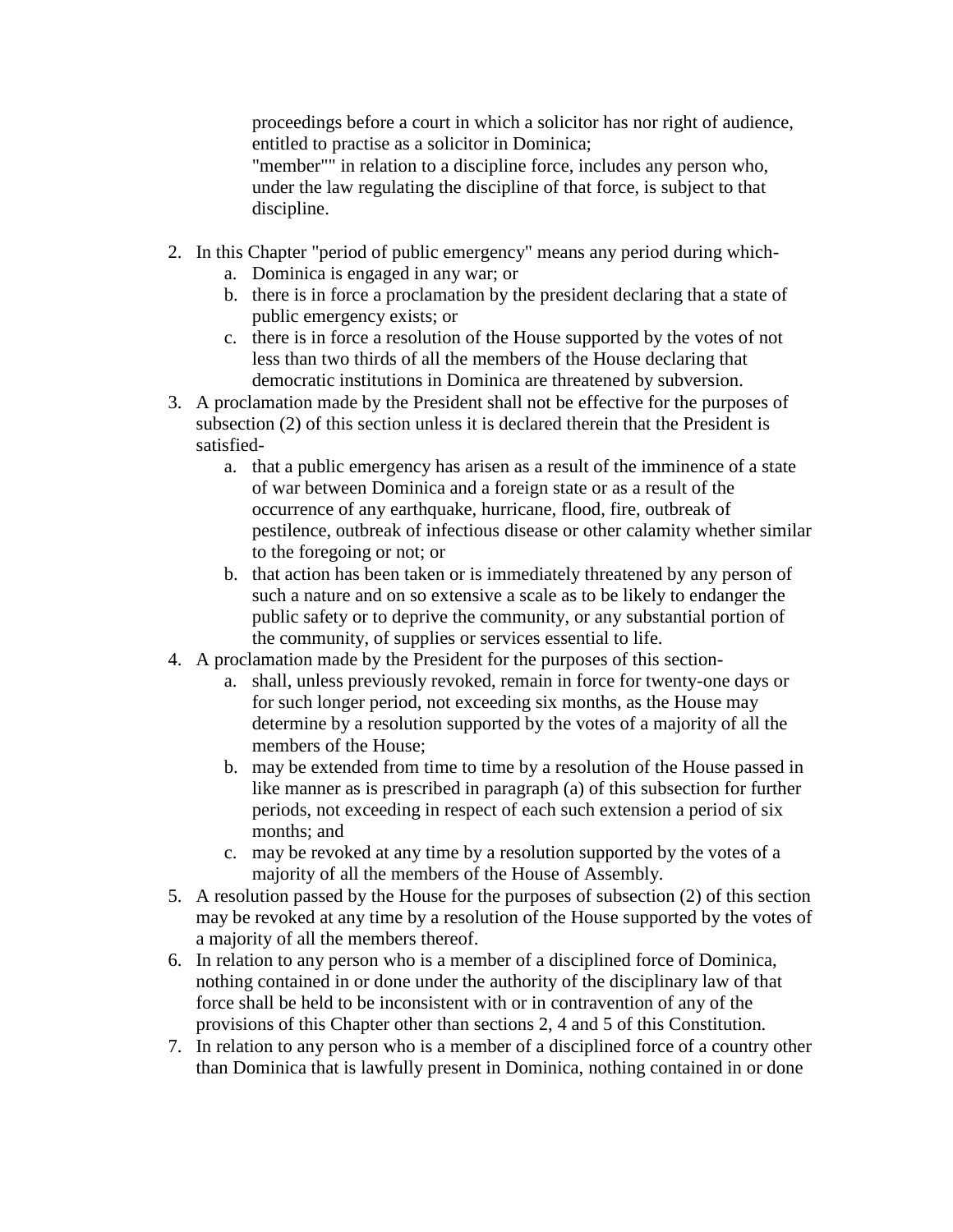under the authority of the disciplinary law of that force shall be held to be inconsistent with or in contravention of any of the provisions of this Chapter.

## **CHAPTER II THE PRESIDENT**

### **[Establishment of office.](http://dominicacompanies.com/dominica/constitution/contents.html)**

**18.-**

- 1. There shall be a President of Dominica who shall be elected by the House and shall hold office for a term of five years.
- 2. The President shall have such functions as are prescribed by this Constitution and such additional functions (if any) as may be prescribed by Parliament:

Provided that no such additional functions shall be conferred upon him without his consent signified by writing under his hand addressed to the Speaker.

#### **[Elections](http://dominicacompanies.com/dominica/constitution/contents.html)**

- 1. Whenever the office of President is vacant or the term of office of the President is due to expire within not more than ninety days, the Prime Minister shall consult with the Leader of the Opposition as to their joint nomination of a suitable candidate for election as President.
- 2. If the Prime Minister and the Leader of the Opposition submit to the Speaker by writing under their hands a joint nomination of a candidate for election as President to which that candidate has consented, the Speaker shall inform the House of the nomination, and declare that candidate to have been duly elected without putting the question to the vote.
- 3. If the Prime Minister is unable to agree with the Leader of the Opposition as to their joint nomination of a candidate for election as President, he shall notify the Speaker to that effect and the Speaker shall inform the House accordingly.
- 4. The Prime Minister or the Leader of the Opposition or any three member of the House may, during the period expiring fourteen days after the day on which the House has been so informed, submit to the Speaker by writing under their hands nominations of candidates for election as President and the Speaker shall at the first meeting of the House after the expiration of that period and before the House proceeds to any other business inform the House of the nominations he has received and to which the candidates concerned have consented.
- 5. An election of the President at which the candidates shall be those of whose nomination the House has been informed by the Speaker, shall thereafter be held at the meeting of the House referred to in subsection (4) of this section (or if proceedings under section 22 of this Constitution are pending before the Court of Appeal, at a meeting of the House held as soon as is practicable after those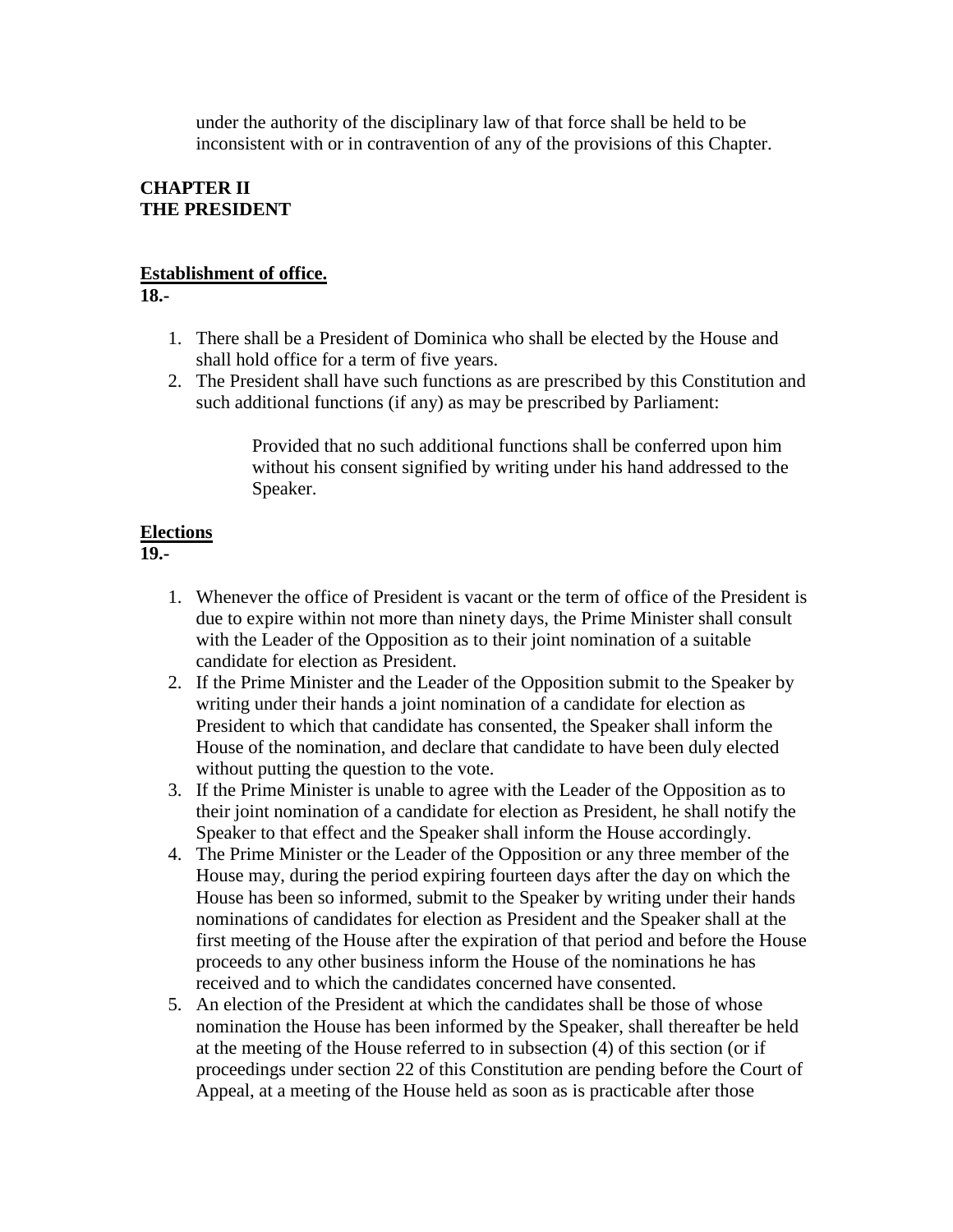proceedings) and the Speaker shall declare the candidate who has at that election received the votes of a majority of all the members of the House to have been duly elected:

Provided that when the question of the election of the President is put to the vote, the votes shall be given by ballot in such manner as not to disclose how any particular member of the House votes.

5A. Where the only candidate for election under subsection (5) of this section does not receive the votes of a majority of all the members of the House, the Speaker shall inform the House accordingly and a new election shall be held to which the provisions of subsection (4) and (5), *mutatis mutandis*, apply.

- 6. Where a person consents to be nominated for election as President he shall do so by writing under his hand addressed to the Speaker.
- 7. A person who has been declared to have been duly elected as President under this section shall assume office as such on the day after the day on which his predecessor vacates the office of President or, if that office is already vacant, he shall assume office on the day after the day on which he was declared to have been duly elected.

## **[Qualifications for office nomination.](http://dominicacompanies.com/dominica/constitution/contents.html)**

**20.-**

- 1. A person shall be qualified to be nominated for election as President if, and shall not be so qualified unless, he is a citizen of Dominica of the age of forty years or upwards who at the date of his nomination has been resident in Dominica for five years immediately preceding his nomination.
- 2. For the purposes of subsection (1) of this section a person shall be deemed to reside in Dominica if he holds an office in the service of the Government, or is employed with any intergovernmental organisation or institution of the Commonwealth Caribbean or any international organisation or institution of which Dominica is a member and lives outside Dominica because he is required to do so for the proper discharge of his functions.
- 3. Parliament may, by resolution supported by the votes of not less than threefourths of all the elected members of the House waive the residence qualification laid down in subsection (1) of this section with respect to any particular person to be proposed for nomination.

## **[Disqualifications for elections and holding office.](http://dominicacompanies.com/dominica/constitution/contents.html) 21.-**

- 1. A person shall not be qualified to be elected as President if
	- a. he has already held the office of President for two terms; or
	- b. he is disqualified to be elected or appointed as a Representative or Senator by virtue of subsection  $(1)(a)$ ,  $(b)$ ,  $(c)$ ,  $(d)$ ,  $(e)$  or  $(f)$  of section 32 of this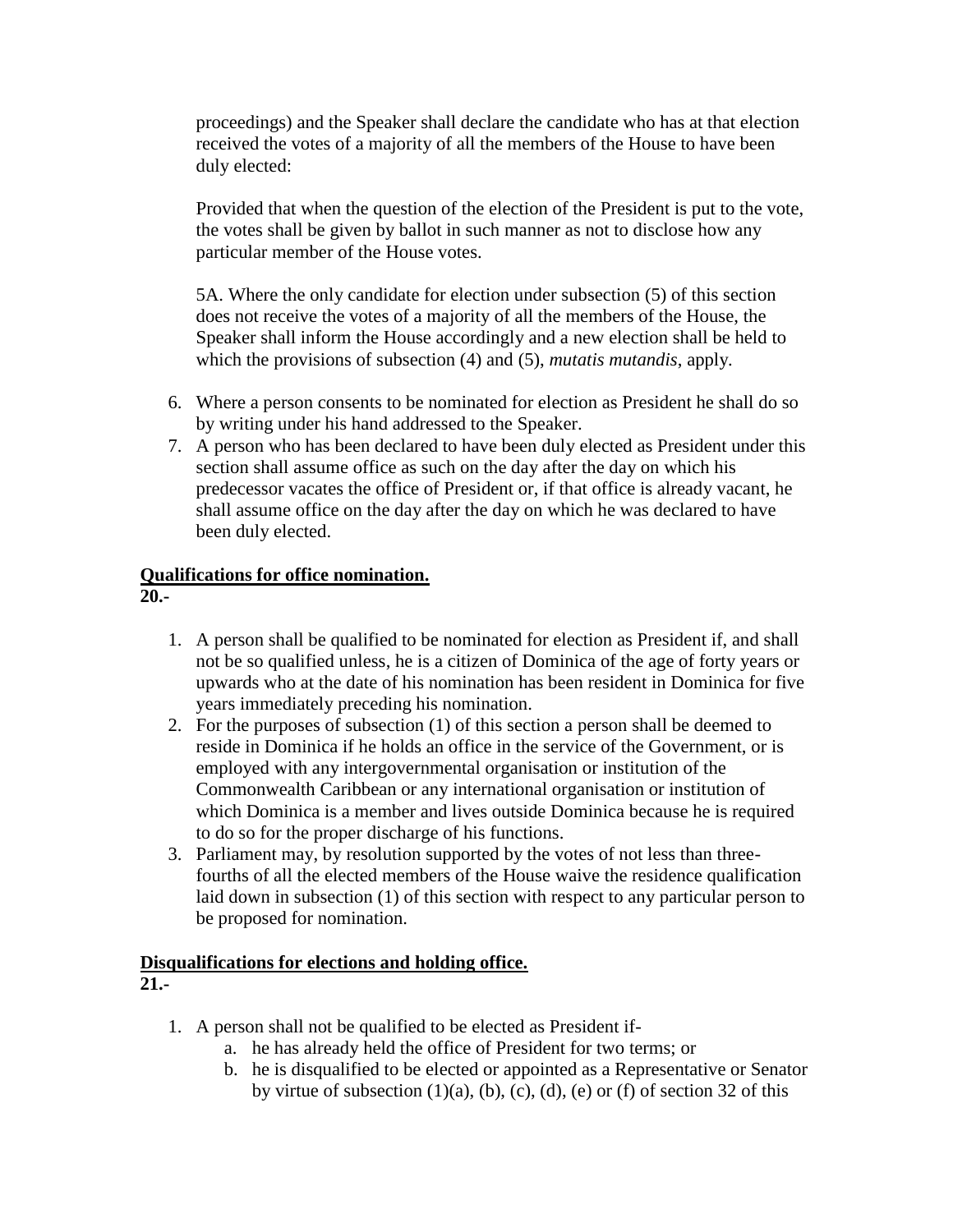Constitution or by virtue of any law enacted in pursuance of subsection  $(2)$ ,  $(3)$  or  $(5)$  of that section.

2. A person shall not be qualified to hold the office of President if he holds any other office or emolument whether in the public service or otherwise nor engage in any other occupation for reward.

## **[Determination of questions as to qualifications.](http://dominicacompanies.com/dominica/constitution/contents.html)**

**22.-**

- 1. The Court of Appeal shall have jurisdiction to hear and determine any question whether any person is qualified to be nominated for election, or elected, as President.
- 2. An application to the Court of Appeal for the determination of any question under this section may be made by the Attorney General or by any other member of the House and, if it is made by a member other than the Attorney General, the Attorney General may intervene and may then appear or be represented in the proceedings.
- 3. The powers, practice and procedure of the Court of Appeal in respect of any application for the determination of any question under this section, including (without prejudice to the generality of the force going) the time in which and the conditions upon which an application may be made, shall be regulated by such provisions as may be made by Parliament.
- 4. No appeal shall lie from any decision of the Court of Appeal under this section.
- 5. A certificate under the hand of the Speaker stating that a person was declared to have been duly elected under section 19 of this Constitution shall be conclusive evidence of the fact so stated and shall not be questioned in any court of law.
- 6. In the exercise of his functions under this section, the Attorney General shall not be subject to the directions or control of any other person or authority.

## **[Tenure of office.](http://dominicacompanies.com/dominica/constitution/contents.html)**

**23.-**

- 1. Subject to the provisions of this section and of section 25 of this Constitution, the President shall vacate his office at the expiration of a term of five years from the date on which he was declared to have been duly elected.
- 2. Where a person is elect to fill a vacancy in the office of President occurring before the expiration of the term of office of his predecessor he shall hold office only for the unexpired portion of that term.
- 3. Parliament may extend the term of office of the President under subsection (1) or (2) of this section for a period nor exceeding six months in order to avoid the holding of an election to the office of President during a period while Parliament is dissolved or at a time within one month before the beginning or one month after the end of such a period.

## **[Removal from office.](http://dominicacompanies.com/dominica/constitution/contents.html)**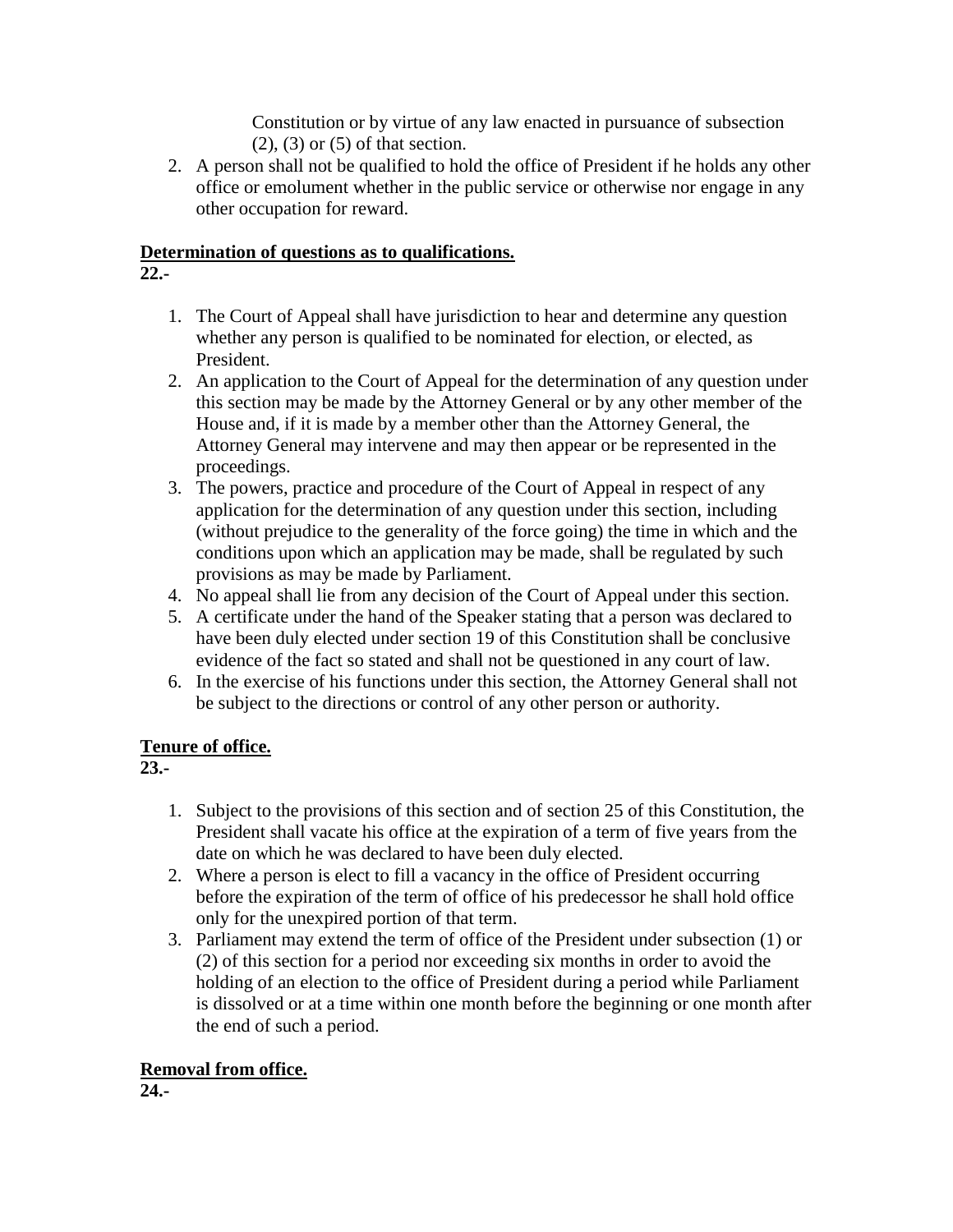- 1. The President may be removed from office under section 25 of this Constitution where
	- a. he wilfully violates any provision of the Constitution;
	- b. he behaves in such a way as to bring his office into hatred, ridicule or contempt;
	- c. he behaves in a way that endangers the security of Dominica;
	- d. because of physical or mental incapacity, he is unable to perform the functions of his office;
	- e. any circumstances arise that, if he were not President, would cause him to be disqualified to be elected as such by virtue of subsection (1)(b) of section 21 of this Constitution; or
	- f. he is appointed to any such office, or engages in any such occupation, as is referred to in subsection (2) of that section.

## **[Procedure for removal from office.](http://dominicacompanies.com/dominica/constitution/contents.html)**

**25.-**

- 1. The office of the President shall become vacant if
	- a. the House (acting upon a motion signed by not less than one third of all the members of the House proposes the removal of the President from office on grounds of complaint specified with full particulars in the resolution;
	- b. a tribunal consisting of the Chief Justice and two other judges of the Supreme Court appointed by the Chief Justice, being as far as practicable the most senior judges, investigates the complaint and makes a report on the facts thereof to the House; and
	- c. the House, after considering the report, by resolution supported by the votes of not less than two-thirds of all the members of the House declares that the President shall be removed from office.
- 2. Parliament may make provision with respect to the powers, practice and procedure of tribunals established for the purpose of subsection 1(b) of this section and, subject as aforesaid, any such tribunal may by regulation or otherwise regulated its own procedure.
- 3. Where a resolution is passed in accordance with subsection (1)(a) of this section, the President shall forthwith cease to perform the functions of this office; but he may resume the performance of those functions if, after the House has considered a report made to it under subsection (1)(b) of this section, no such resolution as is referred to in subsection (1)(c) of this section is passed.

## **[Oath.](http://dominicacompanies.com/dominica/constitution/contents.html)**

**26.-** A person elected to hold the office of President or designated or elected to act as president shall before entering upon the duties of the office of President take and subscribe the oath of office, such oath being administered by the Chief Justice or such other judge of the Supreme Court as may be designated by the Chief Justice.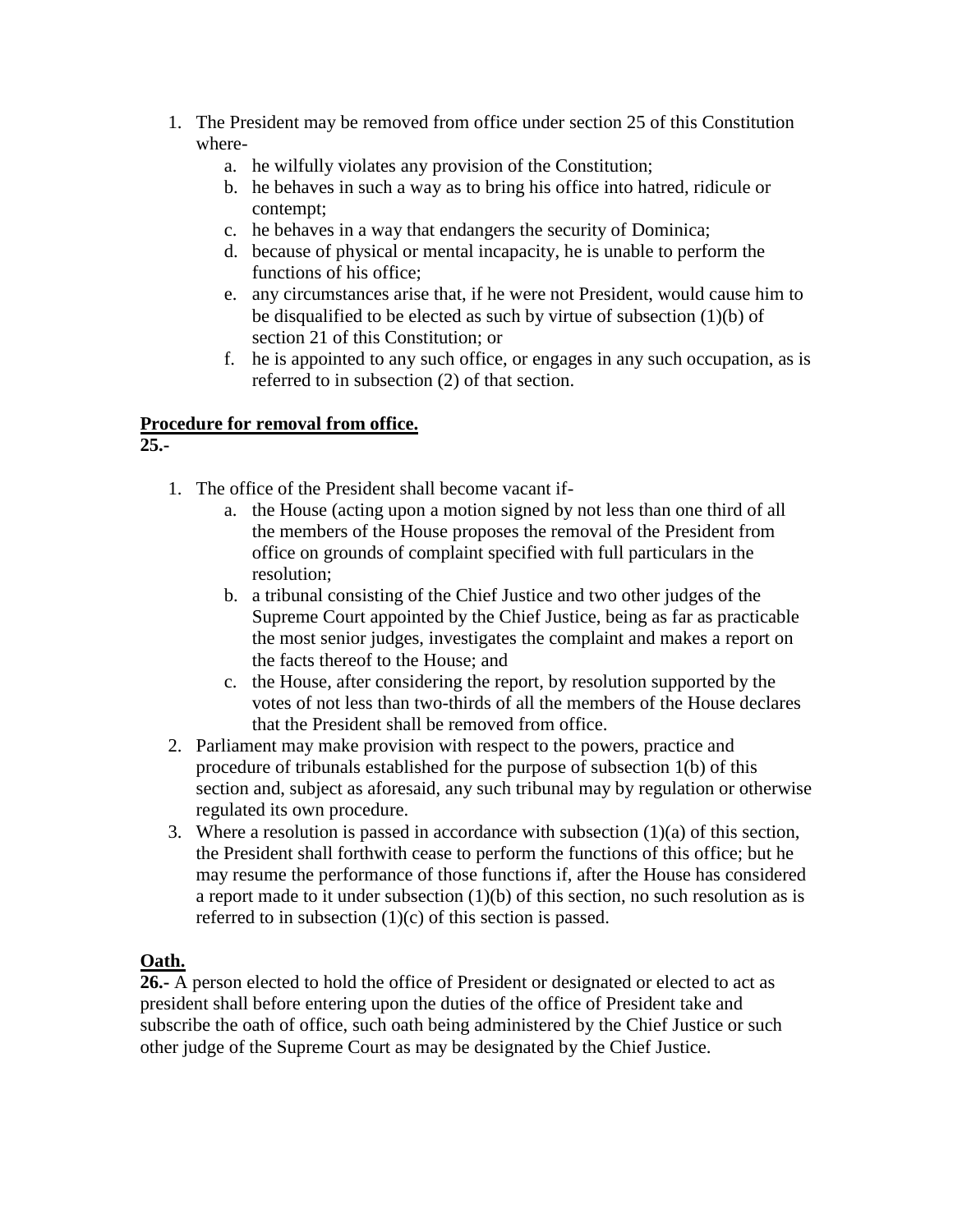#### **[Protection in respect of legal proceedings.](http://dominicacompanies.com/dominica/constitution/contents.html)**

**27.-**

- 1. Whilst any person hold office or is acting as President no criminal proceedings shall be instituted or continued against him in respect of anything done or omitted to be done by him either in his official capacity or in his private capacity and no civil proceedings shall be instituted or continued in respect of which relief is claimed against him in respect of any thing done or omitted to be done in his private capacity.
- 2. Where provisions is made by law limiting the time within which proceedings of any description may be brought against any person, the period during which any person has held office or acted as President shall ot be taken into account in calculating any period of time described by that law which determines whether any such proceedings as are mentioned in subsection (1) of this section may be brought against that person.

## **[Acting President.](http://dominicacompanies.com/dominica/constitution/contents.html)**

## **28.-**

- 1. Whenever the holder of the office of President is unable to perform the functions of his office by reason of his absence from Dominica, by reason of illness of by reason that he is suspended from the exercise of those functions under section 25(3) of this Constitution, those functions shall be performed
	- a. by such person as may with his consent have been designated in that behalf by the holder of the office of President, acting after consultation with the Prime Minister and the Leader of the Opposition, by writing under his hand; or
	- b. if there is no person so designated or if the person so designated is unable to act, by such person as may have been elected in that behalf by the House in accordance with the like procedure as is prescribed by section 19 of this Constitution for the election of the President.
- 2. A person shall not be qualified to act as President unless he is qualified to be elected as, and to hold the office of President:

Provided that the Speaker or the Deputy Speaker may act as President, in which case he shall cease to perform the functions of this office during any period during which he is so acting.

- 3. A person acting as President under this section shall cease to act when he is notified
	- a. that another person has been designated or elected to act; or
	- b. that the holder of the office of President is about to resume the performance of the functions of his office.

## **CHAPTER III PARLIAMENT**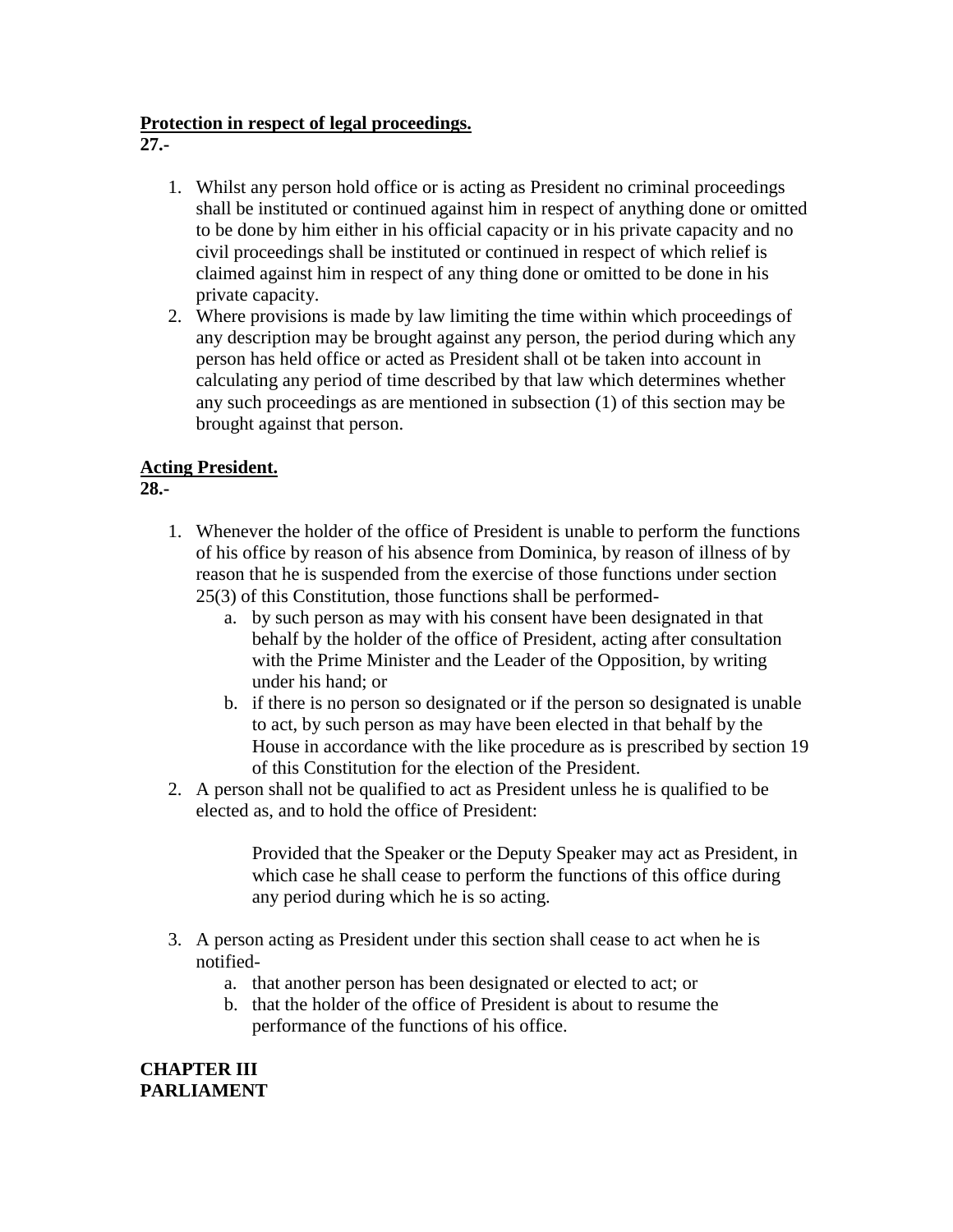## *Part 1 Establishment of Parliament*

## **[Composition](http://dominicacompanies.com/dominica/constitution/contents.html)**

**29.-**There shall be a Parliament of Dominica which shall consist of the President and a House of Assembly.

#### **[Composition of House of Assembly.](http://dominicacompanies.com/dominica/constitution/contents.html) 30.-**

- 1. The House shall consist of
	- a. such number of Representatives as corresponds with the number of constituencies for the time being established in accordance with the provisions of section 57 of this Constitution, who shall be elected in accordance with the provisions of section 33 of this Constitution;
	- b. nine Senators appointed or elected in accordance with the provisions of section 34 of this Constitution.
- 2. If a person who is not a member of the House is elected to be Speaker he shall, by virtue of holding the office of Speaker, be a member of the House
- 3. At any time when the office of Attorney General is a public office, the Attorney General shall, by virtue of holding or acting in that office, be a member of the House.

#### **[Qualifications for Representatives and Senators.](http://dominicacompanies.com/dominica/constitution/contents.html) 31.-**

- 1. Subject to the provisions of section 32 of this Constitution, a person shall be qualified to be elected as a Representative if, and shall not be so qualified unless, he
	- a. is a citizen of Dominica of the age of twenty-one years or upwards;
	- b. has resided in Dominica for a period of twelve months immediately before the date of his nomination for election or is domiciled and resident in Dominica at that date; and
	- c. is able to speak and, unless incapacitated by blindness or other physical cause, to read the English language with a degree of proficiency sufficient to enable him to take an active part in the proceedings of the House.
- 2. Subject to the provisions of section 32 of this Constitution, a person shall be qualified unless, he
	- a. is a Commonwealth citizen of the age of twenty-one years or upwards;
	- b. is Domiciled and resident in Dominica at the date of his appointment or nomination for election; and
	- c. is able to speak and, unless incapacitated by blindness or other physical cause, to read the English language with a degree of proficiency sufficient to enable him to take an active part in the proceedings of the House.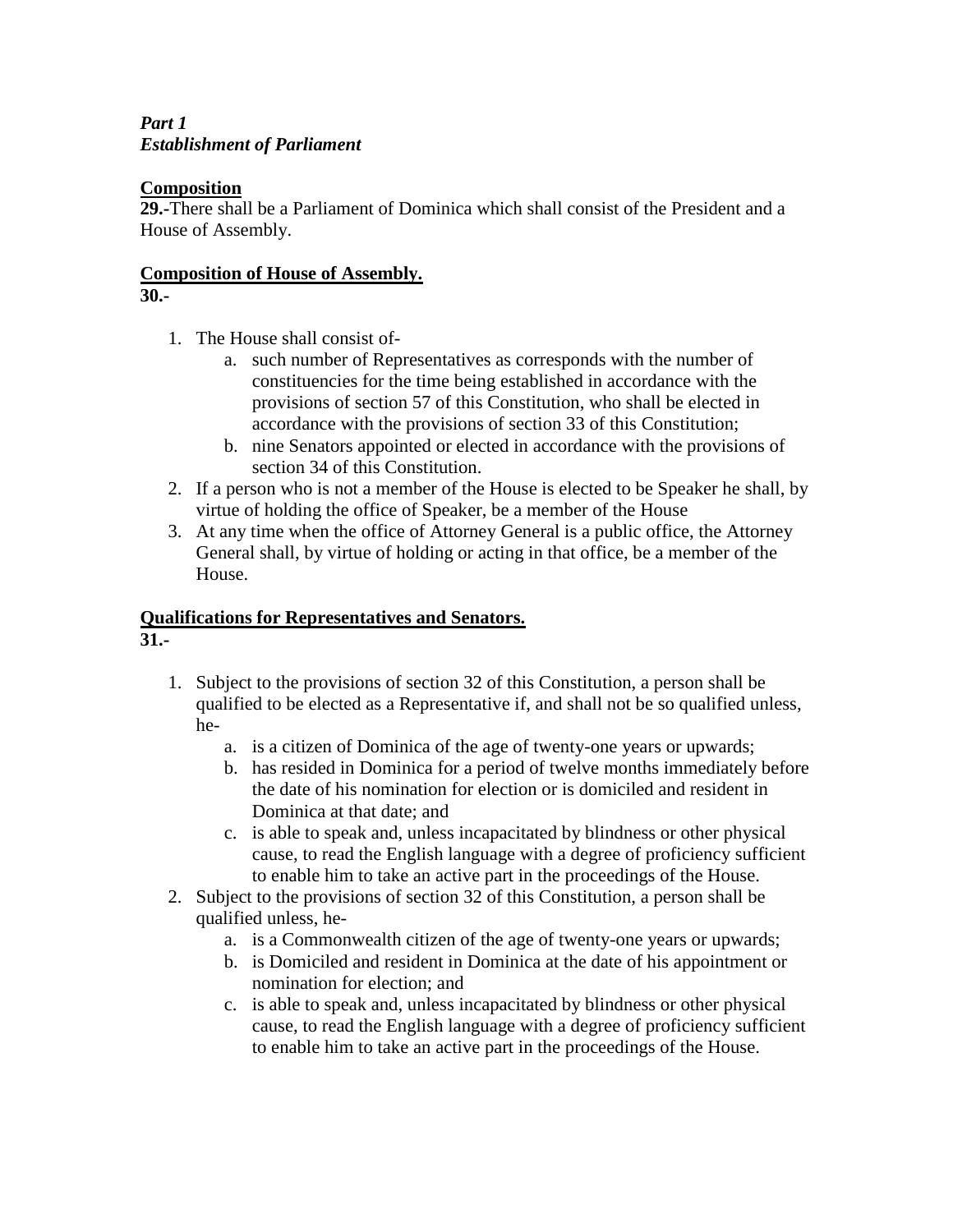## **Disqualifications for Representatives and Senators.**

- 1. A person shall not be qualified to be elected or appointed as a Representative or Senator (hereinafter in this section referred to as a member) if he
	- a. is by virtue of his own act, under any acknowledgement of allegiance, obedience or adherence to a foreign power or state;
	- b. is a minister of religion;
	- c. is an undischarged bankrupt, having been adjudged or otherwise declared bankrupt under any law in force in Dominica;
	- d. is under sentence of death imposed on him by a court of law in any part of the Commonwealth or is serving a sentence of imprisonment (by whatever name called) exceeding twelve months imposed on him by such a court or substituted by competent authority for some other sentence imposed on him by such a court, or is under such a sentence of imprisonment the execution of which has been suspended;
	- e. subject to such exceptions and limitations as may be prescribed by Parliament, has an interest in any government contract and has not, within seven days of his nomination as a candidate for election or, as the case may be, at least seven days before the date of his prospective appointment, disclosed the nature of the contract and of his interest therein by means of a notice published in the Official Gazette and in a daily or weekly newspaper circulating in Dominica; or
	- f. holds or is acting in the office of President.
- 2. If it is so provided by Parliament, a person shall not be qualified to be elected or appointed as a member if he holds or is acting in any office that is specified by Parliament and the functions of which involve responsibility for, or in connection with, the conduct of any election of members or the compilation of any register of votes for the purpose of electing Representatives.
- 3. If it is so provided by Parliament, a person who is convicted by any court of law of any offence that is prescribed by Parliament and that is connected with the election of member or who is reported guilty of such an offence by the court trying and election petition shall not be qualified, for such period (not exceeding seven years) following his conviction or, as the case may be, following the report of the court as may be so prescribed, to be elected or appointed as a member.
- 4. A person shall not be qualified to be elected as a Representative if he is a Senator or is nominated for election as a Senator; and a person shall not be qualified to be appointed or elected as a Senator if he is a Representative or is nominated for election as a Representative.
- 5. If it is so provided by Parliament and subject to such exceptions and limitations (if any) as Parliament may prescribe, a person shall not be qualified to be elected or appointed as a member if
	- a. he holds or is acting in any office or appointment (whether specified individually or by reference to a class of office or appointment);
	- b. he belongs to any of the armed forces of Dominica or to any class of person that is comprised in any such force; or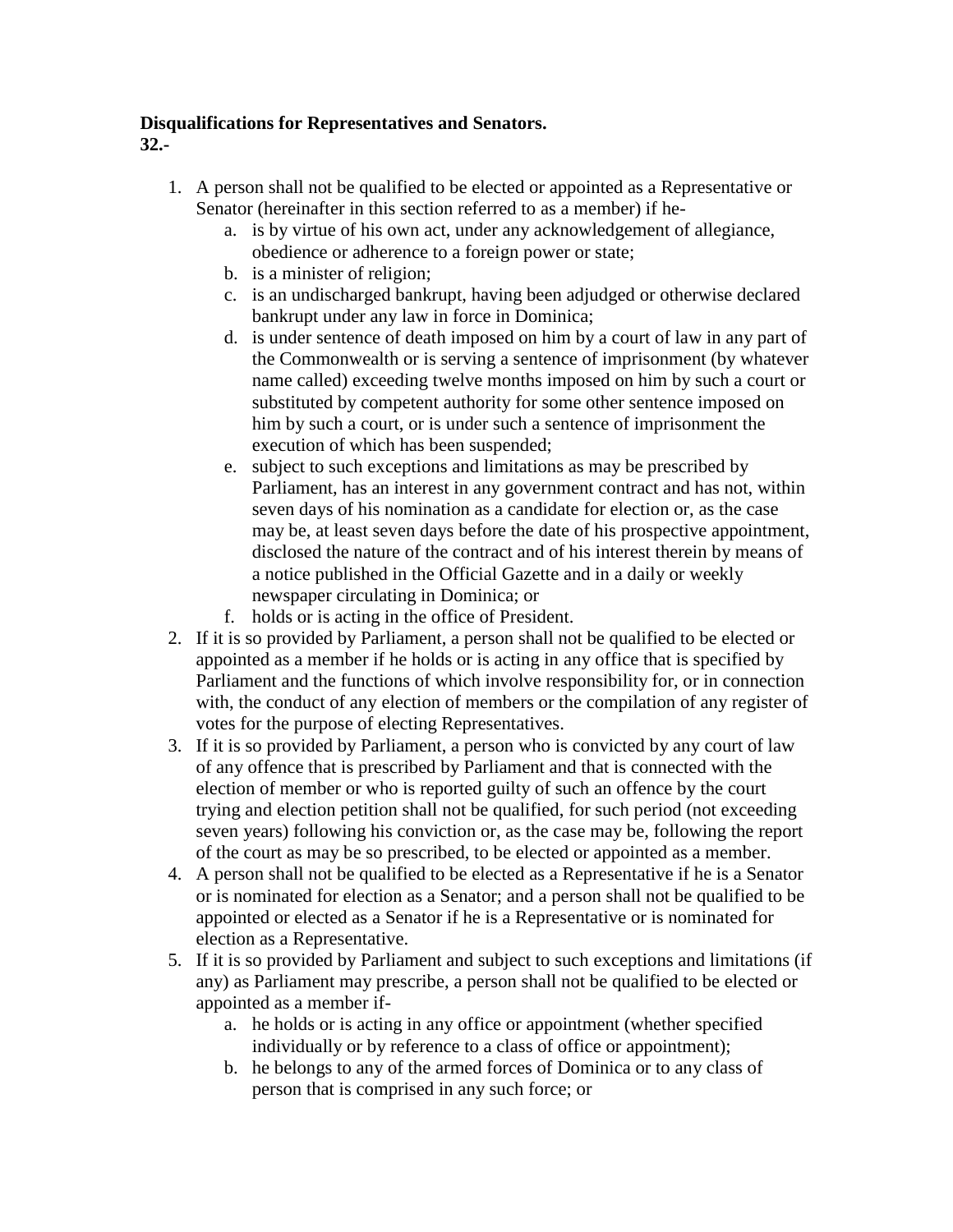- c. he belongs to any police force or to any class of person that is comprised in any such force.
- 6. In subsection (1) of this section-

"government contract" means any contract made with the Government or with a department of the Government or with an officer of the Government contracting as such; "minister of religion" means any person in holy orders and any other person the functions of whose principal occupation include teaching or preaching in any congregation for religious worship.

- 7. For the purposes of paragraph (e) of subsection (1) of this section
	- a. two or more sentences of imprisonment that are required to be served consecutively shall be regarded as separate sentences if none of those sentences exceeds twelve months, but if any one of such sentences exceeds that term they shall be regarded as one sentence; and
	- b. no account shall be taken of a sentence of imprisonment imposed as an alternative to or in default of the payment of a fine.

#### **Election of Representatives.**

#### **33.-**

- 1. Each of the constituencies established in accordance with the provisions of section 57 of this Constitution shall return one Representative to the House who shall be directly elected in such manner as may, subject to the provisions of this Constitution, be prescribed by or under any law.
	- a. Every Commonwealth citizen of the age of eighteen years or upwards who possesses such qualifications relating to residence or domicile in Dominica as Parliament may prescribed shall, unless he is disqualified by Parliament from registration as a voter for the purpose of electing Representative, be entitled to be registered as such a voter in accordance with the provisions of any law in that behalf, and no other person may be registered.
	- b. Every person who is registered as aforesaid in any constituency shall, unless he is disqualified by Parliament from voting in that constituency in any election of Representative, be entitled so to vote, in accordance with the provisions of any law in that behalf, and no other person may so vote.
- 2. In any election of Representative the votes shall be given by ballot in such manner as not to disclose how any particular person votes.

#### **Appointment or election of Senators.**

- 1. Of the Senators
	- a. five shall be appointed by the President, acting in accordance with the advice of the Prime Minister; and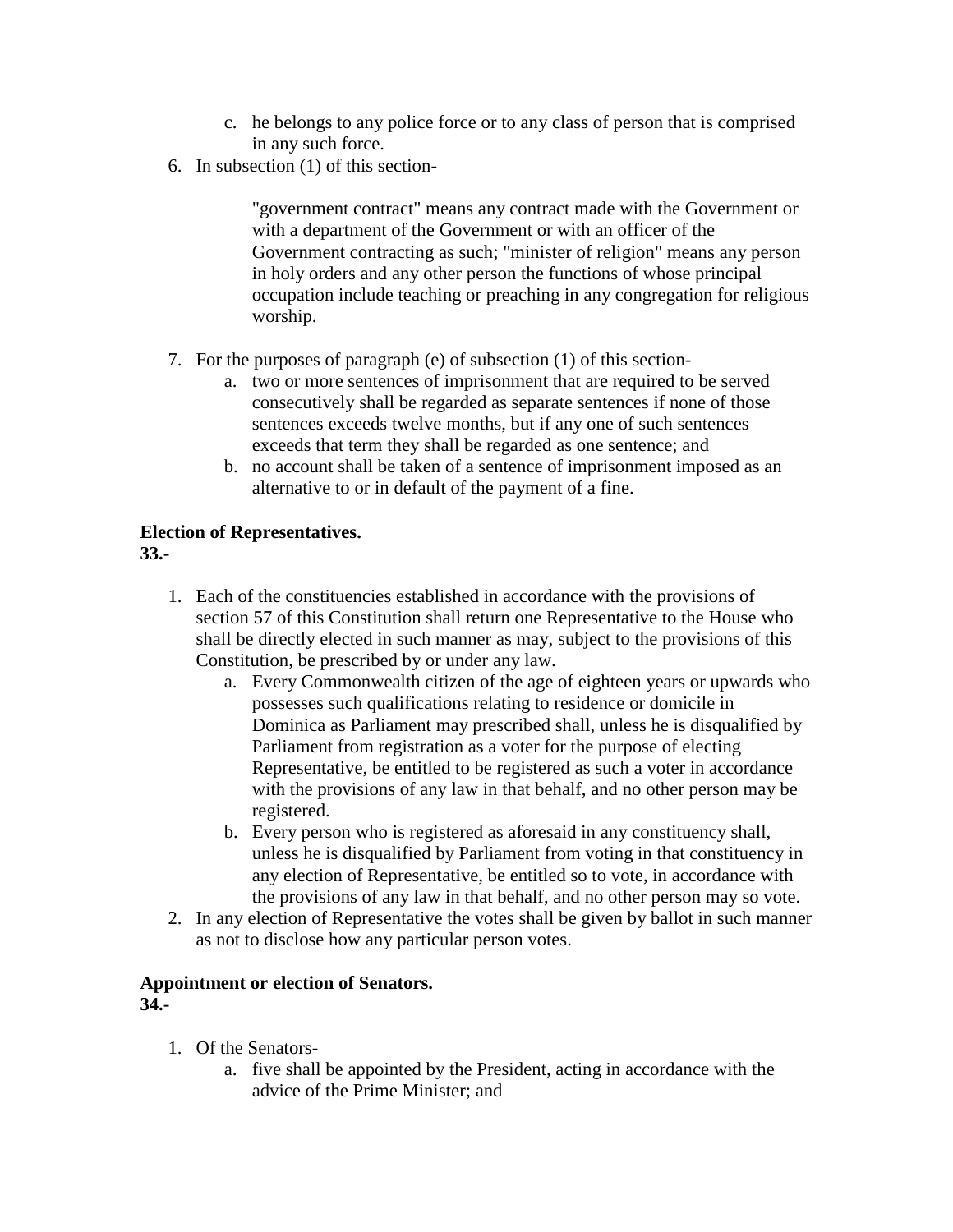b. four shall be appointed by the President, acting in accordance with the advice of the Leader of the Opposition;

> Provided that, if it is so prescribed by Parliament, the Senators shall, instead of being appointed under the foregoing provisions of this section, be elected, in accordance with such provision as may be made by Parliament in that behalf.

2. Where Parliament makes provision for voting for the purpose of electing Senators, the persons entitled to vote shall be the person entitled to vote for the purpose of electing Representatives and no other persons and the votes shall be given by ballot in such manner as not to disclose how any particular person votes.

#### **Tenure of office of Representatives and Senators 35.-**

- 1. A representative or a Senator (hereinafter in this section referred to as a member) shall vacate his seat in the House at the next dissolution of Parliament after his election or appointment.
- 2. A Senator appointed in accordance with the provisions of paragraph (a) of section 34 of this Constitution shall vacate his seat in the House if his appointment is revoked by the President, acting in accordance with the advice of the Prime Minister, and a Senator appointed in accordance with the provisions of paragraph (b) of that section shall vacate his seat in the House if his appointment is revoked by the President, acting in accordance with the advice of the Leader of the Opposition.
- 3. A member shall also vacate his seat in the House
	- a. if he is absent from the sitting of the House for such period and in such circumstances as may be prescribed in the rules of procedure of the House;
	- b. in the case of a Representative, if he ceases to be a citizen of Dominica or, in the case of a Senator if he ceases to be a Commonwealth citizen;
	- c. subject to the provisions of subsection (4) of this section, if any other circumstances arise that, if he were not a member, would cause him to be disqualified to be elected or appointed as such by virtue of subsection (1) of section 32 of this Constitution or by virtue of any law enacted in pursuance of subsection  $(2)$ ,  $(3)$  or  $(5)$  of that section;
	- d. if he is elected to be President; or
	- e. if (not being the Speaker or the Deputy Speaker) he is elected to act as President.
	- f. If any circumstances such as are referred to in paragraph (c) of subsection (3) of this section arise because any member is under sentence of death or imprisonment, adjudged to be of unsound mind, declared bankrupt or convicted or reported guilty of an offence relating to elections and if it is open to the member to appeal against the decision (either with the leave of a court of law or other authority or without such leave), he shall forthwith cease to perform his functions as a member but, subject to the provisions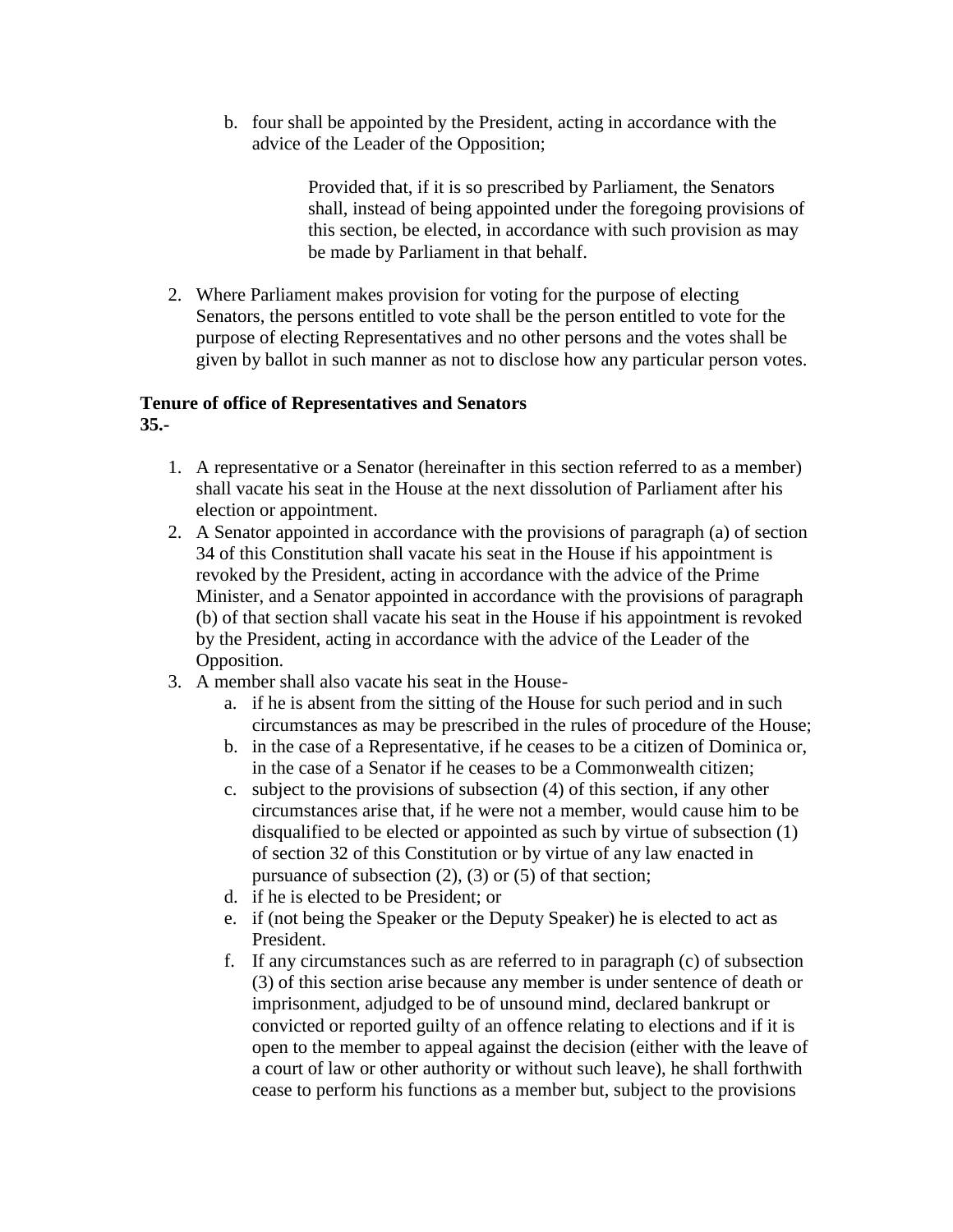of this section, he shall not vacate his seat until the expiration of a period of thirty days thereafter.

Provided that the Speaker may, at the request of the member, from time to time extend that period for further periods of thirty days to ever, that extensions of time exceeding in the aggregate one hundred and fifty days shall not be given without the approval, signified by resolution, of the House.

- g. If, on the determination of any appeal, such circumstances continue to exist and no further appeal is open to the member, or if, by reason of the expiration of any period for entering an appeal or notice thereof or the refusal of leave to appeal or for any other reason, it ceases to be open to the member to appeal, he shall forthwith vacate his seat.
- h. If at any time before the member vacates his seat such circumstances aforesaid cease to exist, his seat shall not become vacant on the expiration of the period referred to in paragraph (a) of this subsection and he may resume the performance of his functions as a member.

## **Speaker.**

- **36.-**
	- 1. When the House first meets after any general election of Representatives and before it proceeds to the despatch of any other business, it shall elect a person to be the Speaker of the House; and if the office of Speaker falls vacant at any time before the next disolution of Parliament, the House shall, as soon as practicable, elect another person to that office.
	- 2. The Speaker may be elected either from among the members of the House who are not members of the Cabinet or Parliamentary Secretaries or from among persons who are not members of the House:

Provided that a person who is not a member of the House shall not be elected as Speaker if-

- a. he is not a Commonwealth citizen; or
- b. he is a person disqualified to be elected or appointed as a Representative or Senator by virtue of subsection (1) of section 32 of this Constitution or by virtue of any law enacted in pursuance of subsection 82), (3) or (5) of that section.
- 3. No business shall be transacted in the House (other than the election of a Speaker) at any time when the office of Speaker is vacant.
- 4. A person shall vacate the office of Speaker
	- a. in the case of a Speaker who was elected from among the members of the House
		- i. if he ceases to be a member of the House:
			- Provided that the Speaker shall not vacate his office by reason only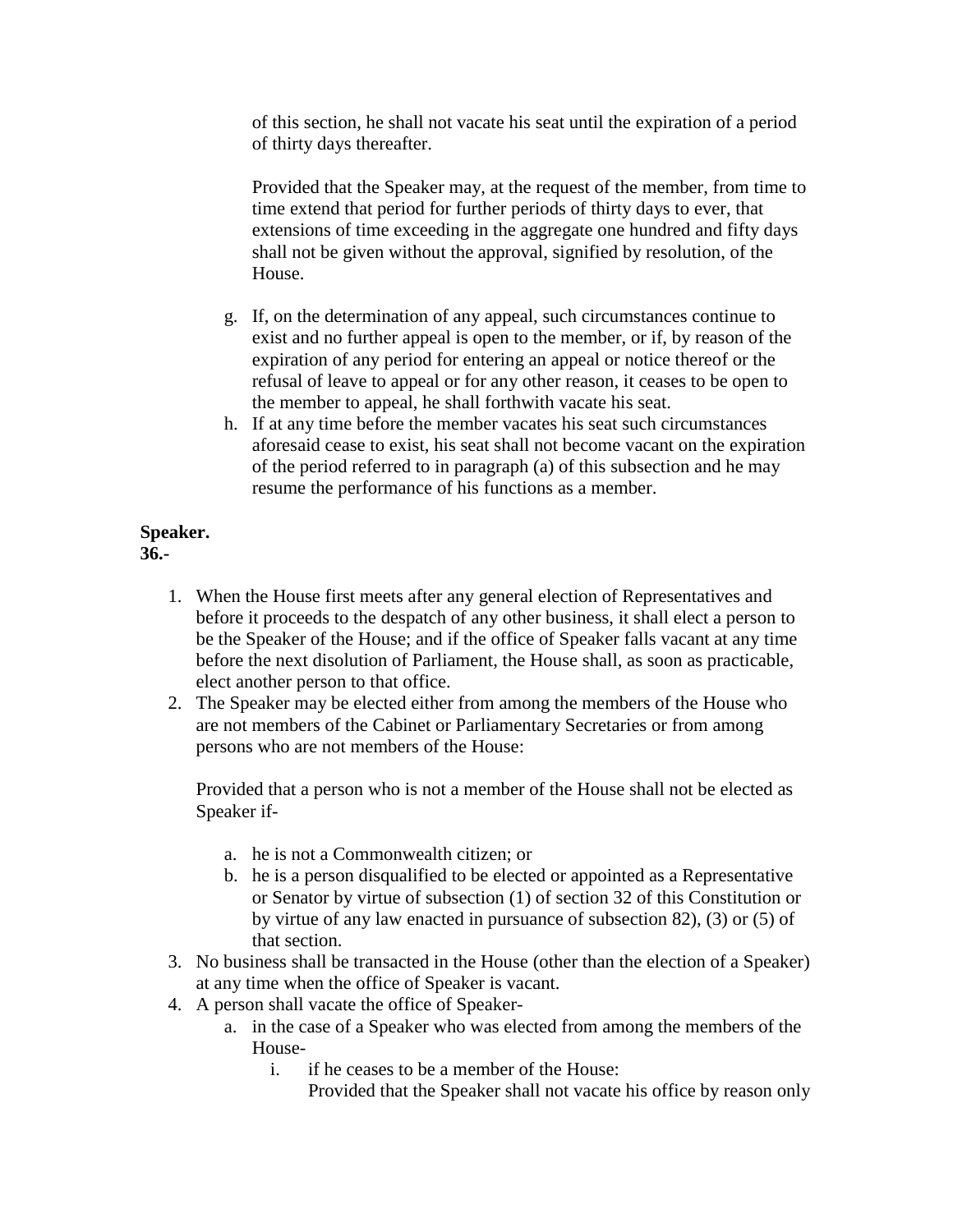that he has cease to be a member of the House on a dissolution of Parliament, until the House first meets after the dissolution; or

- ii. if he becomes a member of the Cabinet or a Parliamentary Secretary;
- b. in the case of a Speaker who was elected from among persons who were not members of the House
	- i. when the House first meets after any dissolution of Parliament;
	- ii. if he ceases to be a Commonwealth citizen;
	- iii. if any circumstances arise that would a cause him to be disqualified to be elected or appointed as a Representative or Senator by virtue of subsection (1) of section 32 of this Constitution or by virtue of any law enacted in pursuance of subsection  $(2)$ ,  $(3)$  or 85) of that section; or
	- iv. if he is elected to be President.
- 5. If, by virtue of section 35(4) of this Constitution, the Speaker (being a Representative or a Senator) is required to cease to perform his functions as a member of the House he shall also cease to perform his functions as Speaker; and if the Speaker resumes the performance of his functions as a member of the House, in accordance with the provisions of that section, he shall also resume the performance of his functions as Speaker.
- 6. At any time when, by virtue of section 28(2) or section 35(4) of this Constitution, the Speaker is unable to perform the functions of his office, those functions shall, until he vacates his seat in the House or resumes the performance of the functions of his office, be performed by the Deputy Speaker or, if the office of Deputy Speaker is vacant or the Deputy Speaker is required to cease to perform his functions as a member of the House by virtue of section 28(2) or 35(4) of this Constitution, by such member of the House (not being a member of the Cabinet or a Parliamentary Secretary) as the House may elect for the purpose.

## **Deputy Speaker.**

- 1. When the House first meets after any general election of Representatives and before it proceeds to the despatch of any other business except the election fo the Speaker, the House shall elect a member of the House, who is not a member of the Cabinet or a Parliamentary Secretary, to be Deputy Speaker of the House, and if the office of Deputy Speaker falls vacant at any time before the next dissolution of Parliament, the House shall, as soon as convenient, elect another member of the House to that office.
- 2. A person shall vacate the office of Deputy Speaker
	- a. if he ceases to be a member of the House;
	- b. if he becomes a member of the Cabinet or a Parliamentary Secretary; or
	- c. if he is elected to be Speaker.
- 3. If, by virtue of section 35(4) of this Constitution, the Deputy Speaker is required to cease to perform his functions as a member of the House he shall also cease to perform his functions as Deputy Speaker resumes the performance with the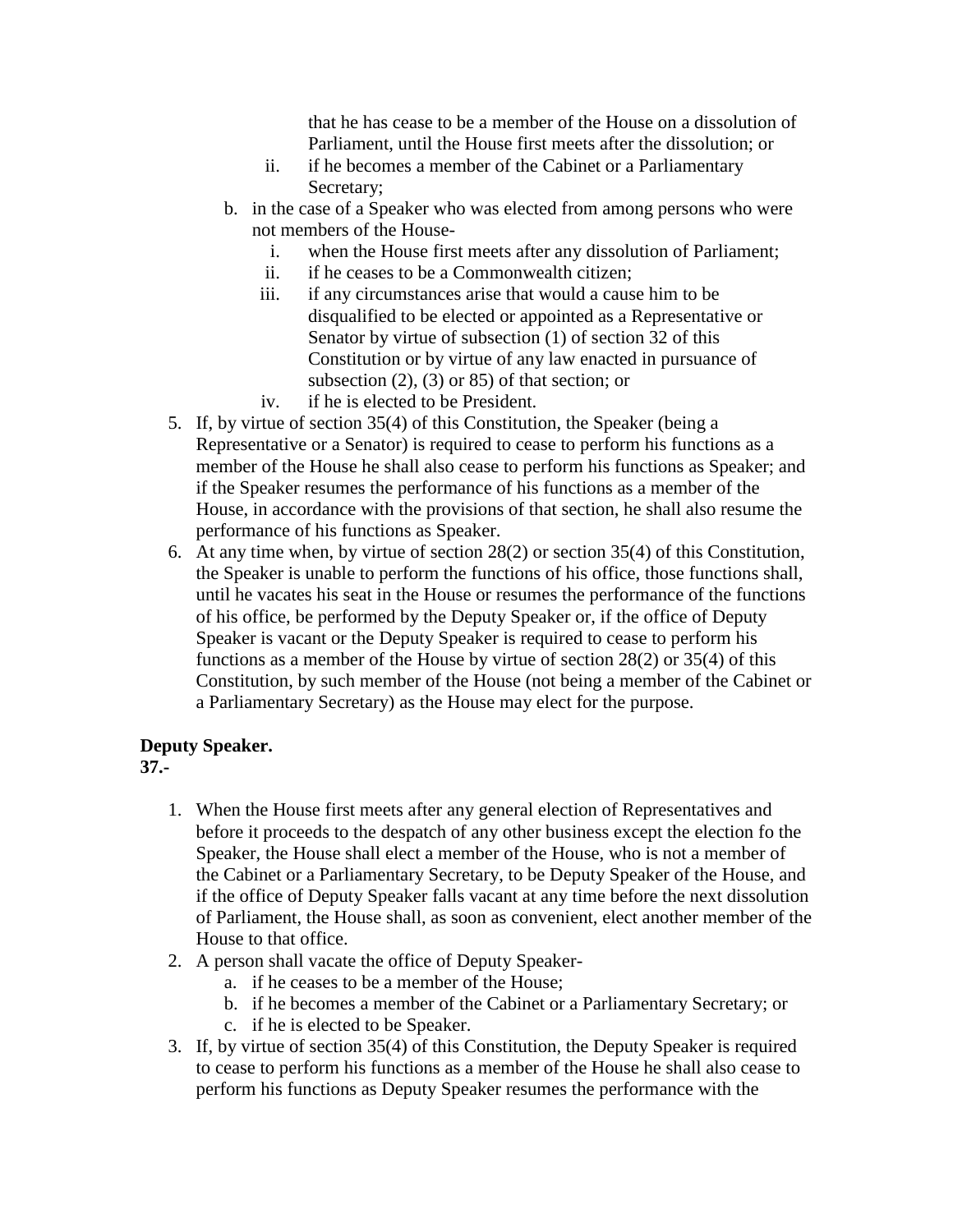provisions of the section, he shall also resume the performance of his functions as Deputy Speaker.

4. At any time when, by virtue of section 28(2) or section 35(4) of this Constitution, the Deputy Speaker is unable to perform the functions of this office, those functions shall, until he vacates his seat in the House or resumes the performance of the functions of this office, be performed by such member of the House (not being a member of the Cabinet or a Parliamentary Secretary) as the House may elect for the purpose.

## **Responsibility for elections.**

**38.-**

- 1. The Electoral Commission shall be responsible for the registration of voters for the purpose of electing representatives and for the conduct of elections of Representatives and Senators and shall have such powers and other functions relating to such registration and elections as may be prescribed by law.
- 2. In the discharge or its functions the Electoral Commission shall be assisted by a Chief Elections Officer, whose office shall be a public office, and the Commission may give such directions as it considers necessary or expedient to the Officer, who shall comply with such directions or cause them to be complied with.
- 3. For the purposes of the exercise of his functions under subsection (2) of this section, the Chief Elections Officer may give such directions as he considers necessary or expedient to any registering officer, presiding officer or returning officer relating to the exercise by that officer of his functions under any law regulating the registration of voters or the conduct of elections, and any officers to whom directions are given under this subsection shall comply with those directions.
- 4. The Electoral Commission may make such reports to the President concerning the matters for which it is responsible under his section, or any draft bill or instrument that is referred to it under section 51 of this Constitution, as it may think fit and if the Commission so request in any such report other than a report on a draft bill or instrument that report shall be laid before the House.
- 5. Without prejudice to the provisions of subsection (2) of this section, in the exercise of his functions under this section the CHief Elections Officer shall not be subject to the directions or control of any other person or authority.
- 6. The Question whether the Chief Elections Officer has acted in accordance with the directions of the Electoral Commission shall not be enquired into in any court of law.

**Clerk of House and his staff.**

**39. -**

1. There shall be a Clerk of the House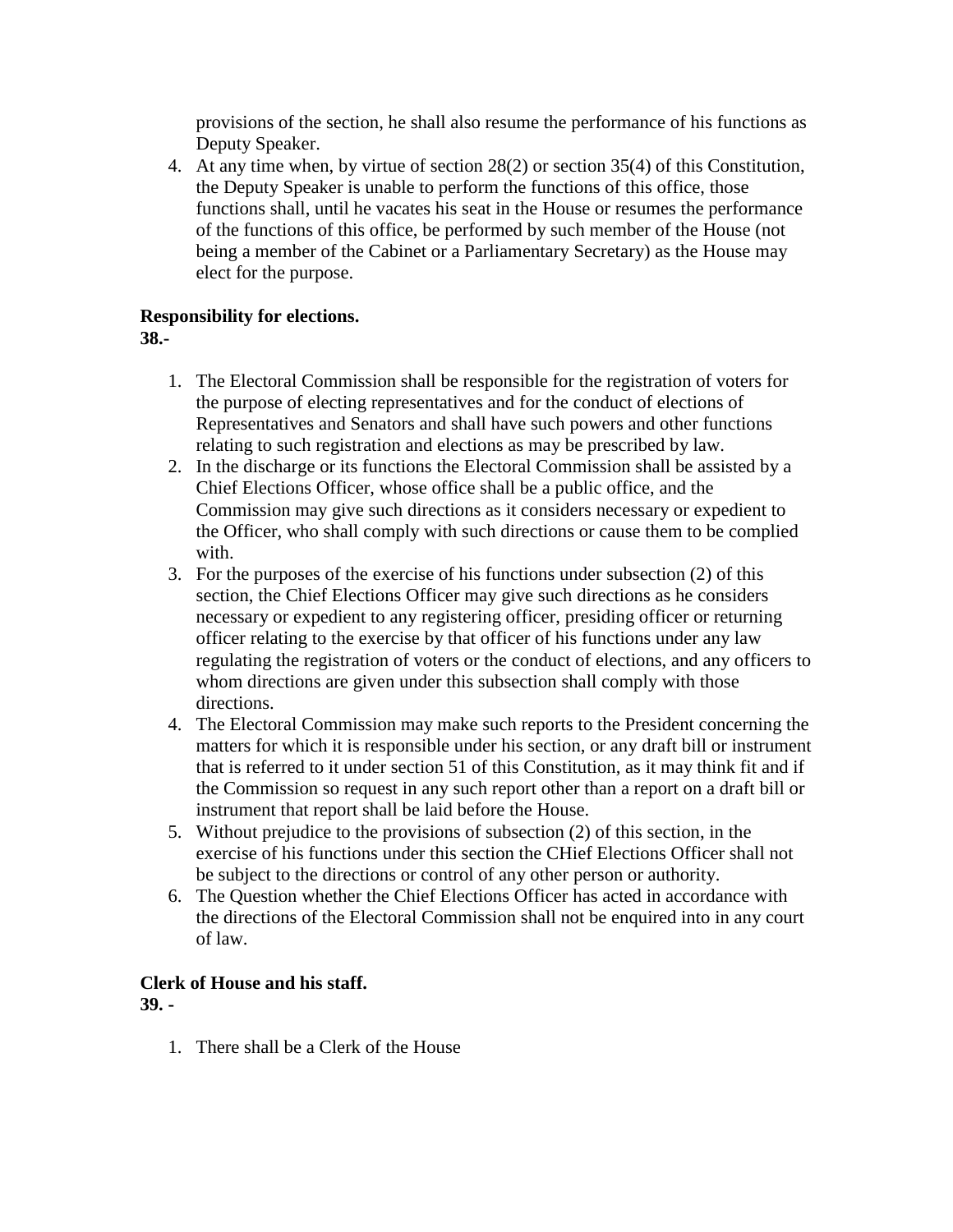1. The office of the Clerk of the House and the offices of the members of his staff shall be public offices

## **Determination of questions of memberships 40.-**

- 1. The High Court shall have jurisdiction to hear and determine any question whether
	- a. any person has been validly elected as a Representative or Senator;
	- b. any person has been validly appointed as a Senator;
	- c. any person who has been elected as Speaker from among persons who were not members of the House was qualified to be so elected or has vacated the office of Speaker; or
	- d. any member of the House has vacated his seat or is required, under the provisions of section 35(4) of this Constitution, to cease to perform any of this functions as a member of the House.
- 2. An application to the High Court for the determination of any question under subsection  $(1)(a)$  of this section may be made by any person entitled to vote in the election to which the application relates or by any person who was a candidate at that election or by the Attorney General and, if it is made by a person other than the Attorney-General, the Attorney-General may intervene and may then appear or be represented in the proceedings.
- 3. An application to the High Court for the determination of any question under subsection  $(1)(b)$  or subsection  $(1)(c)$  of this section may be made by any elected member of the House or by the Attorney-General and, if it is made by a person other than the Attorney-General, the Attorney-General may intervene and may then appear or be represented in the proceedings.
- 4. An application to the High Court for the determination of any question under subsection  $(1)(d)$  of this section may be made
	- a. by any elected member of the House or by the Attorney-General; or
	- b. in the case of the seat of an elected member of the House, by any person registered in some constituency as a voter for the purpose of selecting Representatives,

and, if it is made by a person other than the Attorney-General, the Attorney-General may intervene and may then appear or be represented in the proceedings.

- 5. The circumstances and matter in which and the imposition of conditions upon which any application my be made to the High Court for the determination of any question under this section and the powers, practice and procedure of the High Court in relation to any such application shall be regulated by such provision as may be made by Parliament.
- 6. An appeal shall lie as of right to the Court of Appeal from any final decision of the High Court determining such a question as is referred to in subsection (1) of this section,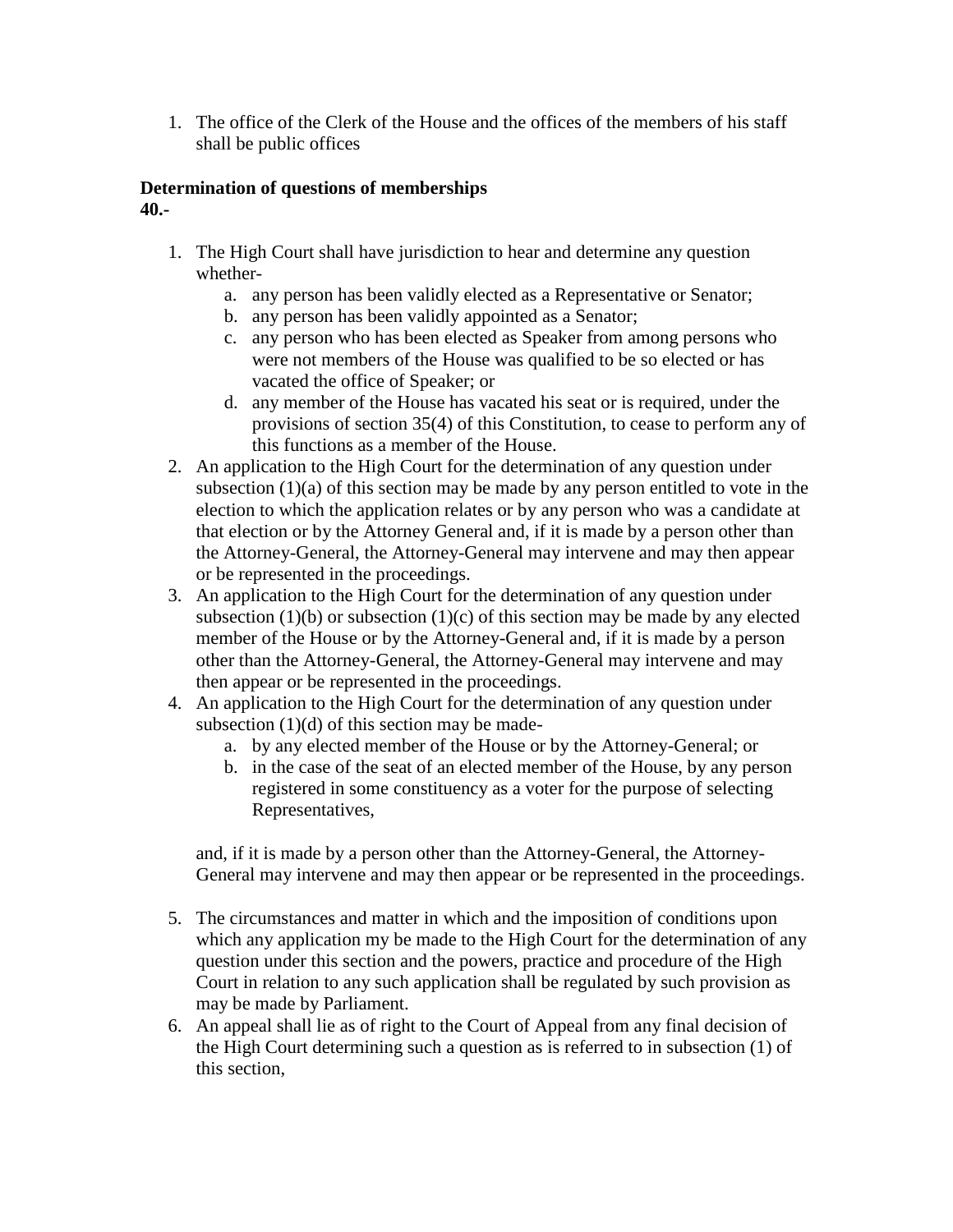- 7. No appeal shall lie from any decision of the Court of Appeal in exercise of the jurisdiction conferred by subsection (6) of this section and no appeal shall lie from any decision of the High Court in proceedings under this section other than a final decision determining such a question as is referred to in subsection (1) of this section.
- 8. In the exercise of his functions under this section, the Attorney-General shall not be subject to the direction or control of any other person or authority.

## *Part 2*

## *Legislation and procedure of Parliament*

## **Power to make laws.**

**41.-** Subject to the provisions of this Constitution, Parliament may make laws for the peace, order and good government of Dominica.

#### **Alteration of Constitution and Supreme Court Order. 42.-**

- 1. Parliament may alter any of the provisions of this Constitution or of the Supreme Court Order in the manner specified in the following provisions of this section.
- 2. A bill to alter this section, Schedule 1 to this Constitution or any of the provisions of this Constitution specified in Part I of that Schedule or any of the provisions of the Supreme Court Order specified in Part II of that Schedule shall not be regarded as being passed by the House of Assembly unless on its final reading in the House the bill is supported by the votes of not less than three-quarters of all the elected members of the House; and a bill to alter any of the provisions of this Constitution or, as the case may be, of the Supreme Court Order not so specified shall not be regarded as being passed by the House unless on its final reading in that House the bill is supported by the votes of not less than two-thirds of all the elected members of the House.
- 3. A bill to alter any of the provisions of this Constitution or the Supreme Court Order shall not be submitted to the President for his assent
	- a. unless there has been an interval of no less than ninety days between the introduction of the bill in the House of Assembly and the beginning of the proceedings in the House on the second reading of the bill; and
	- b. if the bill provides for the alteration of this section, Schedule 1 to this Constitution or any other provisions of this Constitution or the Supreme Court Order specified in that Schedule Court Order specified in that Schedule, unless after it has been passed by the House the bill has been approved on a referendum, held in accordance with such provision as may be made in that behalf by Parliament, by a majority of the votes validly cast on that referendum.
- 4. The provisions of paragraph (b) of subsection (3) of this section shall not apply in relation to any bill to alter-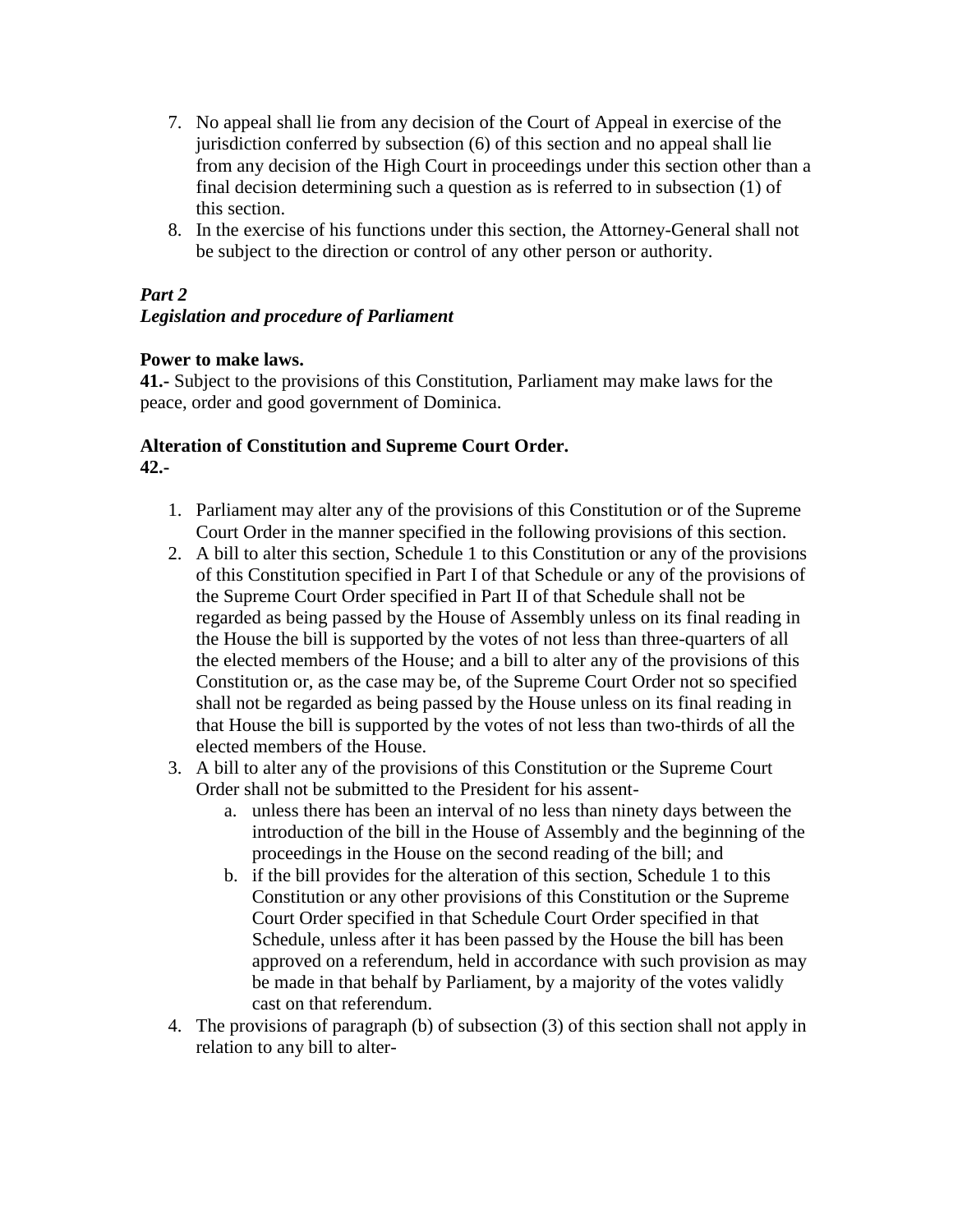- a. section 106 of this Constitution in order to give effect to any agreement between Dominica and the United Kingdom concerning appeals from any court having jurisdiction in Dominica to the Judicial Committee;
- b. any of the provisions of the Supreme Court Order in order to give effect to any international agreement to which Dominica is a party relating to the Supreme Court or any other court (or any office or authority having functions in respect of any such court) constituted in common for Dominica and for other countries also parties to the agreement.
- 5. Every person who, at the time when the referendum is held, would be entitled to vote for the purpose of electing Representatives shall be entitled to vote on a referendum held for the purposes of this section in accordance with such procedure as may be prescribed by Parliament for the purposes of the referendum and no other person shall be entitled so to vote.
- 6. In any referendum for the purposes of this section the votes shall be given by ballot in such manner as not to disclose how any particular person votes.
- 7. The conduct of any referendum for the purposes of this section shall be the responsibility of the Electoral Commission and the provisions of sections 38 and 51 of this Constitution shall apply in relation to the referendum and legislation relating thereto as they apply in relation to the exercise of their functions with respect to elections of Representatives and legislation relating thereto.
- 8.
- a. A bill to alter any of the provisions of this Constitution or the Supreme Court Order shall not be submitted to the President for his assent unless it is accompanied by a certificate under the hand of the Speaker that the provisions of subsections (2) and (3) of this section have been complied with.
- b. The certificate of the Speaker under this subsection shall be conclusive that the provisions of subsections (2) and (3) of this section have been complied with and shall not be enquired into in any court of law.
- c. In this subsection references to the Speaker shall, if the person holding the office of Speaker is for any reason unable to perform the functions of his office and no other person is performing them, include references to the Deputy Speaker.
- 9. In this section and Schedule 1 to this Constitution references to any of the provisions of this Constitution or the Supreme Court Order include references to any law that alters that provision.

## **Freedom of Speech.**

**43.-** Without prejudice to any provisions made by Parliament relating to the powers, privileges and immunities of the House and its committees, or the privileges and immunities of the members and officers of the House and of other persons concerned in the business of the House or its committees, no civil or criminal proceedings may be instituted against any member of the House for words spoken before, or written in a report to, the House or a committee thereof or by reason of any matter or thing brought by him therein by petition, bull, resolution, motion or otherwise.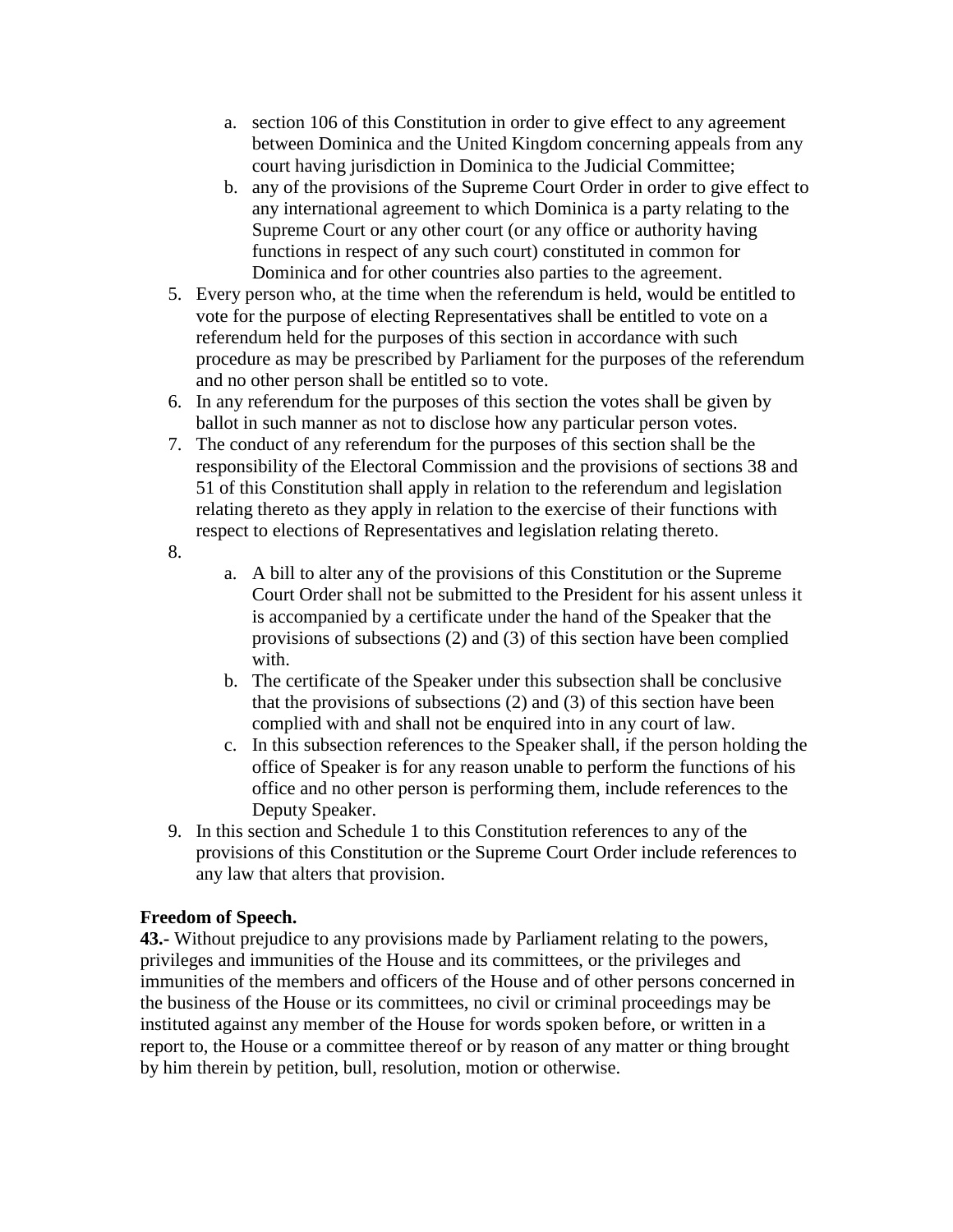## **Oath by members.**

**44.-**

- 1. Every member of the House shall, before taking his seat in the house, take and subscribe before the House the oath of allegiance but a member may before taking that oath take part in the election of the Speaker.
- 2. Any person elected to the office of Speaker shall, if he has not already taken and subscribed the oath of allegiance under subsection (1) of this section, take and subscribe that oath before the House before entering upon the duties of his office.

## **Presiding.**

**45.-** There shall preside at any sitting of the House-

- a. the Speaker;
- b. in the absence of the Speaker, the Deputy Speaker; or
- c. in the absence of the Speaker and the Deputy Speaker, such member of he House (not being a member of he Cabinet or a Parliamentary Secretary) as the House may elect for that purpose.

#### **Voting.**

**46.-**

1. Save as otherwise provided in sections 17(2), 17(4), 19(5), 25(1) and 42(2) of this Constitution, any question proposed for decision in the House shall be determined by a majority of the votes of the members present and voting:

> Provided that question of no confidence in the Government shall be determined by a majority of the votes of all the elected members of the House.

- 2. A question shall not be regarded as having been validly determined by a vote in the House unless at least twelve members, or such greater number of members as Parliament may prescribe, take part in the voting.
- 3. The references to all the members of the House in sections 17(2), 174), 19(5) and 25(1) of this Constitution shall not include the Speaker if he was elected from among persons who were not members of the House.
- 4. A Speaker who was elected from among the members of the House or another member presiding in the House shall not vote unless on any question the votes are equally divided, in which case he shall have and exercise a casting vote:

Provided that in the case of the question of the final reading of such a bill as is referred to in section 42(2) of this Constitution he shall, if he is an elected member of the House, have an original vote but no casting vote.

5. A Speaker who was elected from among persons who were not members of the House shall have neither an original nor a casting vote.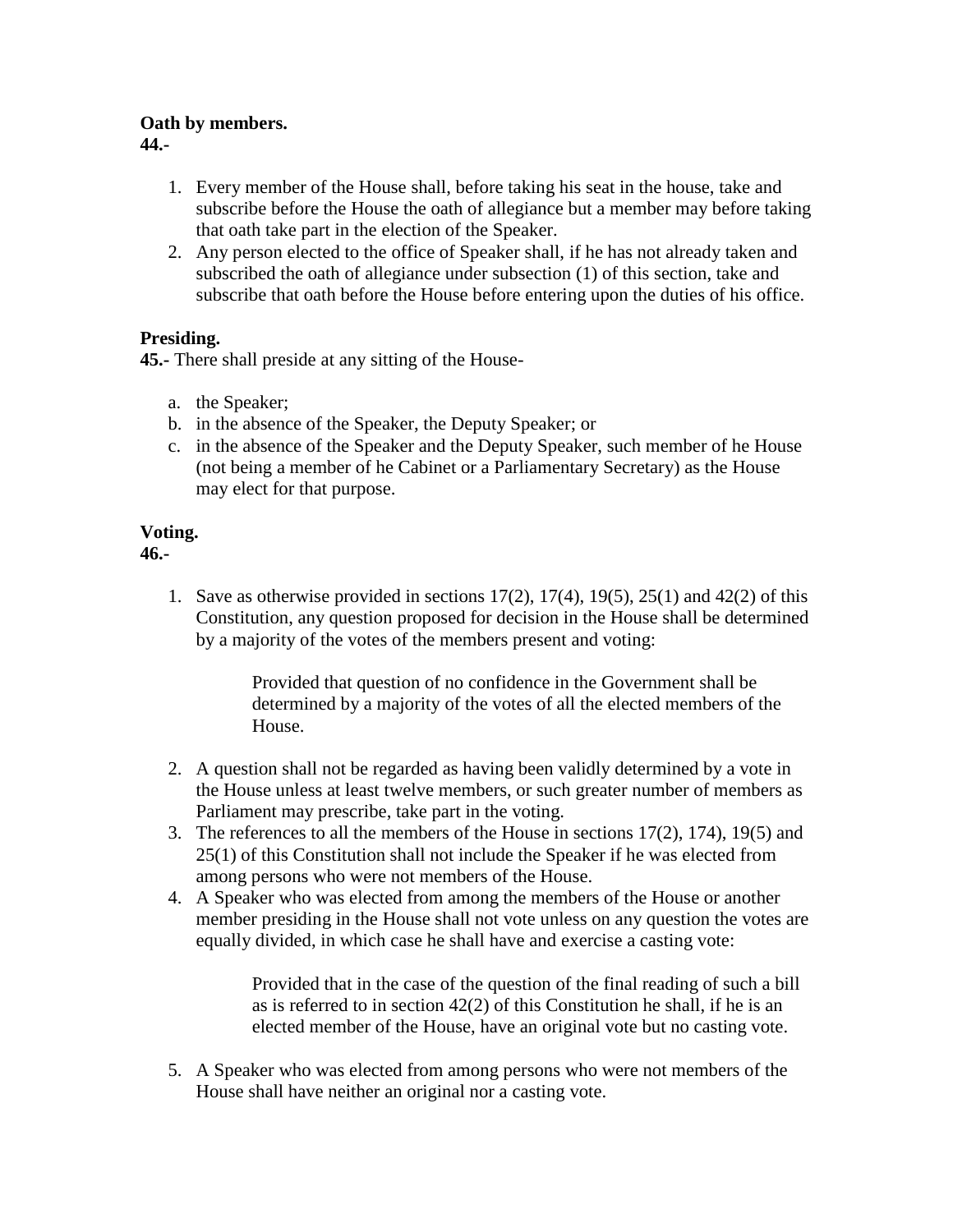6. If, upon any question before the House, the votes of the members are equally divided and no casting vote may be exercised, the motion shall be lost.

## **Effect of vacancies, etc.**

**47.-** The House may act notwithstanding any vacancy in its membership (including any vacancy not filled when the House first meets after any general election of Representatives or Senators) and the presence or participation of any person not entitled to be present at or to participate in the proceedings of the House shall not invalidate those proceedings.

# **Penalty for sitting if unqualified.**

## **48.-**

- 1. Any person who sits or votes in the House knowing or having reasonable grounds for knowing that he is not entitled to do so shall be guilty of an offence and liable to a fine not exceeding one hundred dollars, or such other sum as may be prescribed by Parliament, for each day on which he so sits or votes in the House.
- 2. Any prosecution for an offence under this section shall be instituted in the High Court and shall not be so instituted except by the Director of Public Prosecutions.

## **Mode of exercise of legislative power.**

- **49.-**
	- 1. The power of Parliament to make laws shall be exercised by bills passed by the House and assented to by the President.
	- 2. When a bill is submitted to the President for assent in accordance with the provisions of this Constitution he shall signify that he assents.
	- 3. When the President assents to a bill that has been submitted to him in accordance with the provisions of this Constitution the bill shall become law and the President shall thereupon cause it to be published in the Official Gazette as law.
	- 4. No law made by Parliament shall come into operation until it has been published in the Official Gazette but Parliament may postpone the coming into operation of any such law and may make laws with retrospective effect.

## **Restrictions with regard to certain financial measures.**

**50.-** Except on the recommendation of the President signified by a Minister, the House shall not-

- a. proceed upon any bill (including any amendment to a bill) that, in the opinion of the person presiding, makes provisions for any of the following purposes:
	- i. for the imposition of taxation or the alteration of taxation otherwise than by reduction;
	- ii. for the imposition of any charge upon the Consolidated Fund or any other public fund of Dominica or the alteration of any such charge otherwise than by reduction;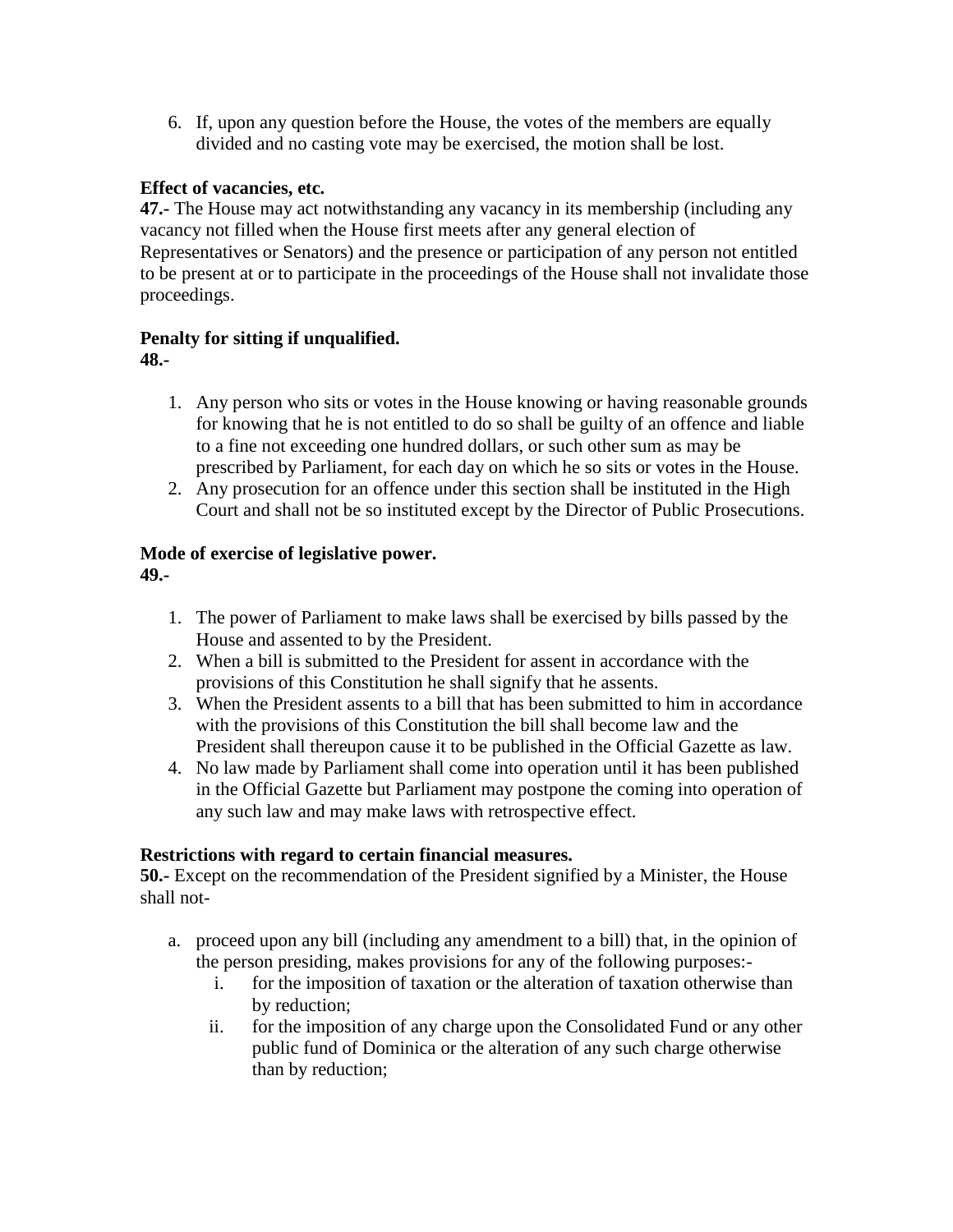- iii. for the payment, issue or withdrawal from the Consolidated Fund or any other public fund Dominica of any monies not charged thereon or any increase in the amount of such payment, issue or withdrawal; or
- iv. for the composition or remission of any debt due to the Government; or
- b. proceed upon any motion (including any amendment to a motion) the effect of which, in the opinion of the person presiding, would be to make provision for any of those purposes.

## **Scrutiny of electoral legislation:**

**51.-** Every proposed bill and every proposed regulation or other instrument having the force of law relating to the registration of electors for the purpose of electing Representatives or to the election of Representatives and Senators shall be referred to the Electoral Commission and to the Chief Elections Officer at such time as shall give them sufficient opportunity to make comments thereon before the bill is introduced in the House or, as the case may be, the regulation or other instrument is made.

## **Regulation of Procedure in House.**

**52.-** Subject to the provisions of this Constitution, the House may regulate its own procedure and may in particular make rules for the orderly conduct of its own proceedings.

## *Part 3 Summoning, prorogation and dissolution*

## **Sessions.**

**53.-**

- 1. Each session of Parliament shall be held at such place within Dominica and shall commence at such time as the President may by Proclamation appoint.
- 2. There shall be a session of Parliament once at least in every year, so that a period of six months shall not intervene between the last sitting of the House in one session and the first sitting thereof in the next session.

## **Prorogation and dissolution.**

**54.-**

- 1. The President may at any time prorogue or dissolve Parliament.
- 2. Subject to the provisions of subsection (3) of this section Parliament, unless sooner dissolved, shall continue for five years from the date of the first sitting of the House after any dissolution and shall then stand dissolved.
- 3. At any time when Dominica is at war, Parliament may extent the period of five years specified in subsection (2) of this section for not more than twelve months at a time:

provided that the life of Parliament shall not be extended under this subsection for more than five years.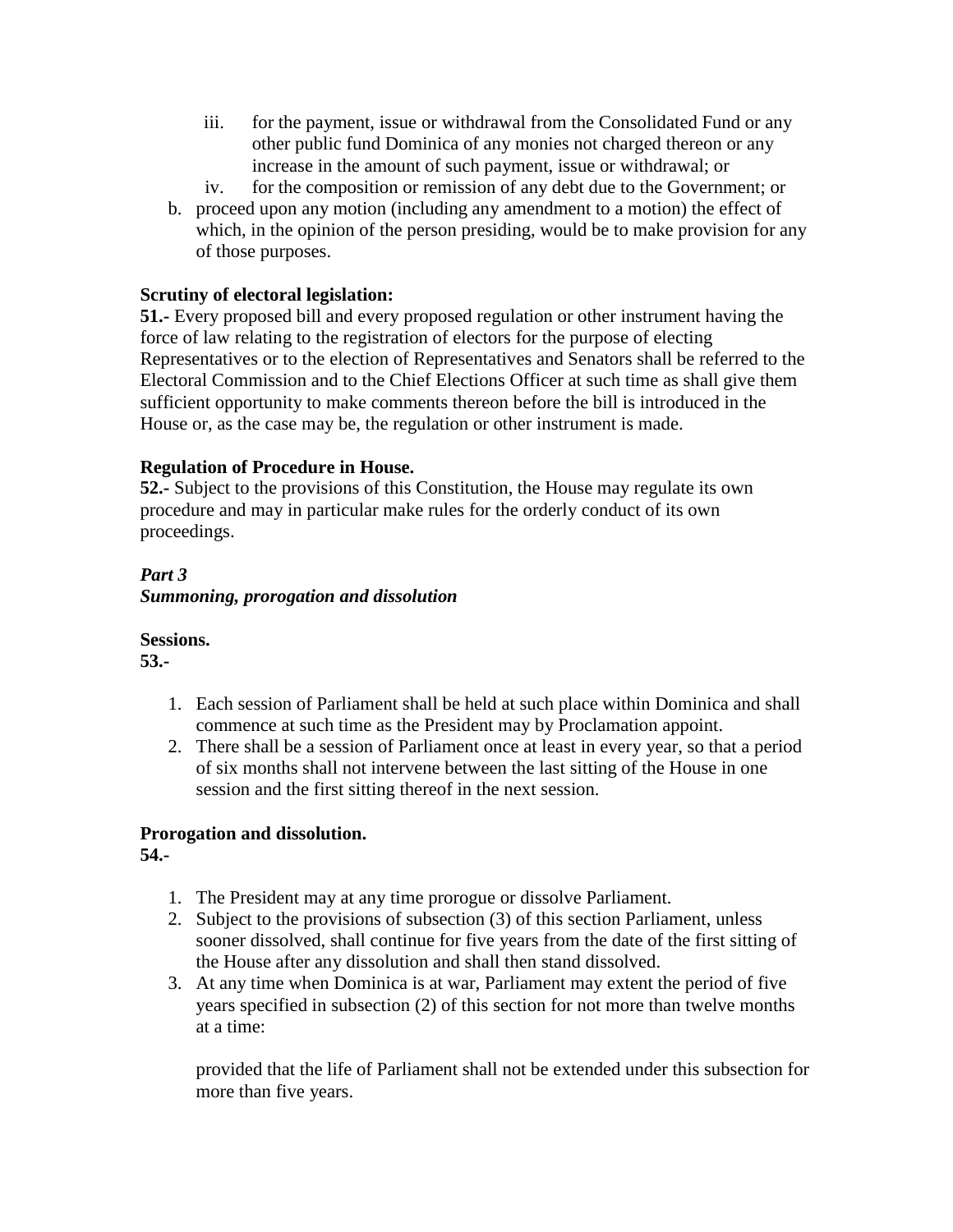4. In the exercise of his powers to dissolve Parliament, the president shall act in accordance with the advice of the Prime Minister:

Provided that if the office of the Prime Minister is vacant and the President, acting in his own deliberate judgement, considers that there is no prospect of his being able within a reasonable time to appoint to that office a person who can command the support of the majority of the elected members of the House, the President shall dissolve parliament.

5. If, after a dissolution of Parliament and before the holding of the general election of Representatives, the Prime Minister advises the President that, owing to the existence of a state of war or of a state of emergency in Dominica, it is necessary to recall parliament, the President shall summon the Parliament that has been dissolved to meet, but, unless the life of Parliament is extended under the provisions of subsection (3) of this section, the general election of Representatives shall proceed and the Parliament that has been recalled shall, if not sooner dissolved, again stand dissolved on the date appointed for the nomination of candidates in that general election.

### **Holding of elections.**

**55.-**

- 1. A general election of Representatives or, where provision has been made by Parliament for the election of the Senators, a general election of Senators shall be held at such time within three months after any dissolution of Parliament as the President may appoint for that election.
- 2. As soon as practicable after the holding of any general election of Representatives the President shall, unless provision has been made by Parliament for their election, proceed to the appointment of he Senators in accordance with the provisions of section 34 of this Constitution.
- 3. Where the seat of a Representative or Senator falls vacant otherwise than by reason of a dissolution of the House
	- a. if the vacant seat is that of a Representative, a by-election shall be held;
	- b. if the vacant seat is that of a Senator who has been appointed, an appointment shall be made; or
	- c. if the vacant seat is that of a Senator who has been elected, such electoral proceedings as may be prescribed shall be taken,

to fill the vacancy within three months of the occurrence of the vacancy unless the House is sooner dissolved.

## *Part 4*

*Constituency Boundaries and Electoral Commissions*

#### **Constituency Boundaries Commission and Electoral Commission. 56.-**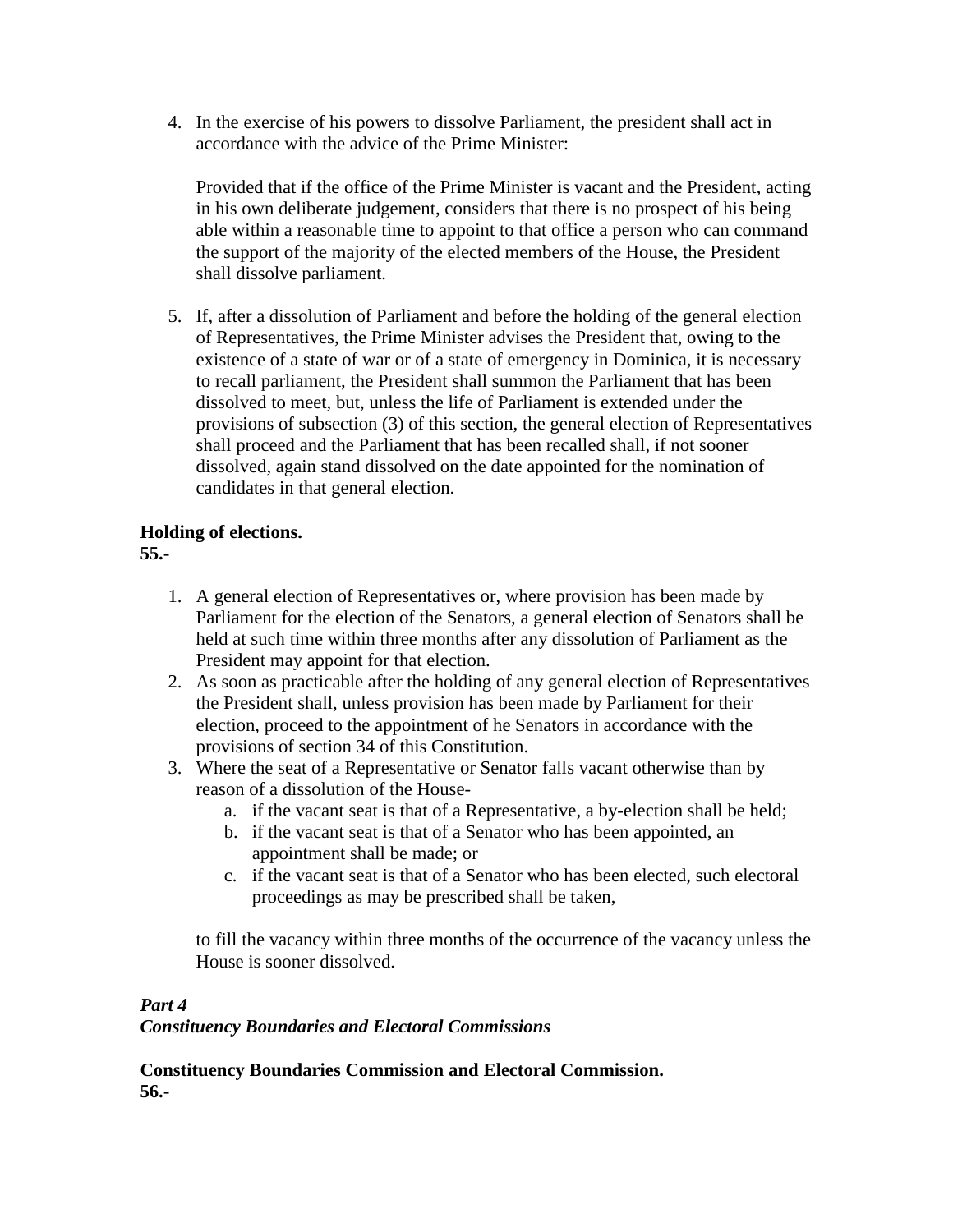- 1. There shall be a Constituency Boundaries Commission and an Electoral Commission for Dominica each of which is hereinafter in this section referred to as a Commission).
- 2. The Constituency Boundaries Commission shall consist of
	- a. the Speaker, as chairman;
	- b. two members appointed by the President, acting in accordance with the advice of the Prime Minister; and
	- c. two members appointed by the President, acting in accordance with the advice of the Leader of the Opposition.
- 3. The Electoral Commission shall consist of
	- a. a chairman appointed by the President, acting in his own deliberate judgement;
	- b. two members appointed by the President, acting in accordance with the advice of the Prime Minister; and
	- c. Two members appointed by the President, acting in accordance with the advice of the leader of the opposition: Provided that for the purpose of paragraph (b) or (c) of this subsection (and without prejudice to the provisions of section 63(2) of this Constitution), the President shall act in his own deliberate judgement and without the advice of the Prime Minister or, as the case may be, the advice of the Leader of the Opposition, if, having requested that advice, he does not receive it within thirty days.
- 4. A person shall to be qualified to be appointed as a member of a Commission if he is a member of the House or a public officer not, in the case of the chairman of the Electoral Commission, unless he holds one of the specified qualifications and has held one or other of those qualifications for a total period of not less than seven years.
- 5. Subject to the provisions of this section, a member of a Commission who has been appointed shall vacate his office
	- a. When the House first meets after the next dissolution of Parliament after his appointment;
	- b. if any circumstances arise that, if he were not a member of the Commission, would cause him to be disqualified for appointment as such.
- 6. A member of a Commission who has been appointed may be removed from office but only for inability to discharge the functions thereof (whether arising from inability to discharge the functions thereof (whether arising from infirmity of mind or body or any other cause) or for misbehaviour, and shall not be so removed except in accordance with the provisions of this section.
- 7. A member of a Commission who has been appointed shall be removed from office by the President if the question of his removal from office has been referred to a tribunal appointed under subsection (8) of this section and the tribunal has recommended to the President that he ought to be removed from office for inability as aforesaid or for misbehaviour.
- 8. If the Prime Minister, in the case of a member of the Constituency Boundaries Commission appointed in accordance with paragraph (b) of subsection (2) of this section, to the Leader of the Opposition, in the case of a member of that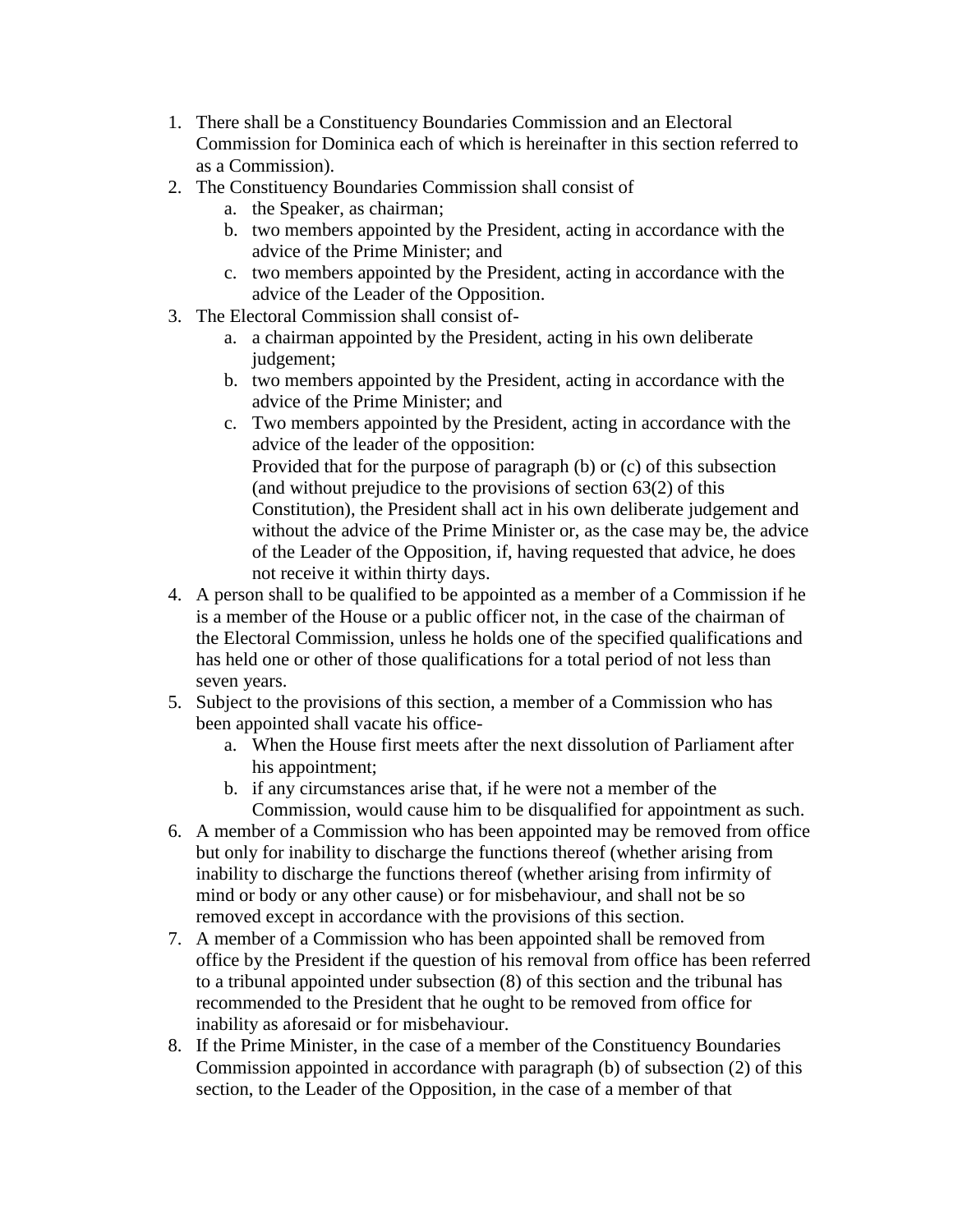Commission appointed in accordance with paragraph (c) of that subsection, represents to the President or if, in the case of the chairman of the Electoral Commission, the President, acting in his own deliberate judgement, and, in the case of any other member of that Commission, the President, acting after consultation with the Prime Minister and the Leader of the Opposition, considers that the question of removal of a member of the Commission from office for inability as aforesaid or for misbehaviour ought to be investigated, then-

- a. the President shall appoint a tribunal, which shall consist of a chairman and not less than two other members, selected by the Chief Justice, from among persons who hold or have held office as a judge of a court having unlimited jurisdiction in civil and criminal matters in some part of the Commonwealth or a court having jurisdiction appeals from any such court; and
- b. the tribunal shall enquire into the matter and report on the facts thereof to the President and recommend to the President whether the member of the Commission ought to be removed from office for inability as aforesaid or for misbehaviour.
- 9. A Commission may regulate its own procedure, and, with the consent of the Prime Minister, confer powers and impose duties on any public officer or on any authority of the Government of Dominica for the purpose of the discharge of its functions.
- 10. A Commission may, subject to its rules of procedure, act notwithstanding any vacancy in its membership and its proceedings shall not be invalidated by the presence or participation of any person not entitled to be present at or to participate in those proceedings:

Provided that any decision of the Commission shall require the concurrence of a majority of all its members.

11. In the exercise of its functions under this Constitution a Commission shall not be subject to the direction or control of any other person or authority.

#### *Part 5 Delimitation of constituencies*

## **Review of constituency boundaries.**

- 1. The Electoral Boundaries Commission (hereinafter in this section referred to as the Commission) shall, in accordance with the provisions of this section, review the number and boundaries of the constituencies into which Dominica is divided and submit to the President reports either
	- a. Showing the constituencies into which it recommends that Dominica should be divided in order to give effect to the rules set out in Schedule 2 to this Constitution; or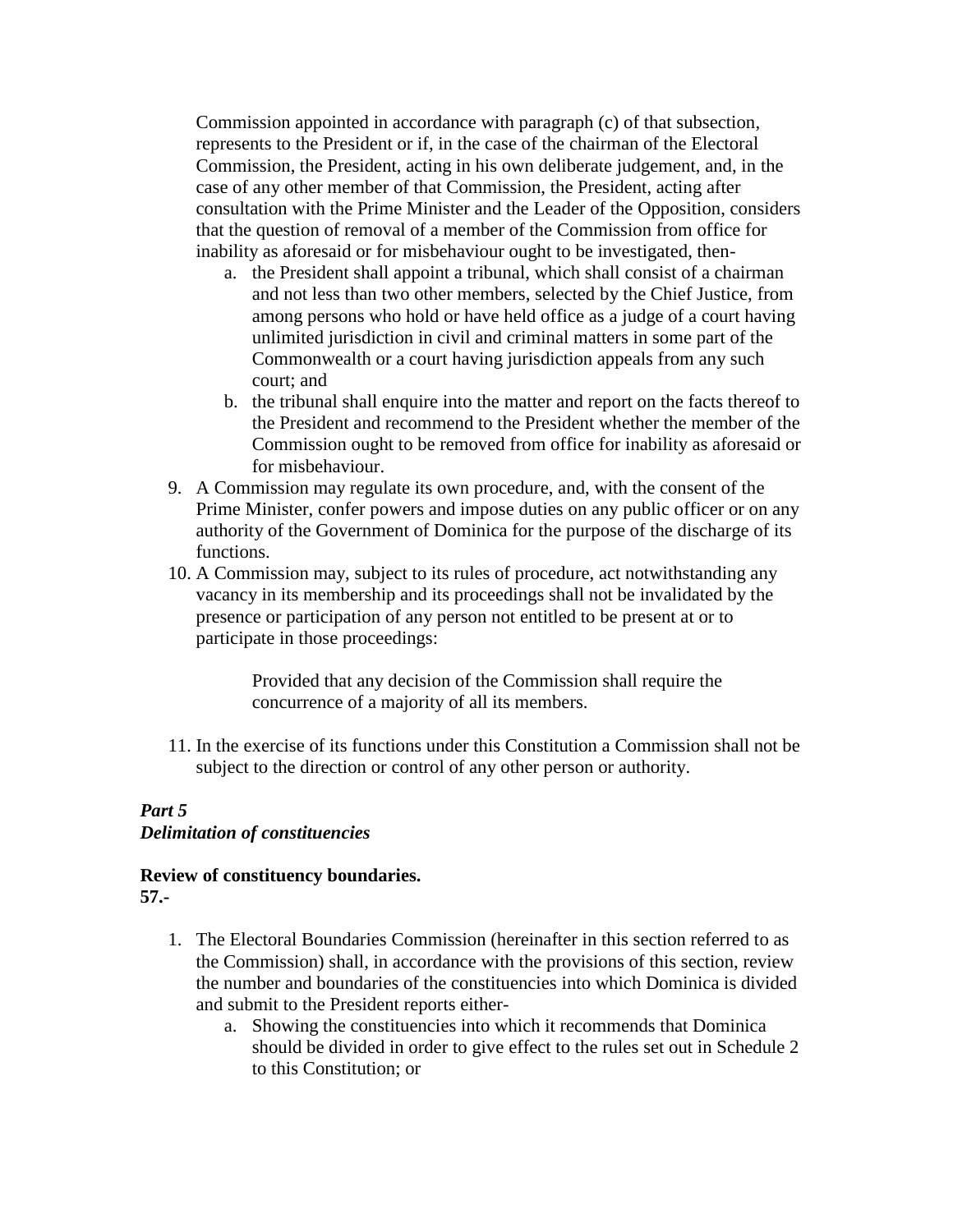- b. stating that, in his opinion, on alterations required to the existing number or boundaries of constituencies in order to give effect to those rules.
- 2. Reports under subsection (1) of this section shall be submitted by the Commission at intervals of not less than two nor more than five years.
- 3. As soon as may be after the Commission has submitted a report under subsection (1)(a) of this section, the Prime Minister shall lay before the House for its approval the draft of an order by the President for giving effect, whether with or without modifications, to the recommendations contained in the report, and that draft order may make provision for any matters that appear to the Prime Minister to be incidental to or consequential upon the other provisions of the draft.
- 4. Where any such draft order gives effect of any such recommendations with modifications, the Prime Minister shall lay before the House together with the draft order a statement of the reasons for the modifications.
- 5. If the motion for the approval of any draft order laid before the House under this section is rejected by the House, or is withdrawn by leave of that House, the Prime Minister shall amend the draft order and lay the amended draft before the House.
- 6. If any draft order laid before the House under this section is approved by resolution of the House, the Prime Minister shall submit it to the President who shall make an order in terms of the draft; and that order shall come into force upon the next dissolution of Parliament after it is made.
- 7. The question of the validity of any order by the President purporting to be made under this section and reciting that a draft thereof has been approved by resolution of the House shall not be enquired into in any court of law.
- 8. Parliament may provide for an appeal to the High Court against a recommendation or statement made to the President by the Commission in pursuance or paragraph (a) or (b) of subsection (1) of this section.

## **CHAPTER IV THE EXECUTIVE**

#### **Executive authority of Dominica. 58.-**

- 1. The executive authority of Dominica is vested in the President.
- 2. Subject to the provisions of this Constitution, the executive authority of Dominica may be exercised by the President either directly or through officers subordinate to him.
- 3. Nothing in this section shall prevent Parliament from conferring functions on persons or authorities other than the President.

## **Ministers of the Government.**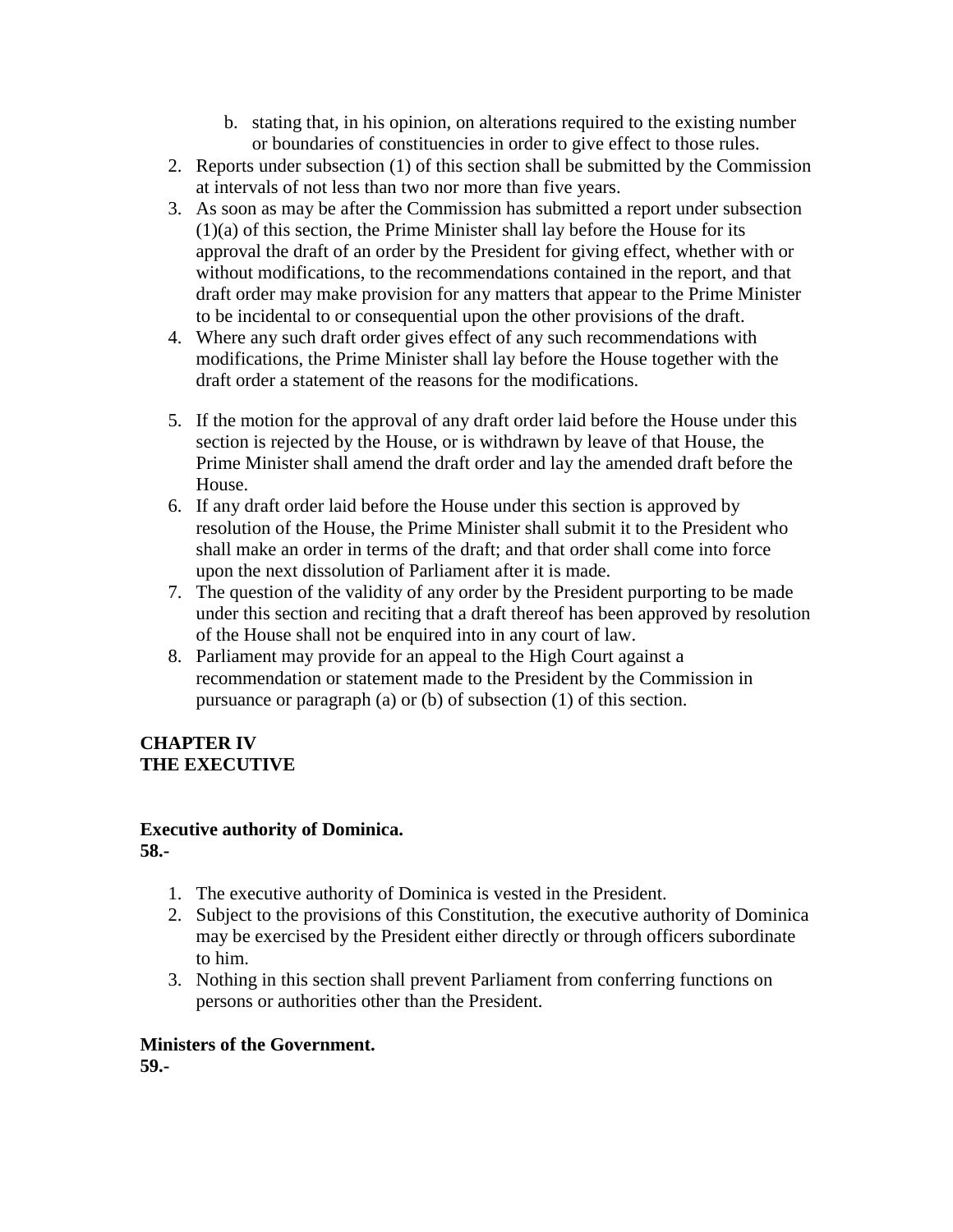- 1. There shall be a Prime Minister of Dominica, who shall be appointed by the President.
- 2. Whenever the President has occasion to appoint a Prime Minister he shall appoint an elected member of the House who appears to him likely to command the support of the majority of the elected members of the House.
- 3. There shall be, in addition to the office of Prime Minister, such other office of Minister of the Government as may be established by Parliament or, subject to the provisions of any law enacted by Parliament, by the President, acting in accordance with the advice of the Prime Minister.
- 4. Appointments to the office of Ministers, other than the office of Prime Minister, shall be made by the President, acting in accordance with the advice of the Prime Minister, from among the members of the House:

Provided that not more than three Ministers shall be appointed from among Senators who have been appointed as such.

- 5. If occasion arises for making an appointment to the office of Prime Minister or any other Minister while Parliament is dissolved, then, notwithstanding the provisions of subsections (2) and (4) of this section (but subject to the provision to subsection (4)), a person who was an elected member of the House immediately before the dissolution may be appointed as Prime Minister or any other Minister and a person who was a Senator immediately before the dissolution, having been appointed as such, may be appointed as any Minister other than Prime Minister.
- 6. The President shall remove the Prime Minister from office if a resolution of no confidence in the Government is passed by the House and the Prime Minister does not within three days either resign from his office or advise the President to dissolve Parliament.
- 7. If, at any time between the holding of a general election of Representatives and the first meeting of the House thereafter, the President considers that in consequence of changes in the membership of the house resulting from that election and of any general election of Senator the Prime Minister will not be able to command the support of the majority of the elected members of the House the President may remove the Prime Minister from office.
- 8. The office of any Minister shall become vacant
	- a. if the holder of the office ceases to be a member of the House otherwise than by reason of the dissolution of Parliament;
	- b. in the case of the Prime Minister, if, when the House first meets after the dissolution of Parliament, he is not then an elected member of the House; or
	- c. in the case of any other Minister, if when the House first meets after the dissolution of Parliament, he is not then a member of the House.
	- d. if, by virtue of section 35(4) of this Constitution, he is required to cease to perform his functions as a member of the House.
- 9. The office of a Minister other than the Prime Minister shall become vacant
	- a. if the President, acting in accordance with the advice of the Prime Minister, so directs;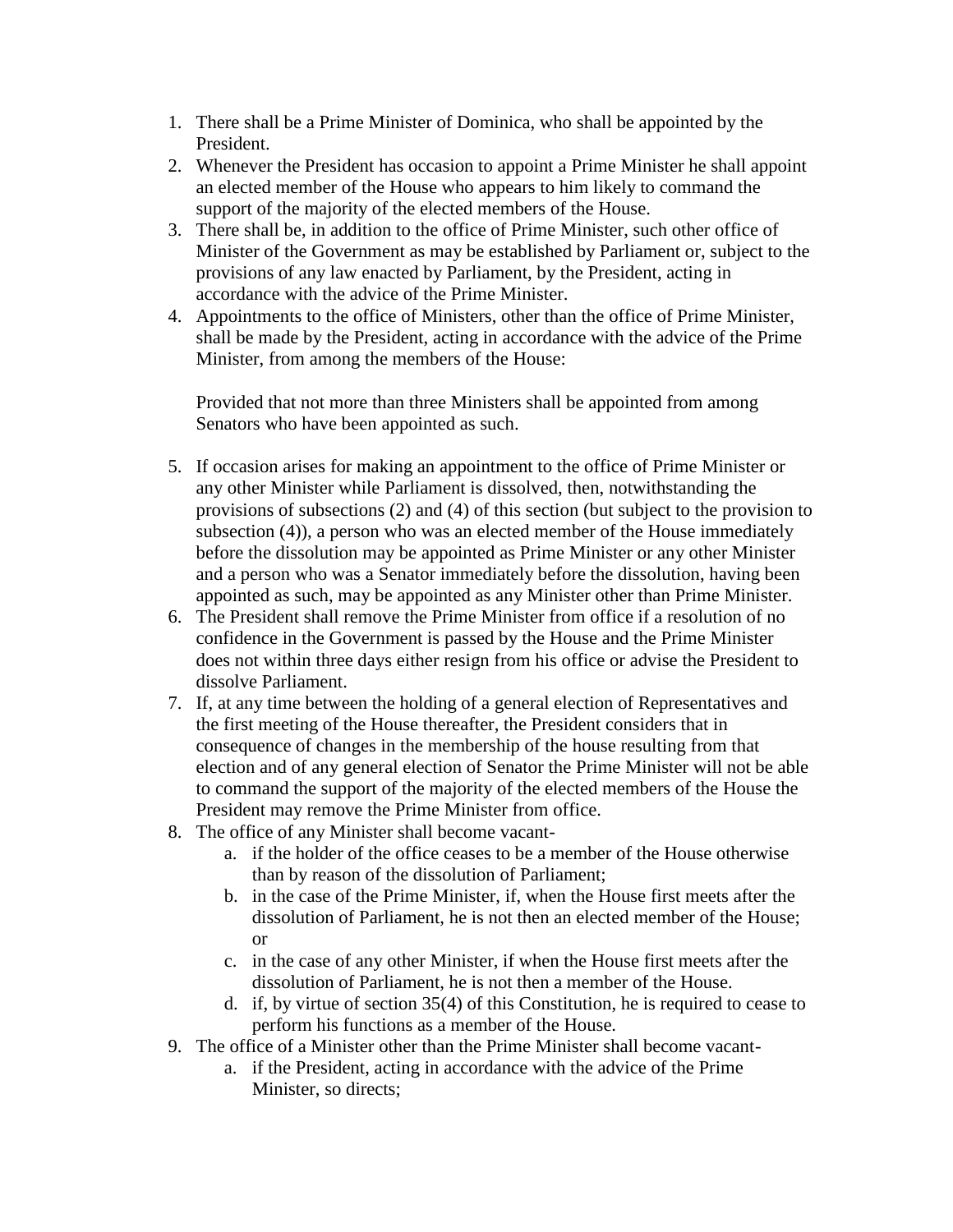- b. if the Prime Minister resigns from office within three days after a resolution of no confidence in the Government has been passed by the House or is removed from office under subsection (6) of this section; or
- c. on the appointment of any person to the office of Prime Minster.
- 10. In the exercise of the power conferred upon him by subsections (2), (5) and (7) of this section the President shall act in his own deliberate judgement.

#### **Cabinet of Ministers.**

#### **60.-**

- 1. There shall be a Cabinet of Ministers for Dominica which shall consist of the Prime Minister and the other Ministers.
- 2. At any time when the office of Attorney-General is a public office, the Attorney-General shall, by virtue of holding or acting in that office, be a member of the Cabinet in addition to the Ministers.
- 3. The functions of the Cabinet shall be to advise the President in the government of Dominica and the Cabinet shall be collectively responsible to Parliament for any advice given to the President by or under the general authority of the Cabinet and for all things done by or under the authority of any Minster in the execution of his office.
- 4. The provisions of subsection (3) of this section shall not apply in relation to
	- a. the appointment and removal from office of ministers, temporary Ministers and Parliamentary Secretaries, the assignment of responsibility to any Minister under section 61 of this Constitution, or the authorisation of another minister to perform the functions of the Prime Minster during absence or illness;
	- b. the dissolution of Parliament; or
	- c. the matters referred to in section 73 of this Constitution (which relate to the prerogative of mercy).

#### **Allocation of portfolios to Ministers.**

**61.-** The President, acting in accordance with the advice of the Prime Minister, may, by directions in writing, assign to the Prime Minster or any other Minster responsibility for any business of the Government, including the administration of any department of government:

Provided that responsibility for finance shall be assigned to a Minister who is an elected member of the House.

#### **Performance of functions of Ministers during absence or illness. 62.-**

1. Whenever the Prime Minister is absent from Dominica or by reason of illness is unable to perform the functions conferred upon him by this Constitution, the President may authorise some other Minster to perform those functions (other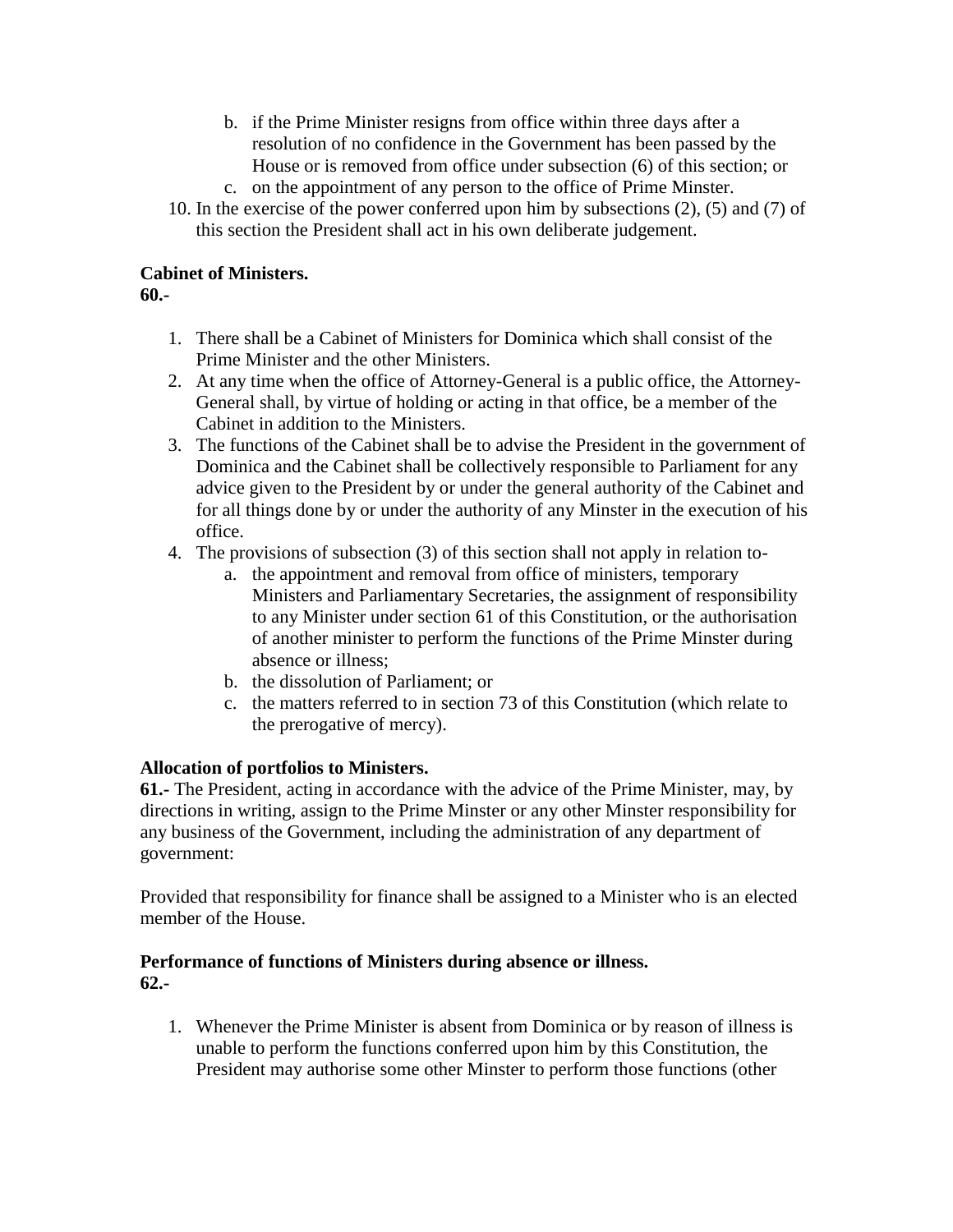than the functions conferred by this section) and the Minister may perform those functions until his authority is revoked by the President.

2. Whenever a Minster other than the Prime Minster is absent from Dominica but by leave of the President is not performing the functions of his office or by reason of illness is unable to perform those functions, the President may authorize some other Minister to perform those functions or may appoint a member of the House of Assembly to be a temporary Minister in order to perform those functions; and that Minister or temporary Minister may perform those functions until his authority or, as the case may be, his appointment is revoked by the President:

Provided that the office of a temporary Minister shall become vacant if any circumstances arise that, if he were a Minister, would cause him to vacate office as such.

3. The powers of the President under his section shall be exercised by him in accordance with the advice of the Prime Minister:

Provided that if the President, acting in his own deliberate judgement, considers that it is impracticable to obtain the advice of the Prime Minister owing to his absence or illness he may exercise those powers without that advice and in his own deliberate judgement.

#### **Exercise of President's functions.**

**63.-**

1. In the exercise of his functions the President shall act in accordance with the advice of the Cabinet or a Minister acting under the general authority of the Cabinet except in cases where he is required by this Constitution or any other law to act in accordance with the advice of, or after consultation with, any person or authority other than the Cabinet:

Provided that the foregoing provisions of this subsection shall not apply where the President is authorised to act in his own deliberate judgement in accordance with the following provisions of this Constitution-

- a. section 56 (which relates to the Constituency Boundaries Commission and the Electoral Commission);
- b. sections 59 and 62 (which relate to Ministers);
- c. section 66 (which relates to the Leader of the Opposition);
- d. section 85 (which relates to the appointment, etc., of public officers);
- e. section 87 (which relates to the Chief Elections Officer);
- f. section 93 (which relates to the Public Service Board of Appeal); and
- g. section 108 (which relates to the Parliamentary Commissioner).
- 2. During any period in which there is a vacancy in the office of Leader of the Opposition by reason of the fact that no person is both qualified for appointment to that office in accordance with this Constitution and willing to accept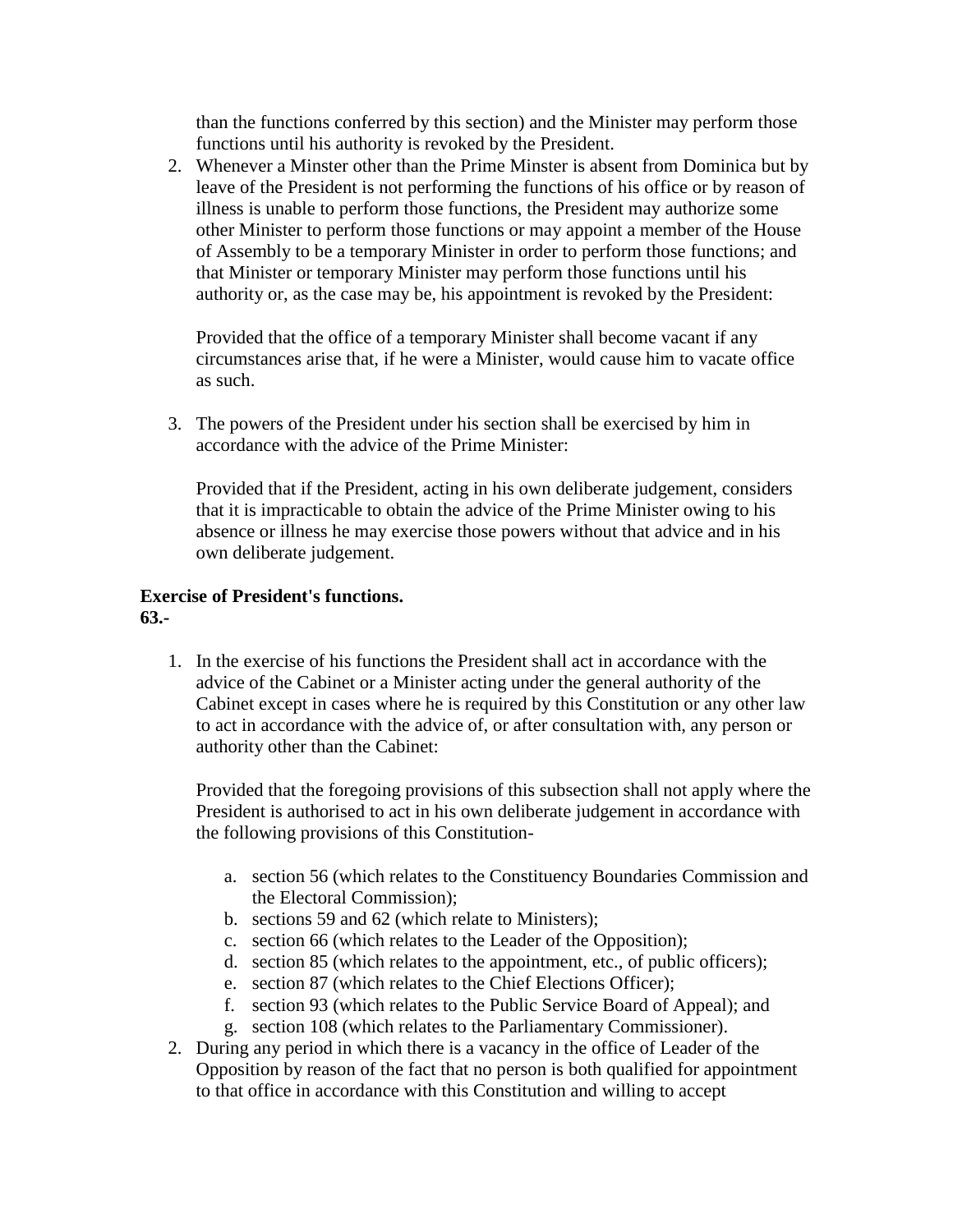appointment, or if the President, acting in his own deliberate judgement, considers that it is not practicable for his to ovtain the advice of the Leader of the Opposition within the time within which it may be necessary for him to act,, he may act without that advice and in his own deliberate judgement in the exercise of any power conferred upon him by this Constitution in respect of which it is provided that he shall act on the advice of, or after consultation with, the Leader of the Opposition.

- 3. Nothing in subsection (1) of this section shall require the President to act in accordance with the advice of the Cabinet or a Minister in exercise of the functions conferred upon him by the following provisions of this Constitution;
	- a. the provision to section 54(4) (which requires the President to dissolve Parliament in certain circumstances);
	- b. section 59(6) (which requires the President to remove the Prime Minister from office in certain circumstances);
	- c. section 64 (which entitles the President to information);
	- d. sections 56(5), 66(4), 84(6), 87(7), 88(8), 89(7), and 108(7) (which require the President to remove the holders of certain offices from office in certain circumstances).

#### **President to be informed concerning matters of government.**

**64.-** The Prime Minister shall keep the President fully informed concerning the general conduct of the government of Dominica and shall furnish the President with such information as he may request with respect to any particular matter relating to the government of Dominica.

#### **Oaths to be taken by Ministers; etc.**

**65.-**A Minister or a Parliamentary Secretary shall not enter upon the duties of his office unless he has taken and subscribed the oat of allegiance, the oath of office and the oath of secrecy.

#### **Leader of the Opposition.**

**66.-**

- 1. There shall be a Leader of the Opposition who shall be appointed by the President.
- 2. Whenever there is occasion for the appointment of a Leader of the Opposition the President shall appoint the elected member of the House who appears to him most likely to command the support of a majority of the elected members of the House who do not support the Government: or, if no elected member of the House appears to him to command such support, the elected member of the House who appears to him to command the support of the largest single group of members of the House who do not support the Government:

Provided that if a member of the House was elected at a general election in which he stood as a supporter of a political party and the majority of members of the House elected at that time (whether as Representatives or Senators) stood as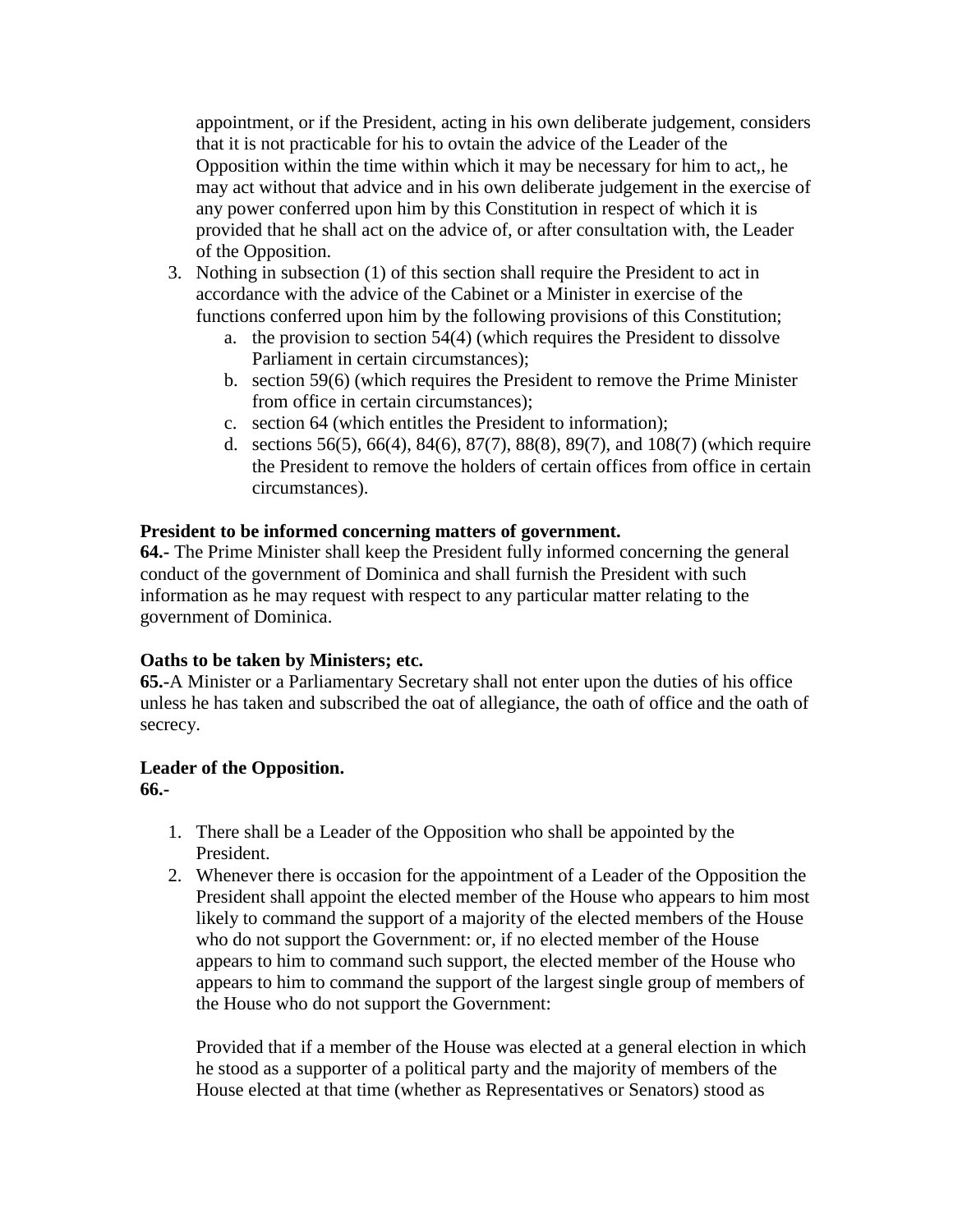supporters of that party, he shall, so long as he remains a member of the House by virtue of that election, not be eligible for appointment as Leader of the Opposition.

- 3. If occasion arises to appoint a Leader of the Opposition during the period between a dissolution of Parliament and the day on which the ensuing election of Representative is held, an appointment may be made as if Parliament had not been dissolved.
- 4. The office of Leader of the Opposition shall become vacant
	- a. if he ceases to be a member of the House otherwise than by reason of a dissolution of Parliament;
	- b. if, when the House first meets after a dissolution of Parliament, he is not then a member of the House;
	- c. if, under the provisions of section 35(4) of this Constitution, he is required to cease to perform his functions as a member of the House; or
	- d. if he is removed from office by the President under the provisions of subsection (4) of this section.
- 5. If it appears to the President that the Leader of the Opposition is no longer able to command the support of a majority of the elected members of the House who do not support the Government or (if no elected member of the House appears to him to be able to command such support) the support of the largest single group of members of the House who do not support the Government, he shall remove the Leader of the Opposition from office.
- 6. The powers of the President under this section shall be exercised by him in his own deliberate judgement.

## **Parliamentary Secretaries.**

#### **67.-**

1. The President, acting in accordance with the advice of the Prime Minister, may appoint Parliamentary Secretaries from among the members of the House to assist Ministers in the performance of their duties:

Provided that, if occasion arises for making an appointment while Parliament is dissolved a person who was a member of the House immediately before the dissolution may be appointed as a Parliamentary Secretary.

- 2. The office of a Parliamentary Secretary shall become vacant
	- a. if the President, acting in accordance with the advice of the Prime Minister, so directs;
	- b. if the Prime Minister resigns from office within three days or a resolution of no confidence in the Government has been passed by the House or is removed from office under section 59(6) of this Constitution;
	- c. upon the appointment of any person to the office of Prime Minister;
	- d. if the holder of the office ceases to be a member of the House otherwise than by reason of a dissolution of Parliament;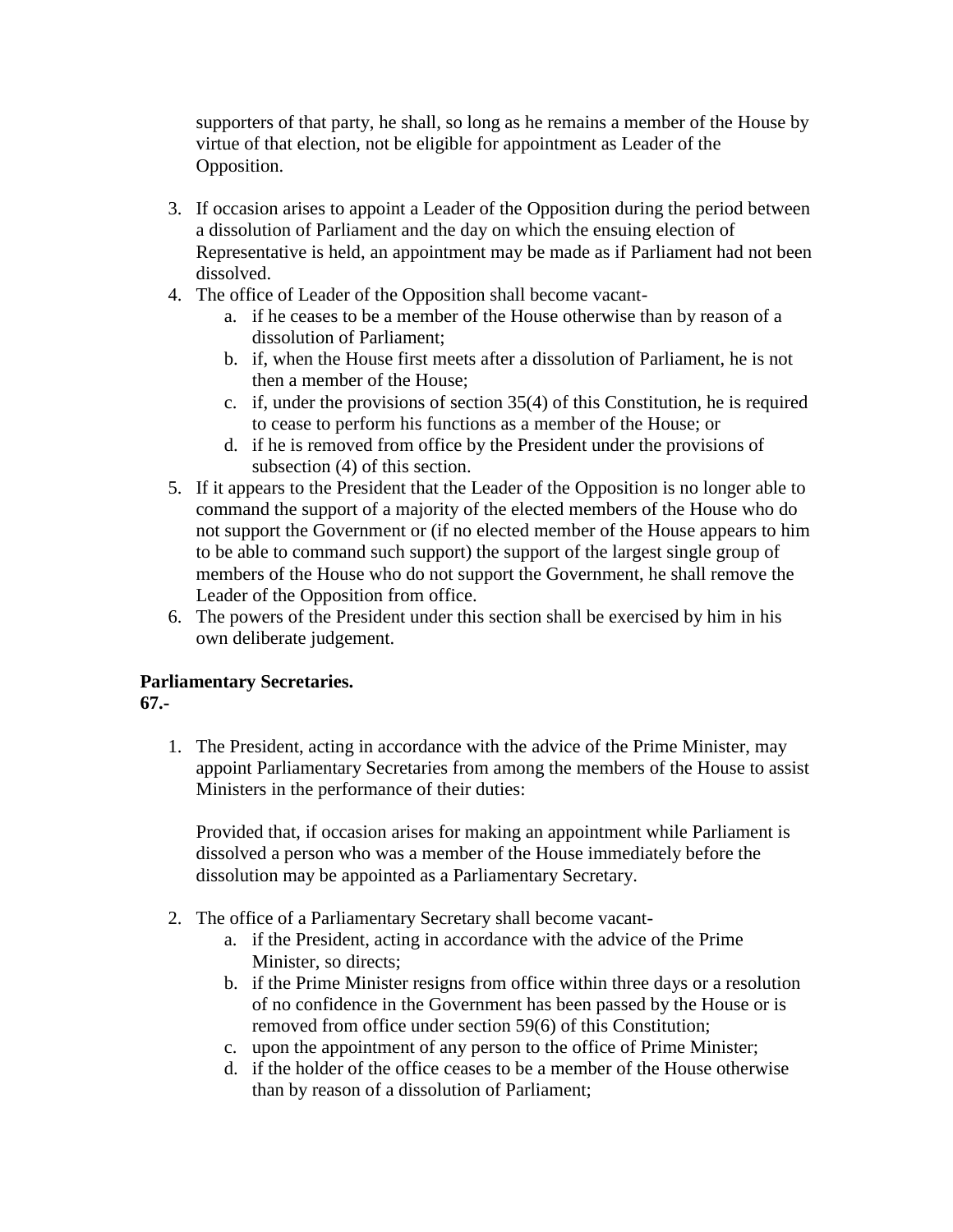- e. if, when the House first meets after the dissolution of Parliament, he is not then a member of the House; or
- f. if, by virtue of section 35(4) of this Constitution, he is required to cease to perform his functions as a member of the House.

#### **Permanent secretaries.**

**68.-** Where any Minister has been charged with responsibility for any department of government, he shall exercise general direction and control over that department of government shall be under the supervision of a public officer whose office is referred to in this Constitution as the office of a permanent secretary;

Provided that two or more government departments may be placed under the supervision of one permanent secretary.

#### **Secretary to the Cabinet.**

**69.-**

- 1. There shall be a Secretary to the Cabinet whose office shall be a public office.
- 2. The Secretary to the Cabinet, who shall have charge of the Cabinet Office, shall be responsible, in accordance with such instructions as may be given to him by the Prime Minister, for arranging the business for, and keeping the minutes of, the Cabinet and for conveying the decisions of the Cabinet to the appropriate person or authority and shall have such other functions as the Prime Minister may direct.

#### **Constitution of offices, etc.**

**70.-** Subject to the provisions of this Constitution and of any other law, the President may constitute offices for Dominica, make appointments to any such office and terminate any such appointment.

#### **Attorney General.**

- 1. There shall be an Attorney-General who shall be the principal legal adviser to the Government:
- 2. The office or Attorney-General, shall be either a public officer of the office of a Minister.
- 3. At any time when the office of Attorney-General is a public office the same person may, if qualified, be appointed to hold or act in the office of Attorney-General and the office of Director of Public Prosecutions.
- 4. Where the offices of Attorney-General and Director of Public Prosecutions are held by the same person the following provisions of this Constitution shall have effect as if references therein to the Director included references to the Attorney-General, that is to say, sections 86, 88(5), (6), (7), (8), (9) and (109, 96(3) and 121(8)(a); but the provisions of this subsection shall be without prejudice to the powers of Parliament or, subject to the provisions of any law enacted by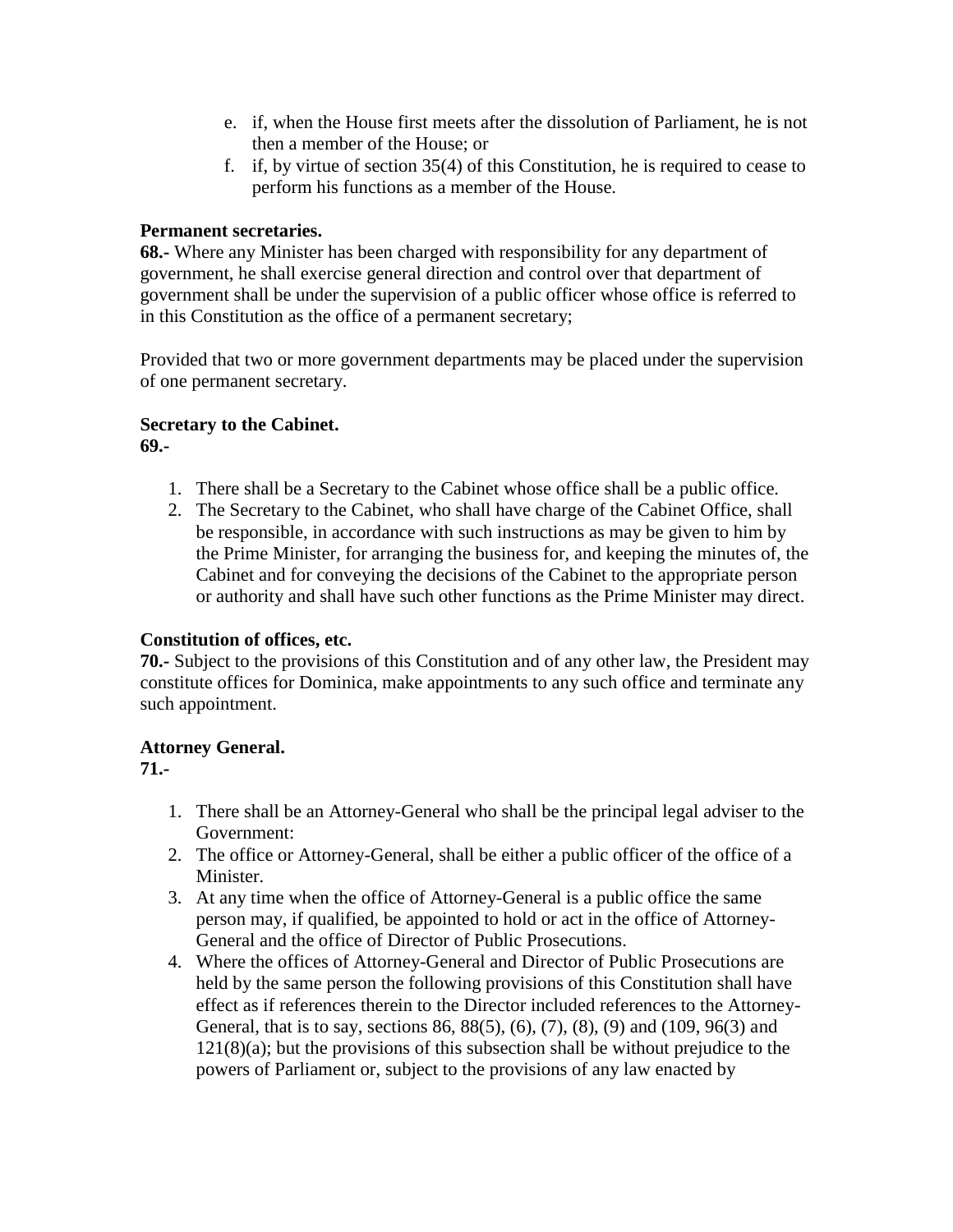Parliament, the President to determine that the office of Attorney-General shall be the office of a Minister.

## **Control of public prosecutions.**

**72.-**

- 1. There shall be a Director of Public Prosecutions whose office shall be a public office.
- 2. The Director of Public Prosecutions shall have power in any case in which he considers it desirable so to do
	- a. to institute and undertake criminal proceedings against any person before any court of law (other than a court-martial) in respect of any offence alleged to have been committed by that person;
	- b. to take over and continue any such criminal proceedings that have been instituted or undertaken by any other person or authority; and
	- c. to discontinue at any stage before judgement is delivered any such criminal proceedings instituted or undertaken by himself or any other person or authority.
- 3. The powers of the Director of Public Prosecutions under subsection (2) of this section may be exercised by him in person or through other persons acting under and in accordance with his general or special instructions.
- 4. The powers conferred on the Director of Public Prosecutions by paragraphs (b) and (c) of subsection (2) of this section shall be vested in him to the exclusion or any other person or authority:

Provided that where any other person or authority has instituted criminal proceedings, nothing in this subsection shall prevent the withdrawal of those proceedings, to any other court (including the Judicial Committee) shall be deemed to be part of those proceedings:

Provided that the power conferred to the Director of Public Prosecutions by subsection  $(2)(c)$  of this section shall not be exercised in relation to any appeal by a person convicted in any criminal proceedings or to any case stated or question of law reserved at the instance of such a person.

5. In the exercise of the powers vested in him by subsection (2) of this section, the Director of Public Prosecutions shall ot be subject to the direction or control of any other person or authority:

Provided that the powers vested in him by paragraph (c) of that subsection (2) shall e exercised by him in accordance with such general or special directions (if any) as the Attorney-general may give him.

## **Prerogative of mercy.**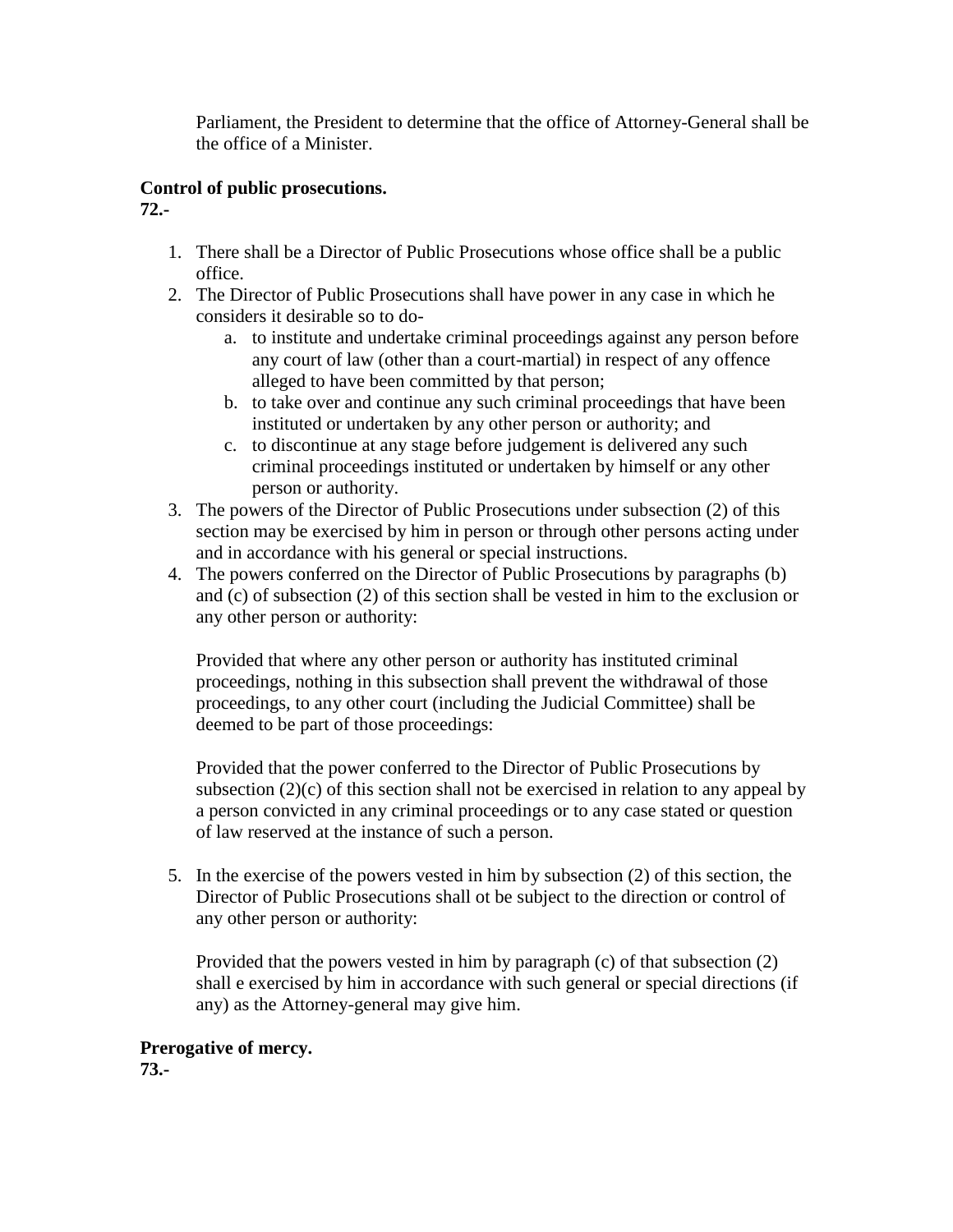- 1. The president may
	- a. grant a pardon, either free or subject to lawful conditions, to any person convicted of any offence;
	- b. grant to any person a respite, either indefinite or for a specified period, of the execution of any punishment imposed on that person for any offence;
	- c. substitute a less severe form of punishment for any punishment imposed on any person for any offence; or
	- d. remit the whole or any part punishment imposed on any person for any offence or of any penalty or forfeiture otherwise due to the Government of Dominica on account of any offence.
- 2. The powers of the President under subsection (1) of this section shall be exercised by him in accordance with the advice of such Minister as may from time to time be designated by the President, acting in accordance with the advice of the Prime Minister.

## **Advisory Committee on Prerogative of Mercy.**

**74.-**

- 1. There shall be an Advisory Committee on the Prerogative of Mercy for Dominica (hereinafter in this section referred to as the Committee) which shall consist of
	- a. the Minister for the time being designated under section 73(2) of this Constitution, who shall be chairman;
	- b. the Attorney-General; and
	- c. not more than four other members appointed by the President by writing under his hand.
- 2. A member of the Committee appointed under subsection  $(1)(c)$  of this section shall hold his seat thereon for such period as may be specified in the instrument by which he was appointed:

Provided that his seat shall become vacant-

- a. in the case of a person who at the date of his appointment was a Minister, if he ceases to be a Minister; or
- b. if the President, by writing under his hand, so directs.
- 3. The Committee may act notwithstanding any vacancy in its members or the absence of any member and its proceedings shall not be invalidated by the presence or participation of any person not entitled to be present at or to participate in those proceedings.
- 4. The Committee may regulate its own procedure.
- 5. In the exercise of this functions under this section, the President shall act in accordance with the advice of the Prime Minister.

#### **Functions of Advisory Committee.**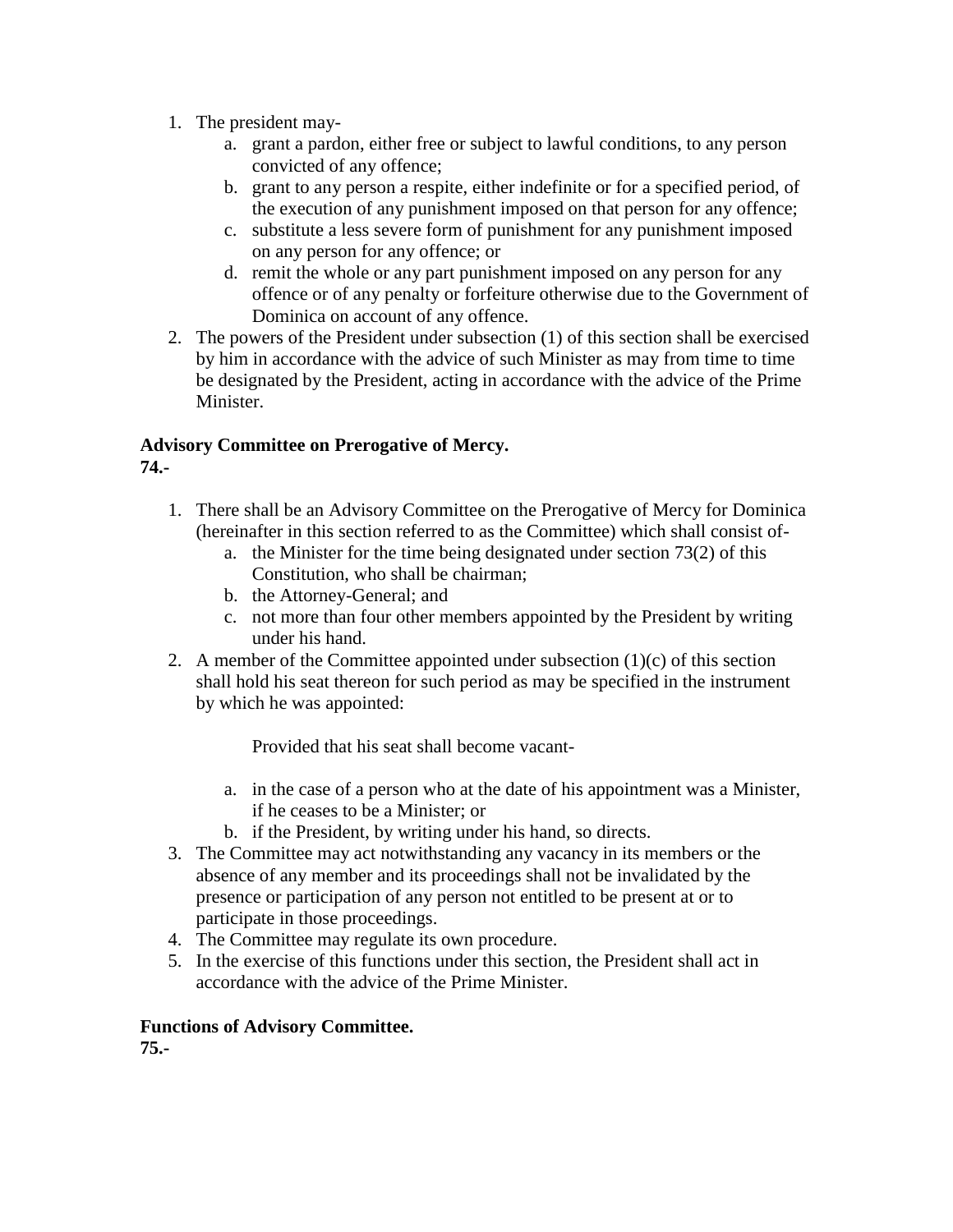- 1. Where any person has been sentenced to death (otherwise than by a court-martial) for an offence, the Minster for the time being designated under section 73(2) of this Constitution shall cause a written report of the case from the trial judge (or the Chief Justice, if a report from the trial judge cannot be obtained) together with such other information derived from the record of the case or elsewhere as he may require, to be taken into consideration at a meeting of the Advisory Committee he shall decide in his own deliberate judgement whether to advise the President to exercise any of his powers under section 73(1) of this Constitution.
- 2. The Minister for the time being designated under section 73(2) of this Constitution may consult with the Advisory Committee on the understanding that he shall not be obliged to act in accordance with the recommendation of the Committee.

#### **CHAPTER V FINANCE**

### **Consolidated Fund.**

**76.-** All revenues or other moneys raised or received by Dominica (not being revenues or other moneys that are payable, by or under any law for the time being in force in Dominica, into some other fund established for a specific purpose) shall be paid into and form a Consolidated Fund.

#### **Withdrawals from Consolidated Fund or other public funds. 77.-**

- 1. No moneys shall be withdrawn from the Consolidated Fund except
	- a. to meet expenditure that is charged upon the Fund by this Constitution or by any law enacted by Parliament; or
	- b. where the issue of those moneys has been authorised by an appropriation law or by a law made in pursuance of section 79 of this Constitution.
- 2. Where any moneys are charged by this Constitution or any law enacted by Parliament upon the Consolidated Fund or any other public fund, they shall be paid out of that fund by the Government to the person or authority to whom payment is due.
- 3. No moneys shall be withdrawn from any public fund other than the Consolidated Fund unless the issue of those moneys has been authorised by or under any law.
- 4. Parliament may prescribe the manner in which withdrawals may be made from the Consolidated Fund or any other public fund.

#### **Authorisation of expenditure from Consolidated Fund by appropriation law. 78.-**

1. The Minster for the time being responsible for finance shall cause to be prepared and laid before the House of Assembly before, or not later than forty-five days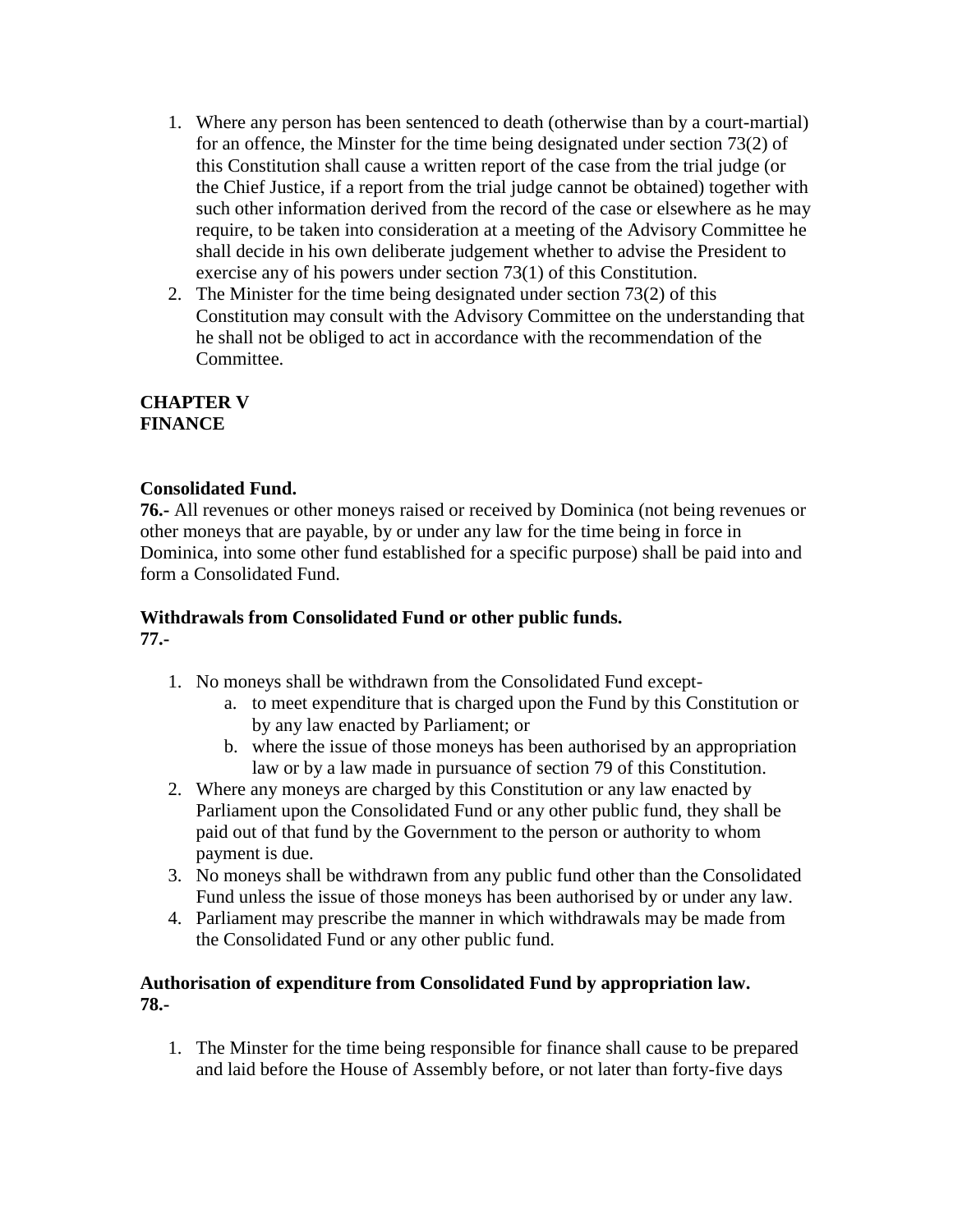after, the commencement of each financial year estimates of the revenues and expenditure of Dominica for the financial year.

- 2. When the estimates of expenditure (other than expenditure charged upon the Consolidated Fund by this Constitution or by any law enacted by Parliament) have been approved by the House of Assembly, a bill, known as an appropriation bill, shall be introduced in the House, providing for the issue from the Consolidated Fund of the sums necessary to meet that expenditure and the appropriation of those sums, under separate votes for the several services required, to the purposes specified therein.
- 3. If in respect of any financial year it is found
	- a. that the amount appropriated by the appropriation law to any purpose is insufficient or that a need has arisen for expenditure for a purpose to which no amount has been appropriated by that law; or
	- b. that any moneys have been expended for any purpose in excess of the amount appropriated to that purpose by the appropriation law or for a purpose to which no amount has been appropriated by that law.

a supplementary estimate showing the sums required or spent shall be laid before the House and, when the supplementary estimate has been approved by the House, a supplementary appropriation bull shall be introduced in the House providing for the issue of such sums from the Consolidated Fund and appropriating them to the purposes specified therein.

#### **Authorisation of expenditure in advance of appropriation.**

**79.-** There shall be such provision as may be made by Parliament under which, if the appropriation law in respect of any financial year has not come into operation by the beginning of the financial year, the Minister for the time beng responsible for finance may authorise the withdrawal of moneys from the Consolidated Fund for the purpose of meeting expenditure necessary to carry on the services of the Government of Dominica until the expiration of four months from the beginning of that financial year or the coming into operation of the law, whichever is the earlier.

#### **Contingencies Fund.**

- 1. There shall be such provision as may be made by Parliament for the establishment of a Contingencies Fund and for authorising the Minister for the time being responsible for finance, if satisfied that there has arisen an urgent and unforeseen need for expenditure for which no other provision exist, to make advances from that Fund to meet that need.
- 2. Where any advance is made from the Contingencies Fund, a supplementary estimate shall as soon as possible be laid before the House and when the supplementary estimate has been approved by the House, a supplementary appropriation bill shall be introduced as soon as possible in the House for the purpose of replacing the amount so advanced.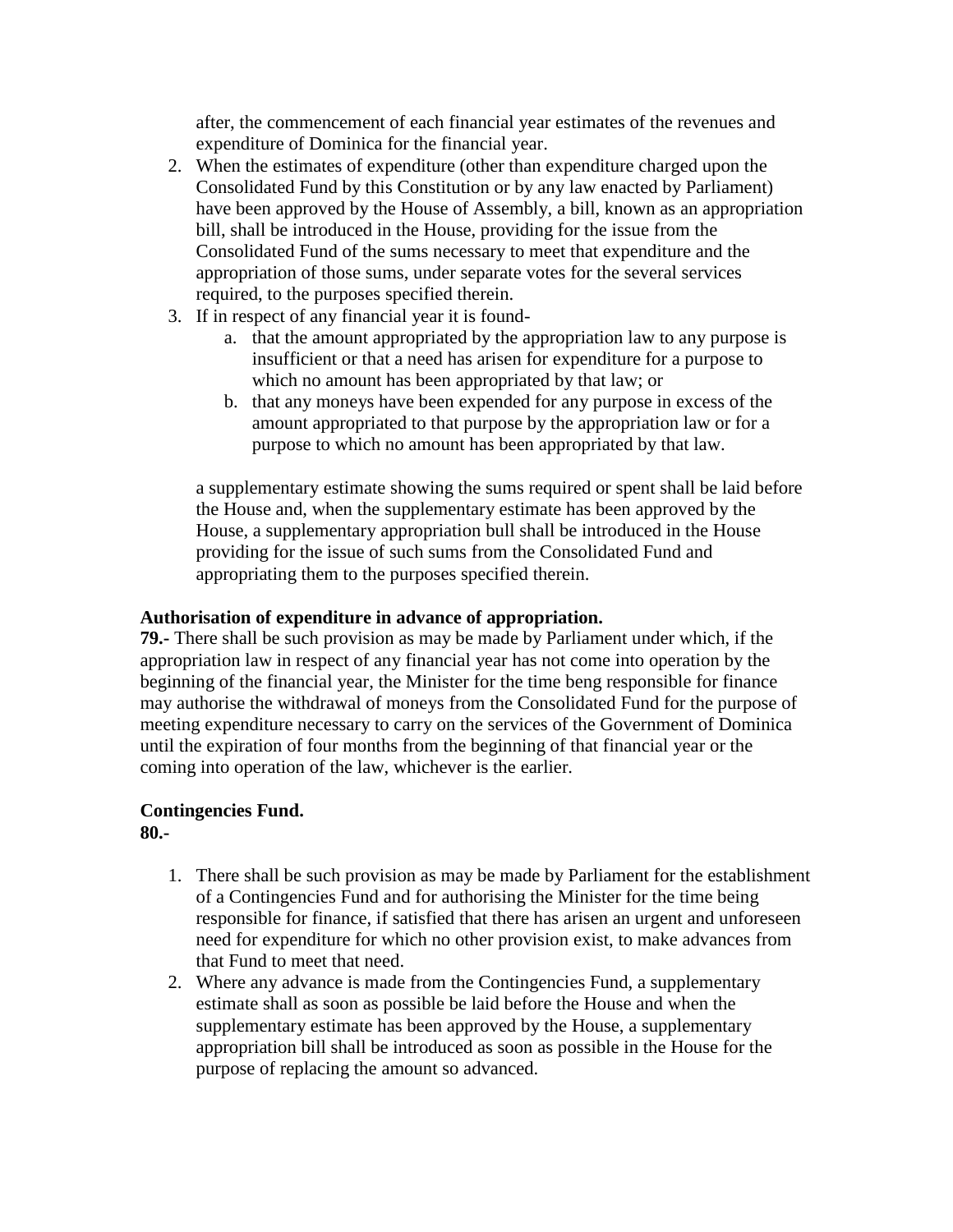#### **Remuneration of certain officers.**

**81.-**

- 1. There shall be paid to the holders of the offices to which this section applies such allowances as may be prescribed by or under a law enacted by Parliament.
- 2. The salaries and allowances prescribed in pursuance of this section in respect of the holders of the offices to which this section applies shall be a charge on the Consolidated Fund.
- 3. The salary prescribed in pursuance of this section in respect of the holder of any office to which this section applies and his other terms of service (other than allowances that are not taken into account in computing, under any law in the behalf, any pension payable in respect of his service in that office) shall not be altered to his disadvantage after his appointment.
- 4. When a person's salary or other terms of service depend upon his option, the salary or terms for which he opts shall, forth purposes of subsection (3) of this section, be deemed to be more advantageous to him than any other for which he might have opted.
- 5. This section applies to the offices of the President, member of the Public Service Board of Appeal, the Director of Public Prosecutions, the Director of Audit, the Parliamentary Commissioner, the Deputy Parliamentary Commissioner and the Chief Elections Officer.
- 6. Nothing in this section shall be construed as prejudicing the provisions of section 95 of this Constitution (which protects pensions rights in respect of service as a public officer).

## **Public debt.**

**82.-**

- 1. All debt charges for which Dominica is liable shall be a charge on the Consolidated Fund.
- 2. For the purposes of this section debt charges include interest, sinking fund charges, the repayment or amortization of debt and all expenditure in connection with the raising of loans on the security of the Consolidated Fund and the service and redemption of the debt created thereby.

#### **Audit of public accounts, etc. 83.-**

- 1. There shall be a Director of Audit whose office shall be a public office.
- 2. The Director of Audit shall, at least once in every year, audit and report on the public accounts, of Dominica, the accounts of all officers and authorities of the Government, the accounts of all courts of law in Dominica (including any accounts of the Court of Appeal or the High Court maintained in Dominica), the accounts of every Commission established by this Constitution and the accounts of the Parliamentary Commissioner and the Clerk of the House.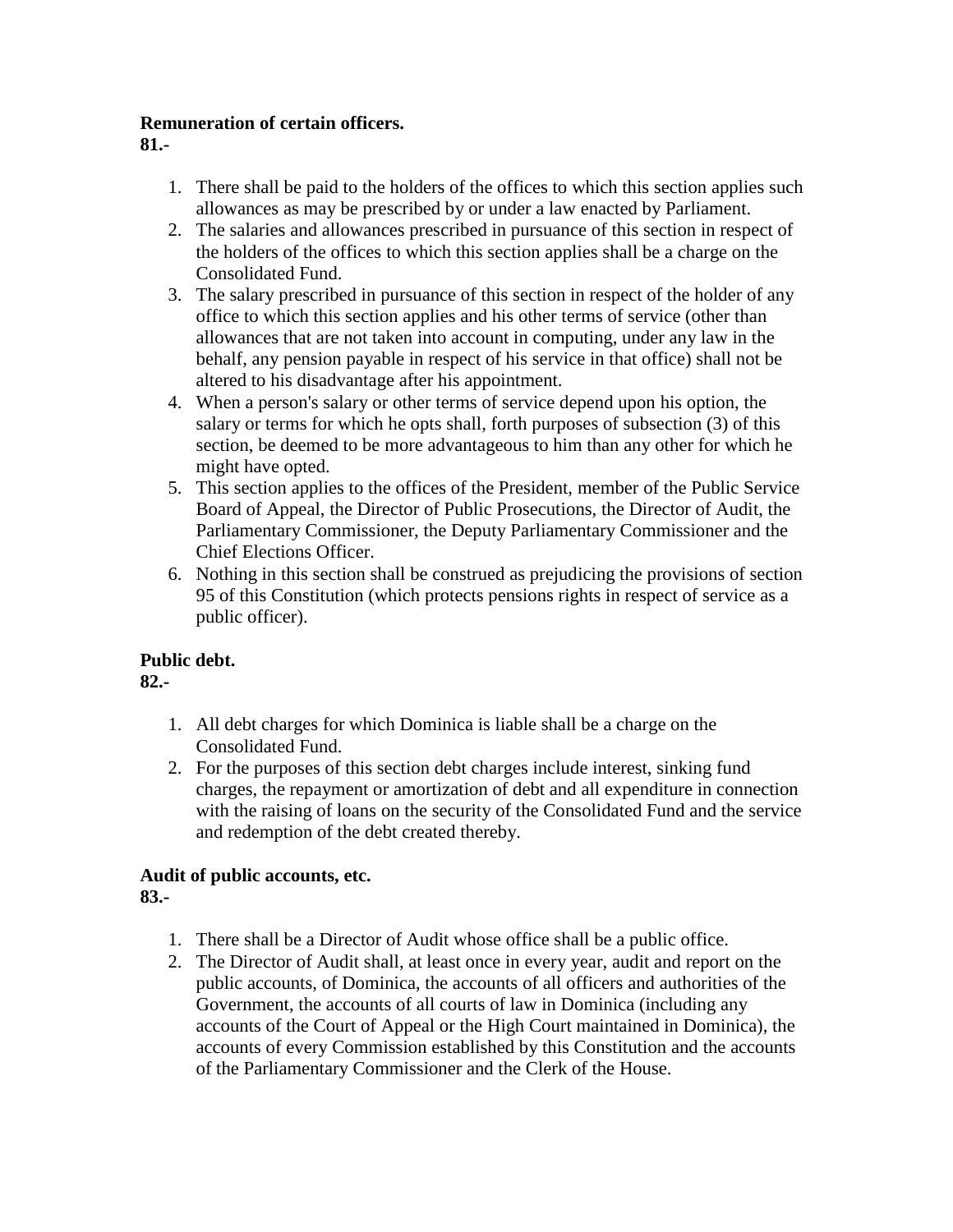(3) The Director of Audit and any officer authorised by him shall have access to all books, records, returns, reports and other Documents which in his opinion relate to any of the accounts referred to in subsection (2) of this section.

- 3. The Director of Audit shall submit every report made by him in pursuance of subsection (2) of this section to the Minister for the time being responsible for finance who shall, not later than seven days after the House of Assembly first meets after he has received the report, lay it before the House.
- 4. If the Minister fails to lay a report before the House of Assembly in accordance with the provisions of subsection (4) of this section the Director of Audit shall transmit copies of that report to the Speaker of the House who shall, as soon as practicable, present them to the House.
- 5. The Director of Audit shall exercise such other functions in relation to the accounts of the Government or the accounts of other authorities or bodies established by law for public purpose as may be prescribed by or under any law enacted by Parliament.
- 6. In the exercise of his functions under subsection  $(2)$ ,  $(3)$ ,  $(4)$  and  $(5)$  of this section, the Director of Audit shall not be subject to the direction or control of any other person or authority.

#### **CHAPTER VI THE PUBLIC SERVICE**

### **Part 1 The Public Service Commission**

#### **Public Service Commission. 84.-**

- 1. There shall be a Public Service Commission for Dominica (hereinafter in this section referred to as the Commission) which shall consist of
	- a. a chairman and deputy chairman appointed by the President, acting in accordance with the advice of the Prime Minister;
	- b. two members appointed by the President, acting in accordance with the advice of the Prime Minister, from amongst persons selected by the appropriate representative body; and
	- c. not more than three other members appointed by the President, acting in accordance with the advice of the Prime Minister;

provided that the Prime Minister shall consult the Leader of the Opposition before tendering any advice to the President for the purposes of paragraph (8b) or (c) of this subsection.

- 2. A person shall to be qualified to be appointed as a member of the Commission if
	- a. he is, or has at any time during the five years immediately preceding his appointment been, a member of the House;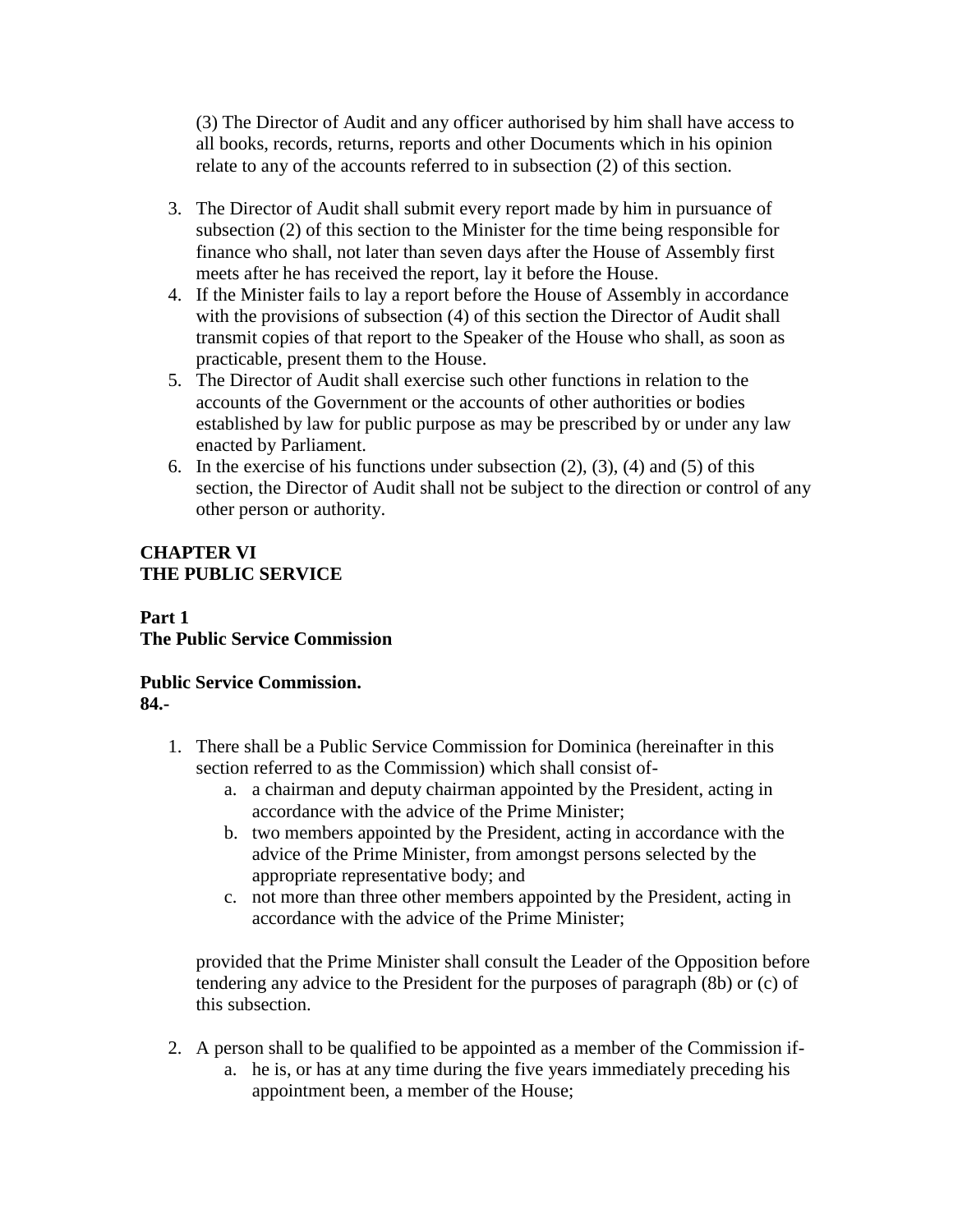- b. he is, or has at any time during the year preceding his appointment been a judge or the Supreme Court or a public officer.
- 3. A member of the Commission shall not, within the period of three years commencing with the day on which he last held or acted in the office of member of the Commission, be eligible for appointment to or to act in any public office.
- 4. Subject to the provisions of this section, the office of a member of the Commission shall become vacant
	- a. at the expiration of three years from the date of his appointment; or
	- b. if any circumstances arise that, if he were not a member of the Commission, would cause him to be disqualified to be appointed as such under subsection (2) of this section.
- 5. A member of the Commission may be removed from office only for inability to exercise the function of this office (whether arising from infirmity of body or mind or any other cause) or for misbehaviour and shall not be so removed except in accordance with the provisions of this section.
- 6. A member of the Commission shall be removed from office by the President if the question of his removal from office has been referred to a tribunal appointed under subsection (7) of this section and the tribunal has recommended to the President that he ought to be removed from office for inability as aforesaid or for misbehaviour.
- 7. If the Prime Minister represents to the President that the question of removing a member of the Commission under this section ought to be investigated, then
	- a. the President shall appoint a tribunal which shall consist of a chairman and not less than two other members, selected by the Chief Justice from among persons who hold or have held office as a judge of a court having unlimited jurisdiction in civil and criminal matters in some part of the Commonwealth or a court having jurisdiction in appeals from such a court, and
	- b. the tribunal shall enquire into the matter and report on the facts thereof to the President and recommend to him whether the member ought to be removed under this section.
- 8. If the question of removing a member of the Commission has been referred to a tribunal under this section, the President, acting in accordance with the advice of the Prime Minster, may suspend that member from the exercise of the functions of his office and any such suspension may at any time be revoked by the President, acting in accordance with such advice as aforesaid, and shall in any case cease to have effect if the tribunal recommends to the President that member should not be removed.
- 9. If the office of chairman of the Commission is vacant or if the holder of that office is for any reason unable to exercise the functions of this office, then, until a person has been appointed to and has assumed the functions of that office or until the person holding that office has resumed those functions, as the case may be, they shall be exercised by the deputy chairman or, if the office of deputy chairman is vacant or the holder of that office is for any reason unable to exercise the functions of his office, by such other member of the Commission as may for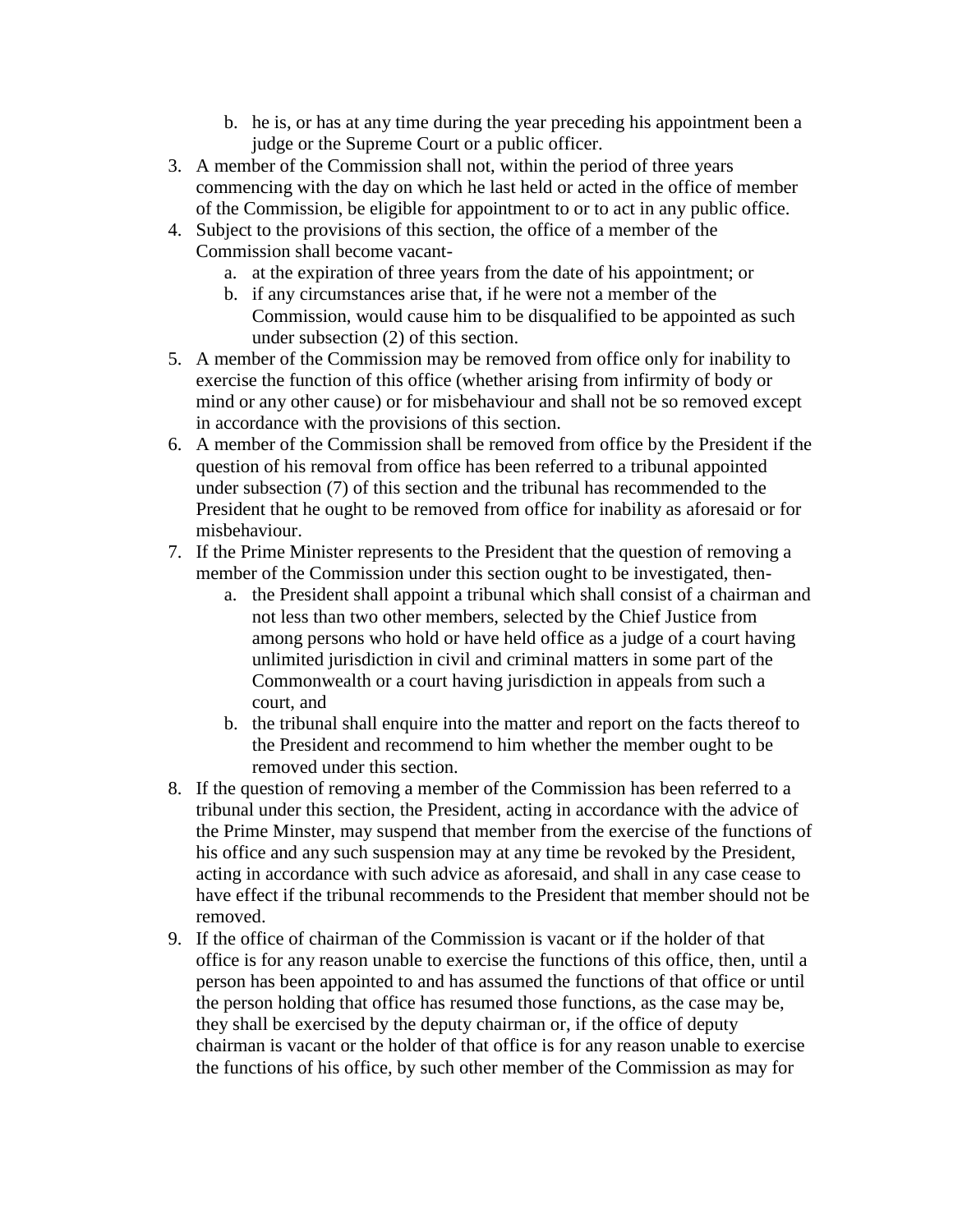the time being be designated by the President, acting in accordance with the advice of the Prime Minister.

- 10. If at any time there are less than two members of the Commission besides the chairman or if any such member is acting as chairman or is for any reason unable to exercise the functions of this office, the President, acting in accordance with the advice of the Prime Minister may appoint a person who is qualified to be appointed as a member of the Commission to act as a member, and any person so appointed shall, subject to the provisions of subsection (4) of this section, continue to act until the office in which he is acting has been filled or, as the case may be, until the holder thereof has resumed his function or until his appointment to act has been revoked by the President, acting in accordance with the advice of the Prime Minister.
- 11. A member of the Commission shall not enter upon the duties of his office until he has taken and subscribed the oath of allegiance and the oath of office.
- 12. The Commission shall, in the exercise of its functions under this Constitution, not be subject to the direction or control of any other person or authority.
- 13. The Commission may by regulation or otherwise regulate its own procedure and, with the consent of the Prime Minister, may confer powers or impose duties on any public officer or on any authority of the Government of Dominica for the purpose of the exercise of its functions.
- 14. The Commission may, subject to its rules of procedure, act notwithstanding any vacancy in this membership or the absence of any member and its proceedings shall not be invalidated by the presence or participation of any person not entitled to be present at or to participate in those proceedings:

Provided that any decision of the Commission shall require the concurrence of a majority of all its members.

15. In this section "the appropriate representative body" means such body as is designated by the President, acting in accordance with the advice of the Prime Minster, as the principal body in Dominica representing the interests of public officers (other than police officers).

#### **Appointment, etc., of public officers.**

- 1. The power to appoint persons to hold or act in offices in the public service (including the power to confirm appointments), and, subject to the provisions of section 93 of this Constitution, the power to exercise disciplinary control over persons holding or acting in such officers and the power to remove such persons from office shall vest in the Public Service Commission.
- 2. The Public Service Commission may, by directions in writing and subject to such conditions as it thinks fit, delegate any of its powers under subsection (1) of this section to any one or more members of the Commission or, with the consent of he Prime Minister, to any public officer.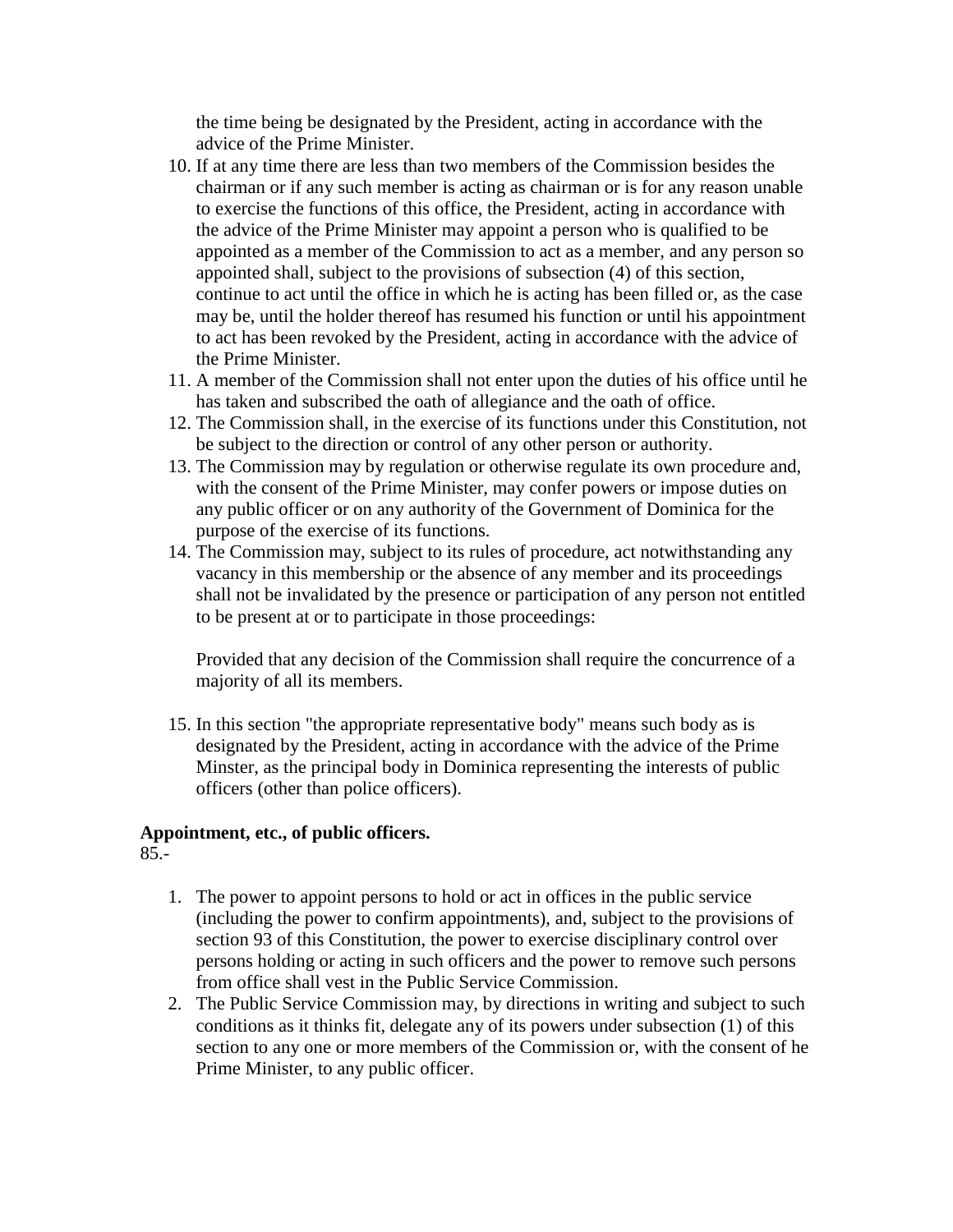- 3. The provisions of this section shall not apply in relation to the following offices, that is to say
	- a. any office to which section 86 of this Constitution applies;
	- b. the office of Chief Elections Officer;
	- c. the office of Director of Public Prosecutions;
	- d. the office of Director of Audit;
	- e. any office to which section 90 of this Constitution applies; or
	- f. any office in the Police Force.
- 4. No person shall be appointed under this section to or to act in any office on the President's personal staff except with the concurrence of the President, acting in his own deliberate judgement.
- 5. Before any of the powers conferred by this section are exercised by the Public Service Commission or any other person or authority in relation to the Clerk of the House or a member of his staff, the Commissioner or any other person or authority shall consult with the Speaker.
- 6. Before any of the powers conferred by this section are exercised by the Public Service Commission or any other person or authority in relation to member of the staff of the Parliamentary Commissioner of the Chief Elections Officer, the Commission or that person or authority shall consult the Commissioner or, as the case may be, the Officer.
- 7. A public officer shall not be removed from office or subject to any other punishment under this section on the grounds of any act done or committed by him in the exercise of a judicial functions conferred on him unless the Judicial and Legal Services Commission concurs therein.

## **Part 2**

## **Appointments, etc., to particular offices**

### **Appointment, etc., of permanent secretaries and certain other officers. 86.-**

1. This section applies to the offices of Secretary to the Cabinet, permanent secretary, head of a department of government, deputy head of a department of government, clerk of the House, any office for the time being designated by the Public Service Commission as an office of a chief

professional adviser to a department of government and any office for the time being designated by the Commission, after consultation with the Prime Minister, as an office the holders of which are required to reside outside Dominica for the proper discharge of their functions or as an office in Dominica whose functions relate to eternal affairs.

2. The power to appoint persons to hold or to act in offices to which this section applies (including the power to confirm appointments), and subject to the provisions of section 93 of this Constitution, the power to exercise disciplinary control over persons holding or acting in such officers and the power to remove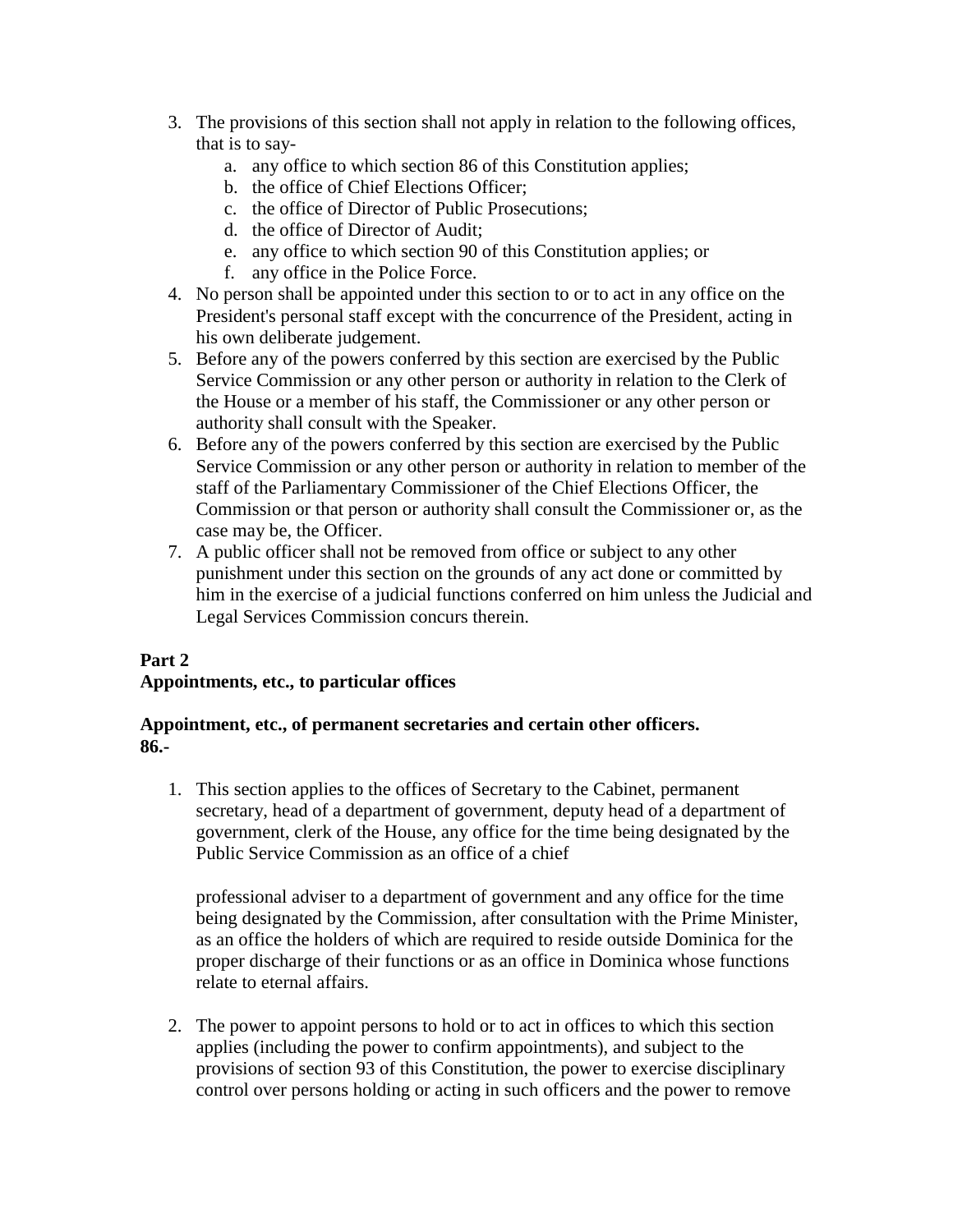such persons from office shall vest in the President, acting in accordance with the advice of the Public Service Commission:

Provided that-

- a. the power to appoint a person to hold or act in an office of permanent secretary on transfer from another such office carrying the same salary shall vest in the President, acting in accordance with the advice of the Prime Minister;
- b. before the Pubic Service Commission tenders advice to the President with respect to the appointment of any person to hold an office to which this section applies (other than an appointment to an office of permanent secretary on transfer from another such office carrying the same salary) it shall consult with the Prime Minister and if the Prime Minister signifies his objection to the appointment of any person to the office, the Commission shall not advise the President to appoint that person.
- 3. References in this section to a department of government shall not include the department of the Attorney-General, the department of the Director of Public Prosecutions, the department of the Director of Audit, the department of the Parliamentary Commissioner, the department of the Chief Elections Officer or the Police Force.

## **Chief Elections Officer**

- 1. The Chief Elections Officer (hereinafter in this section referred to as the Officer) shall be appointed by the President, acting after consultation with the Electoral Commission.
- 2. If the office of the Officer is vacant or if the holder of that office is for any reason unable to exercise the functions of his office, the President, acting after consultation with the Electoral Commission, may appoint a person to act in that office.
- 3. A person shall not be qualified to be appointed to hold the office of the Officer unless he holds such qualifications (if any) as may be prescribed by Parliament.
- 4. A person appointed to act in the office of the Officer shall, subject to the provision of subsections  $(5)$ ,  $(7)$ , and  $(8)$  of this section, cease so to act
	- a. when a person is appointed to hold that office and has assumed the functions thereof or, as the case may be, when the person in whose place he is acting resumes the functions of that office; or
	- b. at such earlier time as may be prescribed by the terms of his appointment.
- 5. Subject to the provisions of subsection (6) of this section, the Officer shall vacate his office when he attains the prescribed age.
- 6. A person holding the office of the Officer may be removed from office only for inability to exercise the functions of this office (whether arising from infirmity of body or mind or any other cause) or for misbehaviour and shall not be so removed except in accordance with the provisions of this section.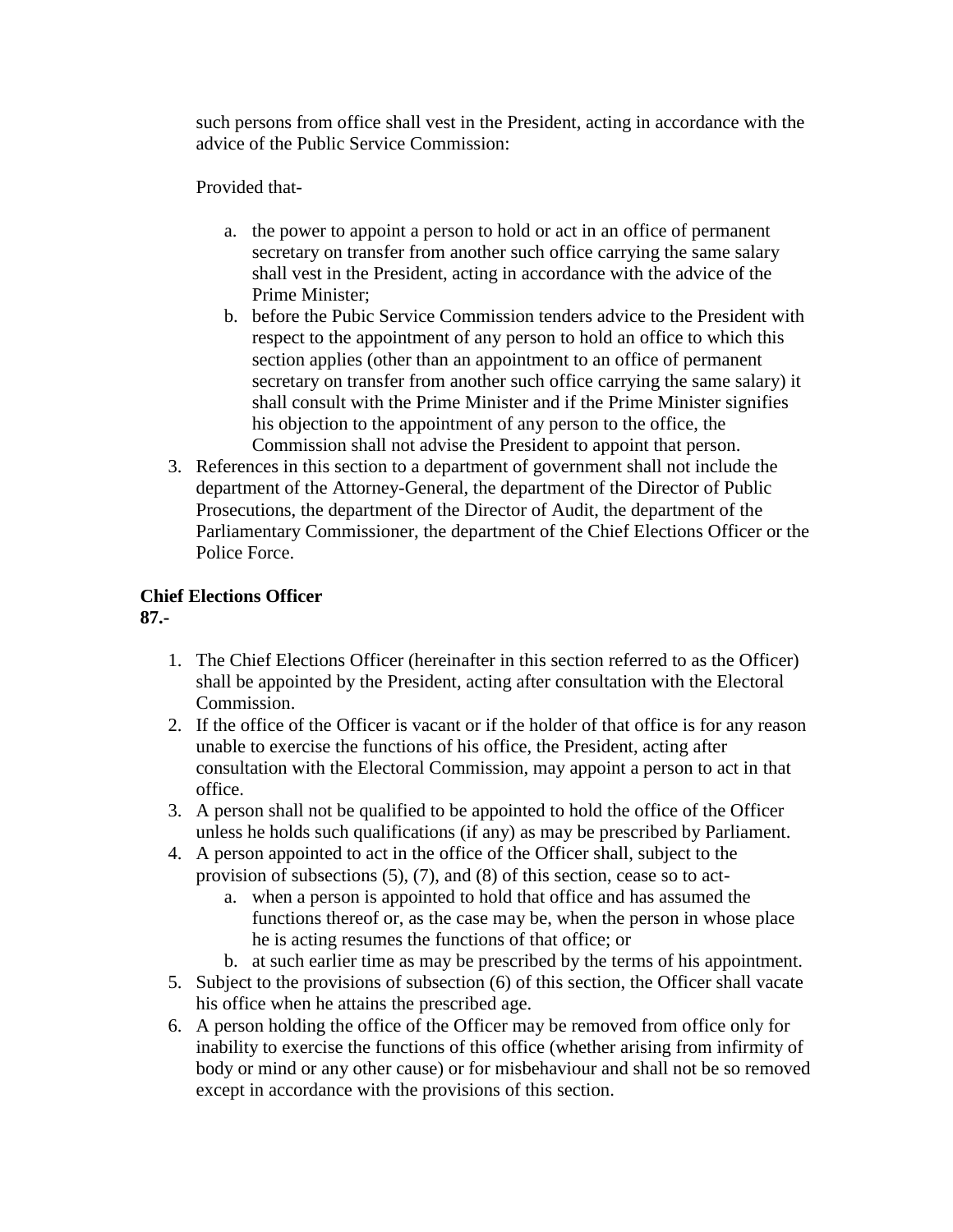- 7. The officer shall be removed from office by the President if the question of his removal from office has been referred to a tribunal appointed under subsection (8) of this section and the tribunal has recommended to the President that he ought to be removed for inability as aforesaid or for misbehaviour.
- 8. If the President, acting in his own deliberate judgement, considers that the question of removing the Officer under this section ought to be investigated, then
	- a. the President shall appoint a tribunal which shall consist of a chairman and not less than two other members, selected by the Chief Justice from among persons who hold or have held office as a judge of a court having unlimited jurisdiction in civil and criminal matters in some part of the Commonwealth or a court having jurisdiction in appeals from such a court; and
	- b. the tribunal shall enquire into the matter and report on the facts thereof to the President and recommend to him whether the Officer ought to be removed under this section.
- 9. If the question of removing the Officer has been referred to a tribunal under this section, the President, acting in his own deliberate judgement, may suspend the Officer from the exercise of the functions of his office and any such suspension may at any time be revoked by the President, acting as aforesaid, and shall in any case cease to have effect if the tribunal recommends to the President that the Officer should not be removed.
- 10. The President's age for the purposes of subsection (5) of this section is the age of fifty-five years or such other age as may be prescribed by Parliament;

Provided that any law enacted by Parliament, to the extent to which it alters the prescribed age after a person has been appointed to be or to act as Officer, shall not have effect in relation to that person unless he consents that it should have effect.

## **Director of Public Prosecutions.**

- **88.-**
	- 1. The Director of Public Prosecutions shall be appointed by the President, acting in accordance with the advice of the Public Service Commission.
	- 2. If the office of Director of Public Prosecutions is vacant or if the holder of that office is for any reason unable to exercise the functions of his office, the President, acting in accordance with the advice of the Public Service Commission, may appoint a person to act as Director.
	- 3. Before tendering advice for the purposed of subsection (1) or (2) of this section the Public Service Commission shall consult the Prime Minister.
	- 4. A person shall not be qualified to be appointed to hold the office of Director of Public Prosecutions unless he holds one of the specified qualifications and has held one or other of those qualifications for a total period of not less than seven years.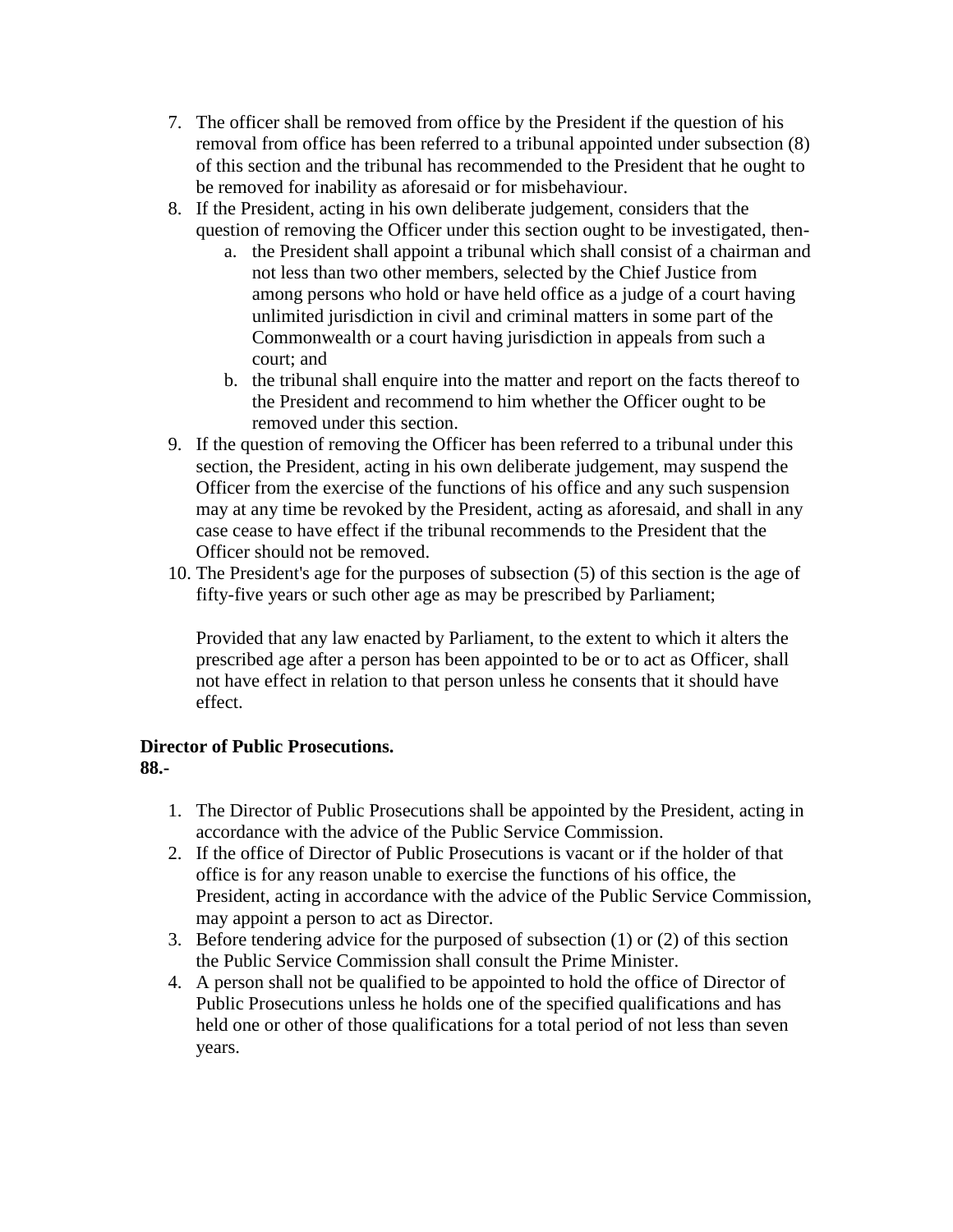- 5. A person appointed to act in the office of Director of Public Prosecutions shall, subject to the provisions of subsections  $(6)$ ,  $(8)$ ,  $(9)$  and  $(10)$  of this section, cease so to act
	- a. when a person is appointed to hold that office and has assumed the functions thereof or, as the case may be, when the person in whose place he is acting resumes the functions of that office; or
	- b. at such earlier time as may be prescribed by the terms of his appointment.
- 6. Subject to the provision of subsection (7) of this section, the Director of Public Prosecutions shall vacate his office when he attains the prescribed age.
- 7. A person holding the office of Director of Public Prosecutions may be removed from office only for inability to exercise the functions of his office (whether arising from infirmity of body or mind or any other cause) or for misbehaviour and shall not be so removed except in accordance with the provisions of this section.
- 8. The Director of Public Prosecutions shall be removed from office by the President if the question of his removal from office has been referred to a tribunal appointed under subsection (9) of this section and the tribunal has recommended to the President that he ought to be removed for inability as aforesaid or for misbehaviour.
- 9. If the Prime Minister of the chairman of the Public Service Commission represents to the President that the question of removing the Director of Public Prosecutions under this section ought to be investigated then
	- a. the President shall appoint a tribunal which shall consist of a chairman and not less than two other members, selected by the Chief Justice from among persons who hold or have held office as a judge of a court having unlimited jurisdiction in civil and criminal matters in some part of the Commonwealth or a court having jurisdiction in appeals from such a court; and
	- b. the tribunal shall enquire into the matter and report on the facts thereof to the President and recommend to him whether the Director ought to be removed under this section.
- 10. If the question of removing the Director of Public Prosecutions has been referred to a tribunal under this section, the President, acting in accordance with the advice of the Public Service Commission, may and any such suspension may at any time be revoked by the President, acting in accordance with such advice as aforesaid and shall in any case cease to have effect if the tribunal recommends to the President that the Director should not be removed.
- 11. (\*) The Prescribed age for the purposes of subsection (6) of this section is the age of fifty-five years or such other age as may be prescribed by Parliament:

Provided that any law enacted by Parliament, to the extent to which it alters the prescribed age after a person has been appointed to be or to act as Director of Public Prosecutions, shall not have effect in relation to that person unless he consents that it should have effect.

(\* *Act N. 21 of 1984* has impliedly amended section 88 (11) of the Constitution by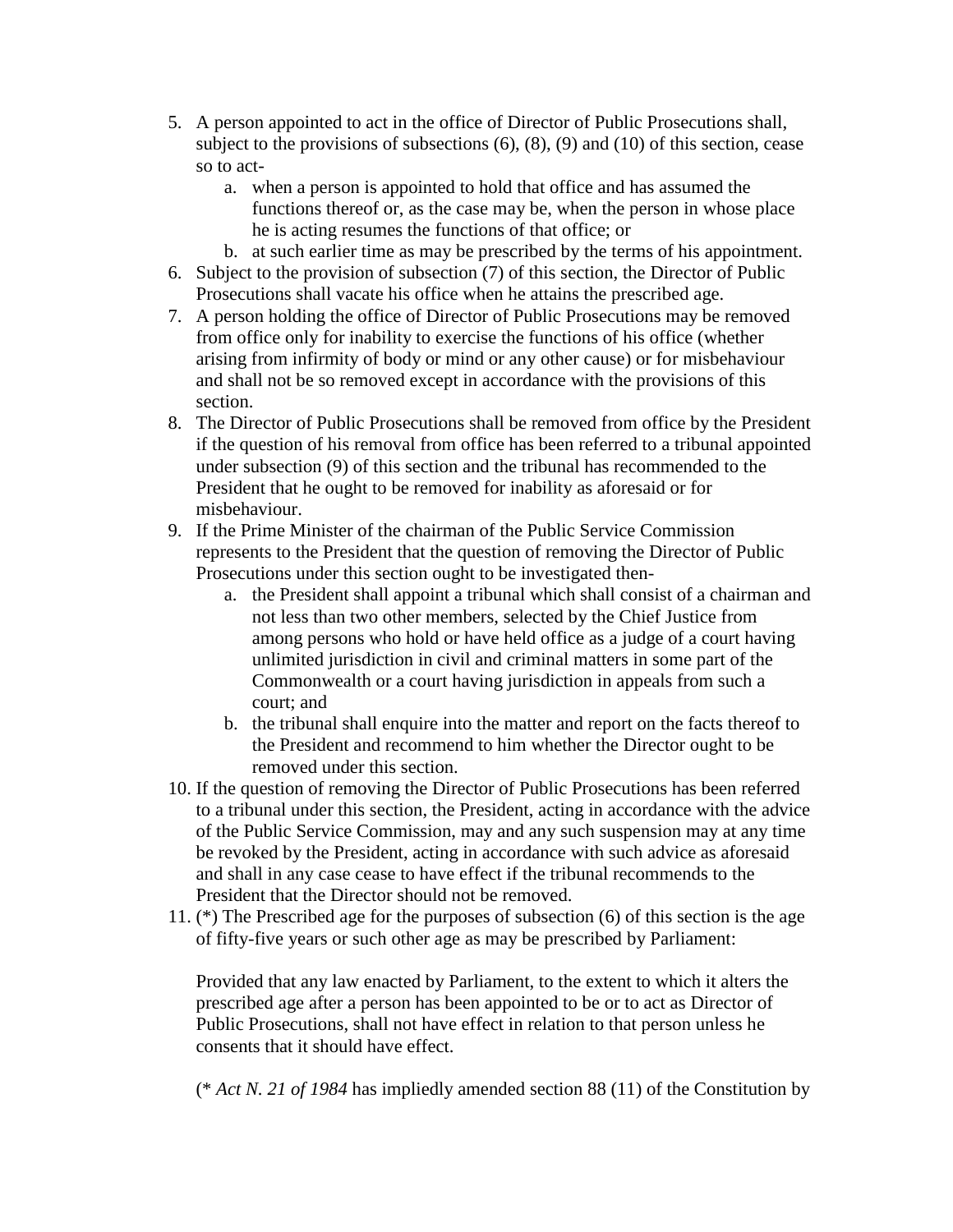prescribing the age of which the Director of Public Prosecution shall vacate his office to be sixty-five years).

## **Director of Audit.**

- 1. The Director of Audit shall be appointed by the President, acting in accordance with the advice of the Public Service Commission.
- 2. If the office of Director of Audit is vacant or if the holder of that office is for any reason unable to exercise the function of his office, the President, acting in accordance with the advice of the Public Service Commission, may appoint a person to act as Director.
- 3. Before tendering advice for the purposes of subsection (1) or subsection (2) of this section, the Public Service Commission shall consult the Prime Minister.
- 4. A person appointed to act in the office of Director of Audit shall, subject to the provisions of subsections (5), (7), (8) and (9) of this section cease so to act
	- a. when a person is appointed to hold that office and has assumed the functions thereof or, as the case may be, when the person in whose place he is acting resumes the functions of that office; or
	- b. at such earlier time as amy be prescribed by the terms of his appointment.
- 5. Subject to the provisions of subsection (7) of this section the Director of Audit shall vacate his office when he attains the prescribed age.
- 6. A person holding the office of Director of Audit may be removed from office only for inability to exercise the functions of his office (whether arising from infirmity of body or mind or any other cause) or for misbehaviour and shall not be so removed except in accordance with the provisions of this section.
- 7. The Director of Audit shall be removed from office by the President if the question of his removal from office has been referred to a tribunal appointed under subsection (8) of this section and the tribunal has recommended to the President that he ought to be removed for inability as aforesaid or for misbehaviour.
- 8. If the Prime Minster of the chairman of the Public Service Commission represents to the President that the question of removing the Director of Audit under this section ought to be investigated
	- a. the President shall appoint a tribunal which shall consist of a chairman and nor less than two other members selected by the Chief Justice from among persons who hold or have held office as a judge of a court having unlimited jurisdiction in civil and criminal matters in some part of the Commonwealth or a court having jurisdiction in appeal from such a court; and
	- b. the tribunal shall enquire into the matter and report on the facts thereof to the President and recommend to him whether the Director ought to be removed under this section.
- 9. If the question of removing the Director of Audit has been referred to a tribunal under this section the President, acting in accordance with the advice of the Public Service Commission, may suspended the Director of Audit from the exercise of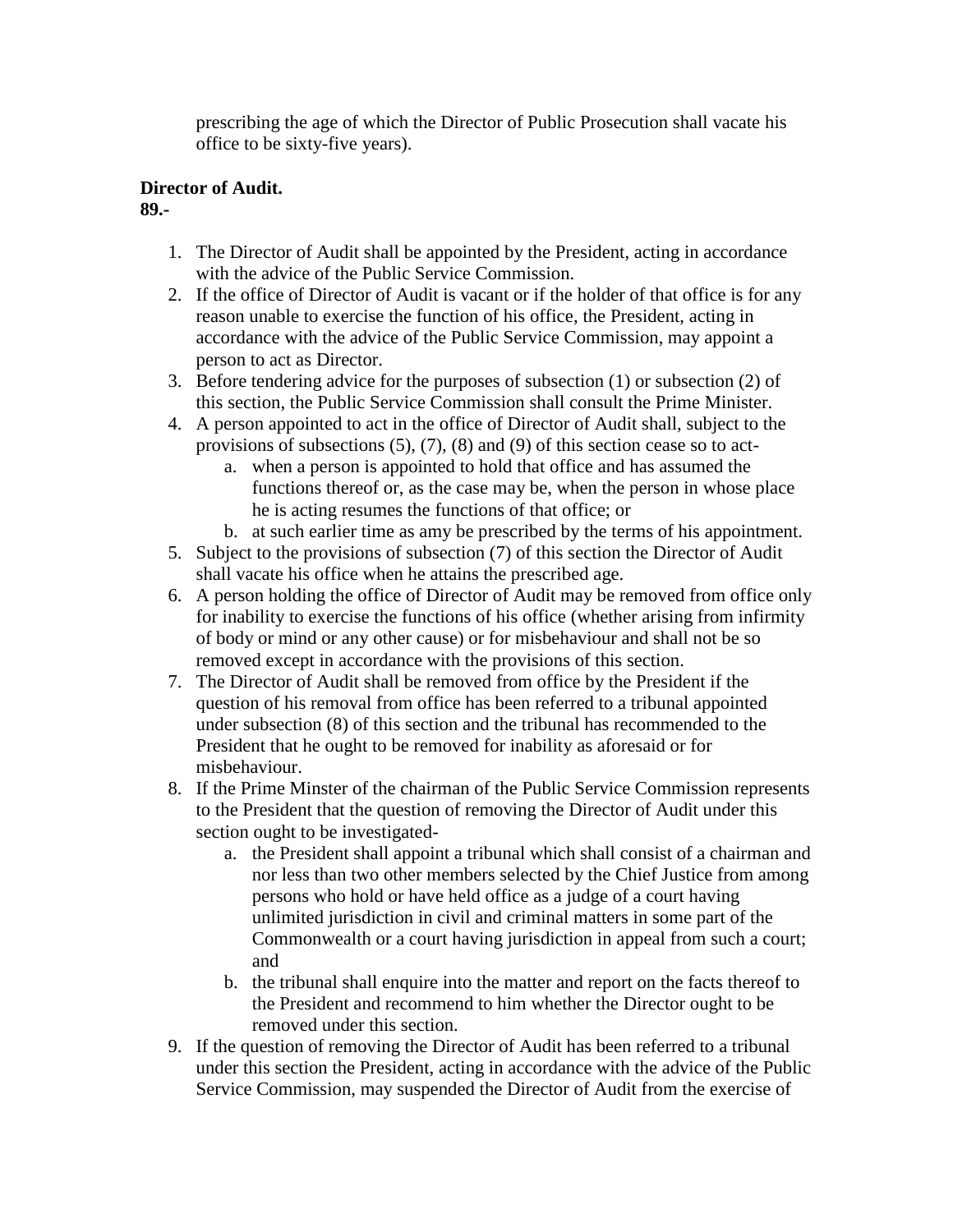the functions of his office and any such suspension may at any time be revoked by the President, acting in accordance with such advice as aforesaid, and shall in any case cease to have effect if the tribunal recommends to the President that the Director should not be removed.

10. The Prescribed age for the purposed of subsection (5) of this sections the age of fifty-five or such other age as may be prescribed by Parliament:

Provided that any law enacted by Parliament to the extent to which it alters the prescribed age after a person has been appointed to be or to act as Director of Audit, shall to have effect in relation to that person unless he consents that it should have effect.

#### **Appointment, etc., of magistrates, registrars and legal officers. 90.-**

- 1. This section applies to the offices of magistrate, registrar of the High Court and assistant registrar of the High Court and to any public office in the department of the Attorney-General (including the public office of Attorney-General) or in the department of the Parliamentary Commissioner, the department of the department of the Director of Public Prosecutions (other than the office of Director) for appointment to which persons are required to hold one or other of the specified qualifications.
- 2. The power to appoint persons to hold or act in offices to which this section applies (including the power to confirm appointments) shall vest in the Public Service Commission:

Provided that before exercising the powers conferred by this section in any case the Public Service Commission shall consult the Judicial and Legal Services Commission.

3. Subject to the provisions of section 71(4) of this Constitution, the power to exercise disciplinary control over persons holding or acting in officers to which this section applies and the power to remove such persons from office shall vest in the Judicial and Legal Services Commission.

Provided that before exercising the powers conferred by this subsection in any case the Judicial and Legal Services Commission shall consult the Public Service Commission.

### **Part 3 The Police**

#### **Police Service Commission. 91.-**

1. There shall be a Police Service Commission for Dominica which shall consist of-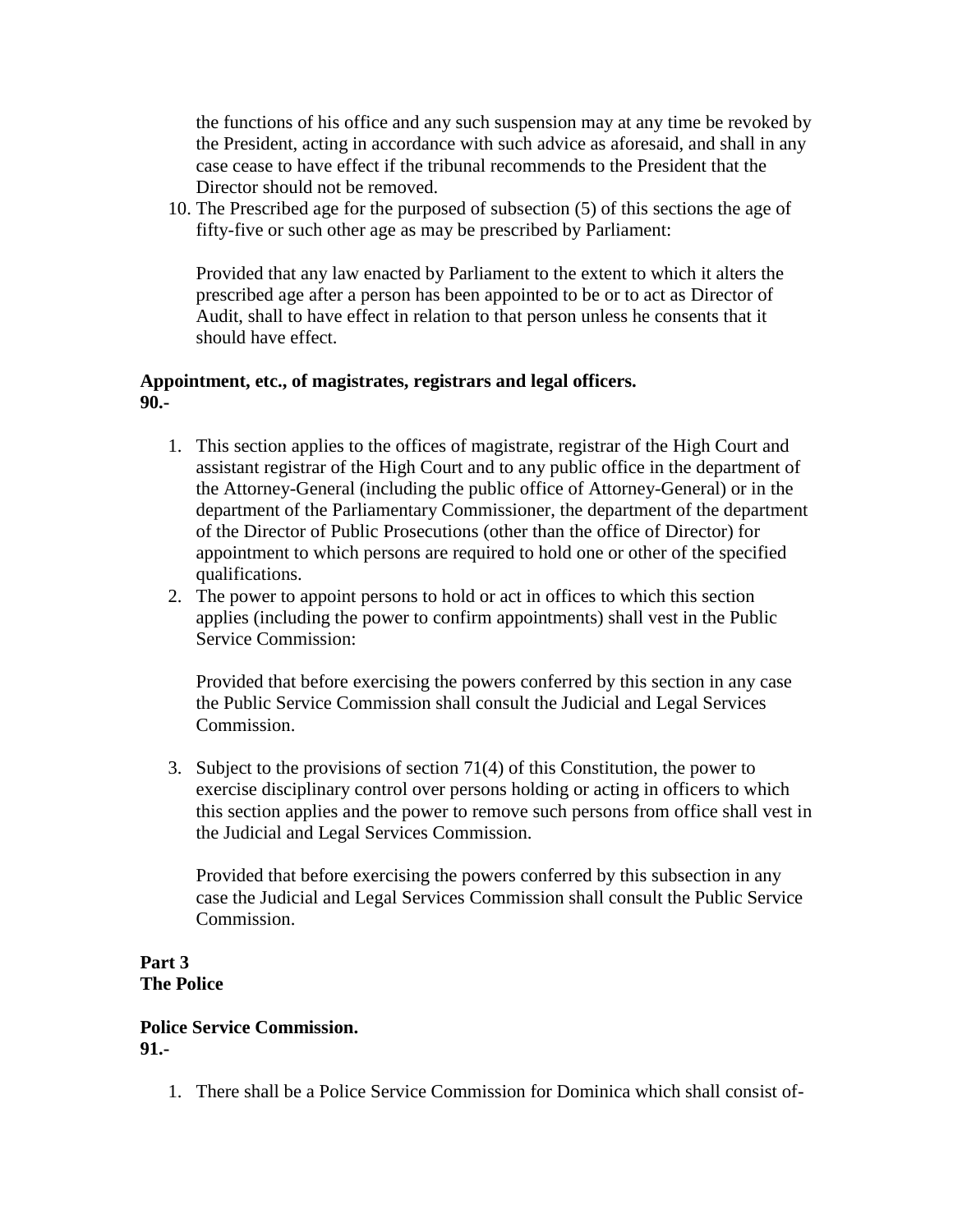- a. a chairman and a deputy chairman appointed by the President, acting in accordance with the advice of the Prime Minister;
- b. two members appointed by the President, acting in accordance with the advice of the Prime Minister, from amongst persons selected by the appropriate representative body; and
- c. not more than three other members appointed by the President, acting in accordance with the advice of the Prime Minister;

provided that the Prime Minister shall consult the Leader of the Opposition before tendering any advice to the President for the purposes of paragraph (b) or (c) of this subsection.

- 2. The provisions of section 84 of this Constitution (other than subsections (1) and (15)) shall apply in relation to the Police Service Commission as they apply in relation to the Public Service Commission.
- 3. In this section "the appropriate representative body" means such body as is designated by the President, acting in accordance with the advice of the Prime Minister, as the principal body in Dominica representing the interests of police officers.

#### **Appointment, etc., of police officers.**

- 1. The power to appoint a person to hold or act in the office of Chief of Police or Deputy Chief of Police and, subject to the provisions of section 93 of this Constitution, the power to remove the Chief of Police or Deputy Chief of Police from office shall vest in the President, acting in accordance with the advice of the Prime Minister, given after consultation with the Leader of the Opposition and the Police Service Commission.
- 2. The power to appoint persons to hold or act in offices in the Police Force below the rank of Deputy Chief of Police (including the power to Confirm appointments), and, subject to the provisions of section 93 of this Constitution, the power to exercise disciplinary control over persons holding or acting in such offices and the power to remove such persons from office shall vest in the Police Service Commission.
- 3. The Police Service Commissions may, by directions in writing and subject to such conditions as it thinks fit, delegate any of its powers under subsection (2) of this section in respect of officers below the rank of sergeant or of persons holding or acting in those offices to any one or more members of the Commission or, with the consent of the Prime Minister, to the Chief of Police or any other officer of the Police Force.
- 4. A police officer shall not be removed from office or subjected to any other punishment under this section on the grounds of any act done or omitted by him in the exercise of any judicial function conferred on him unless the Judicial and Legal Services Commission concurs therein.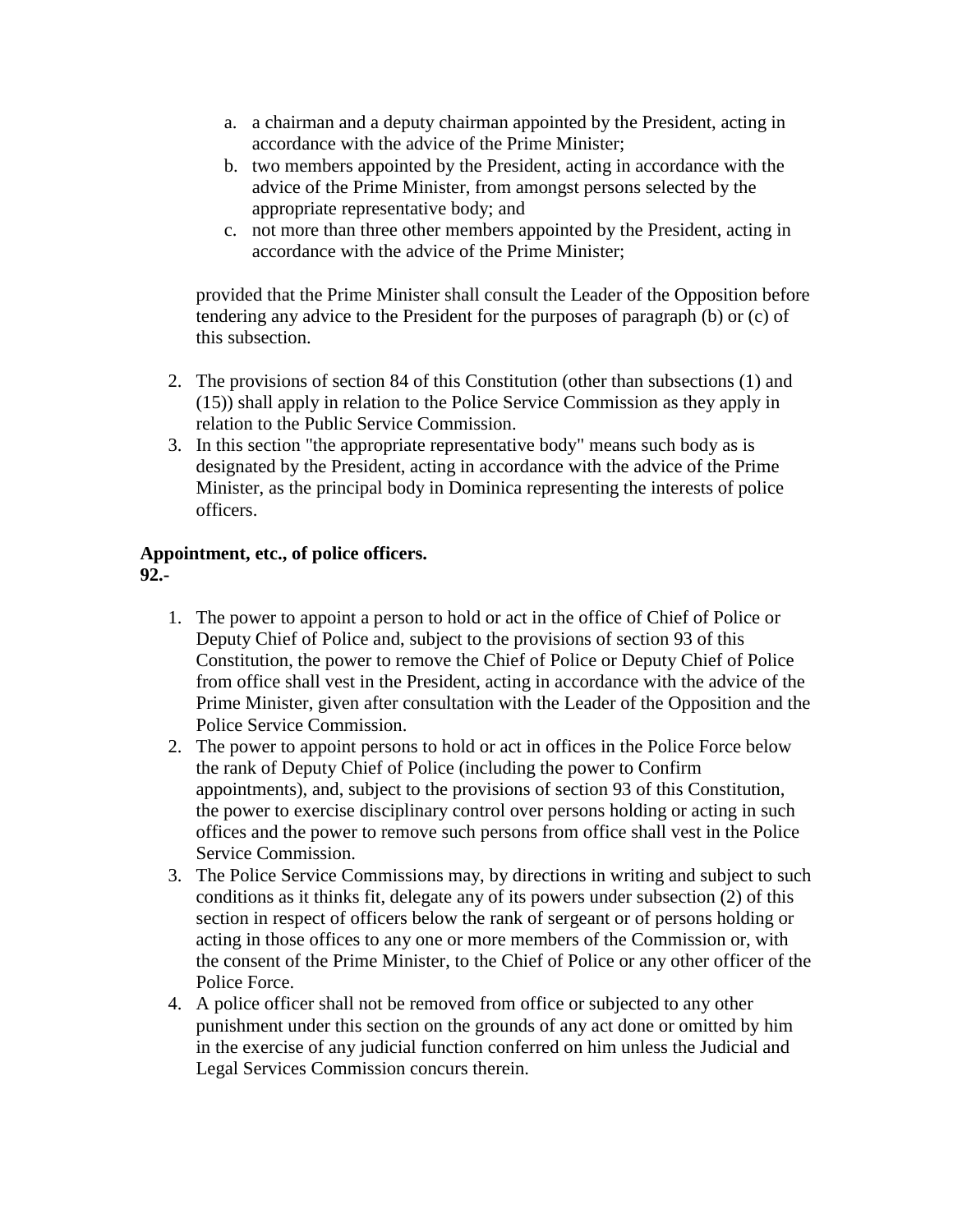### **Part 4 The Public Service Board of Appeal**

#### **Public Service Board of Appeal. 93.-**

- 1. There shall be a Public Service Board of Appeal for Dominica (hereinafter in this section and in section 94 of this Constitution referred to as the Board) which shall consist of
	- a. one member appointed by the President, acting in his own deliberate judgement, who shall be chairman;
	- b. one member appointed by the President, acting in accordance with the advice of the Prime Minister; and
	- c. one member appointed by the President, acting in accordance with the advice of the appropriate representative body.
- 2. A person shall not be qualified for appointment as a member of the Board if he is a member of the House and a person shall not be qualified for appointment under paragraph (c) of subsection (1) of this section unless he is or has been a public officer.
- 3. Subject to the provisions of this section, the office of a member of the Board shall become vacant
	- a. at the expiration of three years from the date of his appointment; or
	- b. if any circumstances arise that, if he were not a member of the Board, would cause him to be disqualified to be appointed as such under subsection (2) of this section.
- 4. A member of the Board may be removed from office only for inability to exercise the functions of his office (whether arising from infirmity of body or mind or any other cause) or for misbehaviour and shall not be so removed except in accordance with the provisions of this section.
- 5. A member of the Board shall be removed from office by the President if the question of his removal from office has been referred to a tribunal appointed under subsection (6) of this section and the tribunal has recommended to the President that he ought to be removed from office for inability as aforesaid or for misbehaviour.
- 6. If the President considers that the question of removing a member of the Board under this section ought to be investigated, then
	- a. the President shall appoint a tribunal which shall consist of a chairman and not less than two other members, selected by the Chief Justice from among persons who hold or have held office as a judge of a court having unlimited jurisdiction in civil and criminal matters in some part of the Commonwealth or of a court having jurisdiction in appeals from such a court; and
	- b. the tribunal shall enquire into the matter and report on the facts thereof to the President and recommend to him whether that member ought to be removed under this section.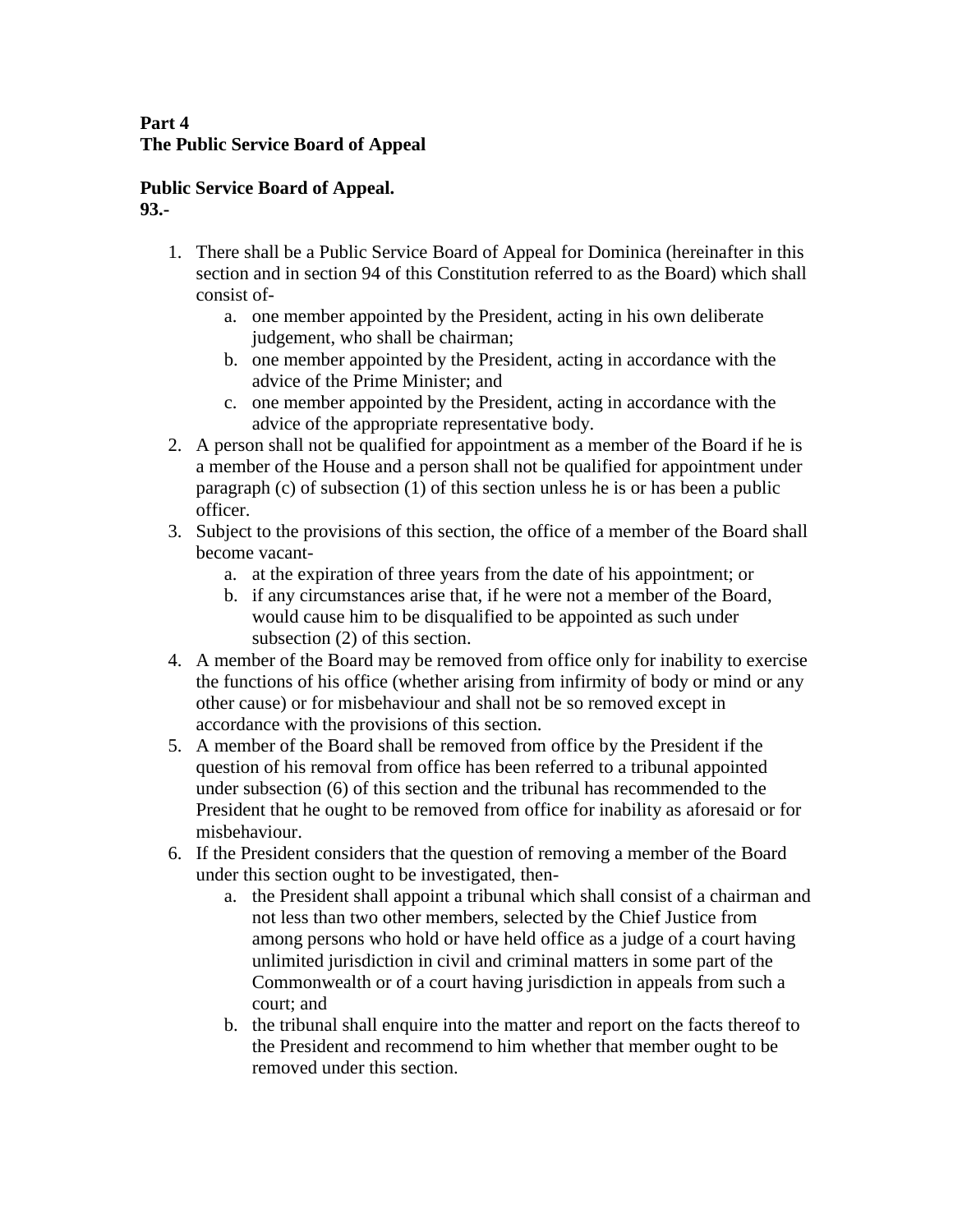- 7. If the question of removing a member of the Board has been referred to a tribunal under this section, the President may suspend that member from the exercise of the functions of his office and any such suspension may at any time be revoked by the President and shall in any case cease to have effect if the tribunal recommends to the President that member should not be removed.
- 8. If at any time any member of the Board is for any reason unable to exercise the functions of his office, the President may appoint a person who is qualified to be appointed as a member of the Board to act as a member and any person so appointed shall, subject to the provision of subsection (4) of this section, continue to act until the holder thereof has resumed his functions or until his appointment to act has been revoked by the President.
- 9. In the exercise of the Powers conferred upon him by subsections (6), (7) and (8) of this section the President shall, in the case of a member of he Board appointed under paragraph (b) of subsection (1) of this section, act in accordance with the advice of the Prime Minister and shall in any other case act in his own deliberate judgement.
- 10. The Board shall, in the exercise of its functions under this Constitution, not be subject to the direction or control of any other person or authority.
- 11. In this section " the appropriate representative body" means the body designated under section 84
- 12. of this Constitution.

#### **Appeals in discipline cases. 94.-**

- 1. This section applies to
	- a. any decision of the President, acting in accordance with the advice of the Public Service Commissioner the advice of the Police Service Commission, or any decision of the Public Service Commission or of the Police Service Commission, to remove a public officer form office or to exercise disciplinary control over a public officer (including a decision made on appeal from or confirming a decision of any person to whom powers are delegated under section 85(2) or 92(3) of this Constitution);
	- b. Any decision of any person to whom powers are delegated under section 85(2) or 92(3) of this Constitution to remove a public officer from office or to exercise disciplinary control over a public officer (not being a decision which is subject to appeal to or confirmation by the Public Service Commission or the Police Service Commission);
	- c. such decisions with respect to the discipline of any military, naval or air force of Dominica as may be prescribed by Parliament.
- 2. Subject to the provision of this section, an appeal shall lie to the Board from any decision to which this section applies at the instance of the Public Officer or member of the naval, military or air force in respect of whom the decision is made.
- 3. Upon an appeal under this section the Board may affirm or set aside the decision appealed against or may make any other decision appealed against or may make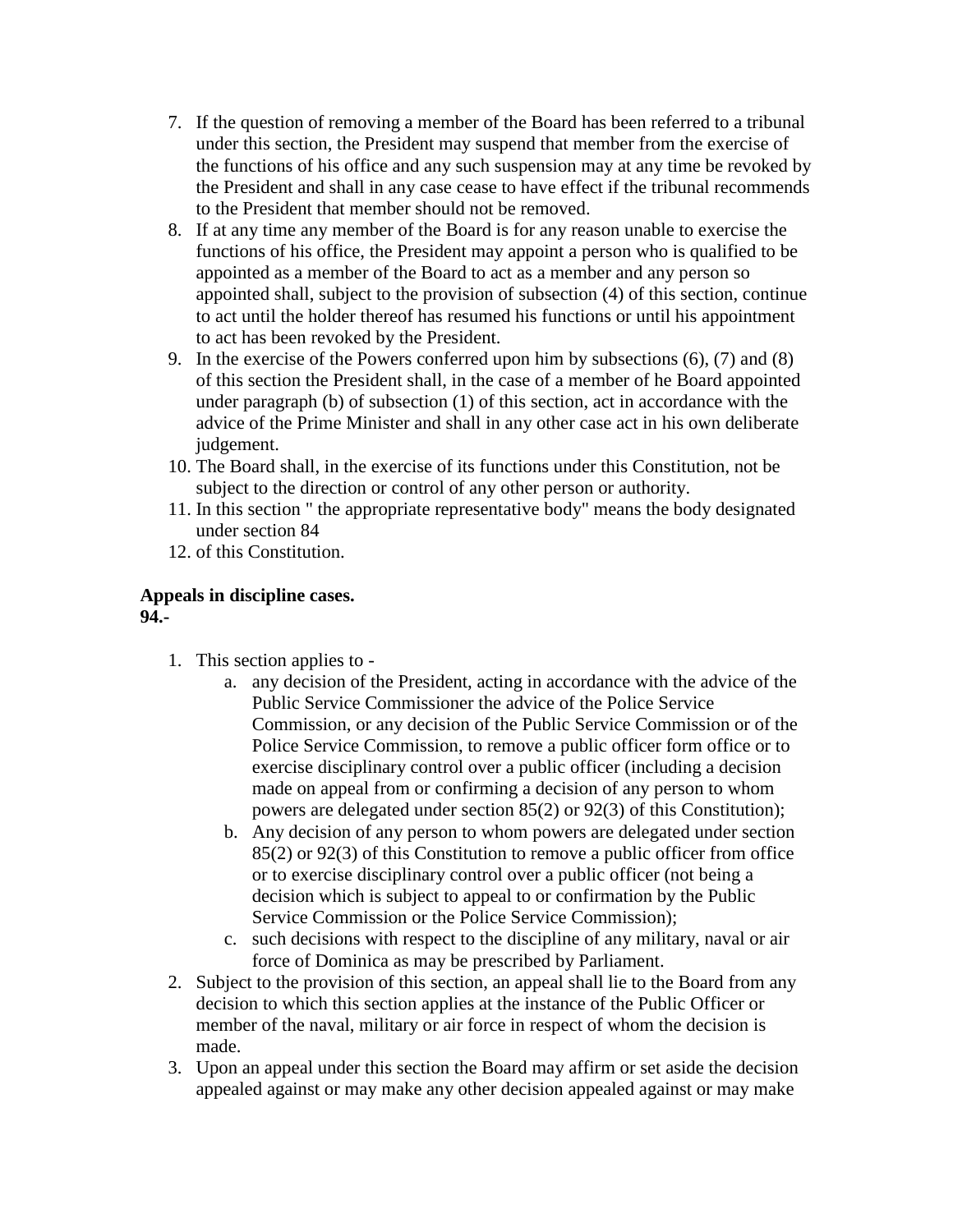any other decision which the authority or person from whom the appeal lies could have made.

- 4. Every decision of the Board shall require the concurrence of a majority of all its members.
- 5. Subject to the provisions of subsection (4) of this section, the Board may by regulation make provisions for
	- a. the procedure of the Board;
	- b. the procedure in appeals under this section; or
	- c. excepting from the provisions of subsection (2) of this section decisions in respect of public officers holding offices whose emoluments do not exceed such sums as may be prescribed by the regulations or such decisions to exercise disciplinary control, other than decisions to remove from office, as may be so prescribed.
- 6. Regulations made under this section may, with the consent of the Prime Minister, confer powers or impose duties on any public officer or any authority of the Government of Dominica for the purpose of the exercise of the functions of the Board.
- 7. The Board may, subject to the provisions of this section and to its rules of procedure, act notwithstanding any vacancy in its membership or the absence of any member.

#### **Part 5 Pensions**

#### **Pensions laws and protection of pensions rights. 95.-**

- 1. The law to be applied with respect to any pensions benefits that were granted to any person before the commencement of this Constitution shall be the law that was in force at the date on which those benefits were granted or any law in force at a later date that is not less favourable to that person.
- 2. The law to be applied with respect to any pensions benefits (not being benefits to which subsection (1) of this section applies) shall
	- a. in so far as those benefits are wholly in respect of a period of service as a judge or officer of the Supreme Court or a public officer that commenced before the commencement of this Constitution, be the law that was in force at such commencement; and
	- b. in so far as those benefits are wholly or partly in respect of a period of service as a judge or officer of the Supreme Court or a public officer that commenced after the commencement of this Constitution, be the law in force on the date on which that period of service commenced,

or any law in force at a later date that is not less favourable to that person.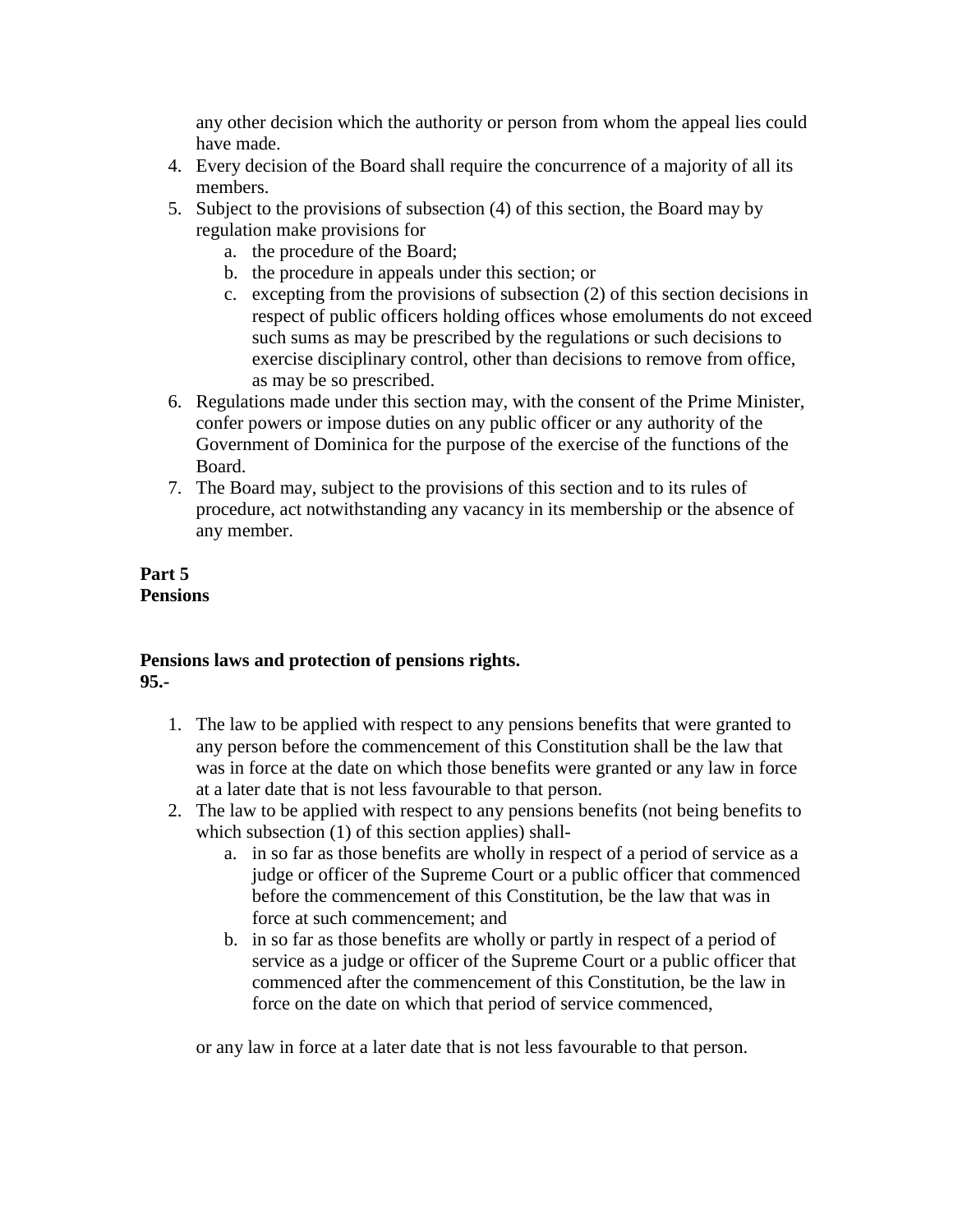- 3. Where a person is entitled to exercise an option as to which of two or more laws shall apply in his case, the law for which he opts shall, for the purposes of this section, be deemed to be more favourable to him than the other law or laws.
- 4. All pensions benefits shall (except to the extent to the extent that they are by law charge upon and duly paid out of some other fund) be a charge on the Consolidated Fund.
- 5. In this section "pensions benefits" means any pensions, compensation, gratuities or other like allowances for persons in respect of their service as judges or officers of the Supreme Court or public officers or for the widows, children, dependants or personal representatives of such persons in respect of such service.
- 6. References in this section to the law with respect to pensions benefits include (without prejudice to their generality) references to the law regulating the circumstances in which such benefits may be granted or in which the grant of such benefits may be refused, the law regulating the circumstances in which any such benefits may be refused, the law regulating the circumstances in which any such benefits that have been granted may be withheld, reduced in amount or suspended and the law regulating the amount of any such benefits.

## **Power to withhold pensions, etc.,**

#### **96.-**

- 1. Where under any law any person or authority has a discretion
	- a. to decide whether or not any pensions benefits shall be granted; or
	- b. to withhold, reduce in amount or suspend any such benefits that have been granted,

those benefits shall be granted and amy not be withheld, reduce in amount or suspended unless the Public Service Commission concurs in the refusal to grant the benefits or, as the case may be, in the decision to withhold them, reduce them in amount or suspend them.

- 2. Where the amount of any pension benefits that may be granted to any person is not fixed by law, the amount of the benefits to be granted to him shall be the greatest amount for which he is eligible unless the Public Service Commission concurs in this being granted benefits of a smaller amount.
- 3. The Public Service Commission shall not concurs under subsection (1) or subsection (2) of this section in any action taken on the ground that any person who holds or has held the office of judge of he Supreme Court, Director of Public Prosecutions, Director of Audit or Chief Elections Officer has been guilty of misbehaviour in the office unless he has been remove from that office by reason of such misbehaviour.
- 4. Before the Public Service Commission concurs under subsection (1) or subsection (2) of this section in any action taken on the ground that any persons who holds or has held any office to which, at the time of such action, section 90 of this Constitution applies has been guilty of misbehaviour in that office, the Public Service Commission shall consult the Judicial and Legal Services Commission.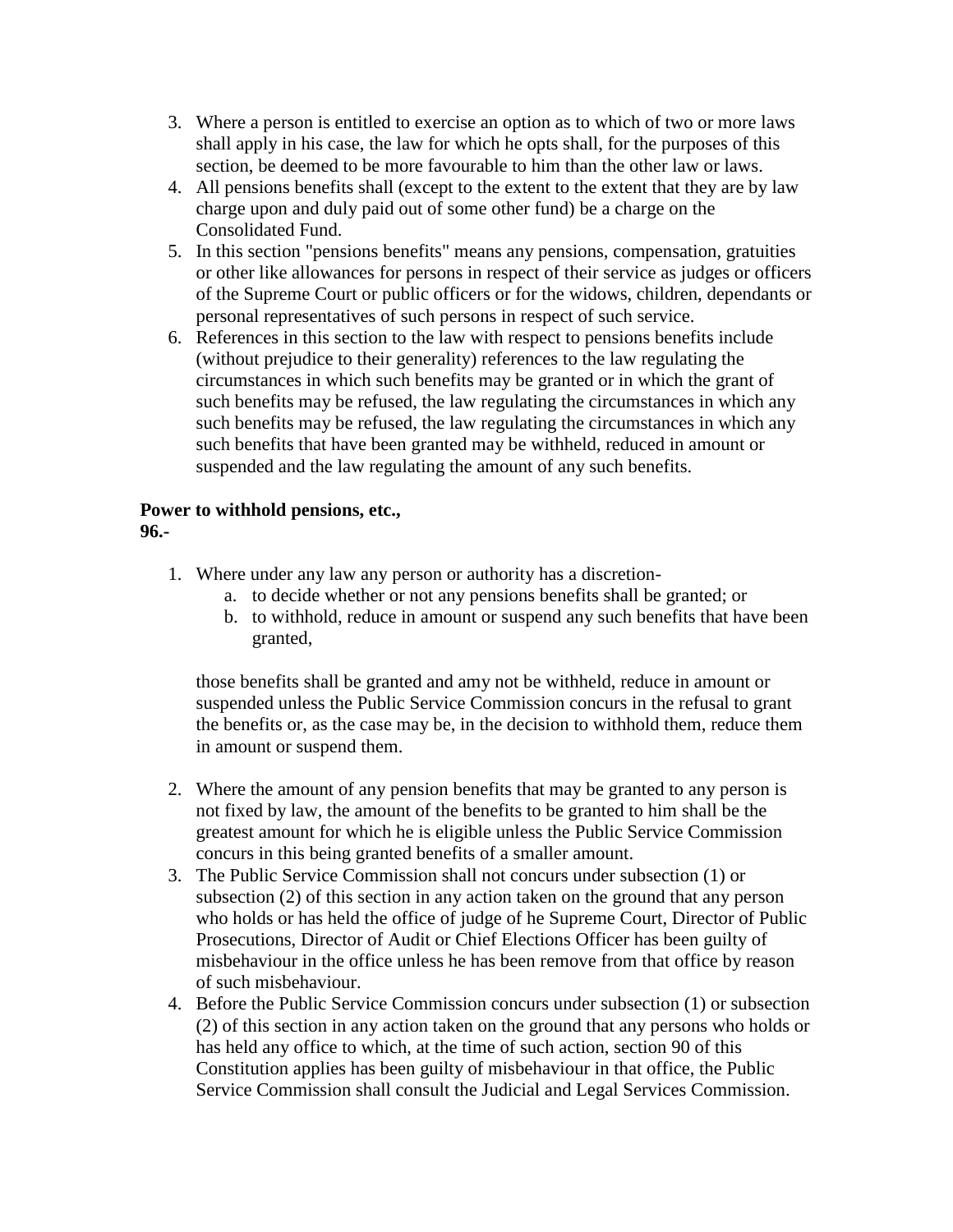5. In this section "pensions benefits" means any pensions, compensation, gratuities or other like allowances for persons in respect of their service as judge or officers of the Supreme Court or public officers or for the widows, children, dependants or personal representatives of such persons in respect of such service.

## **CHAPTER VII CITIZENSHIP**

#### **Persons who become citizens on 3rd November 1978. 97.-**

- 1. Every person who, having been born in Dominica, is immediately before the commencement of this Constitution a citizen of the United Kingdom and Colonies shall become a citizen of Dominica at such commencement.
- 2. Every person who, immediately before the commencement of this Constitution, is a citizen of the United Kingdom and Colonies
	- a. having become such a citizen under the British Nationality Act 1948 by virtue of his having been naturalised in Dominica as a British subject before that Act came into force; or
	- b. having become such a citizen by virtue of his having been naturalised or registered in Dominica under the British Nationality Acts 1948 to 1965.

shall become a citizen of Dominica at such commencement.

3. Every person who, having been born outside Dominica, is immediately before the commencement of this Constitution a citizen of the United Kingdom and Colonies shall, if his father or mother becomes, or would but for his death have become, a citizen of Dominica by virtue of subsection (1) or subsection (2) of this section, become a citizen of Dominica at such commencement.

#### **Persons born in Dominica on or after 3rd November 1978.**

**98.-** Every person born in Dominica after the commencement of this Constitution shall become a citizen of Dominica at the date of his birth:

Provided that a person shall not become a citizen of Dominica by virtue of this section if at the time of his birth-

- a. his father or mother possesses such immunity from suit and legal process as is accorded to an envoy of a foreign sovereign power accredited to Dominica, and is not a citizen of Dominica; or
- b. his father or mother is a citizen of a country with which Dominica is at war, and the birth occurs in a place then under occupation by the enemy.

#### **Persons born outside Dominica on or after 3rd November 1978.**

**99.-** A person born outside Dominica after the commencement of this Constitution shall become a citizen of Dominica at the date of his birth if, at that date, his father or mother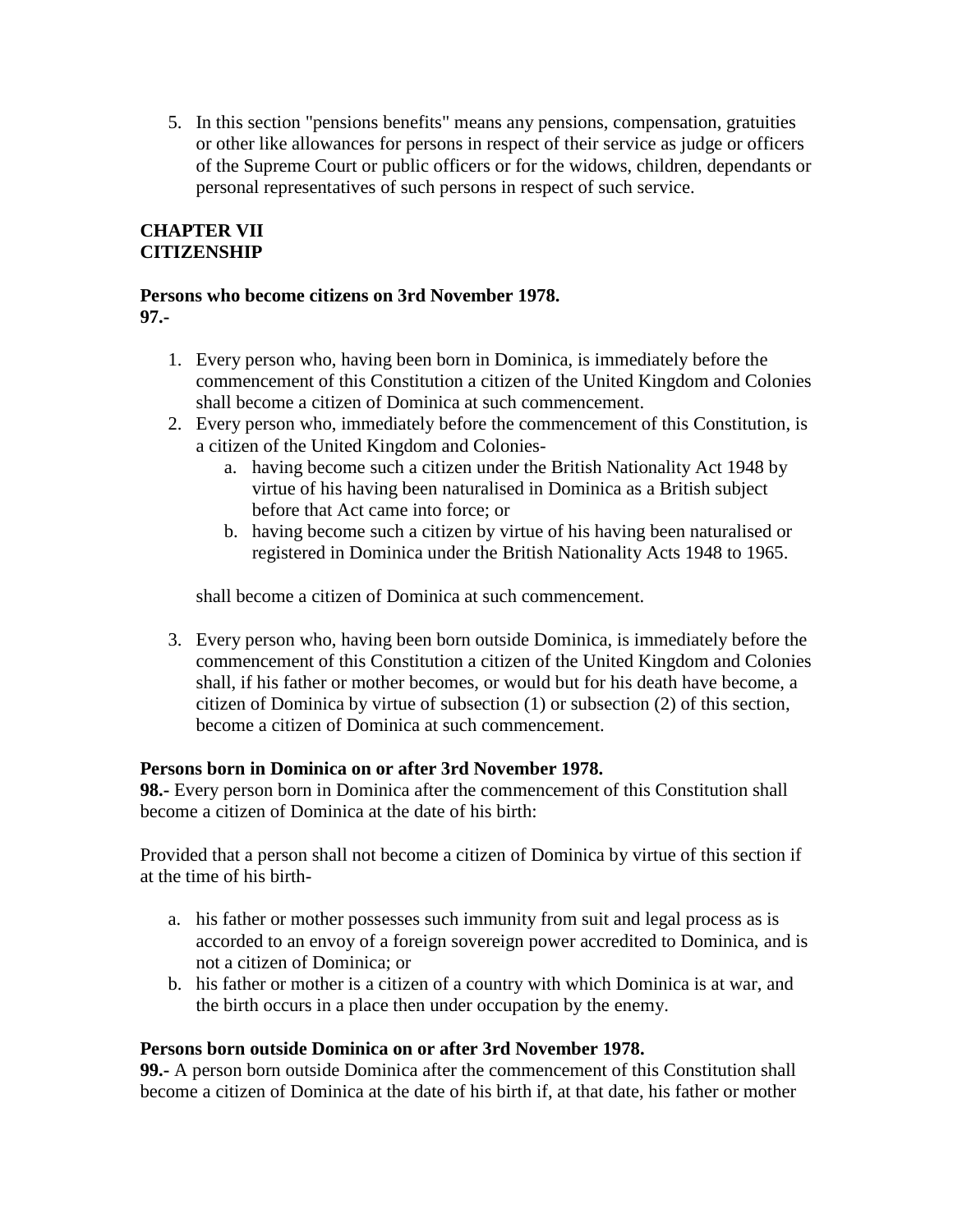is a citizen of Dominica by virtue of the provisions of subsection (1) or (2) of section 97 or section 98 of this Constitution.

#### **Registration. 100.-**

- 1. The following persons shall be entitled, upon making application and, in the case of a British protected person or an alien who has attained the age of eighteen years, taking the oath of allegiance, to be registered as citizens of Dominica
	- a. any person who, being a Commonwealth citizen, is and for the previous seven years has been ordinarily resident in Dominica;
	- b. any person who, having been a citizen of Dominica by virtue of the provisions of subsection (1) and (2) of section 97 or section 98 of the Constitution has renounced his citizenship in order to qualify for the acquisition or retention of the citizenship of another country;
	- c. any person under the age of eighteen years who is the child, stepchild or child-adopted in a manner recognised by law of person who is or was before his death or would but for his death become a citizen of Dominica by virtue of the provisions of subsection (1) or (2) of section 97 or section 98 of this Constitution.
- 2. An application under this section shall be made in such manner as may be prescribed, as respects that application, by or under a law enacted by Parliament and in the case of a person to whom subsection  $(1)(c)$  of this section applies, it shall be made on his behalf by his parent or guardian before he attains the age of eighteen years or such later age as may be so prescribed.

## **Acquisition, deprivation and renunciation.**

**101.-** There shall be such provisions as may be made by parliament for-

- a. the acquisition of citizenship of Dominica by person who are not eligible or who are no longer eligible to become citizens of Dominica under the provisions of this Chapter;
- b. depriving of his citizenship of Dominica any person who is a citizen of Dominica otherwise than by virtue of section 97, 98 or 99 of this Constitution;
- c. the renunciation by any person of his citizenship of Dominica.

# **Interpretation**

**102.-**

1. In this Chapter-

"alien" means a person who is not a Commonwealth citizen, a British protected person or a citizen of the Republic of Ireland;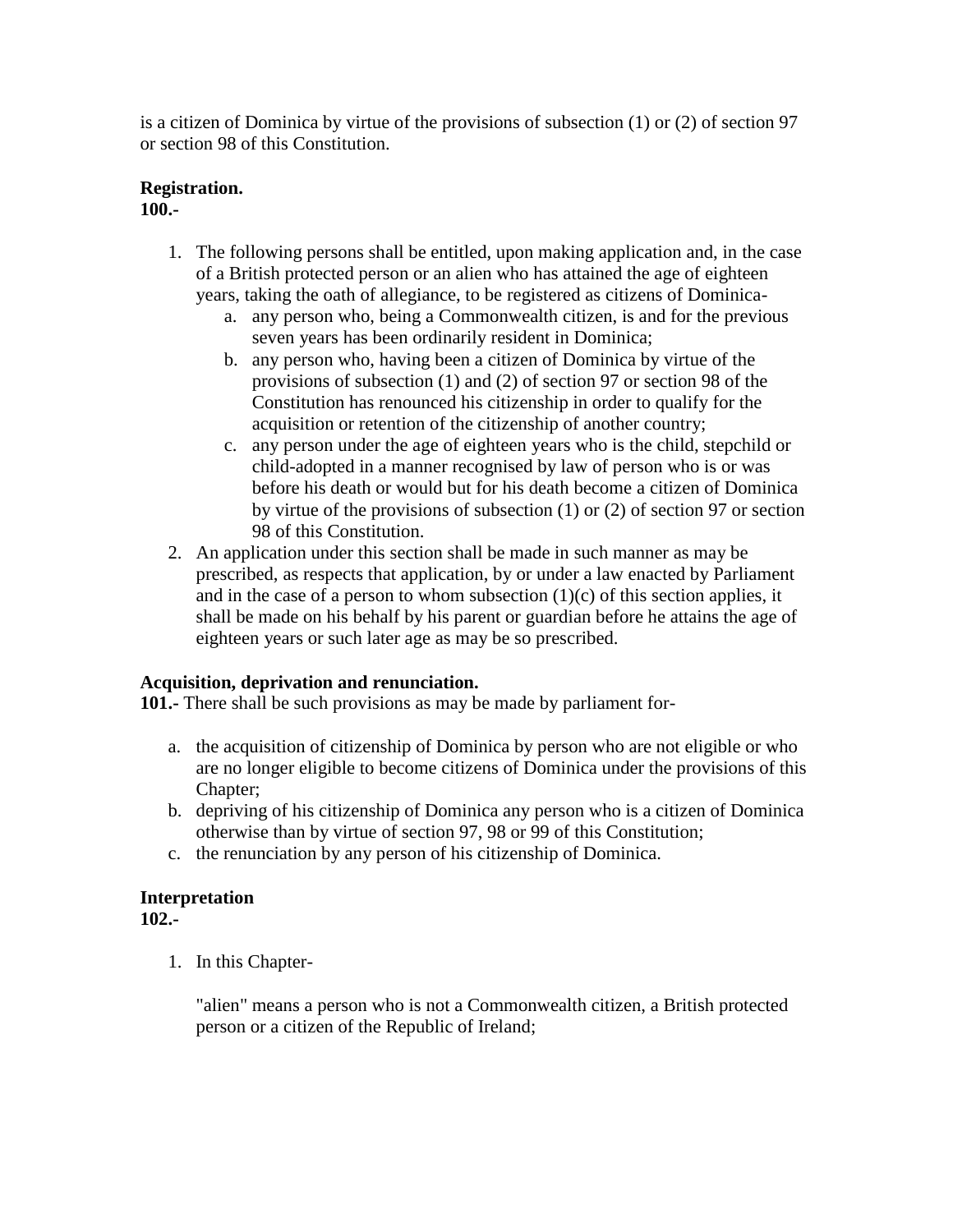"British protected person" means a person who is a British protected person for the purpose of he British nationality Act 1948 or any Act of the Parliament of the United Kingdom altering that Act.

- 2. For the purposes of this Chapter, a person born aboard a registered ship or aircraft, or aboard an unregistered ship or aircraft of the Government of any country, shall be deemed to have been born in the palace in which the ship or aircraft was registered or, as the case may be, in that country.
- 3. Any reference in this Chapter to the national status of the father of a person at the time of that person's birth shall in relation to a person born after the death of his father, be construed as a reference to the national status of the father at the time of the father's death; and where that death occurred before the commencement of this Constitution and the birth occurred after such commencement the national status that the father would have had if he had died immediately after such commencement shall be deemed to be his natioanl status at the time of his death.

### **CHAPTER VIII JUDICIAL PROVISIONS**

#### **Original Jurisdiction of High Court in Constitutional questions. 103.-**

- 1. Subject to the provisions of section 22(5), 38 (6), 42(8), 57(7), 115(8), 118(3) and 121(10) of this Constitution, any persons who alleges that any provision of this Constitution (other than a provision of Chapter I thereof) has been or is being contravened may, if he has a relevant interest, apply to the High Court for a declaration and for relief under this section.
- 2. The High Court shall have jurisdiction on an application made under this section to determine whether any provision of this Constitution (other than a provision of Chapter I thereof) has been or is being contravened and to make a declaration accordingly.
- 3. Where the High Court makes a declaration under this section that a provision of this Constitution has been or is being contravened and the persons on whose application the declaration is made has also applied for relief, the High Court may grant to that person such remedy as it considers appropriate, being a remedy available generally under the law of Dominica in proceedings in the High Court.
- 4. The Chief Justice may make rules with respect to the practice and procedure of the High Court in relation to the jurisdiction and powers conferred on the Court by or under this section, including provisions with respect to the time within which any application under this section may be made.
- 5. A person shall be regarded as having a relevant interest for the purpose of an application under this section only if the contravention of this Constitution alleged by him is such as to affect his interests.
- 6. The right conferred on a person by this section to apply for a declaration and relief in respect of an alleged contravention of this Constitution alleged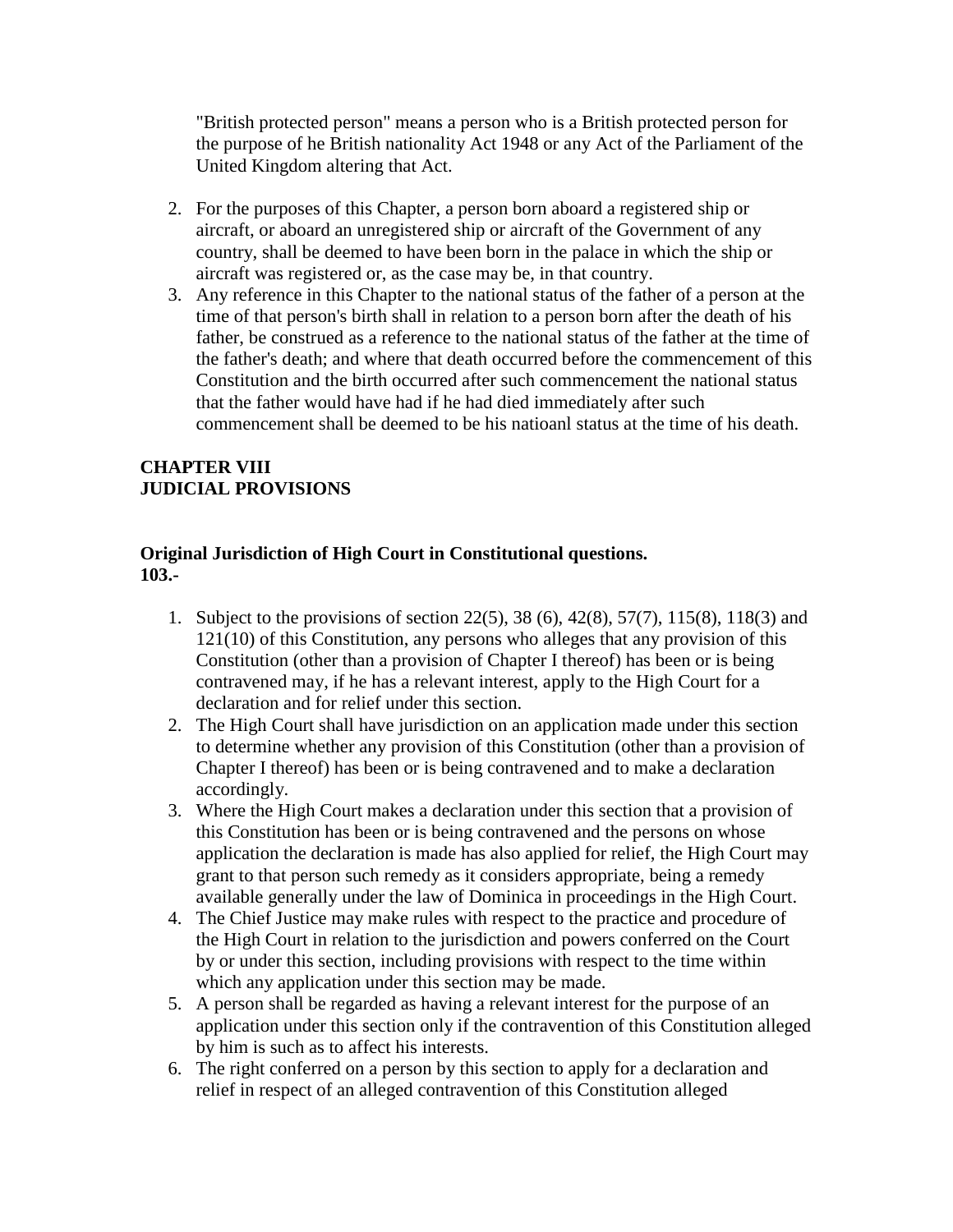contravention of this Constitution shall be in addition to any other action in respect of the same matter that may be available to that person under any other enactment or any rule of law.

7. Nothing in this section shall confer jurisdiction on the High Court to hear or determine any such question as is referred to in section 40 of this Constitution.

### **Reference of constitutional questions to High Court. 104.-**

- 1. Where any question as to the interpretation of this Constitution arises in any court of law established for Dominica (other than the Court of Appeal, the High Court or a court martial) and the court is of opinion that the question involves a substantial question involves a substantial question of law the court shall refer the question to the High Court.
- 2. Where any question is referred to the High Court in pursuance of this section, the High Court shall give its decision upon the question and the court in which the question arose shall dispose of the case in accordance with that decision or, if the decision is the subject of an appeal to the Court of Appeal of the Judicial Committee, in accordance with the decision of the Court of Appeal or, as the case may be, the Judicial Committee.

#### **Appeals to Court of Appeal. 105.-**

- 1. Subject to the provisions of section 40(7) of this Constitution, an appeal shall lie from decisions of the High Court to the Court of Appeal as of right in the following cases
	- a. final decisions in any civil or criminal proceedings on questions as to the interpretation of this Constitution;
	- b. final decisions given in exercise of the jurisdiction conferred on the High Court by section 16 of this Constitution (which relates to the enforcement of the fundamental rights and freedoms).
- 2. An appeal shall lie from final decisions of the Public Service Board of Appeal to the Court of Appeal.
- 3. The Chief Justice may make rules with respect to the practice and procedure of the Court of Appeal in relation to appeals from the Public Service Board of Appeal to the Court of Appeal.

## **Appeals to the Judicial Committee.**

- 1. An appeal shall lie from decision of the Court of Appeal to the Judicial Committee as of right in the following cases
	- a. final decisions in any civil proceedings where the matter in dispute on the appeal to the Judicial Committee is of the prescribed value or upwards or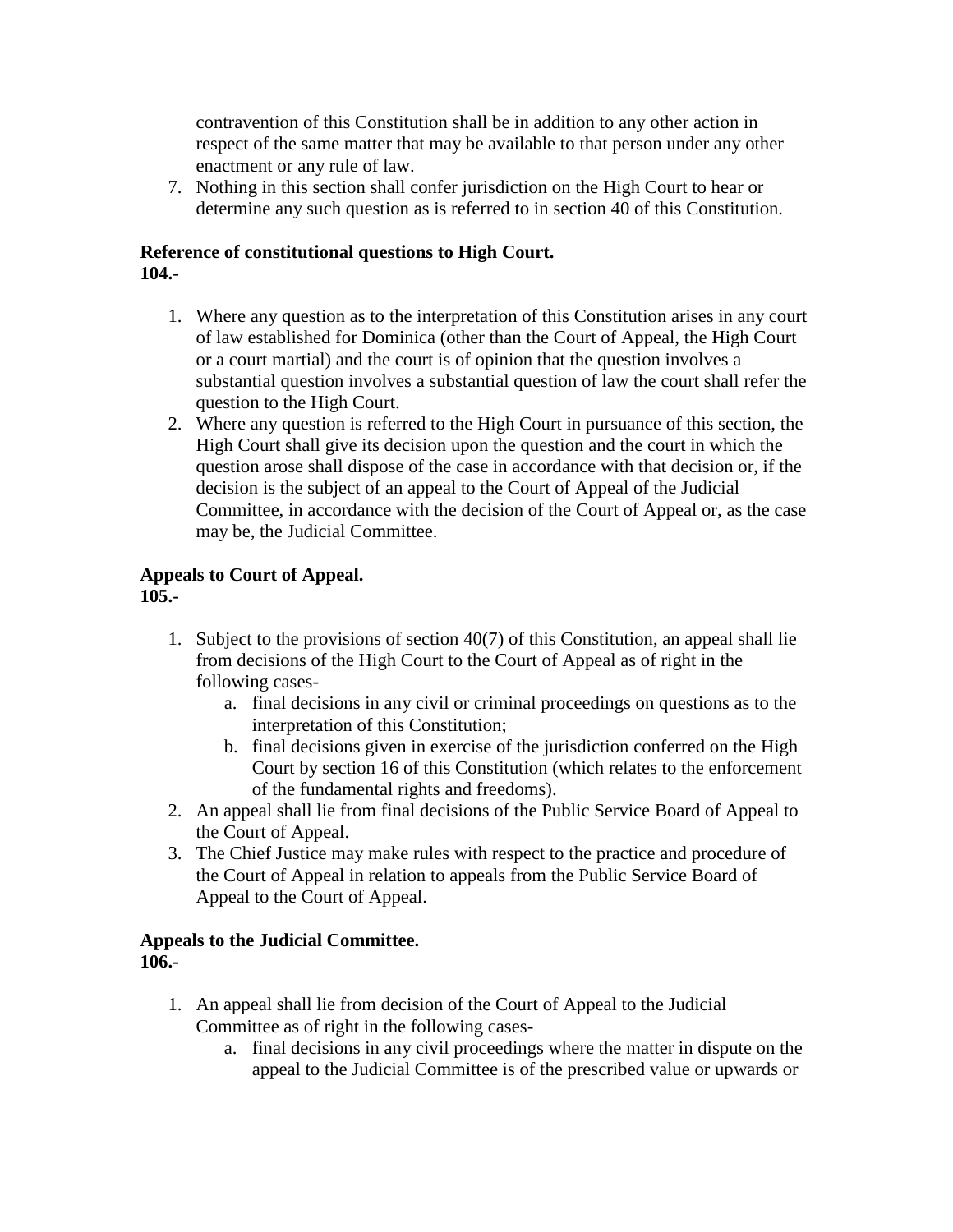where the appeal involves directly or indirectly a claim to or question respecting property or a right of the prescribed value or upwards;

- b. final decisions in proceedings for dissolution or nullity of marriage;
- c. final decision in any civil or criminal proceedings which involve a question as to the interpretation of this Constitution; and
- d. such other cases as may be prescribed by Parliament.
- 2. An appeal shall lie from decisions of the Court of Appeal to the Judicial Committee with the leave of the Court of Appeal in the following cases
	- a. decisions in any civil proceedings where in the opinion of the Court of Appeal the question involved in the appeal is one that, by reason of its great general or public importance or otherwise, ought to be submitted to the Judicial Committee; and
	- b. such other cases as amy be prescribed by Parliament.
- 3. An appeal shall lie to the Judicial Committee with the special leave of the Committee from any decision of the Court of Appeal in any civil or criminal matter.
- 4. References in this section to decisions of the Court of Appeal in exercise of the jurisdiction conferred by this Constitution or any law for the time being in force in Dominica:

Provided that they do not include references to decisions in exercise of the jurisdiction conferred by section 105(2) of this Constitution,

- 5. In this section the prescribed value means the value of fifteen hundred dollars or such other value as may be prescribed by Parliament.
- 6. This section shall be subject to the provisions of section  $22(4)$  and  $40(7)$  of this Constitution.

#### **Interpretation.**

**107.-** In this Chapter references to the contravention of any provision of, or the interpretation of, this Constitution shall be construed as including references o the contravention of any provision of, or the interpretation of, the Supreme Court Order.

#### **CHAPTER IX PARLIAMENT COMMISSIONER**

#### **Appointment, etc., of Commissioner 108.-**

1. There shall be a Parliamentary Commissioner for Dominica who shall be an officer of Parliament and who shall not hold any other office of emolument whether in the public service of otherwise nor engage in any other occupation for reward.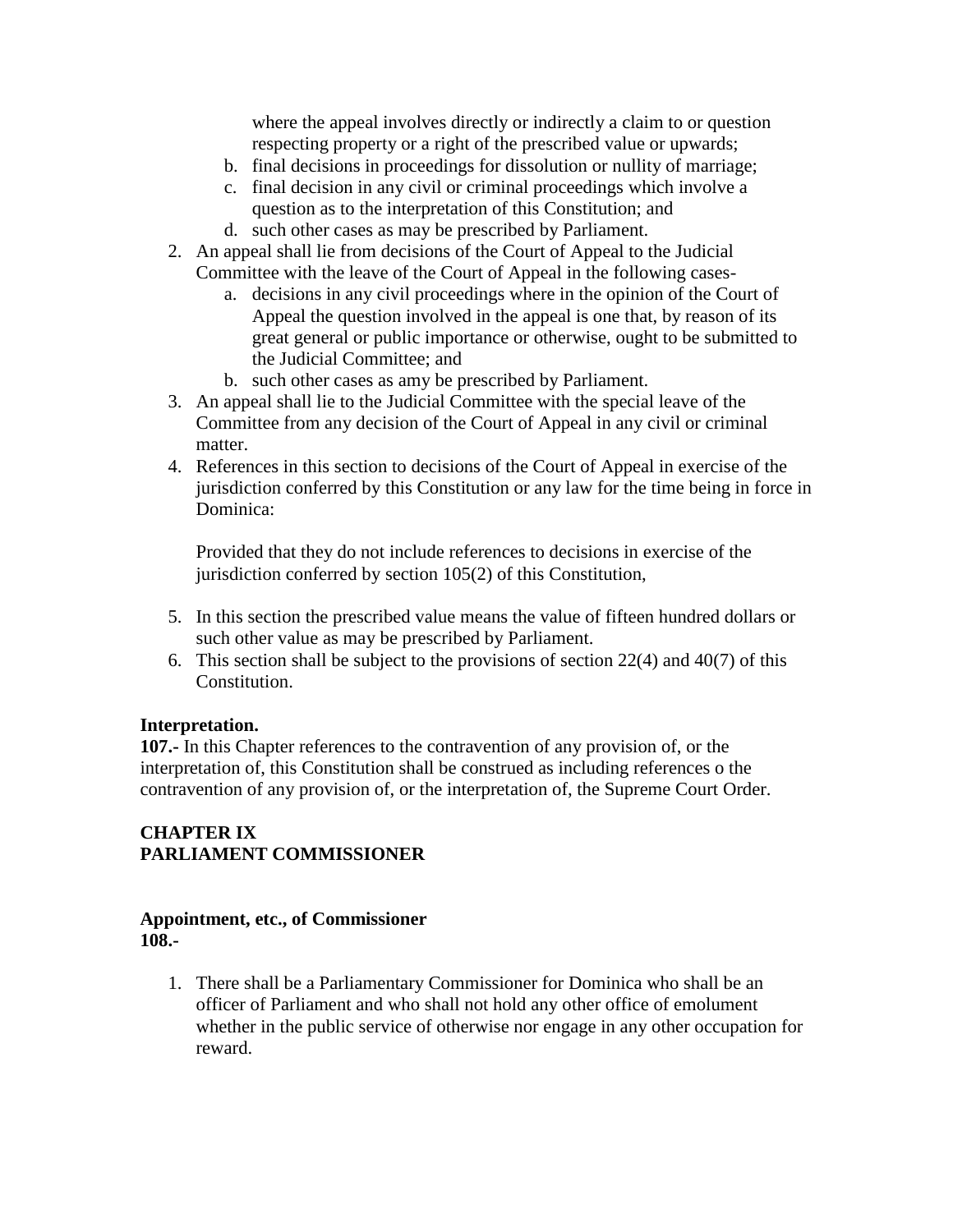- 2. The Parliamentary Commissioner shall be appointed by the President, acting after consultation with the Prime Minister and the Leader of the Opposition, for a term not exceeding five years.
- 3. Before entering upon the duties of his office, the Parliamentary Commissioner shall take and subscribe the oath of office before the Speaker.
- 4. Subject to the revisions subsection (7) of this section the Parliamentary Commissioner shall vacate his office at the expiration of the term for which he was appointed:

Provided that he shall vacate his office-

- a. if with his consent he is nominated for election as a Representative or Senator; or
- b. if he is appointed to any other office of emolument or engages in any other occupation for reward.
- 5. If the office of Parliamentary Commissioner becomes vacant, an appointment to fill the office shall be made within ninety days of he occurrence of the vacancy;

Provided that the House may by resolution extend that period for further periods not exceeding in the aggregate one hundred and fifty days.

- 6. A person holding the office of Parliamentary Commissioner may be removed from office only for inability to exercise the functions of his office whether arising from infirmity of body or mind or any other cause) or for misbehaviour and shall not be so removed except in accordance with the provisions of this section.
- 7. The Parliamentary Commissioner shall be removed from office by the President if the question of his removal from office has been referred to a tribunal appointed under subsection (8) of this section and the tribunal has recommended to the President that he ought to be removed for inability as aforesaid or for misbehaviour.
- 8. If the President, acting after consultation with the Prime Minister and the Leader of the Opposition, considers that the question of removing the Parliamentary Commissioner under this section ought to be investigated
	- a. the President shall appoint a tribunal which shall consist of a chairman and not less than two other members selected by the Chief Justice from among persons who hold or have held office as a judge of a court having unlimited jurisdiction in civil and criminal matters in some part of the Commonwealth or a court having jurisdiction in appeal from such a court; and
	- b. the tribunal shall enquire into the matter and report on the facts thereof to the President and recommend to him whether the Commissioner ought to be removed under this section.
- 9. If the question of removing the Parliamentary Commissioner has been referred to a tribunal this section, the President, acting after consultation with the Prime Minister and the Leader of the Opposition, may suspend the Commissioner from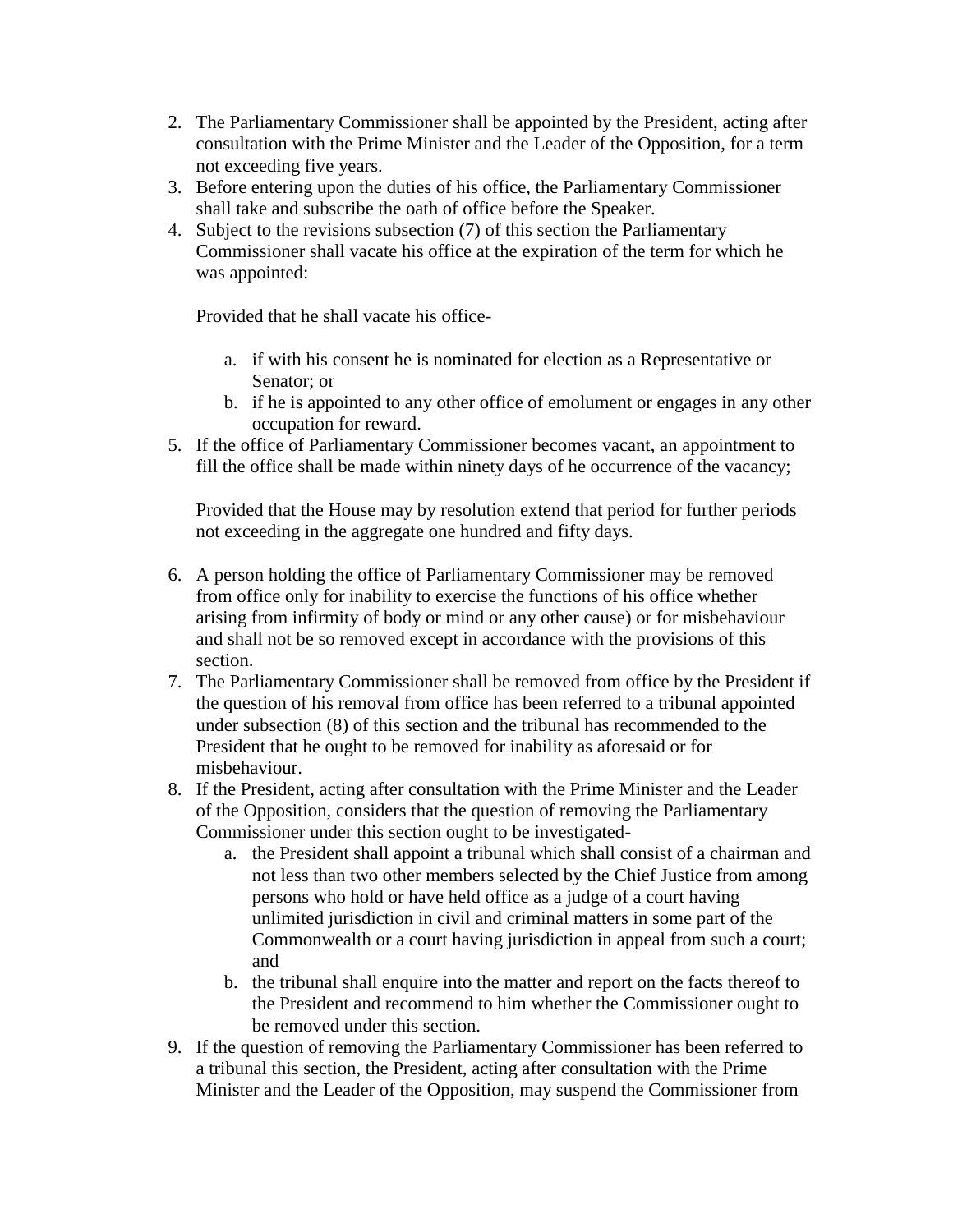the exercise of the functions of his office and any such suspension may at any time be revoked by the President, acting as aforesaid, and shall in any case cease to have effect if the tribunal recommends to the President that the Commissioner should not be removed.

#### **Deputy Parliamentary Commissioner and staff. 109.-**

- 1. There shall be a Deputy Parliamentary Commissioner and the provisions of section 108 of this Constitution shall apply in relation to the Commissioner and his office as they apply in relation to the Parliamentary Commissioner and his office.
- 2. The Deputy Parliamentary Commissioner shall assist the Parliamentary Commissioner in the performance of the functions of his office and whenever that office is vacant or the holder of the office is for any reason unable to perform those functions, the Deputy Parliamentary Commissioner shall perform those functions.

## **Functions of Commissioner.**

- 1. Subject to the provisions of this section and sections 111 and 112 of this Constitution, the principal function of the Parliamentary Commissioner shall be to investigate any decision or recommendation made, including any advice given or recommendation made to a Minister, or any act done or omitted by any department of government or any other authority to which this section applies, or by officer or members of such a department or authority, being action taken in exercise of the administrative functions of that department or authority.
- 2. The Parliamentary Commissioner shall be provided with a staff adequate for the efficient discharge of his functions and the offices of the members of his staff shall be public offices.
- 3. The Parliamentary Commissioner may investigate any such matter in any of the following circumstances
	- a. where a complaint is duly made to the Commissioner by any person alleging that the complainant has sustained an injustice as a result of fault in administration;
	- b. where a member of the House request the Commissioner to investigate the matter on the ground that a person or body of persons specified in the request has or may have sustained such injustice; and
	- c. in any other circumstances in which the Commissioner considers that he ought to investigate the matter on the ground that some person or body of person has or may have sustained such injustice.
- 4. The authority other than departments of government to which this section applies are
	- a. local authorities other bodies establishment for purposes of the public service or of political government;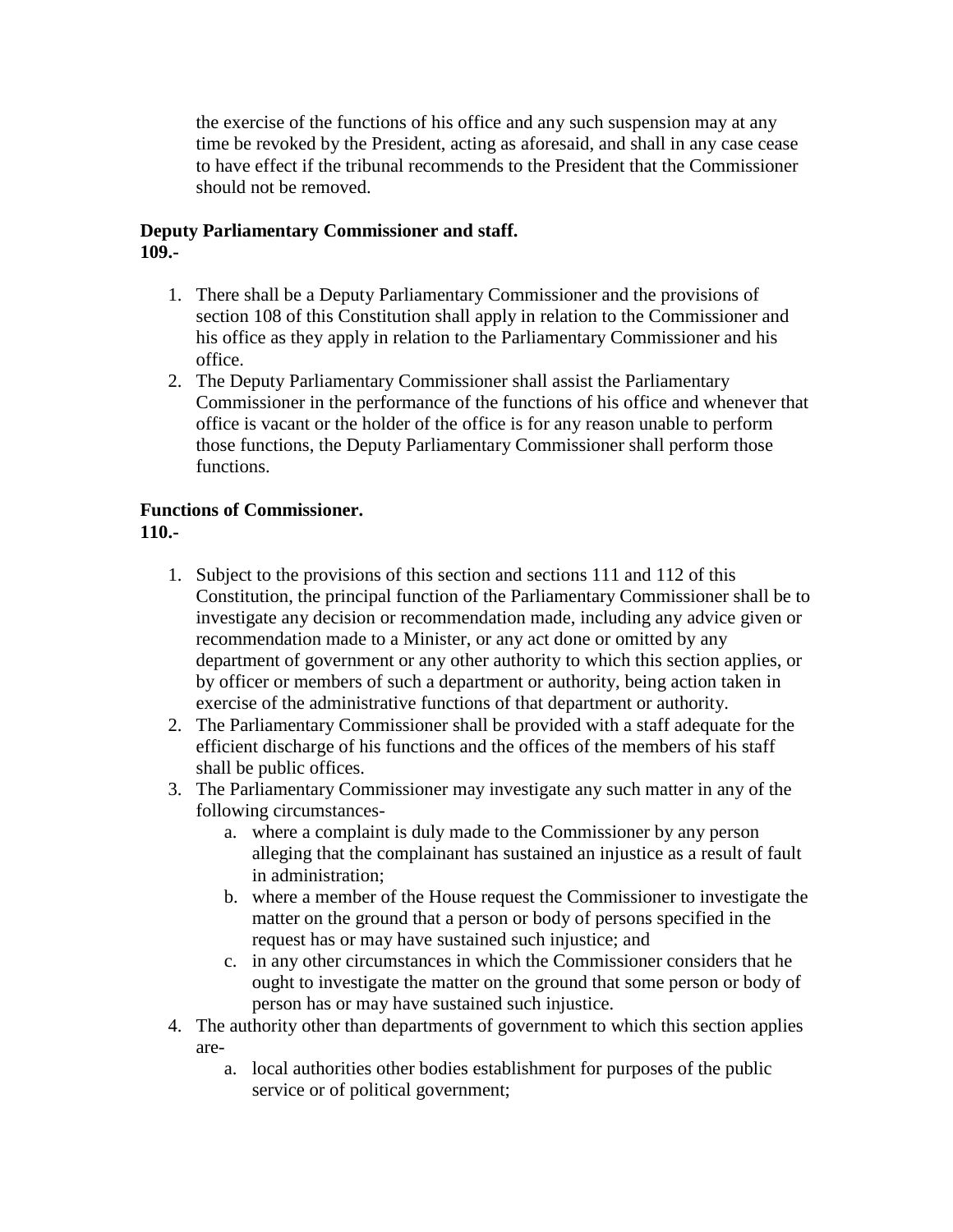- b. authorities or bodies the majority of whose members are appointed by the President or be a Minister or whose revenues consist wholly or mainly of moneys provided out of public funds;
- c. any authority empowered to determine the person with whom any contract shall be entered into by or on behalf of the Government; and
- d. such other authorities as may be prescribed by Parliament.

#### **Restrictions on matters for investigation. 111.-**

- 1. In investigating any matter leading to, resulting from or connected with the decision of a Minister, the Parliamentary Commissioner shall not inquire into or question the policy of the Minister in accordance with which the decision was made.
- 2. The Parliamentary Commissioner shall have power to investigate complaints of administrative injustice under section 110 notwithstanding that such complaints raise questions as to the integrity or corruption of the public service or any department or office of the public service, and may investigate any conditions resulting from, or calculated to facilitate or encourage, corruption in the public service, but he shall not undertake any investigation into specific charges of corruption against individuals.
- 3. Where in the course of an investigation it appears to the Parliamentary Commissioner that there is evidence of any corrupt act by any public officer or by any person in connection with the public service, he shall report the matter to the appropriate authority with his recommendation as to any further investigation he may consider proper.
- 4. The Parliamentary Commissioner shall not investigate
	- a. any action in respect of which the complaint has or had
		- i. a remedy by way of proceedings in a court of law; or
		- ii. a right of appeal, reference of review to or before an independent and impartial tribunal other than a court of law; or
	- b. any such action, or action taken with respect to any matter, as is described in Schedule 3 to this Constitution.
- 5. Notwithstanding the provisions of subsection (4) of this section the Parliamentary Commissioner
	- a. May investigate a matter notwithstanding that the complainant has or had a remedy by way of proceedings in a court of law if satisfied that in the particular circumstances it is not reasonable to expect him to take or to have taken such proceedings;
	- b. Is not in any case precluded from investigating any matter by reason only that it is open to the complainant to apply to the High Court for redress under section 16 of this Constitution (which relates to the enforcement of the fundamental rights and freedoms).

#### **Discretion of Commissioner.**

**112.-** In the determining whether to initiate, continue or discontinue an investigation, the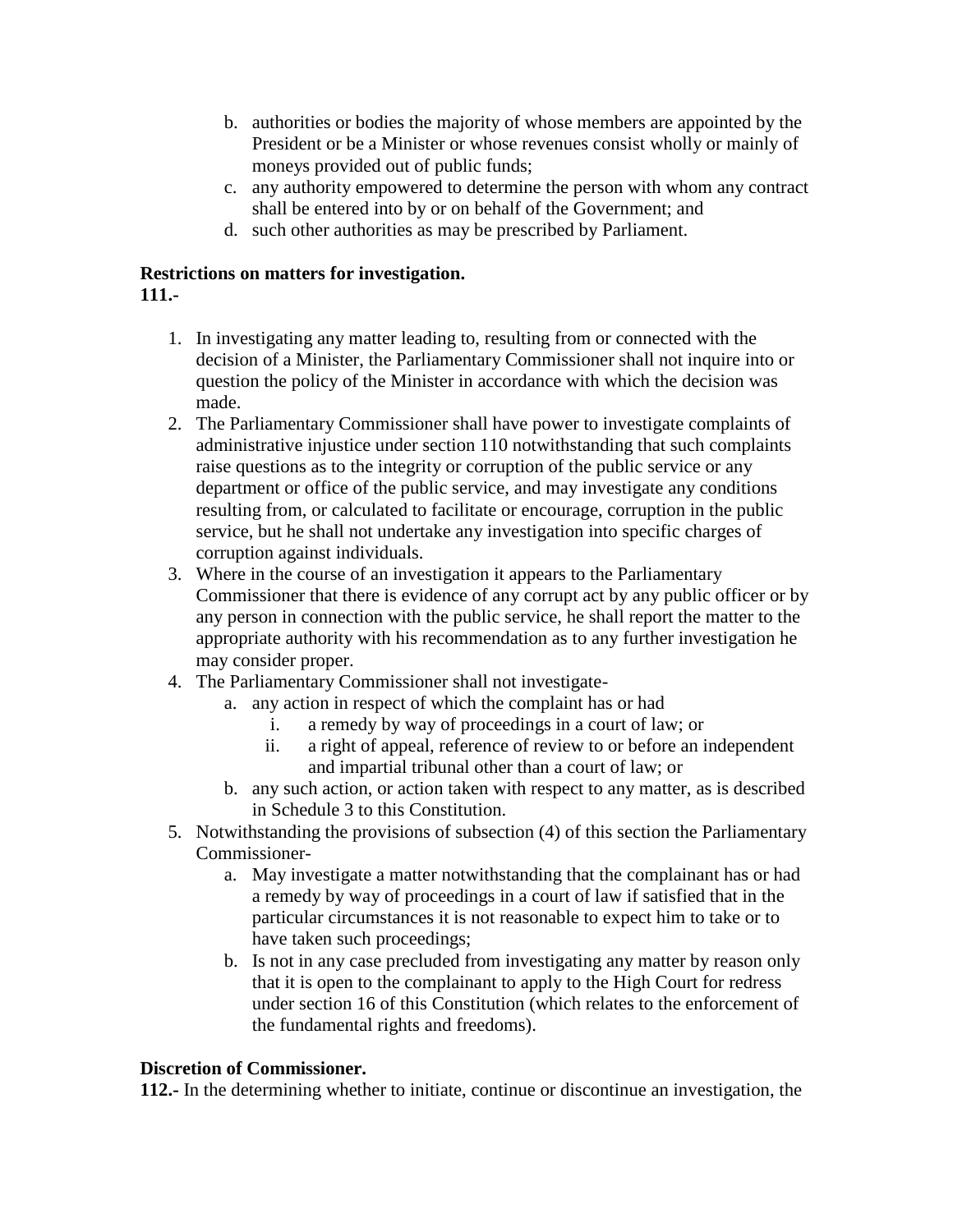Parliamentary Commissioner shall, subject to the provision of sections 110 and 111 of this Constitution, act in his discretion, the Commissioner may refused to initiate or may discontinue an investigation where it appears to him that-

- a. a complaint relates to action of which the complainant has knowledge for more than twelve months before the complaint was received by the Commissioner;
- b. the subject matter of the complaint is trivial;
- c. the complaint is frivolous or vexatious or is not made in good faith; or
- d. the complainant has not sufficient interest in the subject matter of the complaint.

# **Report on investigation.**

**113.-**

- 1. Where a complaint or request for an investigation is duly made and the Parliamentary Commissioner decides not to investigate the matter or where he decides to discontinue an investigation of the matter, he shall inform the persons who made the complaint or request of the reasons for his decision.
- 2. Upon the completion of an investigation the Parliamentary Commissioner shall inform the department of government of the authority concerned of the result of the investigation and if he is of the opinion that any person has sustained an injustice in consequence of a fault in administration, he shall inform the department of government of the authority of the reasons for his opinion and make such recommendations as he thinks fit.
- 3. The Parliamentary Commissioner may in his original recommendations, or at any later stage if he thinks fit, specify the time within which the injustice should be remedied.
- 4. Where the investigation is undertaken as a result of a complaint or request, the Parliamentary Commissioner shall inform the person who made the compliant or request of his findings.
- 5. Where the matter is in the opinion of the Parliamentary Commissioner of sufficient public importance or where the Commissioner has made a recommendation under subsection (2) of this section and within the time specified by him no sufficient action has been taken to remedy the injustice, then the Commissioner shall make a special report to the House on the case.
- 6. The Parliamentary Commissioner shall make annual reports to the House on the performance of his functions which shall include statistics in such form and in such detail as may be prescribed of the complaints received by him and the results of his investigations.

# **Power to obtain evidence.**

**114.-**

1. The Parliamentary Commissioner shall have the powers of the High Court to summon witnesses to appear before him and to compel them to give evidence on oath and to procedure documents relevant to the proceedings before him and all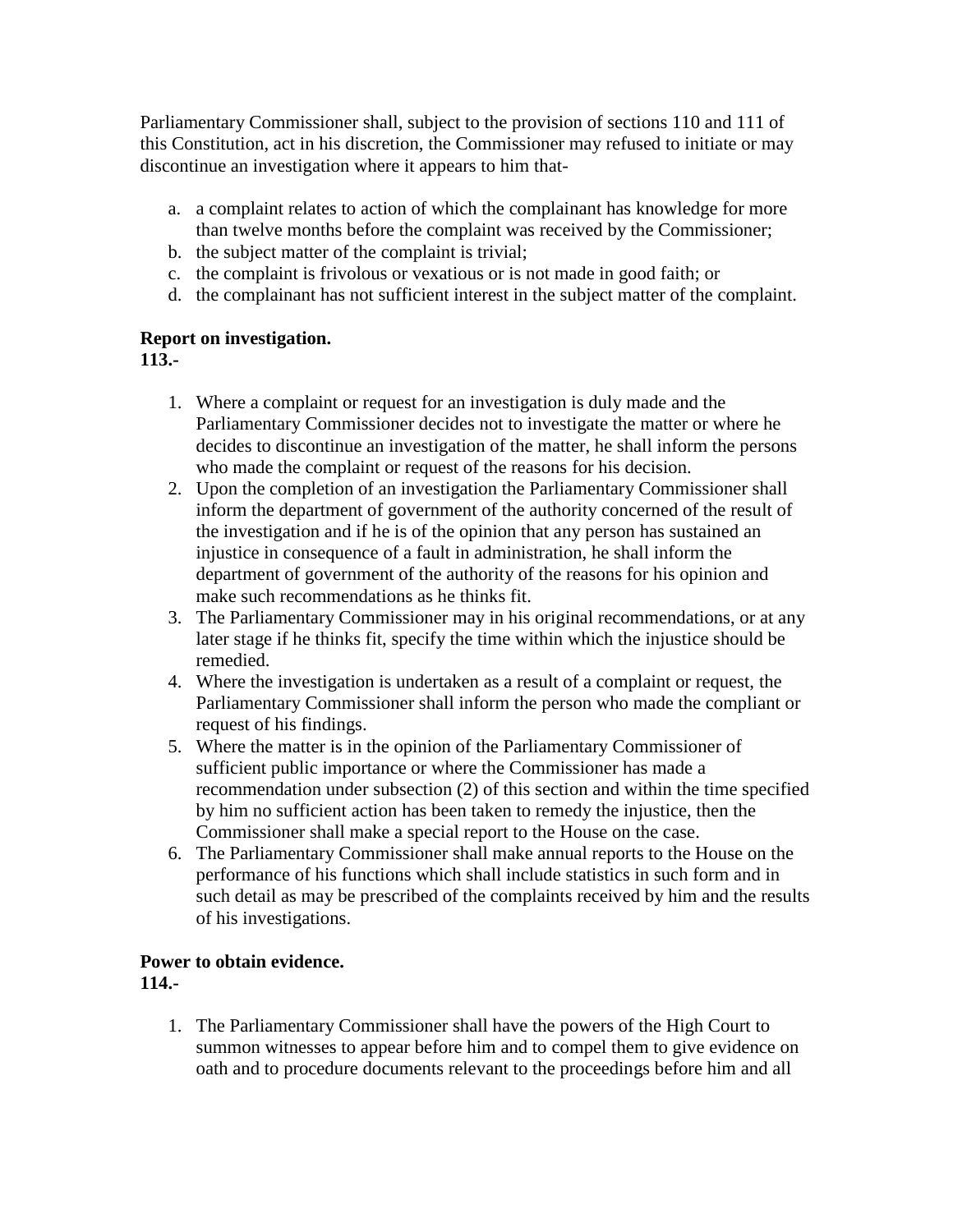persons giving evidence at those proceedings shall have the same duties and liabilities and enjoy the same privileges as in the High Court.

2. The Parliamentary Commissioner shall have power to enter and inspect the premises of any department of government or any authority to which section 110 applies, to call for, examine and where necessary retain any document kept on such premises and there to carry out any investigation in pursuance of his functions.

### **Prescribed matters concerning Commissioner. 115.-**

- 1. There shall be such provision as may be made by Parliament
	- a. for regulating the procedure for the making of complaints and request to the Parliamentary Commissioner and for the exercise of his functions;
	- b. for conferring such powers on the Commissioner and imposing duties on persons in connection with the due performance of his functions; and
	- c. generally for facilitating the performance by the Commissioner of his functions.
- 2. The Parliamentary Commissioner may not be empowered to summon a Minister or a Parliamentary Secretary to appear before him or to compel a Minister or a Parliamentary Secretary to answer any question relating to any matter under investigation by the Commissioner.
- 3. The Parliamentary Commissioner may not be empowered to summon any witness to procedure any Cabinet papers or to give any confidential income tax information.
- 4. No complainant may be required to pay any fee in respect of his complaint or request or for any investigation to be made by the Parliamentary Commissioner.
- 5. No proceedings, civil or criminal, may lie against the Parliamentary Commissioner, or against any person holding an office of appointment under him, for anything he may do or report or say in the course of the exercise or intended exercise of the functions of the Commissioner under this Constitution, unless it is shown that he acted in bad faith.
- 6. The Parliamentary Commissioner, and any person holding office or appointment under his, may not be called to give evidence in any court of law, or in any proceedings of a judicial nature, in respect of anything coming to his knowledge in the exercise of his functions.
- 7. Anything said or any information supplied or any document, paper, or thing produced by any person in the course of any enquiry by or proceedings before the Parliamentary Commissioner under this Constitution shall be privileged in the same manner as if the enquiry or proceedings were proceedings in a court of law.
- 8. No proceedings of the Parliamentary Commissioner may be held bad for want of form, and, except on the ground of lack of jurisdiction, no proceedings or decision of the Commissioner shall be liable to be challenged, reviewed, quashed or called in question in any court of law.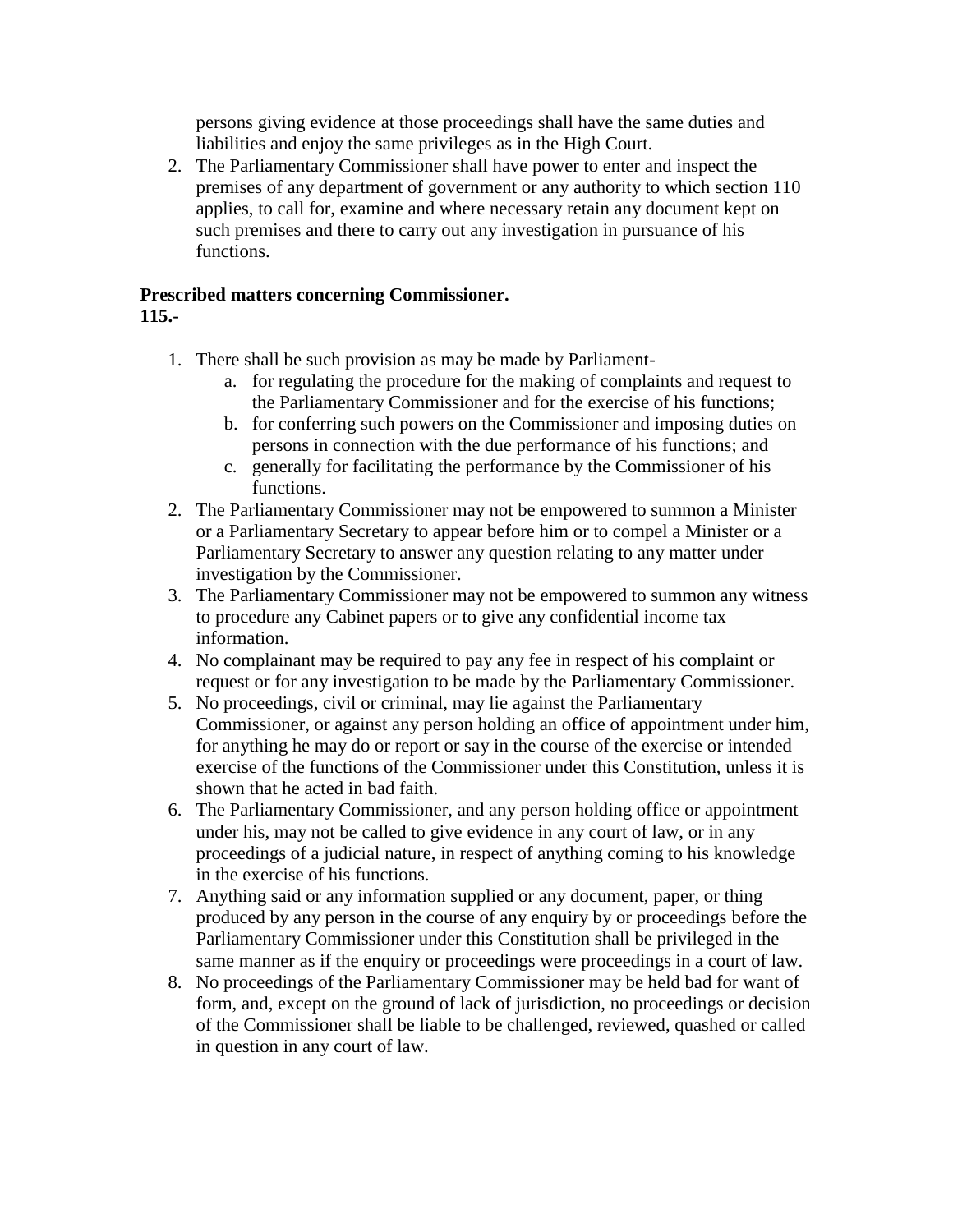# **CHAPTER X MISCELLANEOUS**

# **Declaration of republic.**

**116.-** Dominica shall be a sovereign democratic republic.

### **Supreme law.**

**117.-** This Constitution is the supreme law of Dominica and, subject to the provisions of this Constitution, if any other law is inconsistent with this Constitution, this Constitution shall prevail and the other law shall to the extent of the inconsistency, be void.

# **[Functions of President.](http://dominicacompanies.com/dominica/constitution/contents.html)**

**118.-**

- 1. Any reference in this Constitution to the function of the President shall be construed as a reference to his powers and duties in the exercise of the executive authority of Dominica and to any other powers and duties conferred or imposed on him as President by or under this Constitution or any other law.
- 2. Where by this Constitution the President is required to perform any function after consultation with any person or authority he shall not be obliged to exercise that functions in accordance with the advice of that person or authority.
- 3. Where by this Constitution the president is required to perform any functions in accordance with the advice of or after consultation with, any person or authority, the question whether the President has so exercised that function shall not be enquired into in any court of law.

# **[Resignations.](http://dominicacompanies.com/dominica/constitution/contents.html)**

# **119.-**

- 1. The president may resign his office, and a representative or senator may resign his seat, by writing under his hand addresses to the Speaker and the resignation shall take effect, and the office or seat shall accordingly become vacant, when the writing is received by
	- a. the Speaker;
	- b. if the office of Speaker is vacant of the Speaker is for any reason unable to perform the functions of his office and no other person is performing them, the Deputy Speaker; or
	- c. if the office of Deputy Speaker is vacant or the Deputy Speaker is for any reason unable to perform the functions of his office and no other person is performing them, the Clerk of the House.
- 2. The Speaker or the Deputy Speaker may resign his office by writing under his hand addressed to the house and the resignation shall take effect, and the office shall accordingly become vacant, when the writing is received by the Clerk of the House.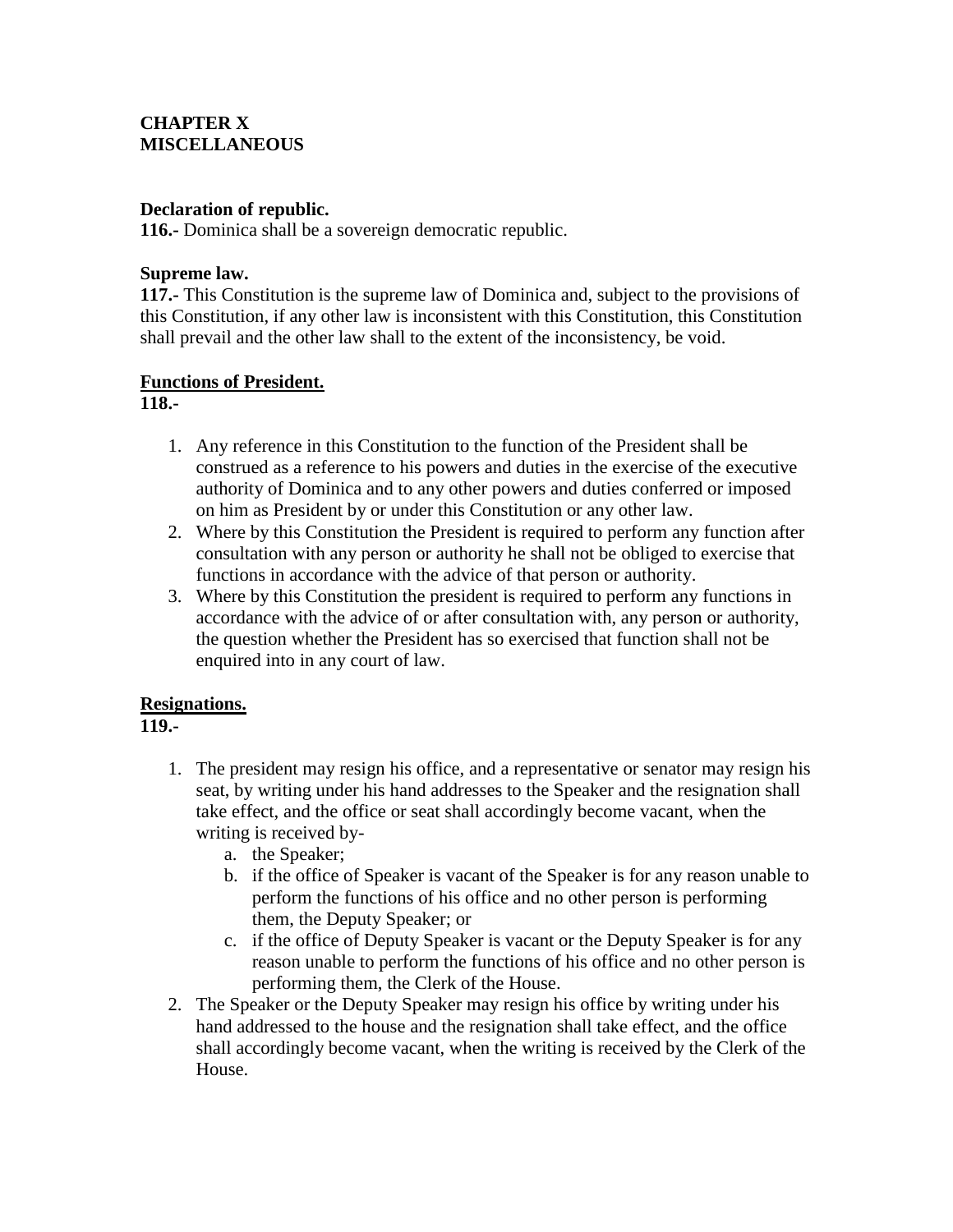- 3. Any person who has been appointed to an office established by this Constitution (other than an office to which subsection (1) or (2) of this section applies) or any office of Minister or temporary Minister established in accordance with section 59(3) or 62(2) of this Constitution may resign that office by writing under his hand addressed to the person or authority by whom he was appointed and the resignation shall take effect, and the office shall accordingly become vacant
	- a. at such time or on such date (if any) as may be specified in the writing; or
	- b. when the writing is received by the person or authority to whom it is addressed or by such other person as may be authorised to received it,

whichever is the later;

Provided that the resignation may be withdrawn before it takes effect if the person or authority to whom the resignation is addressed consents to its withdrawal.

#### **[Reappointment and concurrent appointments.](http://dominicacompanies.com/dominica/constitution/contents.html) 120.-**

- 1. Subject to the provisions of section 21(1) of this Constitution, where any person has vacated any office established by this Constitution or any office of Minister or temporary Minister established under this Constitution, he may, if qualified, again be appointed or elected to hold that office in accordance with the provisions of this Constitution.
- 2. Where this Constitution vest in any person or authority the power to make any appointment to any office, a person may be appointed to that office, notwithstanding that some other person amy be holding that office, when that other person is on leave of absence pending the relinquishment of the office; and where two or more persons are holding the same office by reason of any appointment made in pursuance of this subsection, then, for the purposes of any function conferred upon the holder of that office, the person last appointed shall be deemed to be the sole holder of the office.

#### **[Interpretation.](http://dominicacompanies.com/dominica/constitution/contents.html) 121.-**

1. In this Constitution, unless the context otherwise requires-

"Commonwealth citizen" has such meaning as Parliament may by law prescribe;

"Dominica" means the Commonwealth of Dominica;

"Dollars" means Dollars in the currency of Dominica;

"financial year" means any period of twelve months beginning on 1st July in any year or such other date as may be prescribed by law;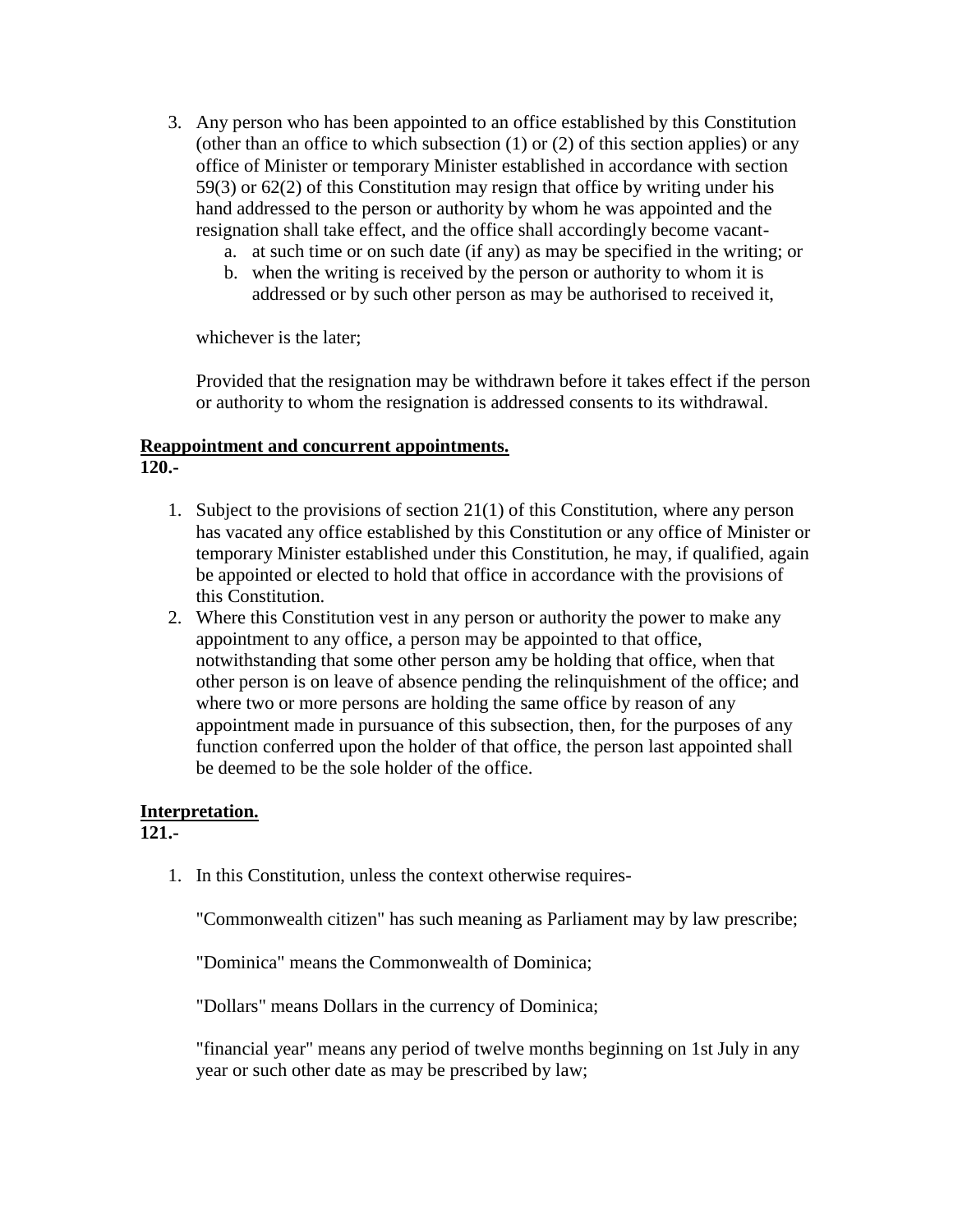"the Government" means the Government of Dominica;

"the House" means the House of Assembly;

"the Judicial Committee" means the Judicial Committee of the Privy Council;

"law" includes any instrument having the force of law and any unwritten rule of law and "lawful" and lawfully shall be construed accordingly;

"Minister" means a Minister of the Government and includes a temporary Minister;

"Parliament" means the Parliament of Dominica;

"oath" includes affirmation;

"oath of allegiance" means such oath of allegiance as may be prescribed by law;

"oath of office " means, in relation to any office, such oath for the due execution of that office as may be prescribed by law;

"oath of secrecy" means such oath of secrecy as may be prescribed by law;

"the Police Force" means the Dominica Police Force and includes any other police force established to succeed to the functions of the Dominica Police Force;

"public office" means any office of emolument in the public service;

"public officer" means a person holding or acting in any public office;

"the public service" means subject to the provisions of this section the service in a civil capacity of the Government;

"session" means the period beginning when the House first meets after Parliament has at any time been prorogued or dissolved and ending when Parliament is prorogued or when Parliament is dissolved without having been prorogued;

"sitting" means the period during which the House is sitting continuously without adjournment and includes any period during which it is in committee;

"Speaker" and "Deputy Speaker" means the respective persons holding office as Speaker and Deputy Speaker of the House.

2. In this Constitution, references to an office in the public service shall not be construed as including-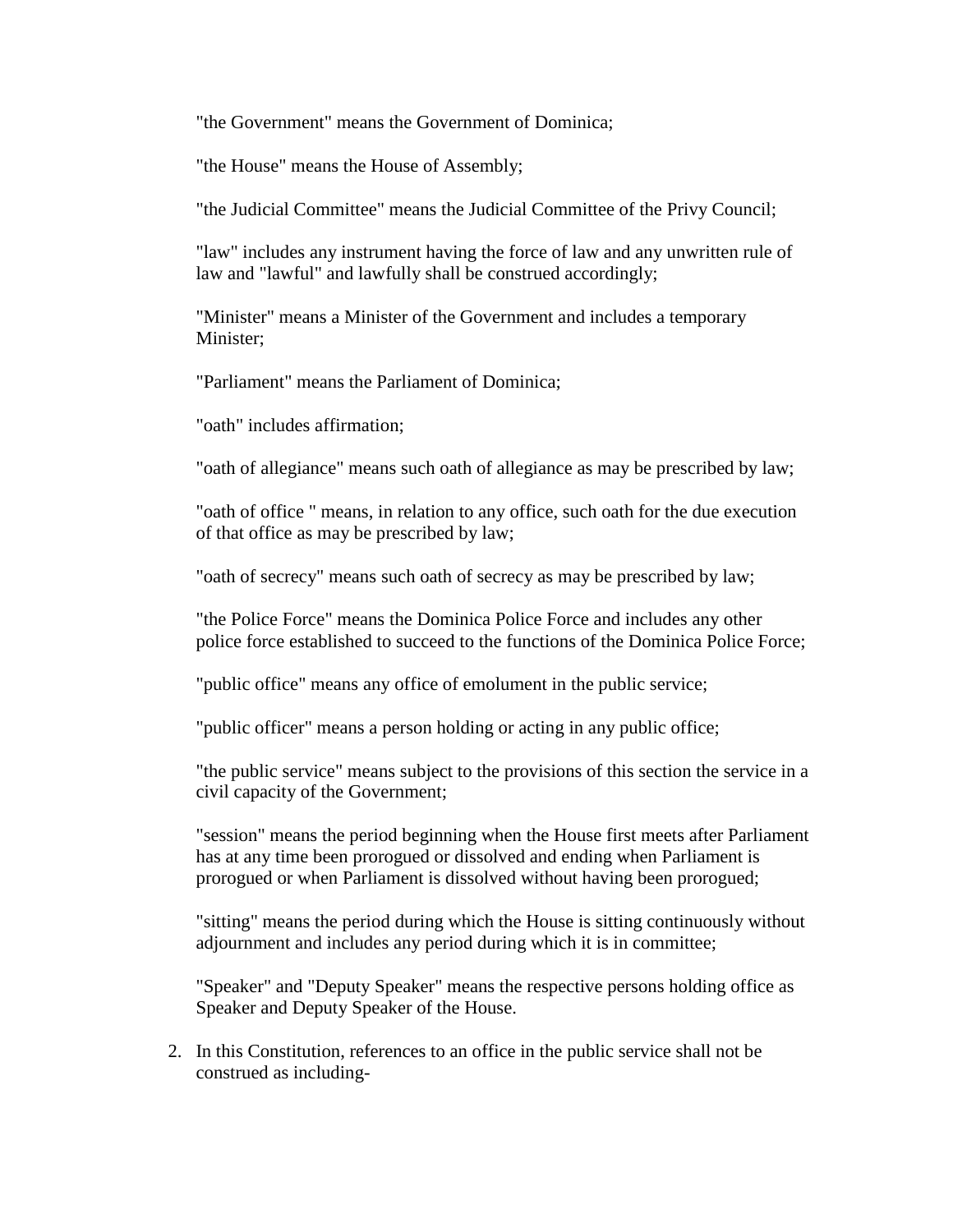- a. references to the office of the Speaker or Deputy Speaker of the House of Assembly, the Prime Minister or any other Minister, a temporary Minister; a Parliamentary Secretary or a member of the House, the Parliamentary Commissioner of the Deputy Parliamentary Commissioner;
- b. references to the office of a member of any Commission established by this Constitution or a member of the Advisory Committee on the Prerogative of Mercy or a member of the Public Service Board of Appeal;
- c. references to the office of judge or officer of the Supreme Court;
- d. save in so far as may be provided by Parliament, references to the office of a member of any other council, board, panel, committee or other similar body (whether incorporated or not) established by or under any law.
- 3. In this Constitution
	- a. references to the Supreme Court Order include references to any law in force in Dominica altering that Order;
	- b. references to the Supreme Court, the Court of Appeal, the High Court and the Judicial and Legal Service Commission are references to the Supreme Court, the Court of Appeal, the High Court and the Judicial and Legal Services Commission established by the Supreme Court Order;
	- c. references to the Chief Justice have the same meaning as in the Supreme Court Order;
	- d. references to a judge of the Supreme Court are references to a judge of the High Court or the Court of Appeal and, unless the context, otherwise requires, include references to a judge of the former Supreme Court of the Windward Islands and Leeward Islands; and
	- e. references to officers of the Supreme Court are references to the Chief Registrar and other officers of the Supreme Court appointed under the Supreme Court Order.
- 4. In this Constitution "the specified qualifications" means the professional qualifications specified by or under any law in force in Dominica, one of which must be held by any person before he may apply under that law to be admitted to practice as a barrister or a solicitor in Dominica.
- 5. For the purposes of this Constitution, a person shall not be regarded as holding an office by reason only of the fact that he is in receipt of a pension or other like allowance.
- 6. In this Constitution, unless the context otherwise requires, a reference to the holder of an office by the term designating his office shall be construed as including, to the extent of his authority, a reference to any person for the time being authorised to exercise the functions of that office.
- 7. Except in the case where this Constitution provides for the holder of any office thereunder to be such person holding or acting in any other office as may for the time being be designated in that behalf by some other specified person or authority, no person may, without his consent, be nominated for election to any such office or be appointed to or to act therein or otherwise be selected therefor.
- 8. References in this Constitution to the power to remove a public officer from his office shall be construed as including references to any power conferred by any law to require or permit that officer to retire from the public service: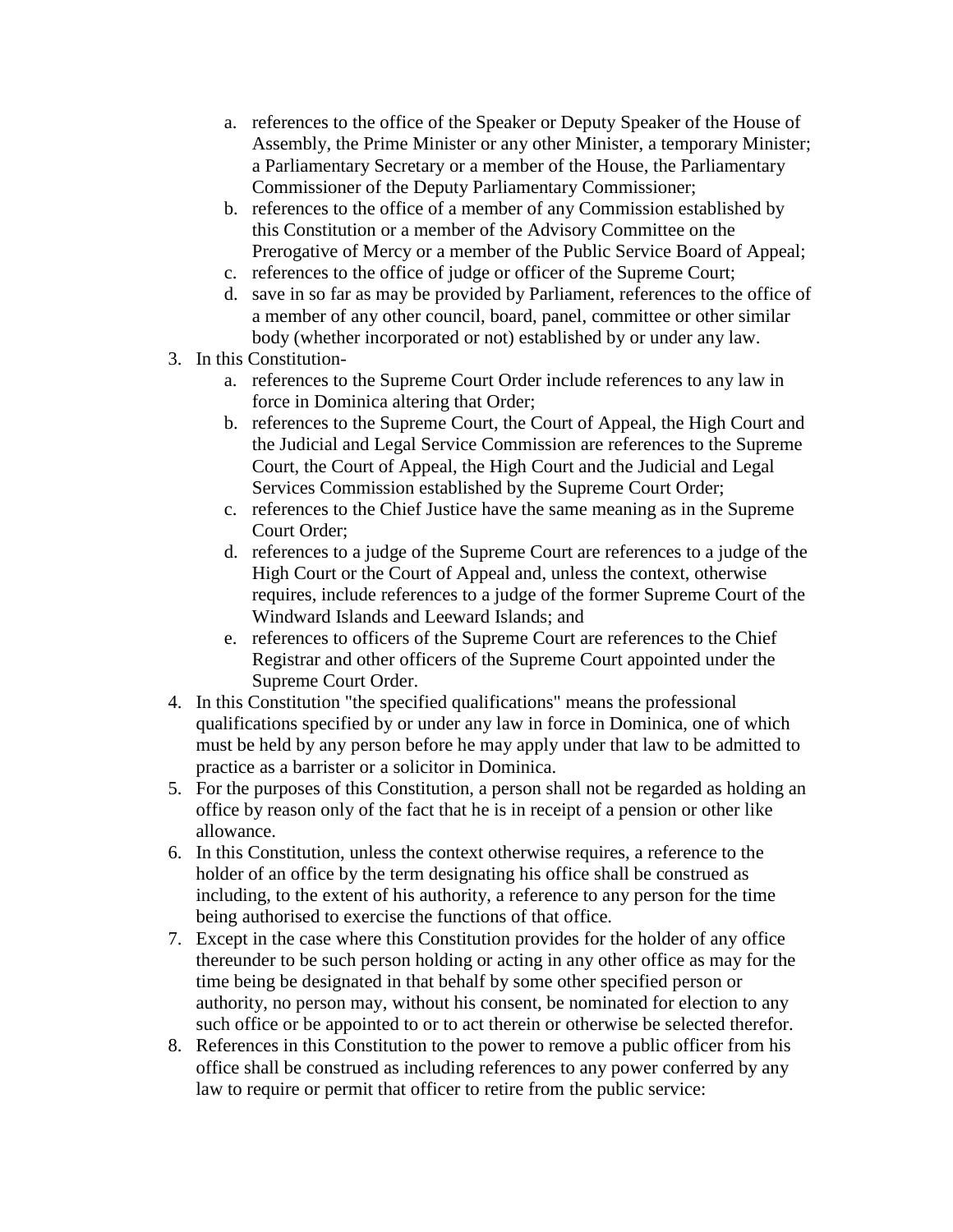Provided that-

- a. nothing in this subsection shall be construed as conferring on any person or authority the power to require the Director of Public Prosecutions, the Director of Audit of the Chief Elections Officer to retire from the public service; and
- b. any powers conferred by any law to permit a person to retire from the public service shall, in the case of any public office who may be removed from office by some person or authority other than a Commission established by this Constitution, vest in the Public Service Commission.
- 9. Any provision in this Constitution that vests in any person or authority the power to remove any public officer from his office shall be without prejudice to the power of any person or authority to abolish any office or to any law providing for the compulsory retirement of public officers generally or any class of public office on attaining an age specified by or under that law.
- 10. Where this Constitution vests in any person or authority the power to appoint any person to act in or to exercise the functions of any office if the holder thereof is himself unable to exercise those functions, no such appointment shall be called in question on the grounds that the holder of the office was not unable to exercise those functions.
- 11. No provisions of this Constitution that any person or authority shall not be subject to the direction or control of any other person or authority in the exercise of any functions under this Constitution shall be construed as precluding a court of law from exercising jurisdiction in relation to any question whether that person or authority has exercised those functions in accordance with this Constitution or any other law.
- 12. Without prejudice to the provisions of section 32(2) of the Interpretation Act 1889(a) (as applied by subsection (14) of this section), where any power is conferred by this Constitution to make any order, regulation or rule or give any direction or make any designation, the power shall be construed as including the power, exercisable in like manner and subject to the like conditions, if any, to amend or revoke any such order, regulation, rule direction, or designation.
- 13. In this Constitution references to altering this Constitution or any other law, or any provision thereof, include references
	- a. to revoking it, with or without re-enactment thereof or the making of different provisions in lieu thereof;
	- b. to modifying it whether by omitting or amending any of its provisions or inserting additional provisions in it or otherwise; and
	- c. to suspending its operation for any period or terminating any such suspension.
- 14. The Interpretation Act 1889 shall apply, with the necessary adaptations, for the purpose of interpreting this Constitution and otherwise in relation thereto as it applies for the purpose of interpreting and in relation to Acts of the Parliament of the United KingDom.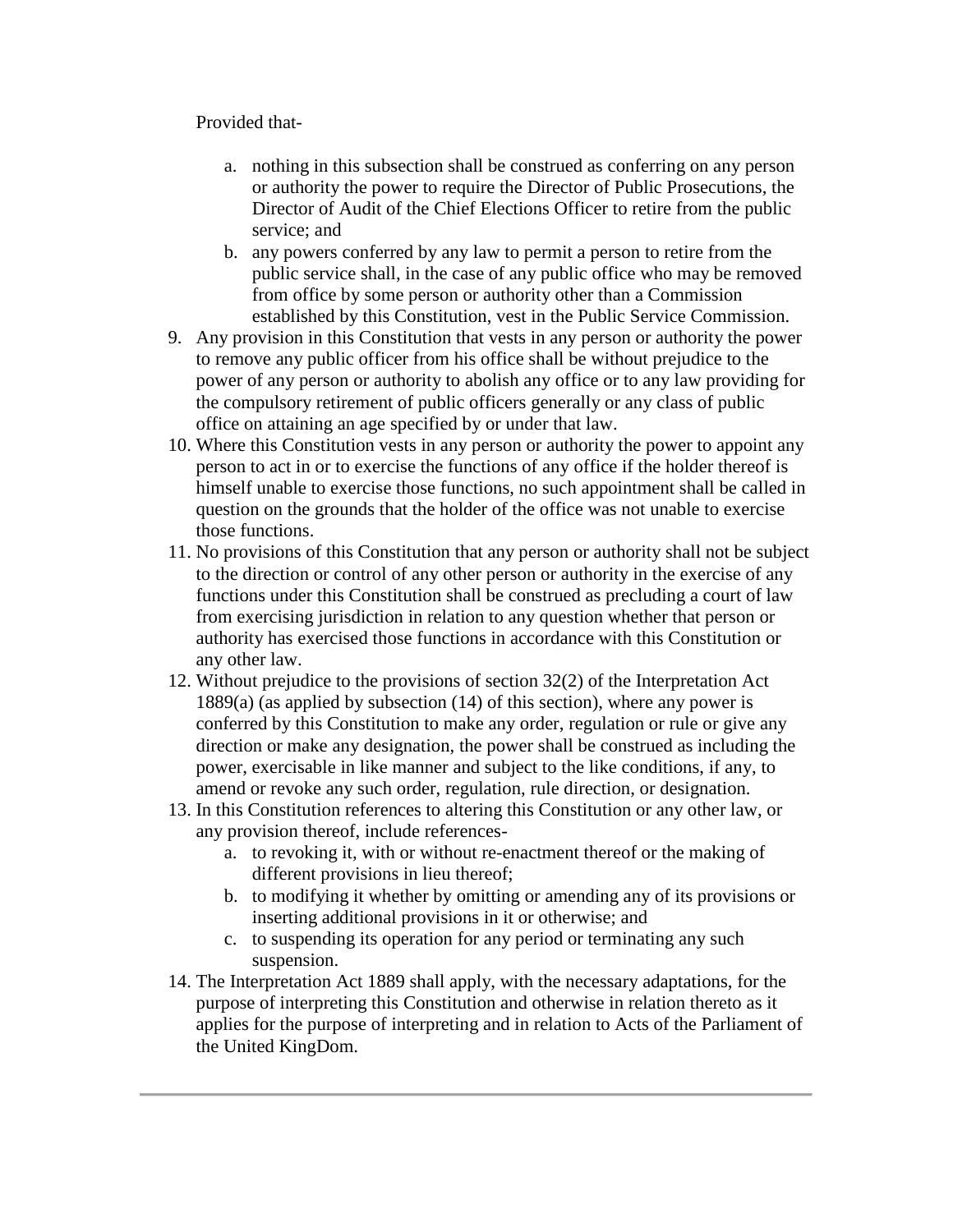#### **SCHEDULE 1 TO THE CONSTITUTION ALTERATION OF CONSTITUTION AND SUPREME COURT ORDER**

#### **Part 1 Provisions of Constitution Referred to in section 42(2)**

- i. Chapter I;
- ii. sections 18, 28 and 58;
- iii. sections 29, 30, 33, 38, 40, 41, 49, 52, 53, 54, 55, 56 and 57;
- iv. Chapter V;
- v. section 72, 84, 85, 86, 87, 88, 89, 90, 91, 92, 95 and 96;
- vi. Chapter VIII;
- vii. Chapter IX;
- viii. section 121 in its application to any of the provisions mentioned in this Schedule; or
- ix. Schedule 2.

#### **Part II**

#### **Provisions of the Supreme Court Order Referred to in section 42 (2)**

Sections 4, 5, 6, 8, 11, 18 and 19.

### **SCHEDULE 2 TO THE CONSTITUTION RULES CONCERNING CONSTITUENCIES**

All constituencies shall contain as nearly equal numbers of inhabitants as appears to the Constituency Boundaries Commission to be reasonably practicable but the Commission may depart from this principle to such extent as it considers expedient to take account of the following factors, that is to say:-

- a. the density of population, and in particular the need to ensure the adequate representation of sparsely populated rural areas;
- b. the means of communication;
- c. geographical features, and
- d. the boundaries of administrative areas.

# **SCHEDULE 3 TO THE CONSTITUTION MATTERS NOT SUBJECT TO INVESTIGATION BY PARLIAMENTARY COMMISSIONER**

1. Action taken in matters certified by the Attorney-General to affect relations or dealings between the Government and the government of any country or territory other than Dominica or any international organisation.